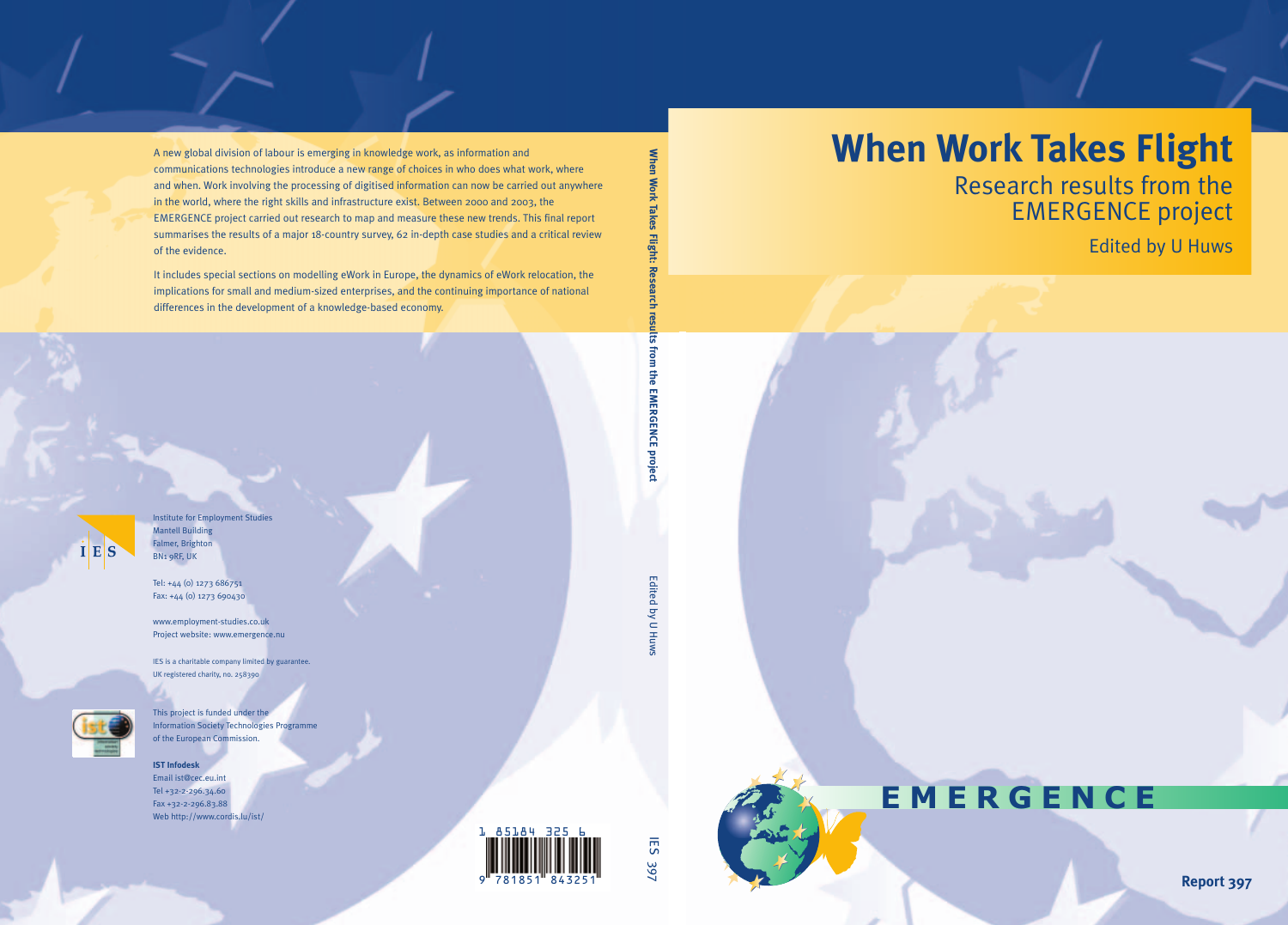The EMERGENCE project website, **www.emergence.nu**, carries two important tools:

an interactive **eReadiness database**, for comparison of global countries and European regions using a wide range of indicators

a **Regional Development Toolkit**, distilling practical lessons on eWork for decision-makers and policy makers. Contains a reference section and a practical step-by-step guide

Other EMERGENCE titles from IES:

#### **eWork in EU Candidate Countries**

Makó C, Keszi R IES Report 396, 2002. ISBN 1 85184 324 8

#### **eWork in Southern Europe**

Altieri G, Birindelli L, Bracaglia P, Tartaglione C, Albarracín D, Vaquero J, Fissamber V IES Report 395, 2002. ISBN 1 85184 323 X

#### **eWork in Ireland**

Bates P, Bertin I, Huws U IES Report 394, 2002. ISBN 1 85184 322 1

**Is Small Finally Becoming Beautiful? Small and medium-size enterprises in the new economy**

Dejonckheere J, Ramioul M, Van Hootegem G IES Report 391, 2003. ISBN 1 85184 320 5

#### **Modelling eWork in Europe: Estimates, models and forecasts from the EMERGENCE project** Bates P, Huws U

IES Report 388, 2002. ISBN 1 85184 317 5

#### **Jobs on the Move: European Case Studies in Relocating eWork**

Flecker J, Kirschenhofer S IES Report 386, 2002. ISBN 1 85184 315 9

#### **Statistical Indicators of eWork**

Huws U IES Report 385, 2001. ISBN 1 85184 314 0

**eWork in Europe: Results from the EMERGENCE 18-Country Employer Survey** Huws U, O'Regan S

IES Report 380, 2001. ISBN 1 85184 309 4

#### **Where the Butterfly Alights: The Global Location of eWork** Huws U, Jagger N, Bates P

IES Report 378, 2001. ISBN 1 85184 307 8

A catalogue of these and over 100 other titles is available from IES, or on the IES Website, www.employment-studies.co.uk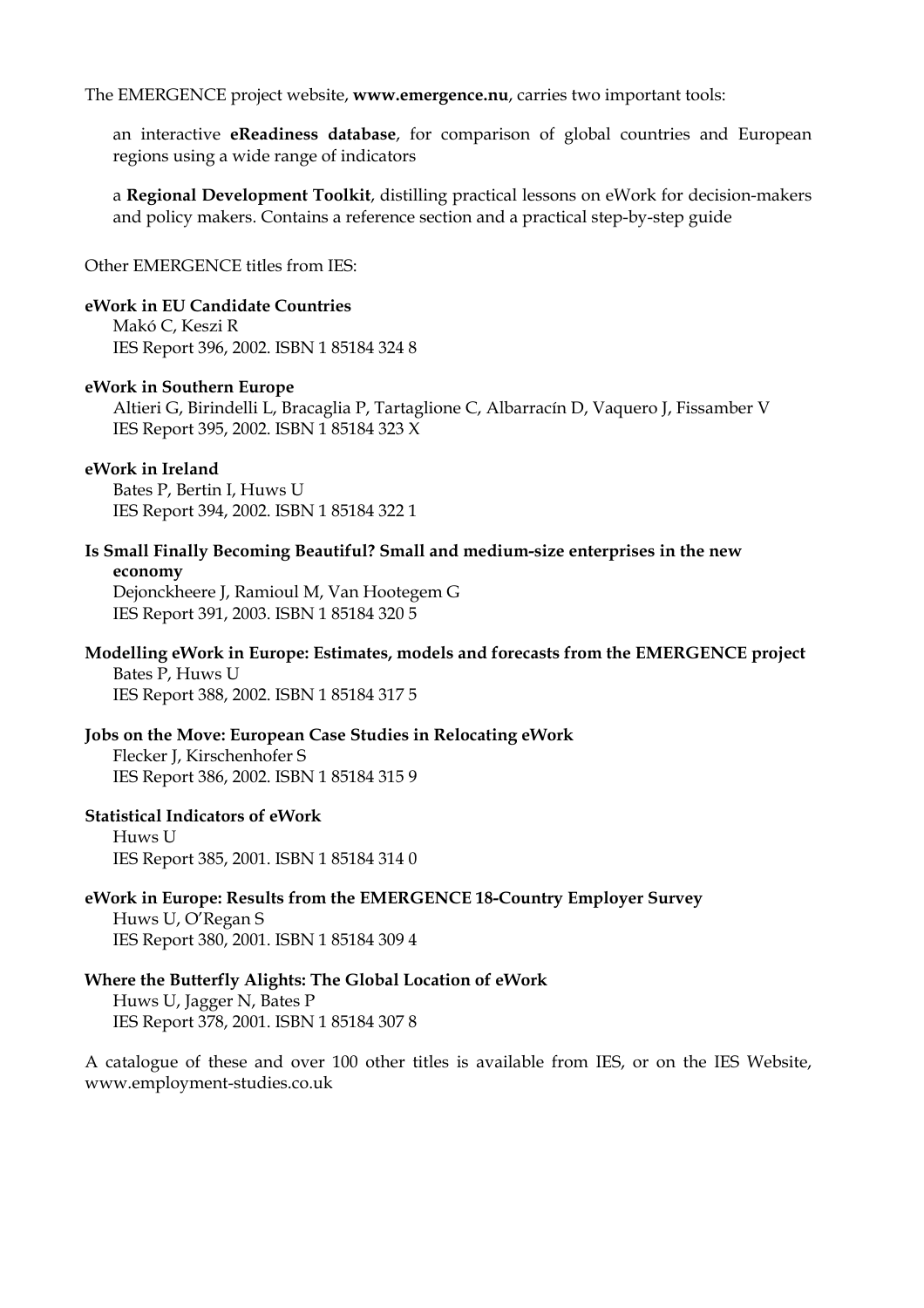*the* **Institute** *for* **Employment Studies**

# **When Work Takes Flight:**

# **research results from the EMERGENCE project**

edited by U Huws



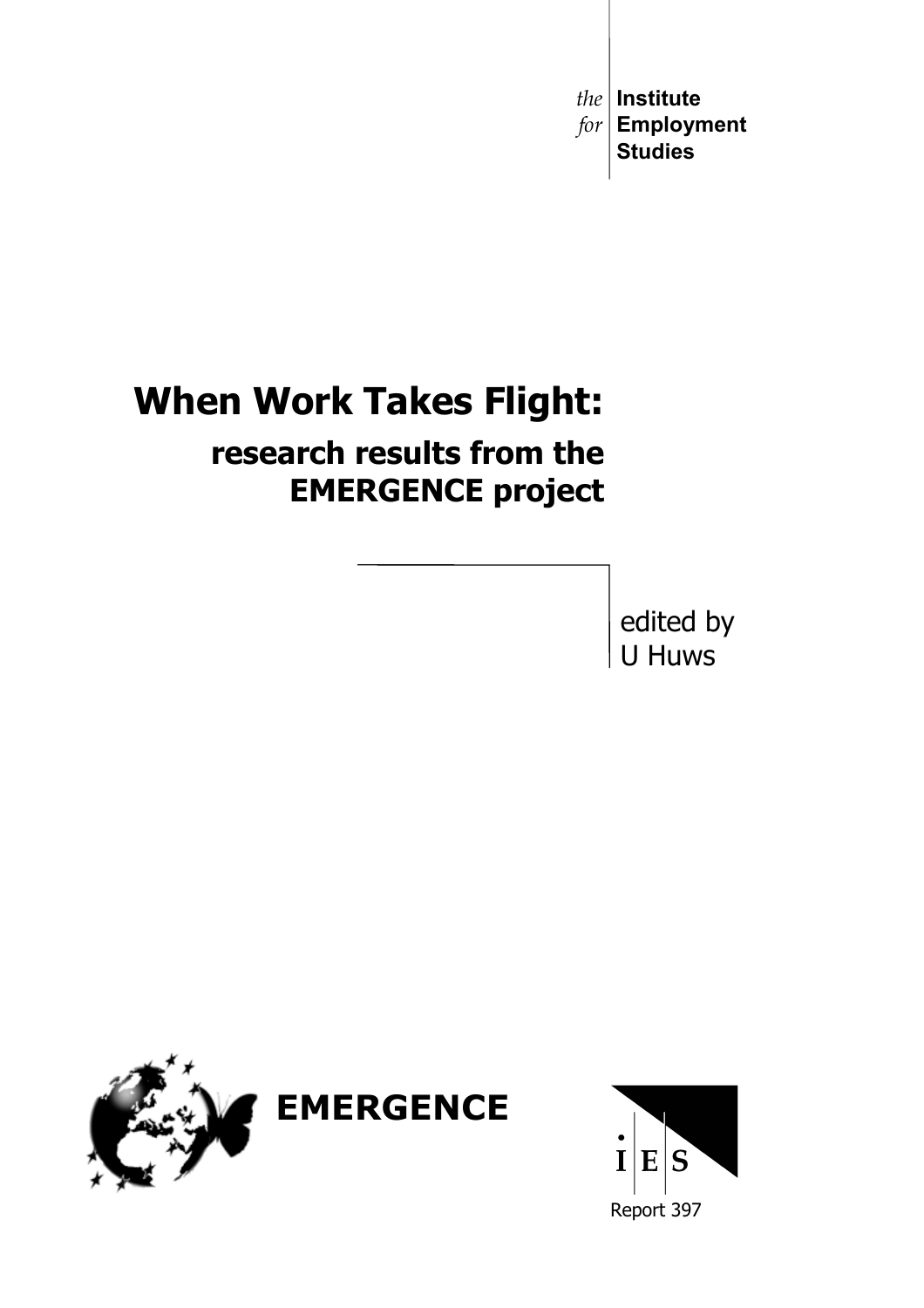Published by:

THE INSTITUTE FOR EMPLOYMENT STUDIES Mantell Building Falmer Brighton BN1 9RF UK

Tel. + 44 (0) 1273 686751 Fax  $+44$  (0) 1273 690430

http://www.employment-studies.co.uk

Copyright © 2003 The Institute for Employment Studies

No part of this publication may be reproduced or used in any form by any means—graphic, electronic or mechanical including photocopying, recording, taping or information storage or retrieval systems—without prior permission in writing from the Institute for Employment Studies.

#### **British Library Cataloguing-in-Publication Data**

A catalogue record for this publication is available from the British Library

ISBN 1 85184 325 6

Printed in Great Britain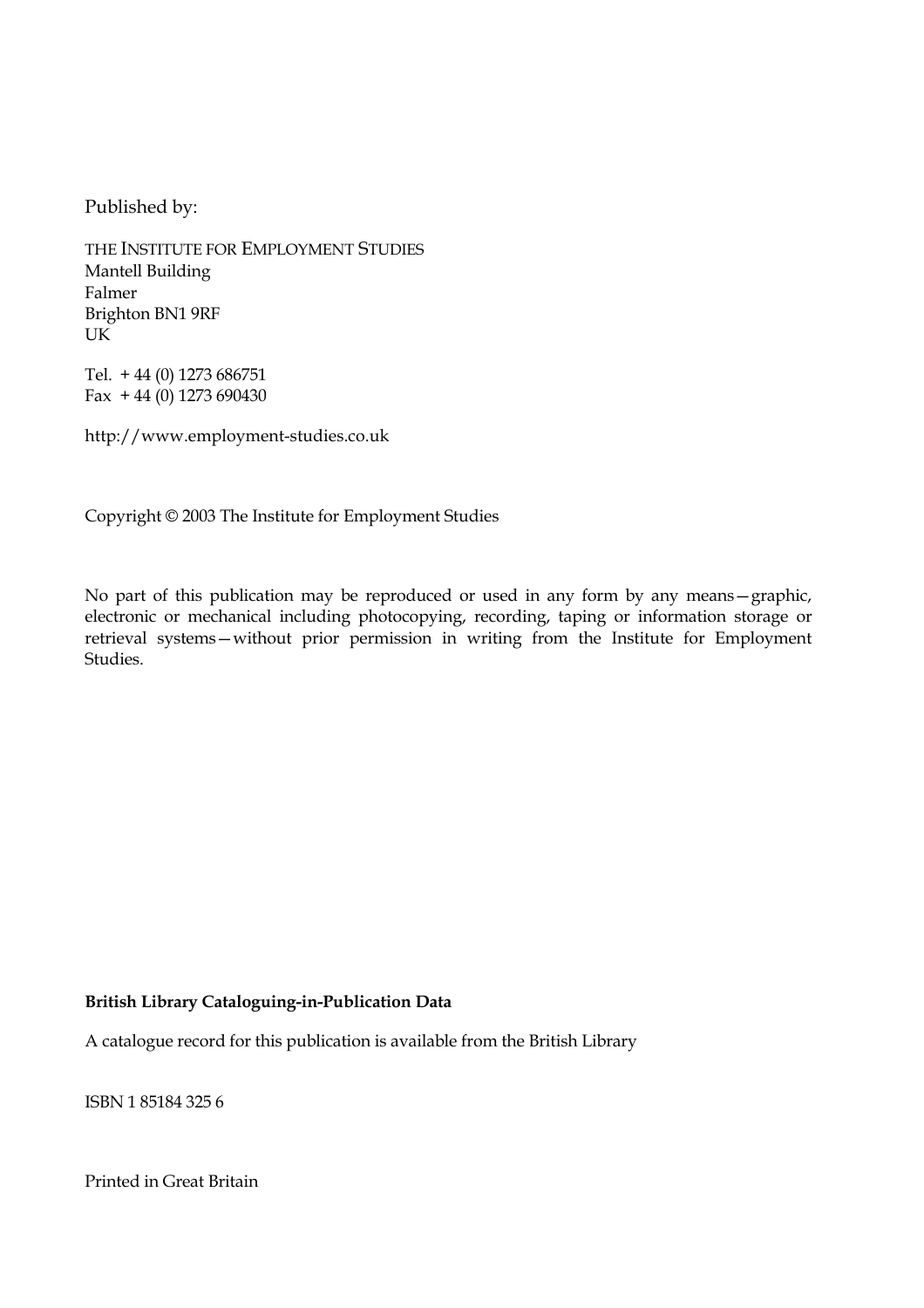# **The EMERGENCE Project Partners and Subcontractors**

#### **Partners**

The Institute for Employment Studies (IES), UK (Lead Partner)

Forschungs und Beratungsstelle Arbeitswelt (FORBA), Austria

Hoger Instituut voor de Arbeid (HIVA), Belgium

Danish Technological Institute (DTI), Denmark

Institute of Sociology, Hungarian Academy of Science, Budapest (ISB), Hungary

Economic and Social Research Institute (IRES), Italy

The Institute for Management of Innovation and Technology (IMIT), Sweden

NOP Business (NOP), UK

#### **Associated partners**

Faculty of Business and Public Management, Edith Cowan University, Australia

School of Communications, Simon Fraser University, Canada

#### **Subcontractors:**

Laboratoire GERS-CNRS, Centre National de la Recherche Scientifique, France

FAST, Forschungsgemeinschaft fuer Aussenwirtschaft, Strukturund Technologiepolitik, Germany

VFA, Valter Fissamber Associates, Greece

CIREM, Fundació Centre d'Iniciatives i Recerques Europees a la Mediterrània, Spain IES aims to help bring about sustainable improvements in employment policy and human resource management. IES achieves this by increasing the understanding and improving the practice of key decision makers in policy bodies and employing organisations.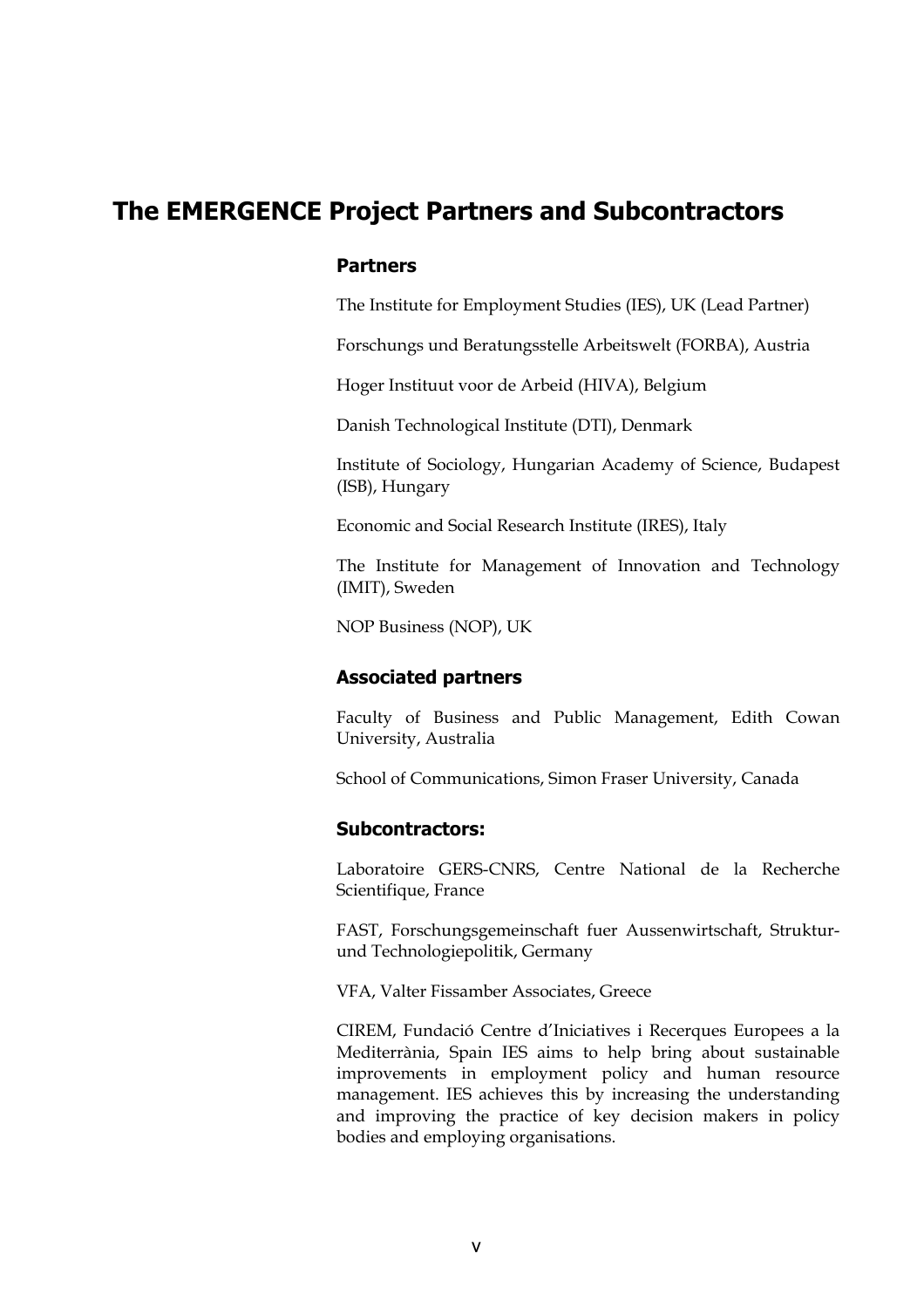#### **Acknowledgements**

Special thanks are due to the many contributors to this report: Siobhán O'Regan and Peter Bates at IES for Chapters 4 and 6; Peter Bates for Chapter 5; Sabine Kirschenhofer and Joerg Flecker at FORBA for Chapter 7; Johan Dejonckheere, Monique Ramioul and Geert Van Hootegem at HIVA for Chapter 8; Giovanna Altieri, Lorenzo Birindelli, Pietro Bracaglia, Clemente Tartaglione at IRES for Chapter 9, Daniel Albarracín and Javier Vaquero at CIREM and Valter Fissamber at VFA for Chapter 10; and Csaba Makó, Roland Keszi and Peter Tamási at ISB for Chapter 11.

This report sees the end of the EMERGENCE project, which has spread since its conception, around the globe. During its threeyear period of research it has involved very many people, three international conferences and a long list of publications and papers, and eight newsletters. The lead team at IES must be acknowledged for their extensive contribution to the development and achievement of the project: Peter Bates, Nick Jagger and Siobhán O'Regan. Andy Davidson produced and maintained the project's website and publication of the many reports, helped latterly by Charlie Bass with the final four publications. Finally, and by no means least, thanks go from the entire project team to Hilary Williams who has ably administered the project, its conferences and its international meetings from various locations as a true global eWorker herself.

Ursula Huws EMERGENCE project director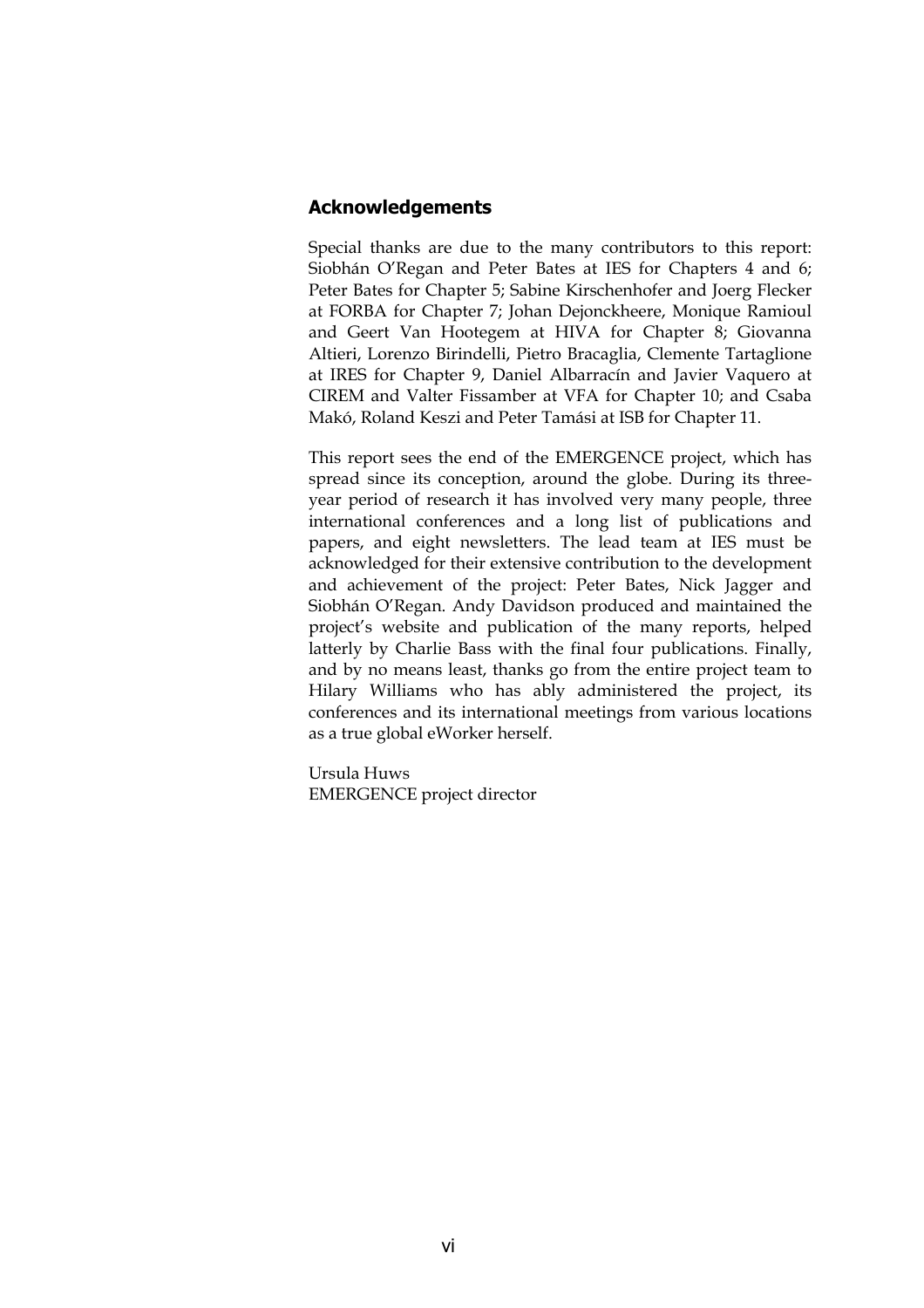# **Contents**

|                  | 1. Introduction                                      | $\mathbf{1}$ |
|------------------|------------------------------------------------------|--------------|
|                  | 2. The Context of EMERGENCE'S Work: the Existing     |              |
|                  | Evidence                                             | 5            |
| 2.1              | The literature                                       | 5            |
| $2.2\phantom{0}$ | Hypotheses developed as a result of this review      | $10\,$       |
|                  | 3. The EMERGENCE Definition of eWork                 | 15           |
| 3.1              | What is eWork?                                       | 15           |
| 3.2              | A typology of delocalisation                         | 15           |
| 3.3              | A typology of delocalisable activities               | 18           |
| 3.4              | A conceptual 'map' of the eOrganisation              | 19           |
| 3.5              | Uses of this model in the EMERGENCE project          | 20           |
| 3.6              | Definition of the 'knowledge sector'                 | 21           |
|                  | 4. The EMERGENCE European Employer Survey            | 22           |
| 4.1              | Introduction                                         | 22           |
| 4.2              | sample and research methodology                      | 22           |
| 4.3              | main results from the survey                         | 23           |
| 4.4              | eEmployment: characteristics of the employed         |              |
|                  | eWorkforce                                           | 27           |
|                  | 4.5 eOutsourcing: the demand side                    | 32           |
| 4.6              | eWork: the supply side                               | 34           |
|                  | 5. Individual Forms of eWork – Developing a European |              |
| Model            |                                                      | 37           |
| 5.1              | Introduction                                         | 37           |
| 5.2              | Classification of individualised eWorkers            | 39           |
| 5.3              | Analysing the EMERGENCE results - the view           |              |
|                  | from the company                                     | 40           |
| 5.4              | Analysing other data sets - the labour force         |              |
|                  | perspective                                          | 42           |
|                  | 6. Collective Forms of eWork: the Survey Results     | 50           |
| 6.1              | Introduction                                         | 50           |
| 6.2              | Reasons for choice of location                       | 50           |
|                  |                                                      |              |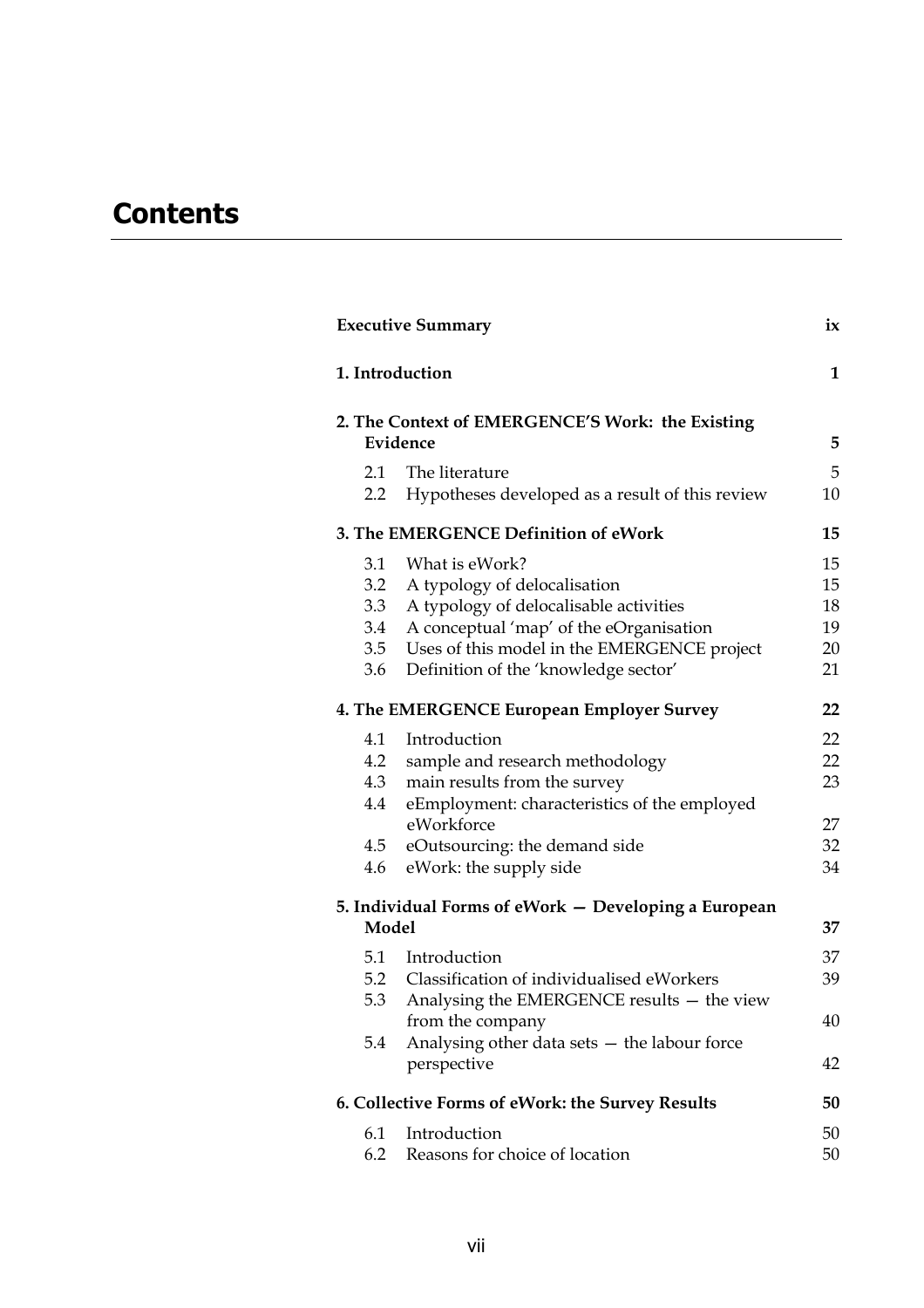| 7. Collective Forms of eWork: the EMERGENCE Case Studies                                          | 55  |  |  |  |
|---------------------------------------------------------------------------------------------------|-----|--|--|--|
| Background and objectives of relocation<br>7.1                                                    | 56  |  |  |  |
| 7.2<br>The relocation of the customer service function                                            | 58  |  |  |  |
| 7.3<br>The relocation of the IT function                                                          | 60  |  |  |  |
| Organisational and technological demands and<br>7.4                                               |     |  |  |  |
| consequences                                                                                      | 62  |  |  |  |
| 7.5<br><b>Employment</b> aspects                                                                  | 63  |  |  |  |
| Logics of corporate restructuring<br>7.6                                                          | 65  |  |  |  |
| Conclusions<br>7.7                                                                                | 68  |  |  |  |
|                                                                                                   |     |  |  |  |
| 8. Is Small Finally Becoming Beautiful? Small and Medium-<br>sized Enterprises in the New Economy | 70  |  |  |  |
|                                                                                                   |     |  |  |  |
| Introduction<br>8.1                                                                               | 70  |  |  |  |
| 8.2<br>What is an SME? The EMERGENCE                                                              |     |  |  |  |
| operationalisation                                                                                | 70  |  |  |  |
| 8.3<br>Less eWork in SMEs?                                                                        | 71  |  |  |  |
| 8.4<br>Other types of eWork in SMEs?                                                              | 74  |  |  |  |
| Are SMEs important suppliers of eServices?<br>8.5                                                 | 78  |  |  |  |
| How important is establishment size?<br>8.6                                                       | 84  |  |  |  |
| 8.7<br>eWork in microenterprises in the Irish and Danish                                          |     |  |  |  |
| knowledge sectors                                                                                 | 85  |  |  |  |
| Conclusions<br>8.8                                                                                | 87  |  |  |  |
| 9. The Importance of National Differences                                                         | 89  |  |  |  |
| 9.1<br>eEmployment                                                                                | 93  |  |  |  |
| 9.2<br>eOutsourcing                                                                               | 96  |  |  |  |
| 9.3<br>The composite picture                                                                      | 101 |  |  |  |
| Conclusions<br>9.4                                                                                | 101 |  |  |  |
| 10. eWork in Southern Europe                                                                      | 106 |  |  |  |
| 10.1 Introduction                                                                                 | 106 |  |  |  |
| 10.2 The functions involved in eWork                                                              | 108 |  |  |  |
| 10.3 In-house vs outsourcing solutions in eWork                                                   | 110 |  |  |  |
| 10.4 The decision to outsource business services: cost                                            |     |  |  |  |
| reduction and quality improvement                                                                 | 111 |  |  |  |
| 10.5 Conclusions                                                                                  | 113 |  |  |  |
|                                                                                                   |     |  |  |  |
| 11. eWork in Central and Eastern Europe                                                           | 114 |  |  |  |
| 11.1 Introduction                                                                                 | 114 |  |  |  |
| 11.2 The roles of institutions in transferring organisational                                     |     |  |  |  |
| practices in the context of globalisation                                                         | 116 |  |  |  |
| 11.3 Lessons from the EMERGENCE project: visible                                                  |     |  |  |  |
| differences in outsourced business functions                                                      | 117 |  |  |  |
| 11.4 Conclusions                                                                                  | 123 |  |  |  |
| 12. Towards a Future Research Agenda                                                              |     |  |  |  |
| Appendix 1: Logistic models of eWork and eSupply<br>128                                           |     |  |  |  |
|                                                                                                   |     |  |  |  |
| <b>Bibliography</b>                                                                               |     |  |  |  |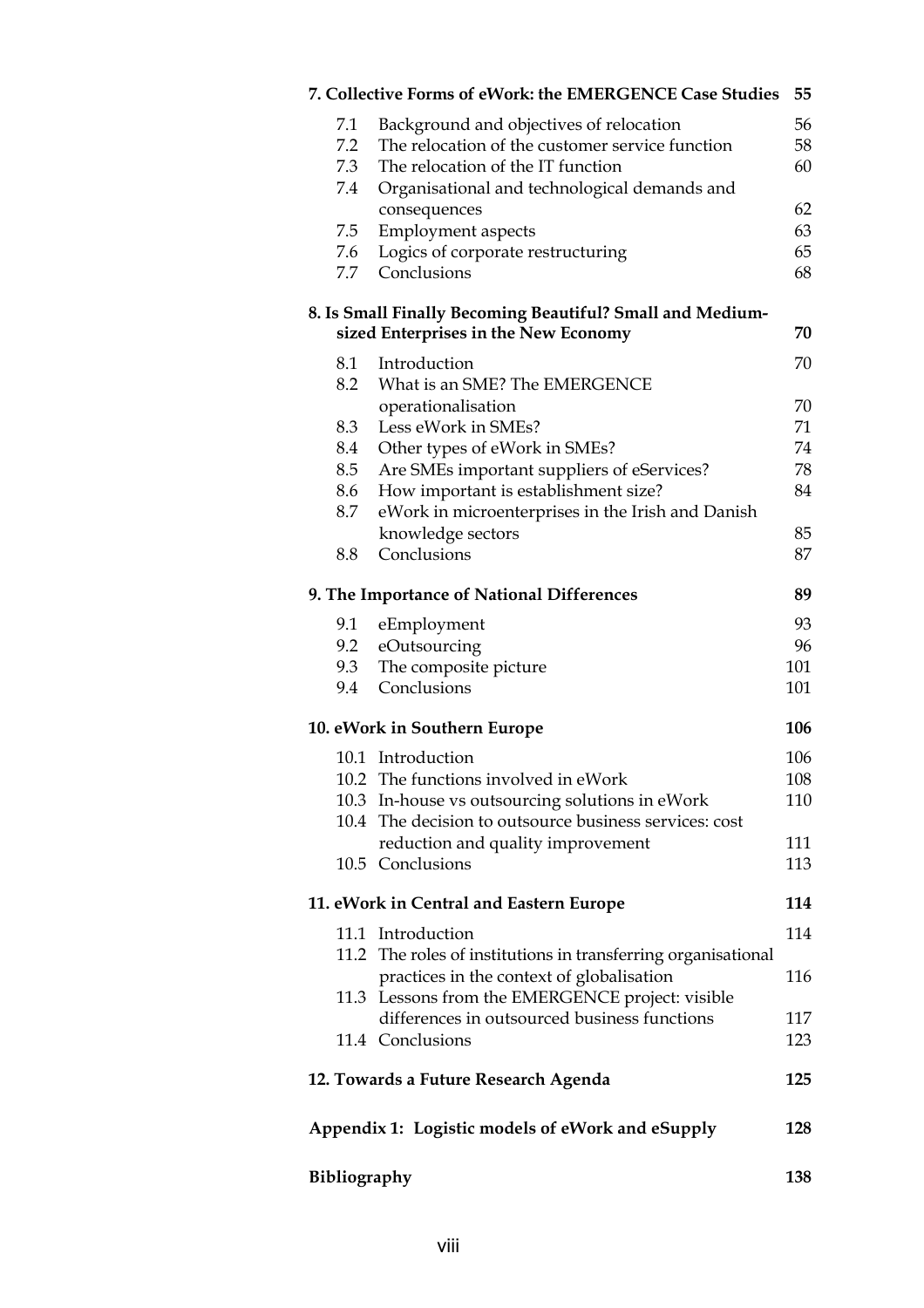# **Introduction**

This is the final report of EMERGENCE, a three-year research project, funded under the European Commission's IST (Information Society Technologies) Programme and involving a research collaboration between partners in the UK, Austria, Belgium Denmark, Hungary, Italy and Sweden, plus research subcontractors in France, Germany, Spain, Poland and the Czech Republic, as well as non-European partners in Australia and Canada.

A wide range of dissemination materials, including an interrogable database, a regional development toolkit, newsletters, downloadable reports, presentations and conference papers can be found on the project's website at www.emergence.nu. This report summarises the main research findings from the project. In particular, it draws on:

- a review of the existing evidence on eWork at a global level
- an 18-country survey of employers' practices in relation to the use of remote ICT-supported work for carrying out core business service functions
- z a modelling exercise relating the results of this survey to existing statistics on individualised forms of eWork in Europe in order to model and forecast eWork trends
- 62 case studies of eWork relocation
- additional analysis of these research results to pull out their implications for small firms, for Southern Europe and for the Accession States of Central and Eastern Europe.

For the purposes of the EMERGENCE project, eWork is defined broadly, as work carried out at a distance from an establishment whether by employees or on an outsourced basis. Forms of eWork were also subdivided according to whether they were 'individualised' (*ie* involving individuals working in relative isolation away from traditional office premises) or 'collective' (*ie* involving groups of workers working together in remote officetype premises, whether these premises were owned by the employer, by a subcontracter or by some third party, *eg* a telecottage). The main conclusions of the report are as follows.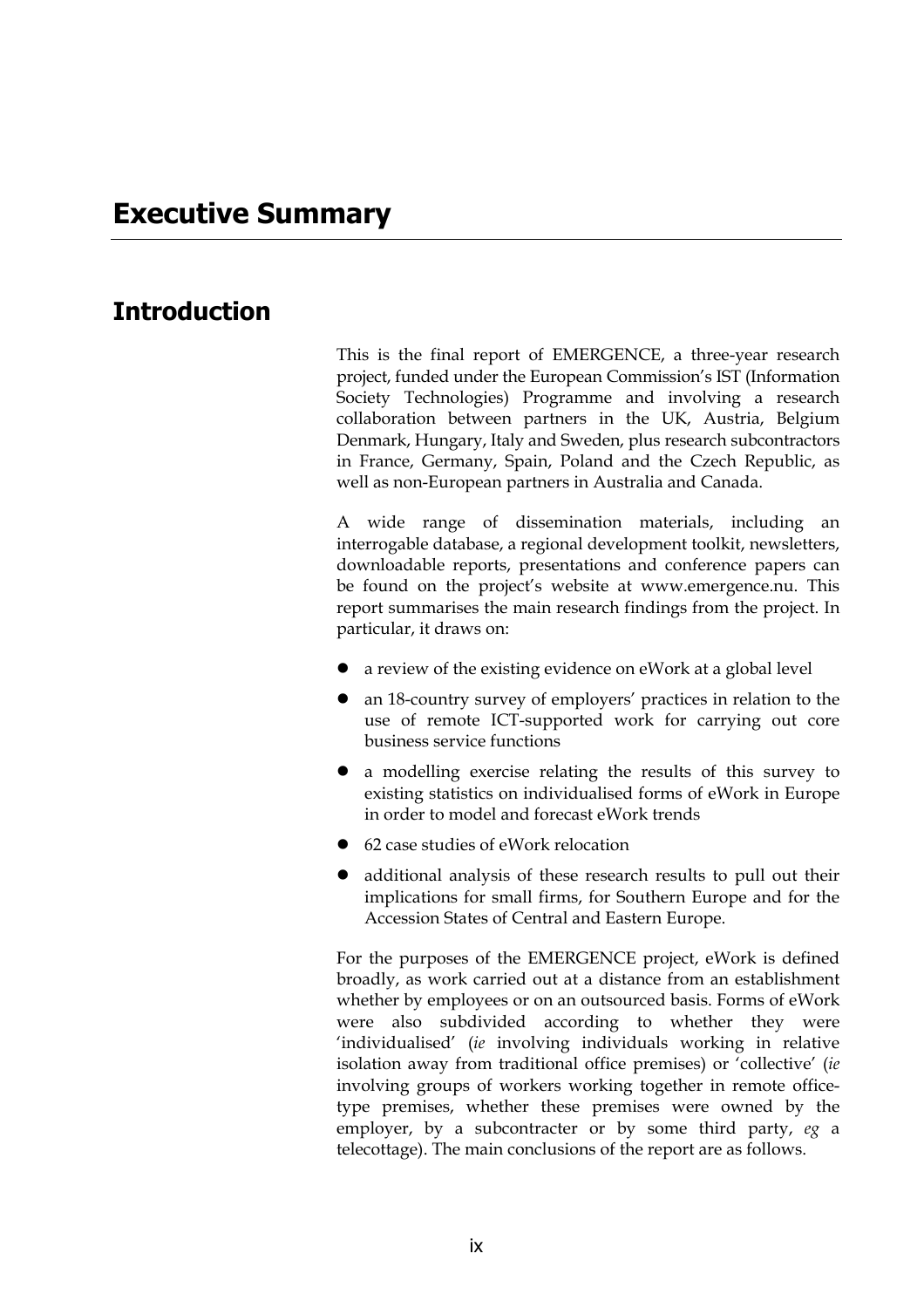### **Extent of eWork**

Nearly half of all establishments with 50 or more employees in Europe (49 per cent) are already practising some form of eWork. The largest proportion of this eWork involves outsourcing, although nearly 12 per cent of all establishments use forms of eWorking involving direct employees.

Here, it is interesting to note that the stereotypical employee eWorker based solely at home is in fact one of the least popular forms of eWork. Only one and a half per cent of establishments in Europe (EU  $15 + 3$ ) employ people to work exclusively from home in this way, although the proportion rises to over two per cent in the EU (15). It is much more common to use the new technologies to support multilocational eWorking by employees, a form of working much less likely to be associated with social isolation, which is practised by approximately one European employer in ten.

Turning to eWork carried out by employees on office premises, we find that employers are already making significant use of information and communications technologies to carry work out remotely. One European employer in fourteen (6.8 per cent) has a back office in another region. Bearing in mind that the 'regions' we are talking about here are large — NUTS1 level — regions, which, in the case of smaller countries like Ireland, Portugal or Luxembourg, constitute the whole country, this represents a significant displacement of work.

Less than one per cent of establishments make use of telecottages, telecentres or other remote office premises owned by third parties as workplaces for their remote employees.

These forms of in-house eWorking are heavily outweighed by the use of eOutsourcing as a mechanism for carrying work out remotely. Over half of all establishments (56 per cent) outsource at least one business service involving information processing. Restricting our definition only to those which use electronic means of delivery ('eOutsourcers') we find 43 per cent of employers making use of this practice. Much of this eOutsourcing is carried out within the region where the employer is based (34.5 per cent) but substantial numbers (18.3 per cent) outsource to other regions within the same country, whilst 5.3 per cent outsource outside their national borders.

Outsourced forms of eWorking may involve contracts with individual freelancers or with companies. Nearly one employer in six (17.3 per cent) uses freelancers to deliver some form of information service. However, not all of these use information and communications technologies for the receipt or delivery of work. When the definition is tightened to include only telemediated freelance work *(ie* work involving delivery over telecommunications link), we find that 11.4 per cent of European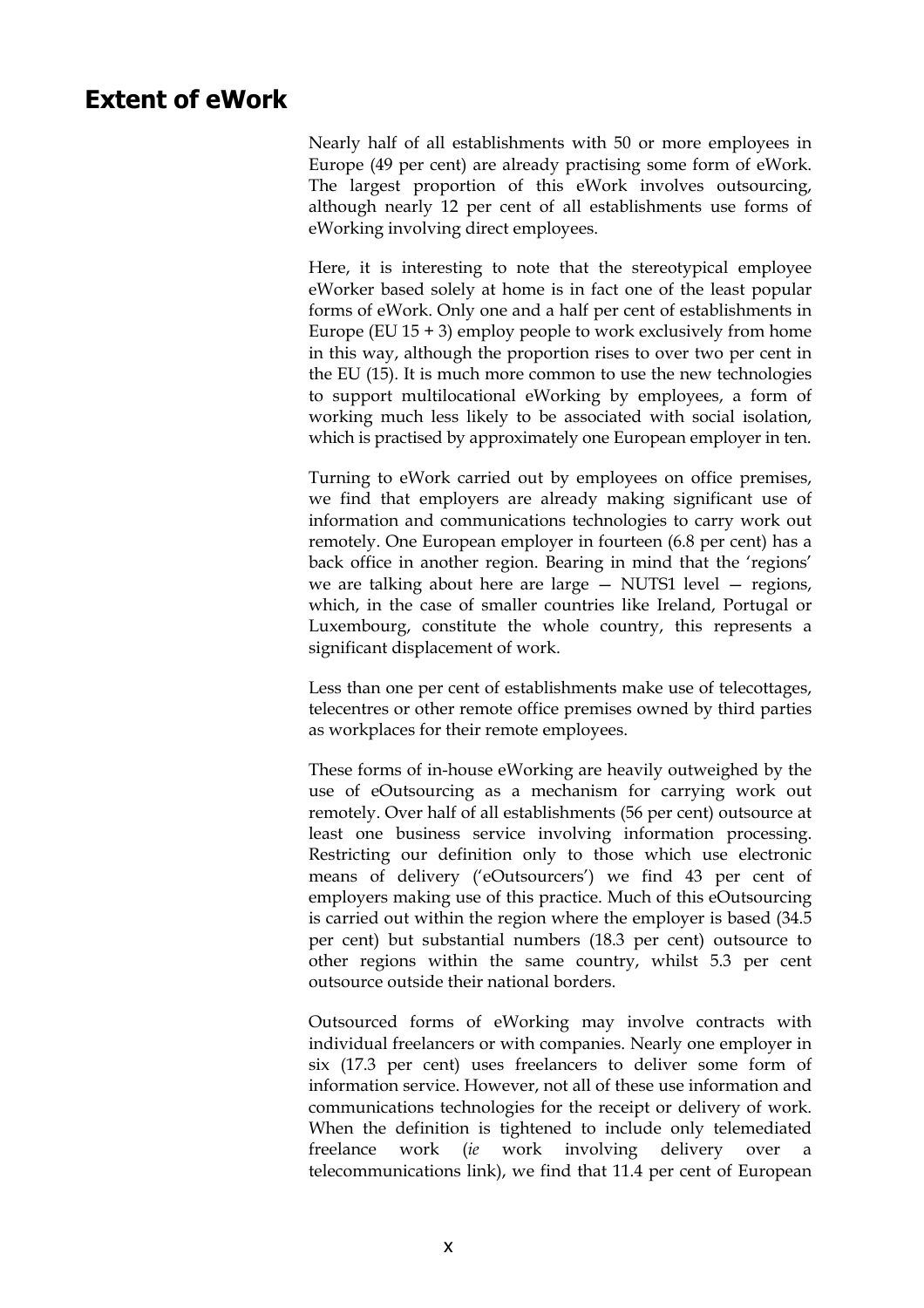employers are using 'eLancers', a proportion which is roughly equivalent to those using home-based or multilocational eWorking employees.

# **Modelling individualised forms of eWork in Europe**

Combining the results of this survey with estimates derived from European labour force surveys produces an estimate that in 2000, there were some 9.04 million people in the EU working at least some of the time away from traditional office locations using ICTs to deliver work to employers or clients.

Of these, the largest single group, estimated at 3.7 million, were 'multilocational eWorkers' — employees who were either working partially from their homes and partially from their employers' premises, or working nomadically from other locations, such as clients' premises. Only an estimated 810,000 were employees working wholly from their homes. Of the remainder, some 1.45 million were self-employed 'eLancers' providing information services to businesses using a telecommunications link. The remaining 3.8 million were categorised as 'eEnabled selfemployed' , that is self-employed people who were dependent on ICTs to work independently but whose work was not primarily information-based. Examples of this category might include craftspeople selling their goods by means of a website.

# **Collective forms of eWork**

One striking result of the EMERGENCE employer survey was that, despite the publicity given to the practice of relocating or outsourcing eWork to non-European destinations such as India or the Caribbean, this is strongly outweighed, numerically speaking, by cases where work is relocated within Europe.

An examination of the reasons for the choice of a remote back office location or an outsourced supplier of eServices also overturns some popular stereotyped views. Several factors were notable by their absence, including: the availability of government grants or other state incentives to choose a location; the time zone in which the region is located; and low staff turnover.

In general, by far the most important selling point is the availability of technical expertise. Next comes low cost, which is followed by a good reputation and then by reliability or high quality.

The views of suppliers of eServices about why they have been selected tend to match those expressed on the demand side fairly closely, the most important difference between the two being the relatively low importance given to their technical expertise by eServices suppliers and a somewhat lower importance given to cost.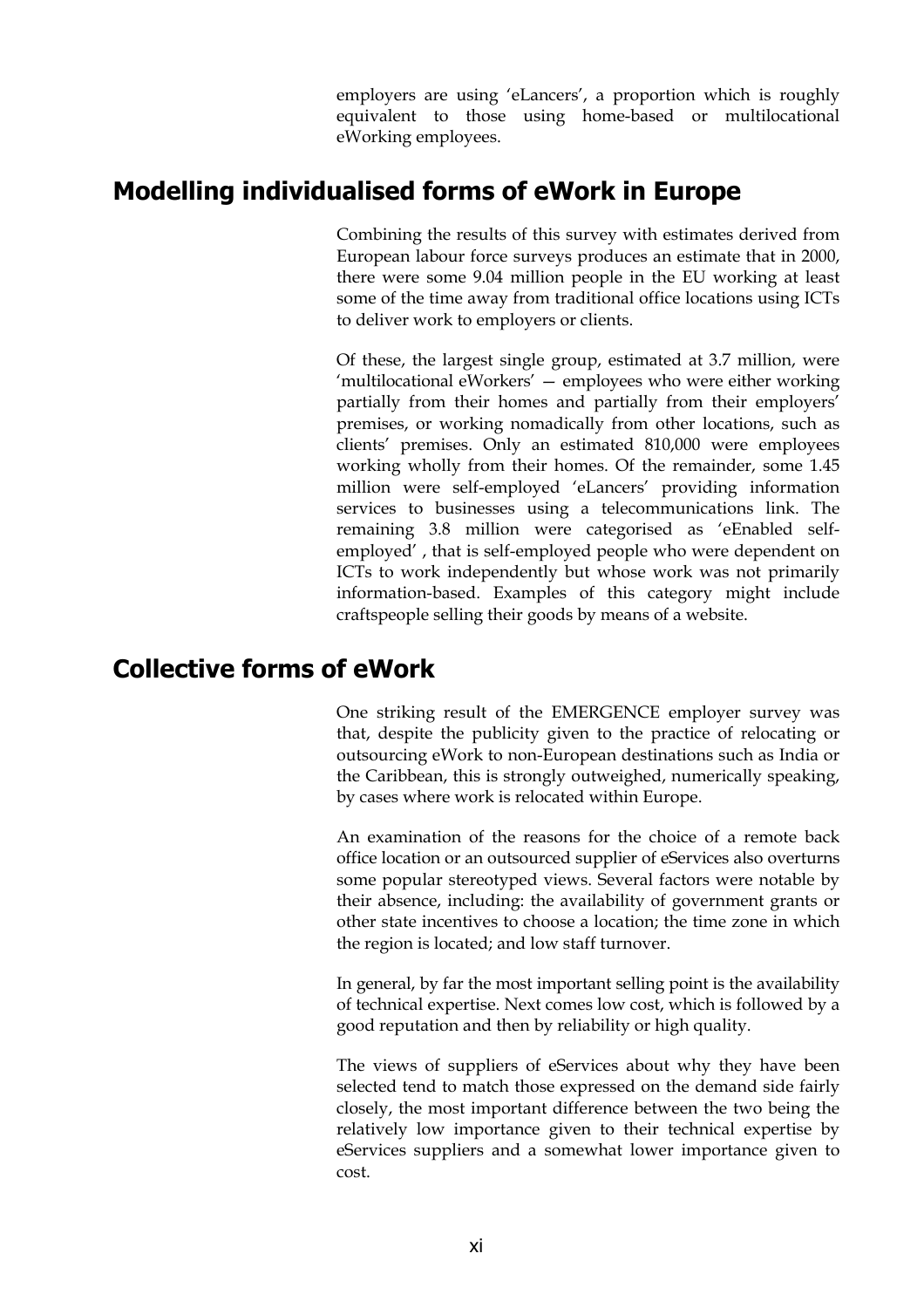The 62 EMERGENCE case studies gave deeper insights into the complex dynamics of employment relocation using ICTs. This research found that both the characteristics and the consequences of such relocations varied considerably depending on the motives of the employer. One important distinction was made between relocations resulting from a major corporate restructuring exercise and those resulting from a single one-off initiative. It was also possible to distinguish between expansion strategies, which tended to be geographically centrifugal, involving a dispersion to different sites, and those involving rationalisation, which were more likely to be centripetal, involving a concentration on a single central site.

The large variety of types of (collective) relocation of eWork identified in these studies may lead to the impression that 'anything goes', *ie* that new ICTs open up a variety of options for relocation and spatial restructuring of work. However, the typology resulting from the analysis of the EMERGENCE case study findings, and the different logics behind the restructuring processes clearly show that not all that is technically feasible is actually likely to be realised. The main trends seem to be the following:

- spatial concentration of activities to yield economies of scale
- $\bullet$  expansion and decentralisation of activities to tap remote labour markets or to capitalise on wage differentials and
- getting access to knowledge by way of co-operating over distance.

### **SMEs in the eEconomy**

In general, the empirical data from EMERGENCE support the idea of the knowledge sector as an important cornerstone of the new economy, characterised by a very dynamic use of eWork and trade in telemediated business services. Small knowledge establishments appear to be increasingly important, especially on the supply side of eWork. Knowledge SMEs have clearly succeeded in capturing very important segments of the market in remote business services, especially software development and support and creative work  $-$  a category that includes design, editorial work, multimedia content generation and other creative activities such as R&D.

In essence, typical weaknesses of SMEs are becoming less important in the new economy, or they can be mitigated, *eg* by means of networking, whereas typical strengths can increasingly be cashed in. On the basis of our literature survey as well as the empirical results from EMERGENCE, we can therefore conclude that 'small is finally becoming beautiful'.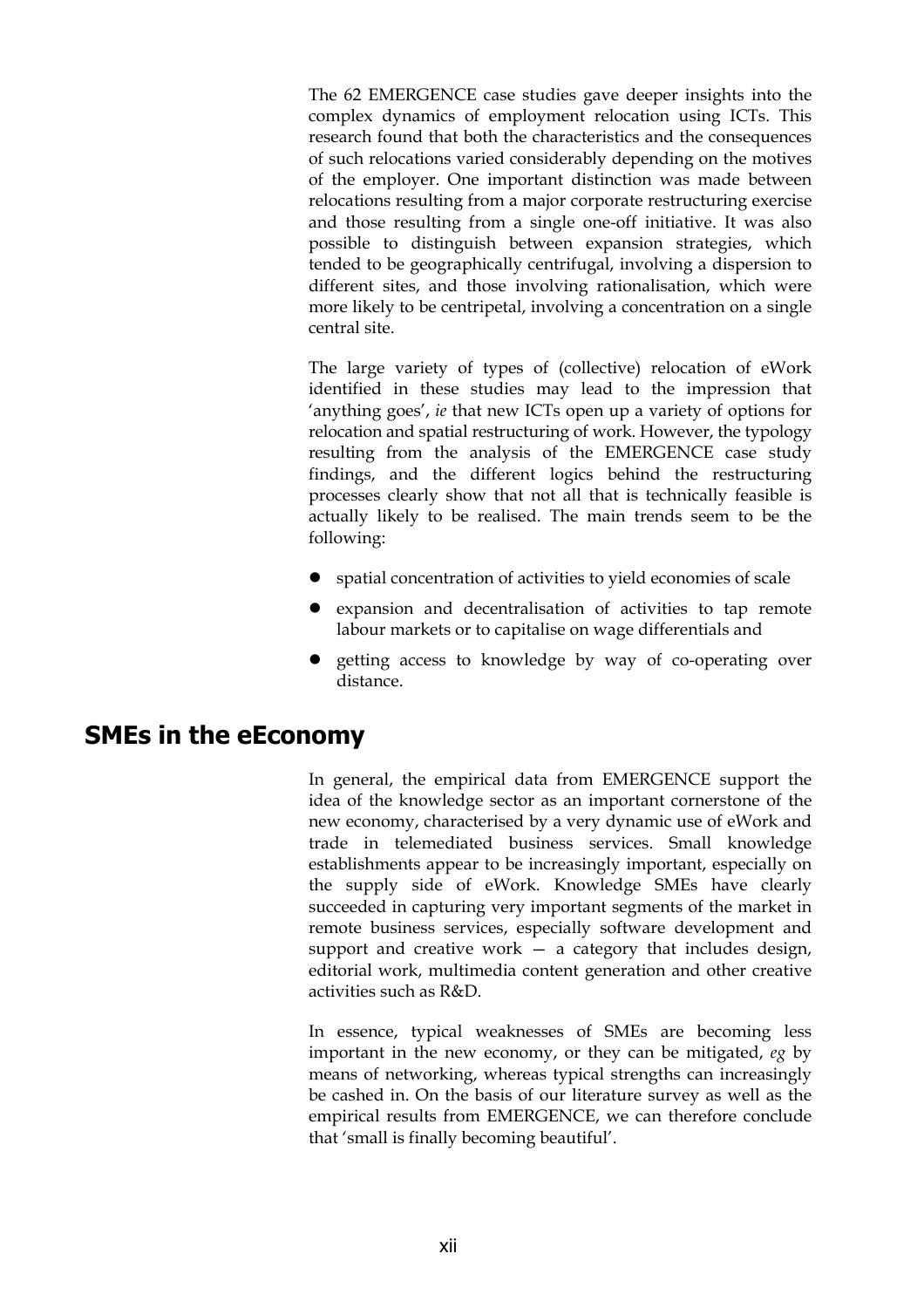In fact, however, it might be better to conclude that 'small *can* finally become beautiful'. The literature survey, EMERGENCE data analysis and case studies also show that the group of companies commonly categorised together as SMEs is an extremely heterogeneous one. Whereas a few SMEs indeed specialise in the supply of knowledge intensive business services, the majority still operate in a medium to low technology environment. In line with this, small establishments practice eWork less frequently than big establishments. Many SMEs might not be able to cope with the technological revolution and challenges of globalisation.

On the one hand, a considerable number of SMEs and micro-firms have succeeded in capturing important segments of the market of remote business services, thereby taking up a valuable position in the new, globalising economy. These SMEs are often considered to be the cornerstone of the knowledge economy. On the other hand, there is the simultaneous observation that many SMEs do not work their way through the electronic highway that easily. It is therefore crucially important to gain a better insight into the barriers many SMEs face to make better use of the eService patrimony. If these barriers are not adequately mapped and counteracted by policy, there is a risk of further economic polarisation in which the available government incentives benefit only a small number of economic actors.

# **National differences in the global eEconomy**

As well as exhibiting many common international trends in the practice of eWork, the EMERGENCE research also revealed striking national differences. The report concludes that there is strong institutional shaping of business practices at a national level and that many developments may be path-dependent.

It identifies several distinct European paths to an information society, which can be summarised as follows:

- In one group, we can classify some high-tech, highly developed 'social democratic' economies, which include the Nordic countries of Denmark, Sweden and Finland. These countries are marked by high levels of individualised eWork by employees, perhaps indicative of strong consensensual patterns of collective bargaining and high levels of mutual trust in the work culture.
- A second group, which has been categorised as 'corporatist', is characterised like the first, by a strong 'social dialogue' between the employers and the trade unions, but is marked by more hierarchical occupation-based welfare systems, with entitlement to services being more closely linked to the terms of centrally negotiated collective agreements and employment status and less likely than in the Scandinavian countries to be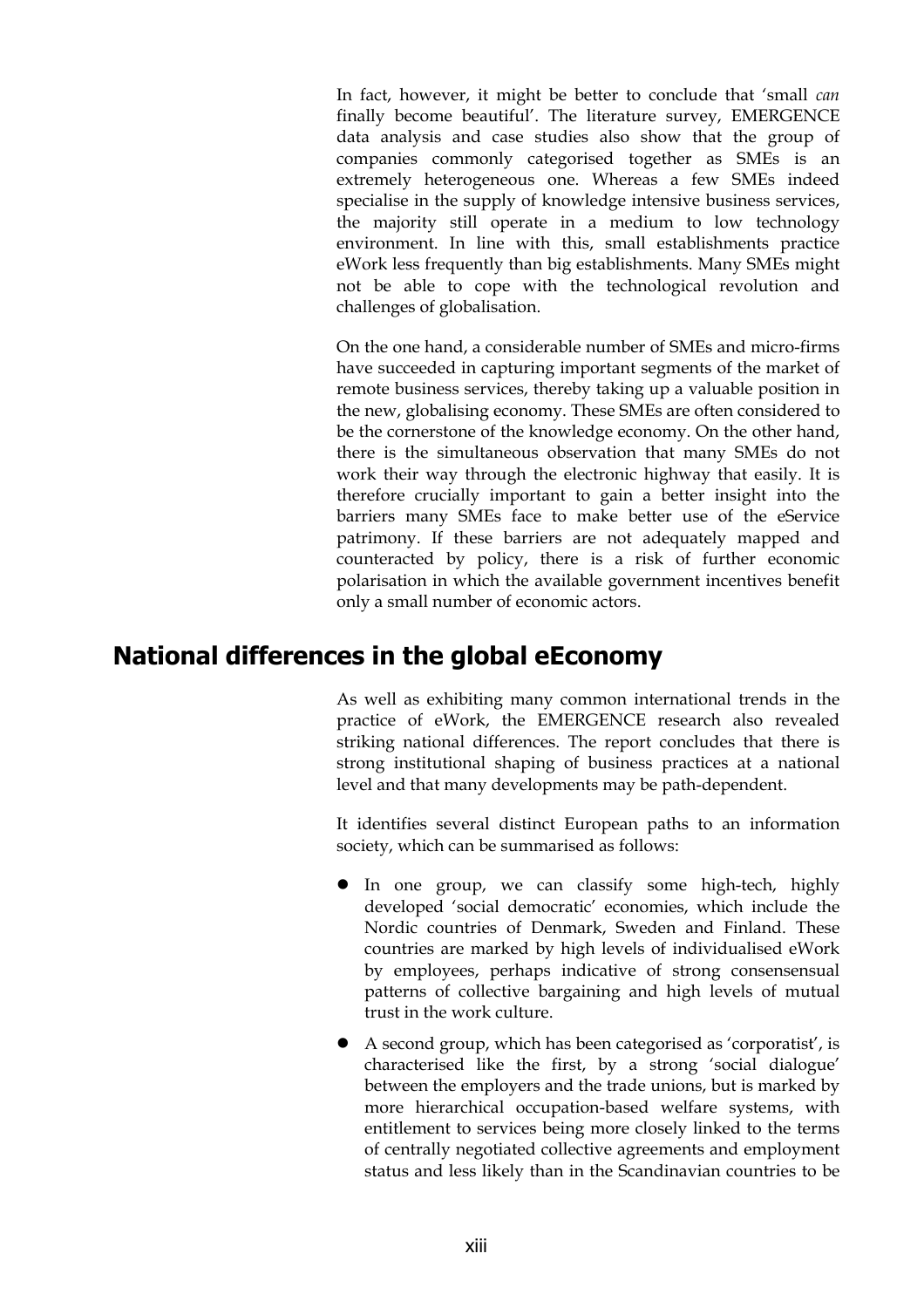offered unconditionally to all citizens. This group covers a spectrum from the Netherlands at one extreme, which, with high levels of eWork, shares many of the features of the first group, to Germany and France at the other, characterised by rather low levels of individual eWork. In between these two extremes lie Belgium and Austria (closer to the socialdemocratic model) and Luxembourg (somewhat closer to France and Germany).

- The UK and Ireland are often categorised together, along with the rest of the Anglo-Saxon world, as neo-liberal systems, characterised by low levels of labour market regulation, rather low employer investment in training and a 'hire and fire' culture in the face of market changes. In such economies, eWork is more likely to be used to encourage external forms of flexibilisation, such as the hiring of temporary or agency staff and the use of freelancers, than for internal restructuring. The trust-based forms of eWork using permanent employees which are found so frequently in the Netherlands and Nordic countries are somewhat rarer in these countries. Perhaps because they are islands and crossing borders is therefore physically more difficult, the levels of eOutsourcing outside national borders are at or slightly below European averages too. Despite the common language, these countries are significantly different from each other.
- The fourth group also shows significant internal differences and consists of Italy, Spain, Portugal and Greece. Here, Portugal is notably different, with much lower levels of eWork than the countries which border the Mediterranean. Italy, Spain and Greece are also very different from each other in many respects. Nevertheless, they can be seen to have several features in common. One of these is a historically rather slow but now very rapidly-developing use of information and communications technologies which has followed a distinctively different path from Northern Europe. These countries have traditionally been typified by a large informal economy and strong networks of small firms. They are characterised by an extremely high use of eOutsourcing, both to small firms and to individual 'eLancers', but most of this is within national borders rather than internationally, and it seems likely that eWork is being adopted by firms in these countries to exploit technical specialisation. There is thus a highly developed functional division of labour in eServices which are traded between companies and individuals. However, these trading networks are still fairly contained geographically involving, one might surmise, considerable face-to-face or telephone communication to be fully effective. Being even more speculative, we can hypothesise that the typical transactions are those between firms in an established market where the balance of power between suppliers and purchasers is fairly equal.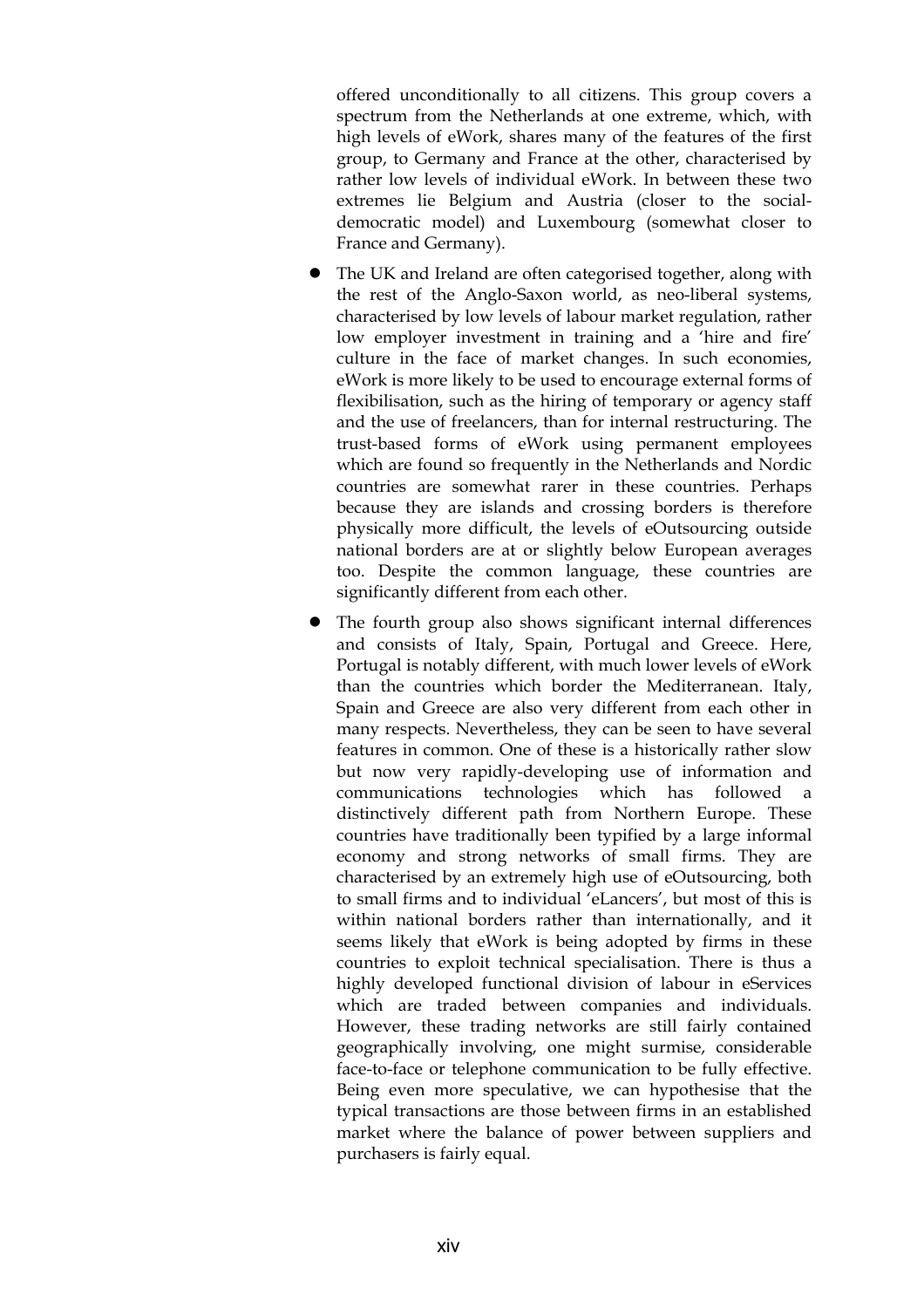The final group of countries consists of Central and Eastern European Accession States. The three states studied by EMERGENCE (Czech Republic, Hungary and Poland) also have extremely high levels of eOutsourcing. In this case, however, a very high proportion of this outsourcing is outside national borders. Furthermore, the use of eWork is not distributed throughout the economy but concentrated in certain sectors (especially business and financial services) and size categories (the largest firms, many of which are foreign owned). It seems likely that these high levels of eWork have a very different explanation from those in Southern Europe. On the one hand, it is undoubtedly the case that these states have become attractive sites for relatively low-cost high-skill business services, such as software development and are exporting eServices to the rest of Europe and elsewhere in the world. It is also the case, however, that in the rapidlychanging environment of these transitional economies there are strong historical reasons why specialist skills are lacking in many organisations, particularly organisations which date back to the 1980s or earlier. In such cases it is necessary to import external expertise. This provides an explanation for why these countries score highly on both the supply and demand sides of the market in eServices. However, this is not necessarily an indication of market strength.

### **Towards a future research agenda**

The report concludes that EMERGENCE has opened up a large new field of study in a previously under-investigated area. The project has identified a number of research topics with high policy relevance, some of which are already being addressed by EMERGENCE-related projects. These include:

- the identification of new indicators of eWork and the eEconomy (currently being addressed by the STILE project)
- $\bullet$  further qualitative investigations of collective forms of eWork relocation beyond current EU borders (partially being addressed by the Asian EMERGENCE project)
- $\bullet$  further investigations into the impacts of eWork for SMEs, especially micro-enterprises, both in the EU and in Accession States (partially addressed by extensions of EMERGENCE in Belgium, Denmark and Ireland and partially by other ISTfunded projects, such as eGAP)
- further investigations into the impacts of these developments for regional development, especially in peripheral and rural regions
- investigations into the implications of these developments for citizenship, worker organisation and representation and the Social Dialogue at regional, national, European and international levels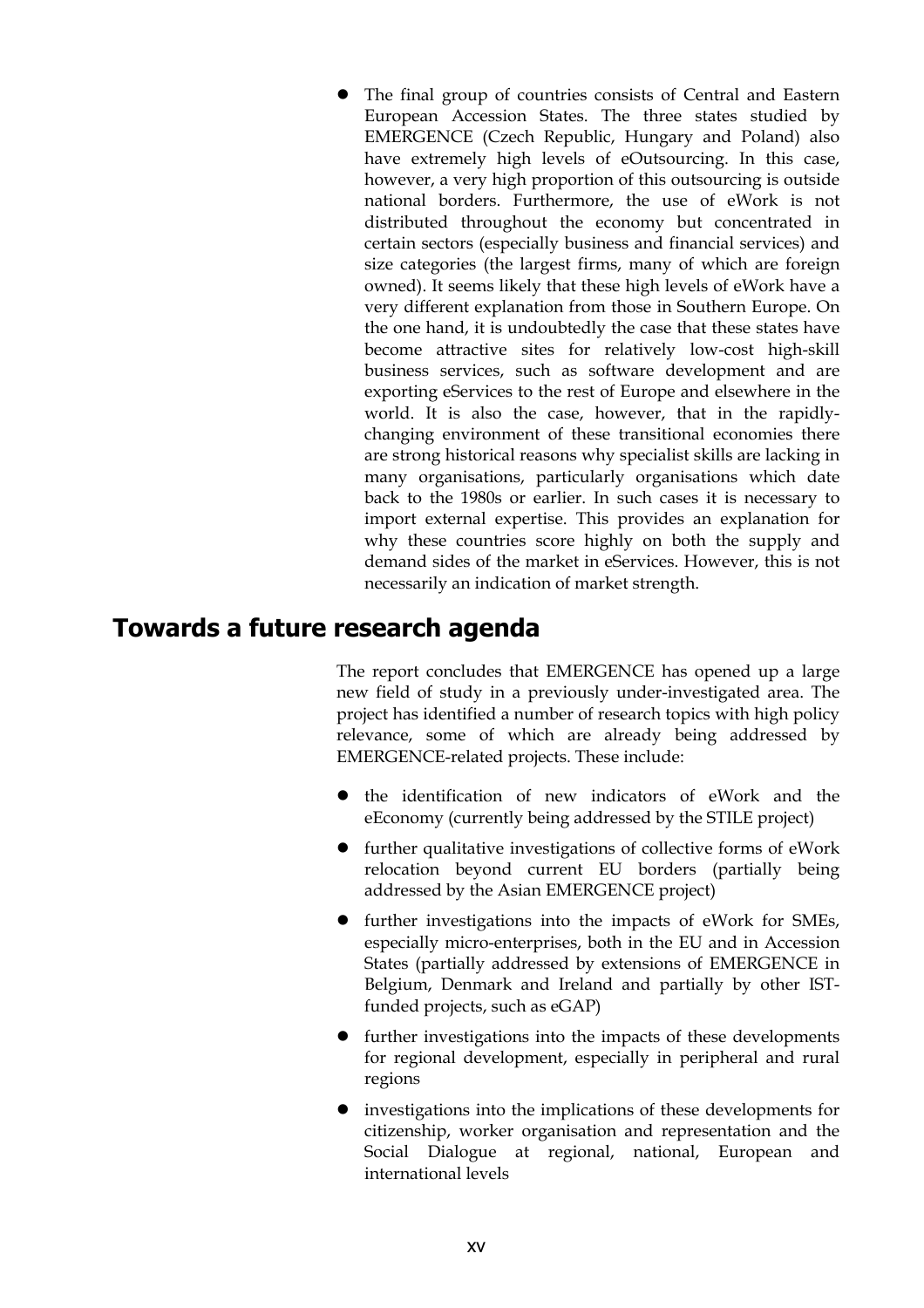$\bullet$  the development of methodologies for analysing national differences in the development of a global knowledge-based economy.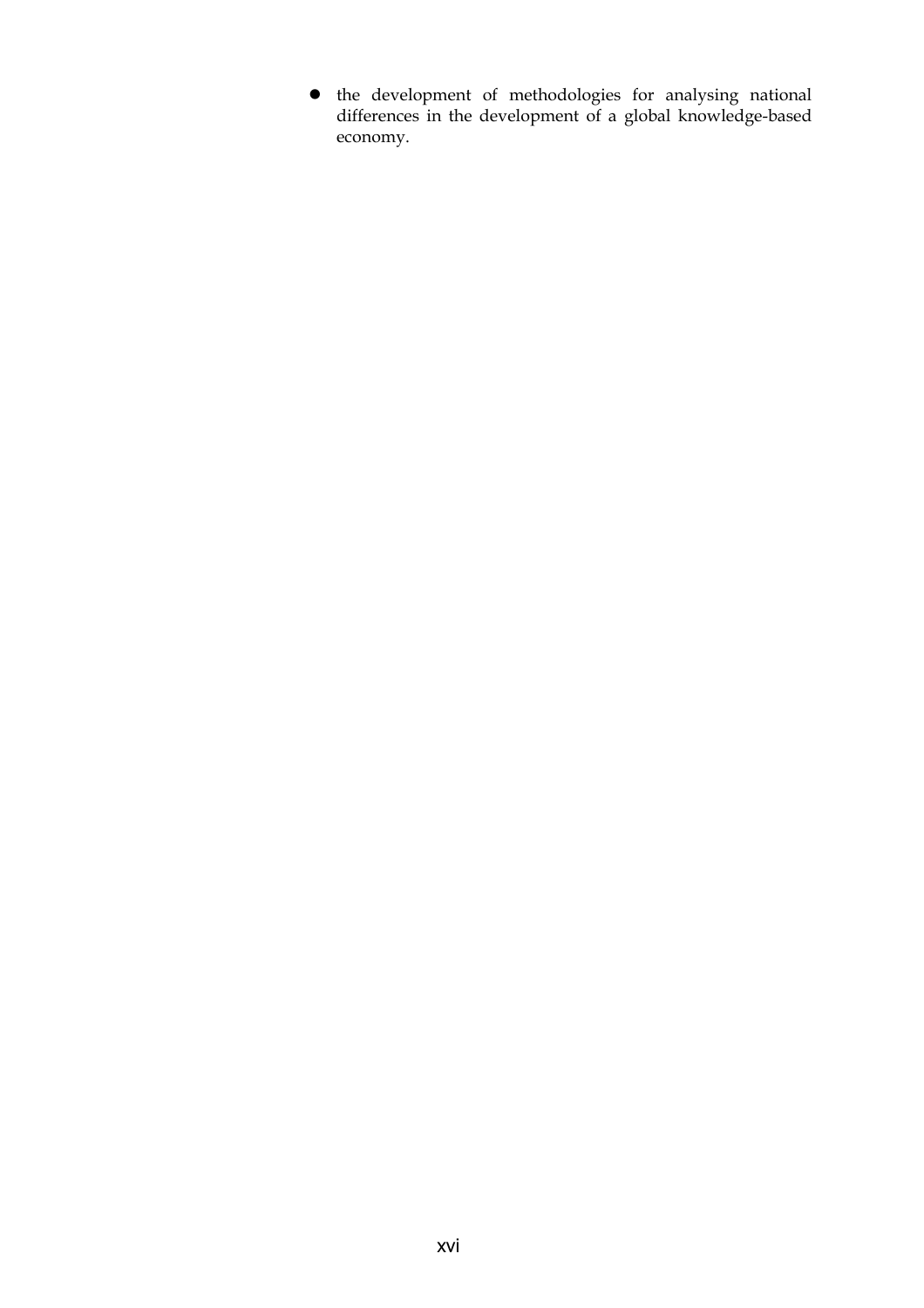# **1. Introduction**

The EMERGENCE project<sup>1</sup> was set up by a consortium of partners in Australia, Austria, Belgium, Canada, Denmark, Hungary, Italy, Sweden and the UK, under the direction of the Institute for Employment studies, with core funding from the European Commission's Information Society Technologies Programme.

The context was twofold. On the one hand, in 1999, when the proposal was developed, the 'new economy' was largely seen, both by media commentators and by many politicians as an enormously powerful engine of economic growth, with the potential to create large numbers of new jobs, transform existing ones and regenerate regional economies. On the other hand, there was a fear that in this new economy 'anything could be done by anyone, anywhere' and that the use of Information and Communications Technologies (ICTs) might bring about the 'death of distance' and result in a large-scale relocation of work away from the more developed economies of Europe and North America to lower-waged regions in the South and East. In neither case were these assumptions backed up by much solid empirical substantiation. Indeed, a close inspection of the evidence revealed that extraordinarily little research had been carried out to measure the extent to which ICTs were in practice being used to bring about a relocation of work. This was the challenge which EMERGENCE set itself.

For its three-year programme of work (from 2000-2002) the project set some extremely ambitious goals, including:

- to map and quantify the new international division of labour in information services resulting from telematic applications
- to identify key indicators to enable systematic monitoring of trends in the future
- to develop a model for forecasting future employment patterns in knowledge work

-

<sup>1</sup> The acronym EMERGENCE stands for 'Estimation and Mapping of Employment Relocation in a Global Economy in the New Communications Environment'.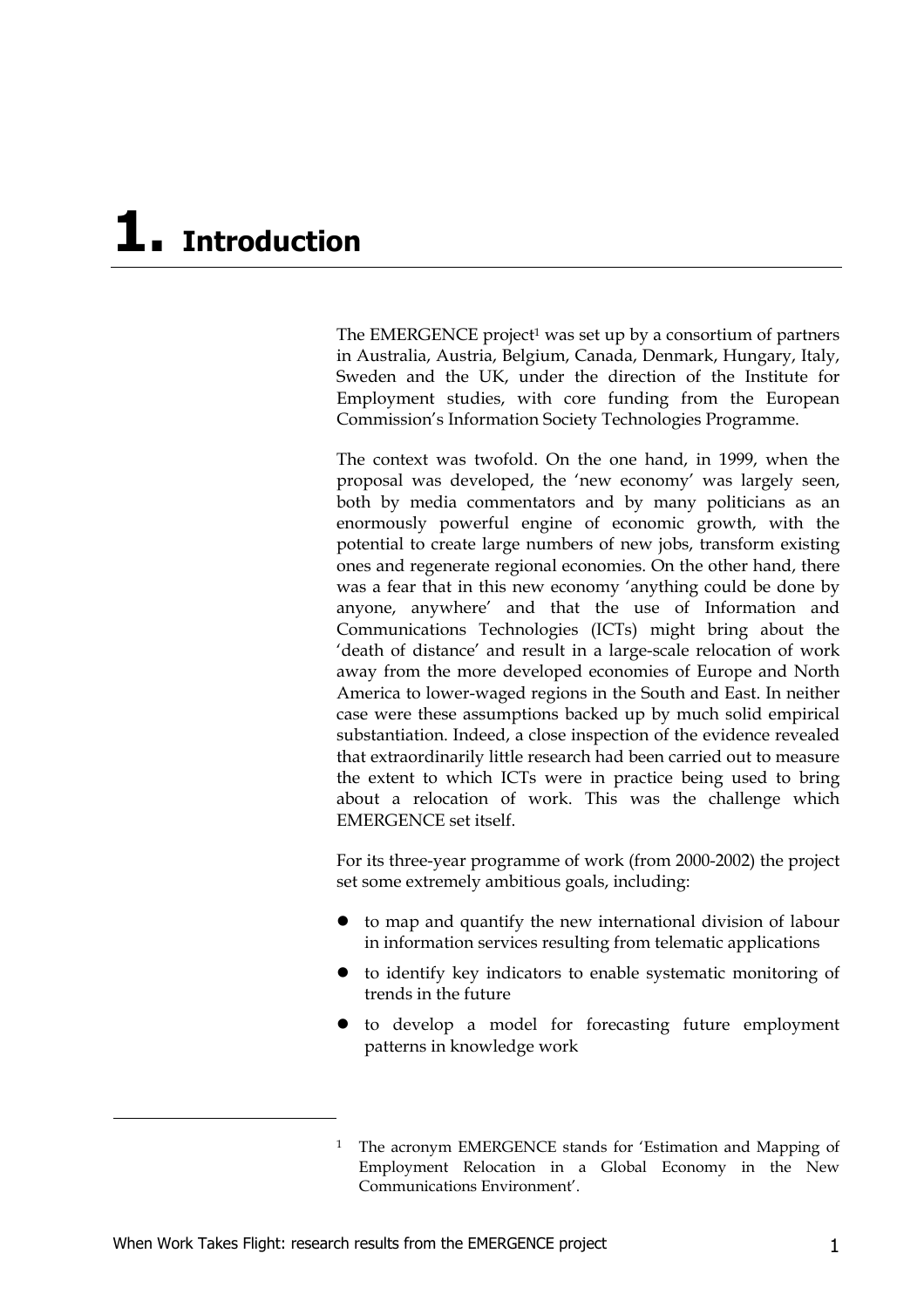- $\bullet$  to identify strengths, weaknesses, opportunities and threats posed by the development of eWork relocation at the level of existing and applicant EU regions and globally at a country level
- $\bullet$  to make recommendations to statistical offices for the future monitoring of eWork trends
- $\bullet$  to investigate the dynamics of eWork relocation, including the implications for management, for locational choice, for the supply and demand of skills and to identify the social groups most at risk of exclusion or marginalisation in the new global division of labour in information work
- $\bullet$  to develop an interrogable database to enable easy access to the research results and a toolkit designed to assist those using these results to develop sustainable regional development policies which take advantage of the opportunities opened up by eWork
- $\bullet$  to disseminate the results widely though newsletters, a website, conferences, reports and other means.

In formulating these objectives, we were aware that they were extremely challenging, not to say risky, involving exploratory research into largely uncharted territory. The research tasks were made particularly difficult by a number of factors, including:

- the impossibility of addressing these questions within the confines of a single academic discipline, necessitating an interdisciplinary approach involving collaboration between economists, geographers, social scientists, political scientists and business analysts
- $\bullet$  the speed of change, leading to the rapid obsolescence of information and difficulties in the identification of stable indicators for comparison over time
- the lack of clear definitions of the new phenomena under investigation
- a convergence between industrial sectors (the traditional units of analysis in studies of economic change) resulting from mergers, cross-ownership, technical change and the emergence of new sectors, yet to be classified
- a lack of existing statistics on trade in services or new occupations or forms of work
- $\bullet$  the lack of international comparability of such statistics as already existed
- $\bullet$  the lack of a clear analytical framework
- scarcity of up-to-date case study material.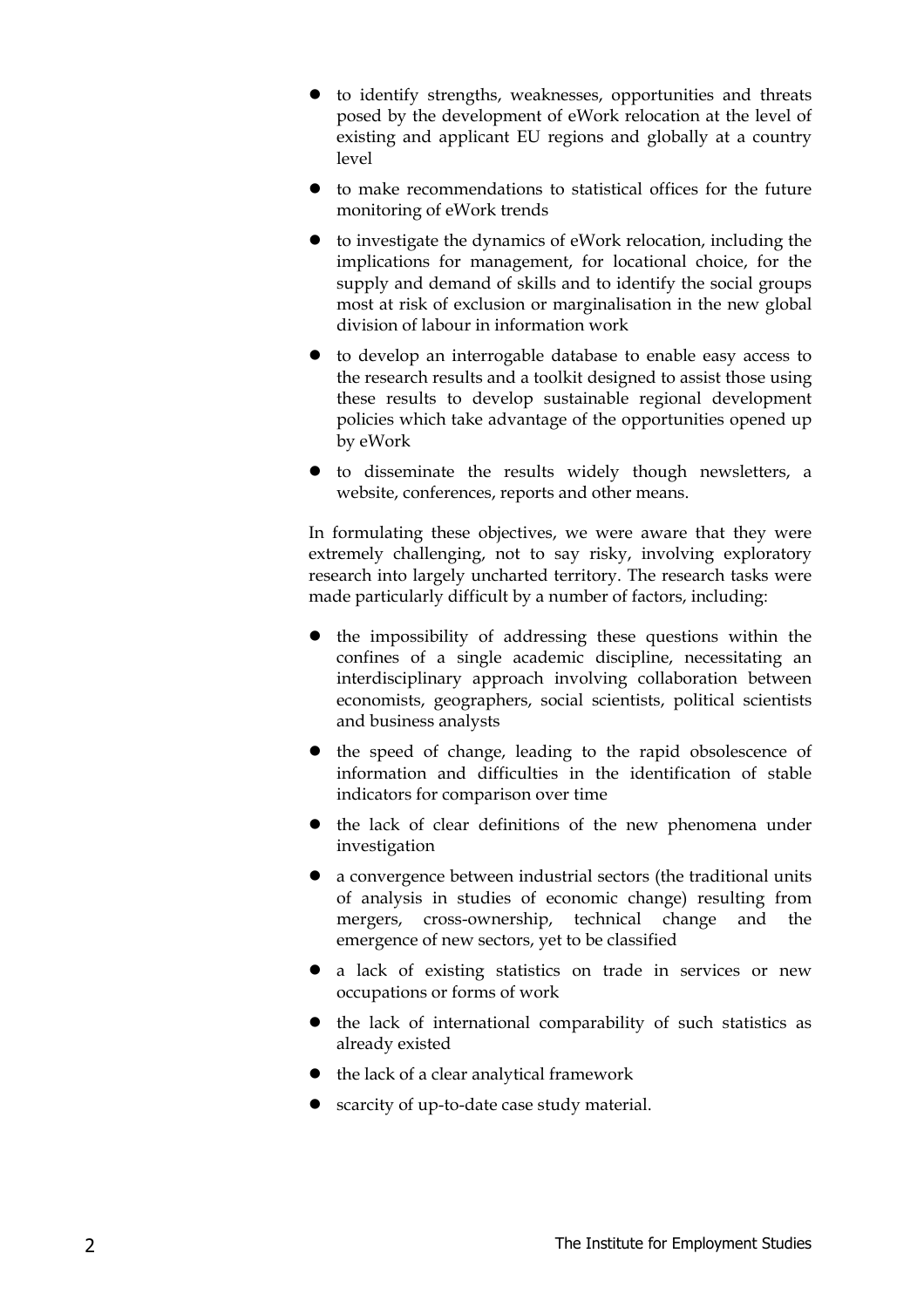In order to address these objectives, a series of inter-related research activities was carried out. This report summaries the results of this research.

EMERGENCE also made these results available in a number of other ways designed to make access easier for different audiences. They are published as separate reports, newsletters and briefings and on the project's website at www.emergence.nu. They include:

- $\bullet$  the proceedings of two major international conferences (www.emergence.nu/events)
- eight EMERGENCE newsletters (www.emergence.nu/news)
- an interactive 'eReadiness' database that can generate graphs and tables to compare countries and European regions with each other and with World and European averages across a range of different variables relating to eWork (www.emergence.nu/erdb)
- a web-based Regional Development Toolkit designed to help users draw up a regional development strategy to develop employment on the basis of eWork (www.emergence.nu/toolkit)
- a discussion paper on statistical indicators of eWork (www.emergence.nu/pubs)
- eight summaries of reports of work carried out by the EMERGENCE project in Europe, plus reports from sister projects in Australia, Denmark, Belgium, Ireland and Asia (www.emergence.nu/pubs).

This report is not intended to describe each of these deliverables in detail. In our view, the best way to do this is to visit the website or read the individual reports. Rather its purpose is to summarises the main substantive research results of the project and to draw out the conclusions which emerge from these results. The research modules which provide the raw material for this process are as follows:

- z a review of the existing literature and statistics on the subject, including an experimental cluster analysis of the available statistics carried out in order to generate hypotheses to be tested in subsequent stages of the research
- a major survey of 7,268 larger (>50 employee) establishments in the EU (15) countries plus Hungary, Poland and the Czech Republic. This was subsequently augmented by the results of supplementary surveys of smaller establishments (<50 employees) carried out in Denmark and Ireland and a comparable survey of establishments of all sizes in Australia.
- an analysis whereby the results of the EMERGENCE establishment survey were combined with those from official statistical sources in order to model eWork in Europe and develop some projections of its growth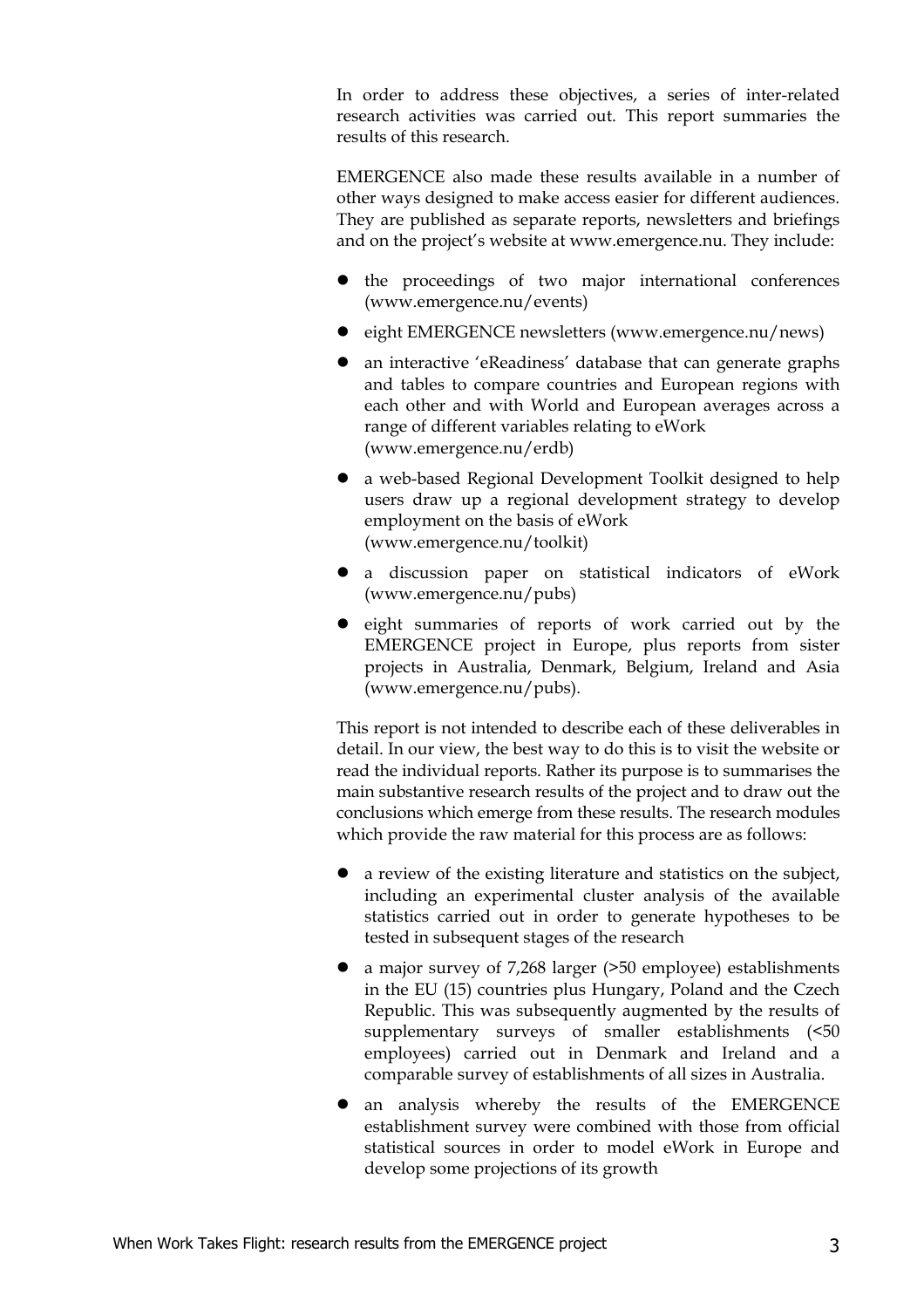- $\bullet$  sixty two case studies of the relocation of eWork using ICTs from a 'source' location in one European region or country to a 'destination' in another
- a study of the implications of these combined findings for SMEs
- a study of the implications of these combined findings for Southern Europe (drawing on the research results from Greece, Italy, Portugal and Spain)
- a study of the implications of these combined findings for Central and Eastern European Accession States (drawing on the research results from Hungary, Poland and the Czech republic).

The report concludes with a discussion of the new research agenda opened up by this work.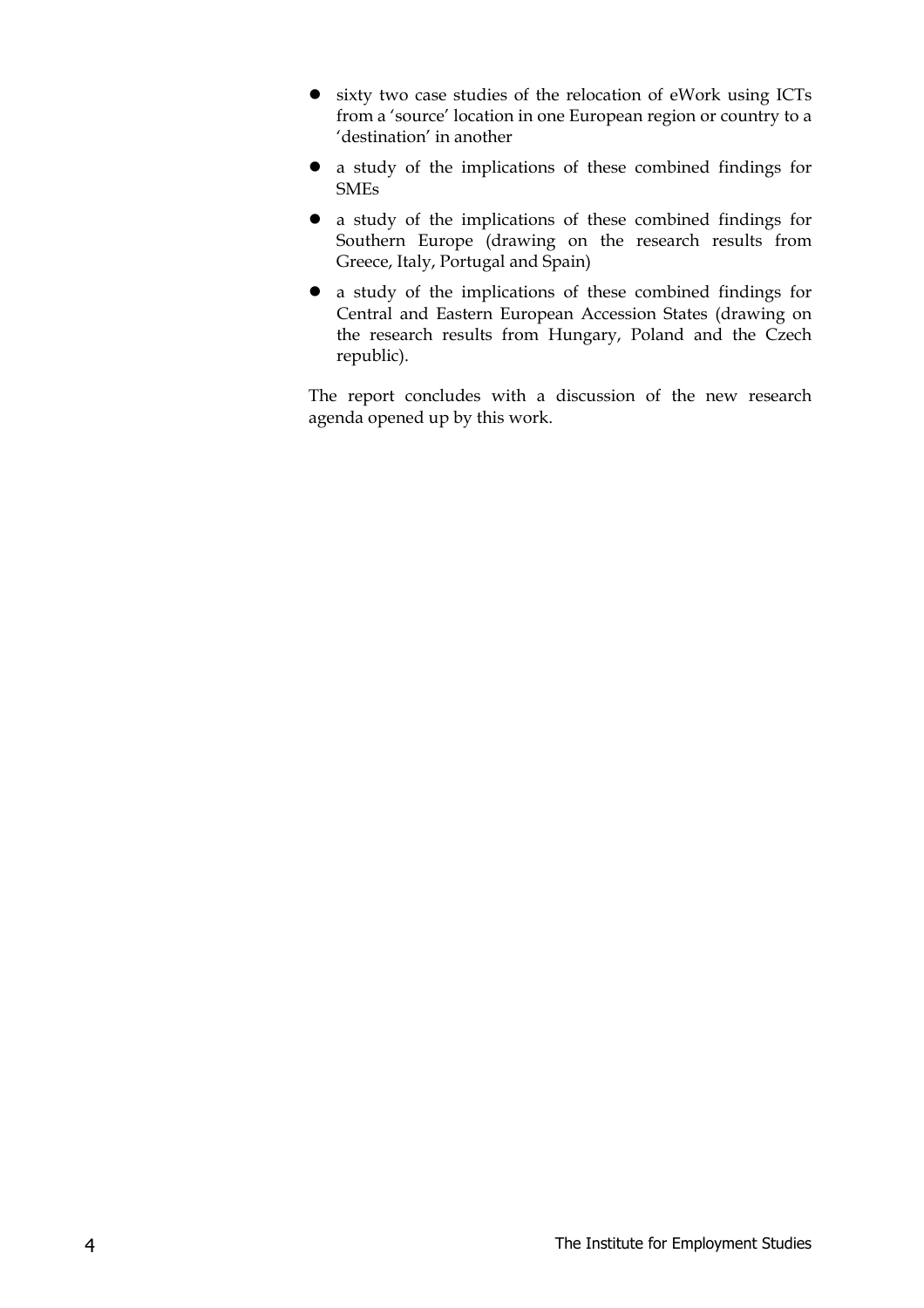# **2. The Context of EMERGENCE'S Work: the Existing Evidence**

# **2.1 The literature**

The literature on the global information economy is vast, crossing as it does the disciplines of economics, sociology, geography and technological forecasting, to name but a few, and ranging from the highly technical or theoretical at one extreme, to the popular, journalistic and applied at the other. It is beyond the scope of this report to provide more than an illustrative overview of this literature. Our main concern has been to scan it for any light it might shed on the characterisation, extent and distribution of eWork and the dynamics of its development.

#### **2.1.1 The new economy**

The notion that we are witnessing the emergence of a 'new economy' is very widely discussed, in the pages of general economic and 'new media' journals, such as *The Economist,* the *Wall Street Journal,* the *New York Review of Books* and *Wired* and in more specialist publications such as *New Economy Watch.* The phrase is used in several distinct senses.

One of the most important of these is as a descriptive term, to define the new industries which have developed using the new digital technologies — the 'dotcom' companies, a loosely defined group of overlapping sectors which include software development, website development and management, broadcasting, publishing, multimedia and other content provider industries, together with hardware and telecommunications companies. The most serious attempts to date to delineate these sectors, sometimes known as the 'digital economy' have been by the US government's Department of Commerce (US Department of Commerce, 2000), Industry Canada (Howitt P (ed.), 1998), and by the OECD (in progress). At the time of writing, Eurostat is carrying out a revision of sector codes to address this issue.

The term is used in a more abstract and theoretical sense by economists, like Danny Quah (Quah, 1997, 1998) who argue that we are entering an era in which increasing proportions of added value are created by inputs of 'knowledge' which, because it is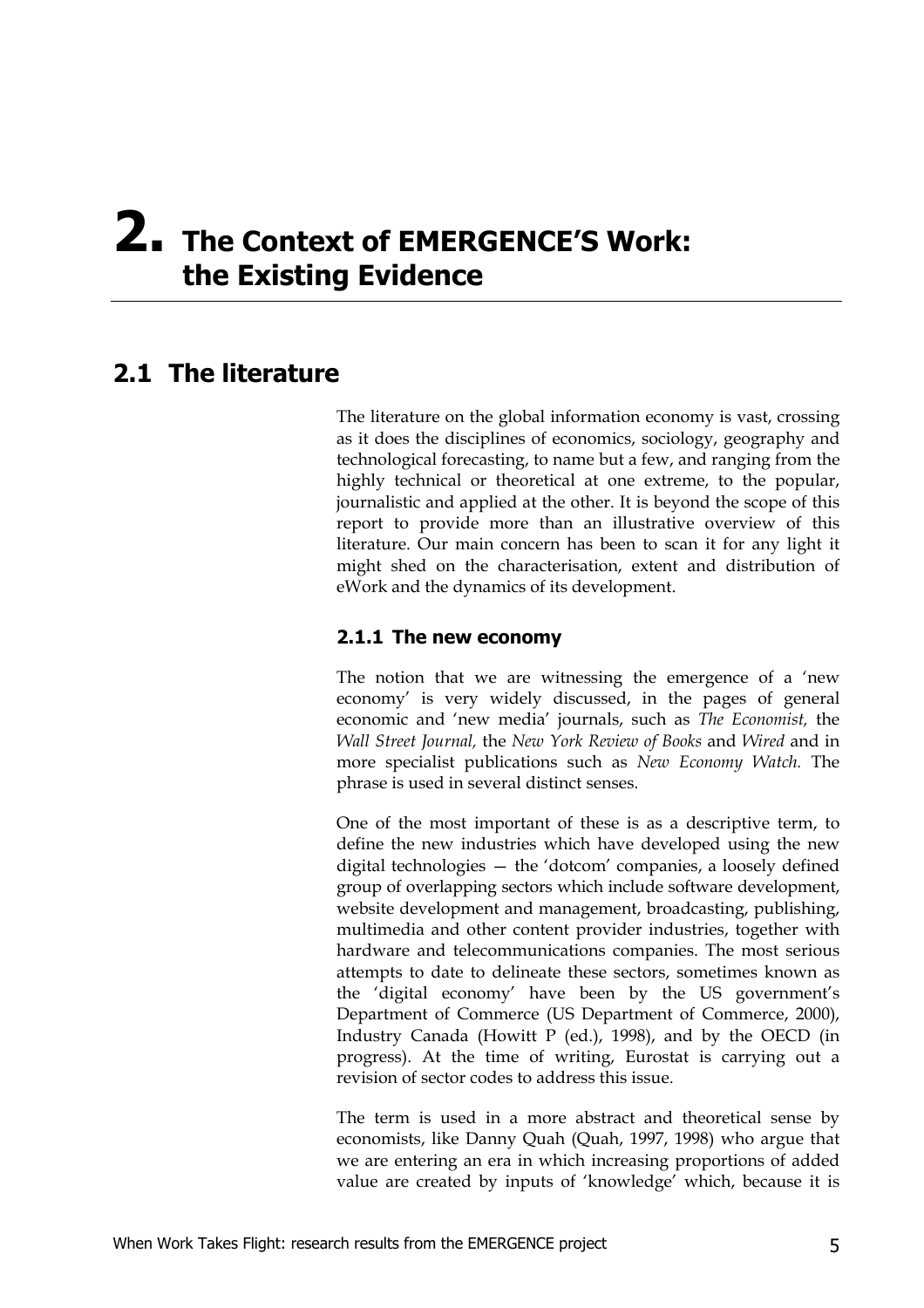inappropriable, does not obey the same economic laws as consumable items, such as raw materials. Quah's argument that the new economy is 'weightless' has been taken up and popularised by authors like Diana Coyle (Coyle, 1997), Charles Leadbeater (Leadbeater, 2000) and others (Tapscott, 1998, 1995; Neef, 1998). Some of this literature was critiqued by the author in 1999 (Huws, 1999) and subsequently discredited by the bursting of the dotcom bubble in 2000.

These works offer an array of examples to illustrate their point, some of which provide useful insights into the dynamics of eWork. However they fail to define 'knowledge work' in a manner which makes it possible to identify 'knowledge workers' in the occupational statistics.

Some attempts to theorise 'knowledge work' have been made, for instance by Luc Soete (Soete, 1996) who distinguishes three forms in which knowledge contributes to growth'. These are 'easily transferable codifiable knowledge', 'non-codifiable knowledge, also known as tacit knowledge (skills)' and 'codified knowledge'. These categories are not, however translated into occupational definitions.

#### **2.1.2 The delocalisation of work**

This literature on the new economy is closely associated with a group of publications with a more geographical focus, which argues that the facility with which the new technologies allow work to be relocated is bringing about 'the end of geography' (O'Brien, 1992) or the 'death of distance' (Cairncross, 1997). These generally up-beat publications suggest that these developments bring unprecedented new opportunities to previously neglected regions. They can, however, be contrasted with a slightly older geographical literature arguing that regional concentration, rather than regional dispersion of 'information work' is the most likely outcome of this use of ITCs. Some key figures in this field are David Harvey (Harvey, 1989, 1990), Saskia Sassen (Sassen, 1991), Doreen Massey (Massey, 1984), Mitchell Moss (Moss, 1987a, 1987b; Moss and Duncan, 1986) and a group of researchers at the Centre for Urban and Regional Development Strategies (CURDS) at the University of Newcastle-upon-Tyne (Robins and Hepworth, 1988; Robins and Gillespie, 1988; Gillespie, 1993; Gillespie and Hepworth, 1986).

Again, we find a wealth of anecdotal evidence in these publications illustrating that work is indeed being delocalised throughout the globe with the support of digital technologies. However these studies present no empirical research, or statistical data which would make it possible to estimate the extent or distribution of this relocated employment.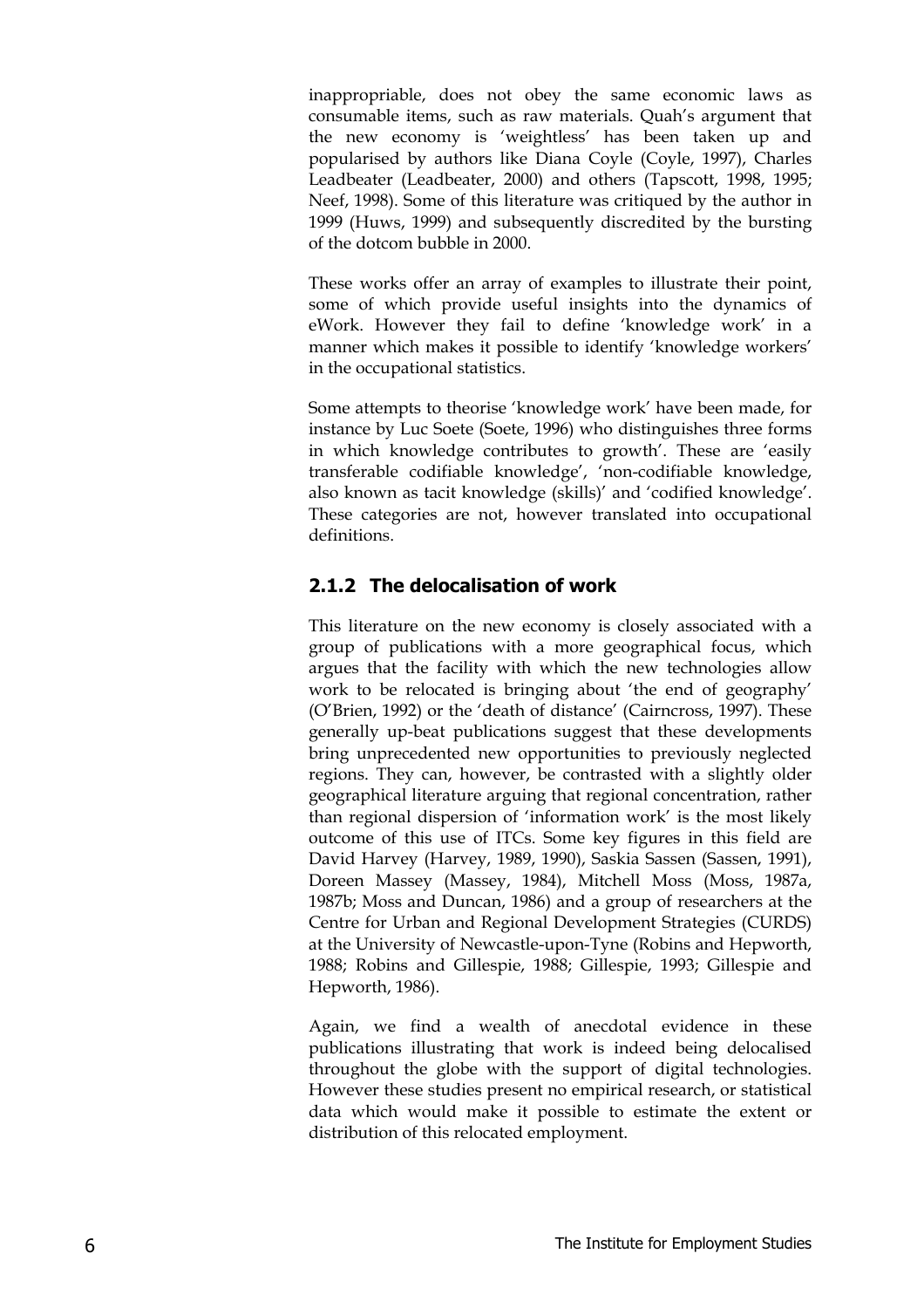#### **2.1.3 Virtual enterprises**

The literature on delocalisation, much of it from the perspective of organisational theory, overlaps considerably with the literature on 'virtual enterprises', based on a notion that organisations can no longer be defined in terms of the physical premises that they occupy, or indeed their formal contractual relationships with each other or with their employees.

The early publications on virtual organisations for instance by Ettighoffer (Ettighoffer, 1993), were in turn linked with the voluminous literature on eWorking (Huws, 1996) and on various forms of organisational restructuring such as 'Business Process Re-engineering', the most famous proponent of which was Michael Hammer (Hammer and Champey, 1994; Hammer, 1996) but which was also addressed by other authors, such as Colin Coulson-Thomas and colleagues (Coulson-Thomas, 1994) Max Boisot (Boisot, 1995), and others (Magnelli and Klein, 1996). Such publications focused mainly on the various forms that restructuring might take and how they could be introduced.

More recently, attention has shifted outwards from the individual 'virtual' organisation towards its relationship with its supply chain, as in David Oates's study of outsourcing and the virtual organisation (Oates, 1998), some of the contributors to Cary Cooper and Denise Rousseau's collection of essays on virtual organisations (Cooper and Rousseau, 1999) and the work of Bob Norton and Cathy Smith on the subject (Norton and Smith, 1998).

Once again, we find fascinating case study material here, but nothing that would enable us to pick out 'virtual' organisations from non-virtual ones in the economic statistics.

#### **2.1.4 Nomadic work**

Apart from the literature on delocalisation, there is a related body of work on the growing mobility of workers and the use of ICTs to support peripatetic work, encapsulated by Tsugio Makimoto's phrase 'Digital Nomad' (Makimoto and Manners, 1997).

There is a general agreement in this literature that mobile working is as important as, if not more important than home-based eWorking. Makimoto estimates that in the future hot-desking will become widespread, with large corporations planning their offices on the basis of one workstation for every four staff members, suggesting that such workers will typically spend three-quarters of their working time away from base, much of it working while on the move. Similar forecasts have been made by a number of industry commentators, including Bill Gates (Gates, 1996).

Despite this, very little work has been done to establish the prevalence or characteristics of mobile eWorking. A survey of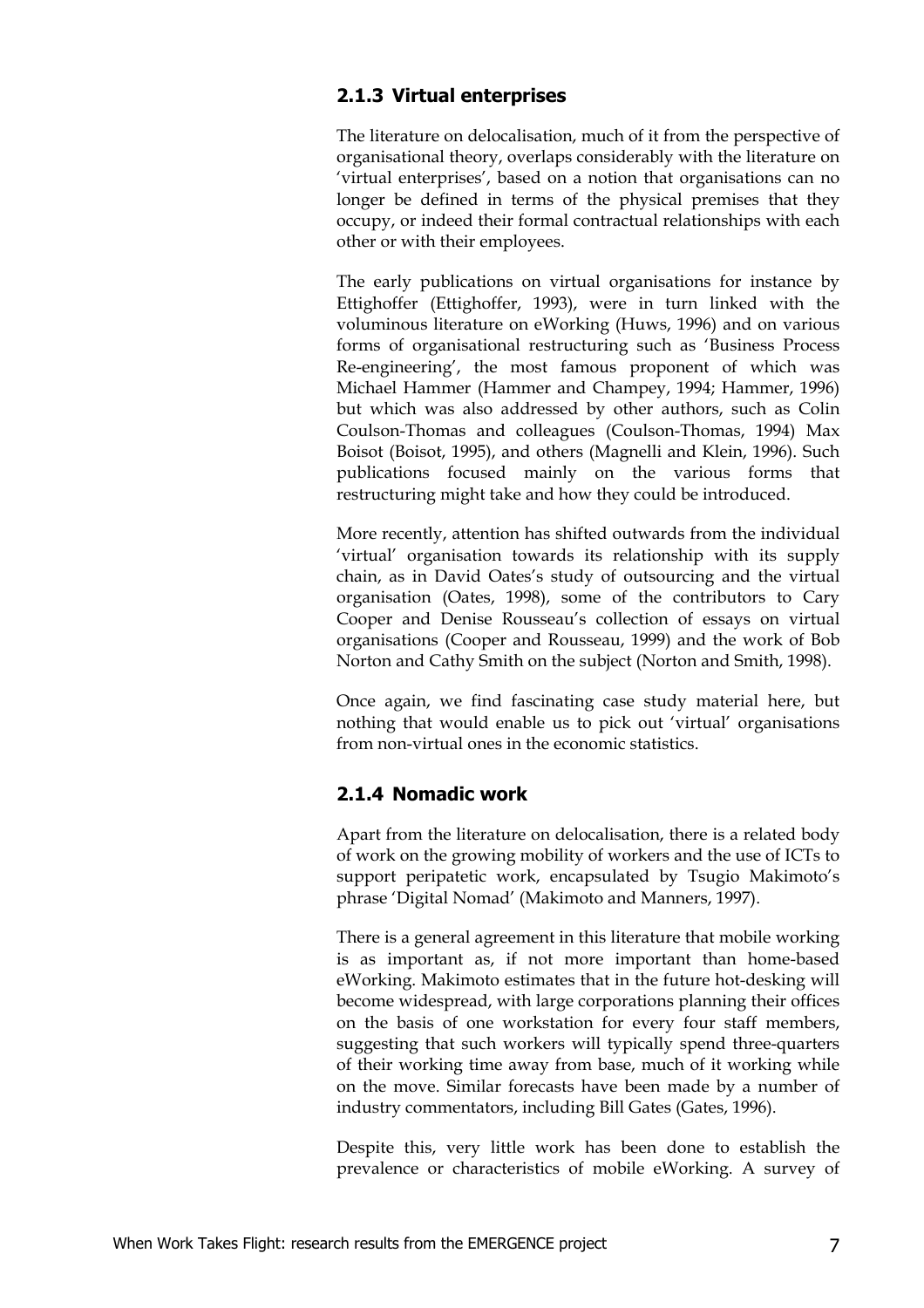*Practical Computing* readers we carried out in the UK in 1990 (Huws, 1990) forms a partial exception but whilst giving some useful information about their characteristics, this study could not provide information about the prevalence of this form of working.

#### **2.1.5 Future of Work**

The literature on the future of work which takes some account of the impact of ICTs on work location goes back to the 1970s, and includes the work of such well-known futurologists as Daniel Bell (Bell, 1973) and Alvin Toffler (Toffler, 1981). Unsurprisingly, such books contain a great deal of speculation about changes in the location of work but little in the way of concrete definitions.

In the 1990s, a new genre of literature on the subject emerged in the United States, with titles like 'When Work Disappears' (Williams, 1996), 'the Jobless Future' (Aronowitz and DiFazio, 1994) and 'the End of Work' (Rifkin, 1995), which, as these titles suggest, contends that the cumulative impact of technological change is not so much to relocate employment as to destroy it.

In some cases, the arguments are similar to those used by some of the more pessimistic authors of studies about globalisation, such as William Greider (Grieder, 1997): that as production is automated, the number of production workers will shrink, thus leaving a smaller population with sufficient income to buy the products of the newly automated factories, thus leading to a crisis of overproduction which will result in mass unemployment both in developed and developing countries. These ideas have been challenged by some economists, including Paul Krugman (Krugman, 1999).

#### **2.1.6 Globalisation**

This brings us to the wider subject of globalisation. At the most general level, there have been several major works which have attempted to analyse the dynamics of globalisation and its relationship with 'informatisation' or the development of a 'networked economy', the best-known of which is perhaps the monumental three-volume opus by Castells (Castells, 1996, 1997, 1998). Another sociologist who has paid serious attention to the subject is Anthony Giddens, not only in his own writing (Giddens, 2000), but, together with Will Hutton, in bringing together other important thinkers on the subject (Hutton and Giddens (eds), 2000).

Other significant recent contributions to the general discussions on globalisation have included John Gray (Gray, 1999), James Mittelman (Mittelman, 2000) and Michael Hart and Antonio Negri (Hart and Negri, 2000).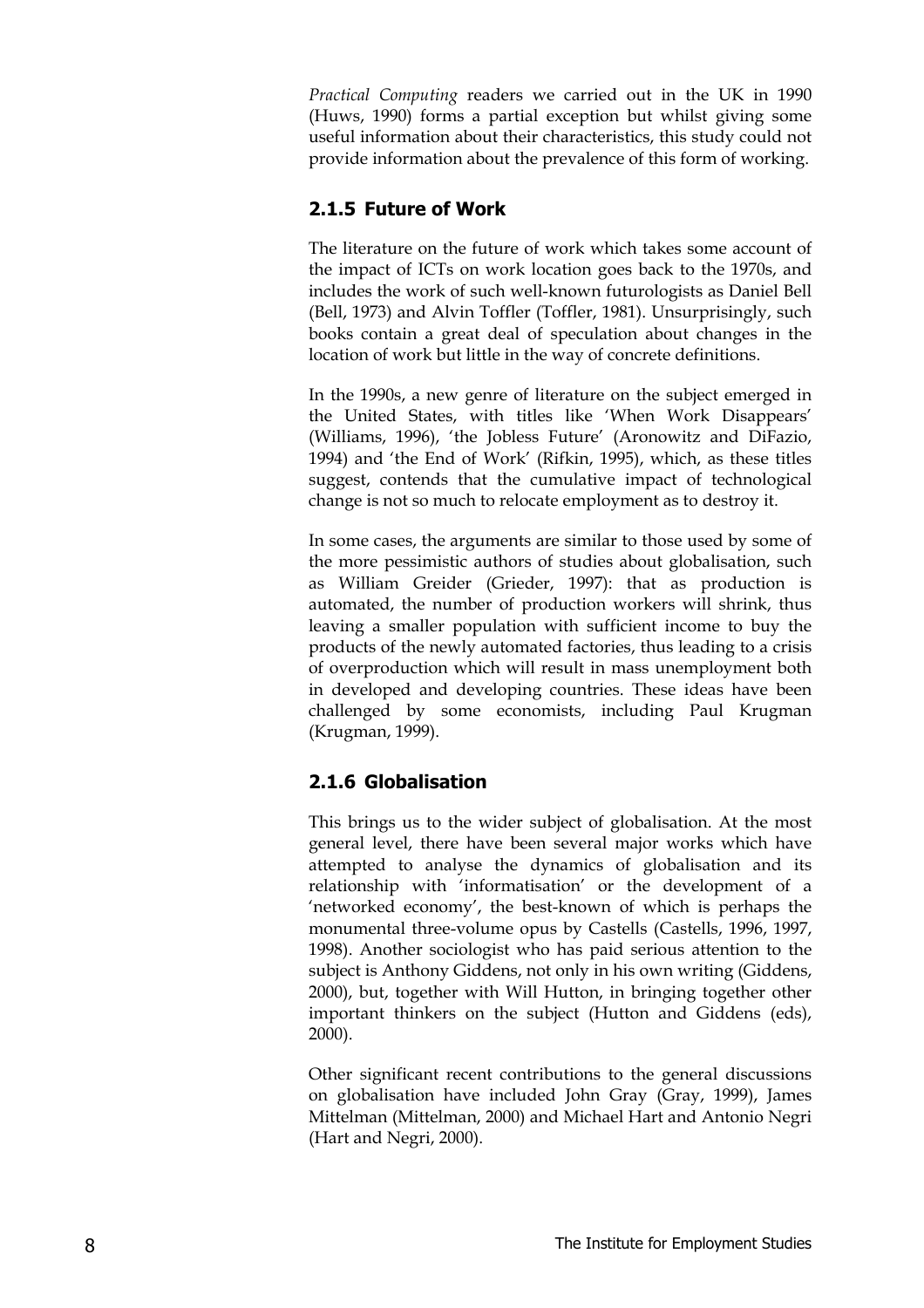Perhaps the most important critique of a notion of globalisation as an inevitable and undifferentiated tendency imposing a uniform market model throughout the world comes from the Varieties of Capitalism school (Hall and Soskice (eds), 2001). This points to the continuing power of national institutions to shape the particular forms of development in any given context.

There is some disagreement in the literature about precisely how globalisation is to be characterised, its causes and dynamics, and some economists, such as Paul Hirst and Grahame Thompson (Hirst and Thompson, 1996) are even sceptical about the extent to which globalisation can be said to be a real phenomenon.

Nevertheless, there seems to be a general consensus that it is becoming easier and easier to relocate work around the globe, that this may change the characteristics of regions and their position in the new global economy (with Castells, Hutton and Giddens arguing that this may well lead to increasing differentiation between regions) and with some commentators arguing that there will be an increasing homogenisation between different national styles of economic management and forms of capitalism, although others continue to point to the importance of specific national patterns. There is also general agreement about the growing dominance of transnational corporations, which not only play a critical role in determining what employment gets located where, but also play an increasingly important part in shaping work culture, regardless of where it is located.

Whilst they greatly enrich the discussions about these developments, what these books fail to do is to offer a clear conceptual framework within which it is possible to isolate 'information work' and study its locational dynamics in the context of globalisation and technological change.

#### **2.1.7 Empirical studies**

A final source of information on eWork location is the results of various surveys which have been carried out on the extent of partially or fully home-based eWorking or of other forms of remote work, such as call centre work. We have reviewed the evidence on eWorking extensively elsewhere (Huws, 1996; Huws, Jagger, O'Regan, 1999), so will not repeat this here. These studies illustrate the extent to which work processes have already been adapted to enable work to be carried out remotely and provide general evidence of the extent to which employers and individuals are making use of Information Society Technologies to work remotely. However before EMERGENCE embarked on this task, such surveys failed to provide evidence of large-scale relocation of whole functions to remote regions or outside national boundaries. Furthermore, most studies of home-based eWorking have been carried out in developed countries, such as Europe, the United States, Canada, Australia, Japan and Singapore; they do not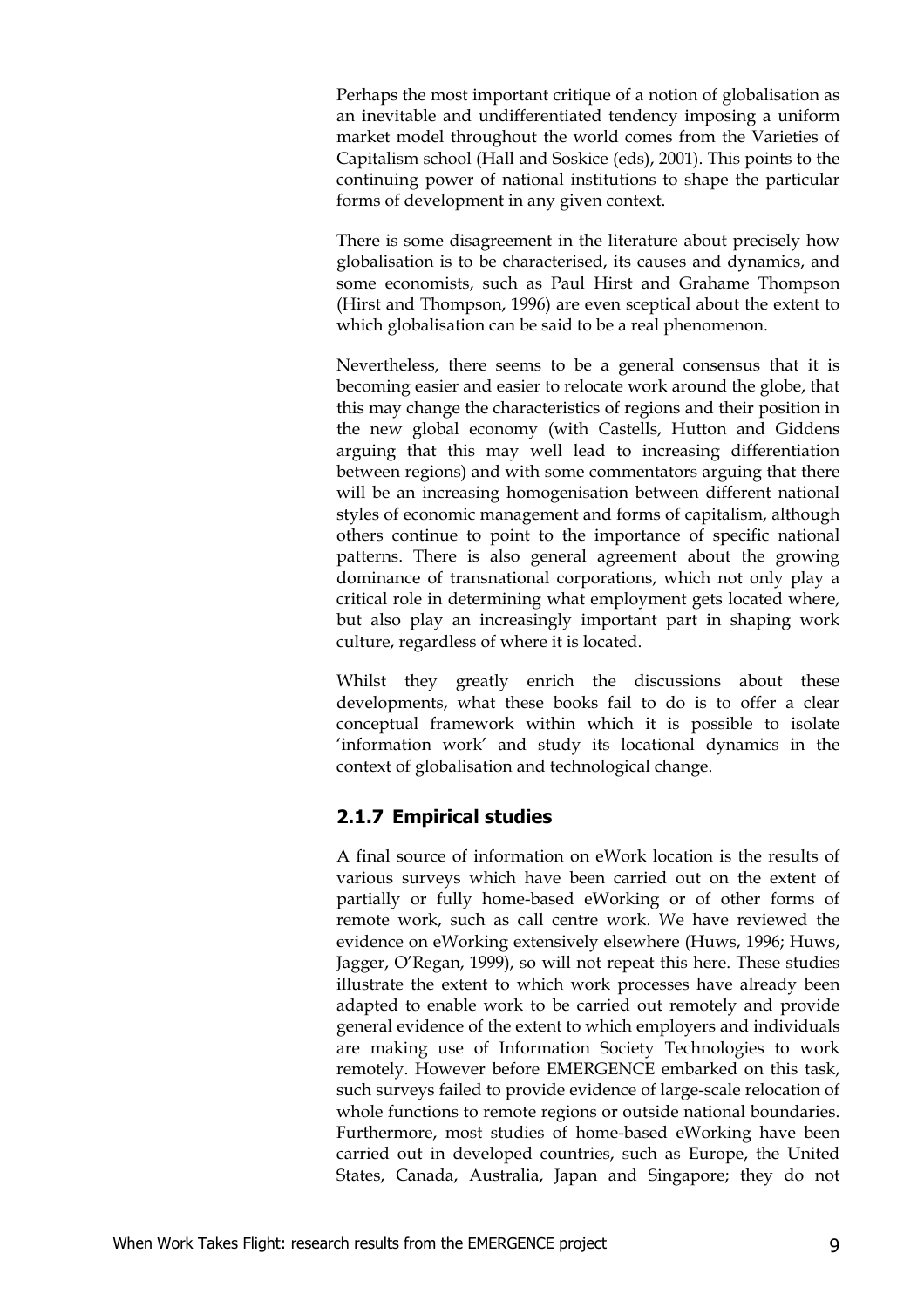therefore offer a basis for international comparison at a global level.

For evidence of larger scale delocalisation, it is necessary to turn to other literature, such as that on call centres, and other forms of remote work carried out on employer premises.

Market research studies are carried out annually on the call centre sector by companies such as Datamonitor<sup>1</sup> and MZA (MZA, 1999) at a European level and in some countries at a national level. In the UK, Incomes Data Services also carries out an annual survey2 whilst the extent of call centre employment is discussed in a number of industry forums, such as *Inbound-Outbound* (Anon., 1998), and by academic researchers (Fernie, 1998) and consultants (Roncoroni, 1998). Unfortunately, comparatively little of this research addresses questions of locational choice, although this was examined in an international survey of call centre managers we carried out in 1999 (Huws and Denbigh, 1999). Again, there is no reliable information on call centres at a global level.

The literature on remote data entry and software development is even more fragmentary and anecdotal. Only one study of which we are aware even attempted to measure its extent. This was a 1996 US survey, reported in *The Economist*, which found over 100 of America's top 500 firms buying software services from subcontractors in India (*The Economist*, 1996).

Other commercial sources of data and survey results are available from time to time, many of them usefully summarised by Nua3 in their newsletter on internet surveys. These tend to focus, however on the markets for particular products and services, rather than internet-based employment. Other sources of data with some relevance include the World Bank (Analysis Consulting, 2000), The NBER (Frankel, 2000), the OECD (OECD Services, 2000), McConnell International (McConnell International, 2000) and Transparency International (Lambsdorff, 1999).

### **2.2 Hypotheses developed as a result of this review**

From our review of this literature and of the available statistics, we developed a number of hypotheses about factors that might influence the international distribution of eWork and which might be identifiable through existing statistical indicators. These were used in several ways: as a basis for an experimental cluster analysis, as a guide to the selection of indicators to be collected and made available to the public in a user-friendly way on the

-

<sup>1</sup> Datamonitor, *Call Centres in Europe, 2000*, *Call Centres in the UK, 2000*

<sup>2</sup> Incomes Data Services, Pay and conditions in call centres 1998, 1999 and 2000

<sup>3</sup> NUA Internet Surveys, http://www.nua.ie/surveys/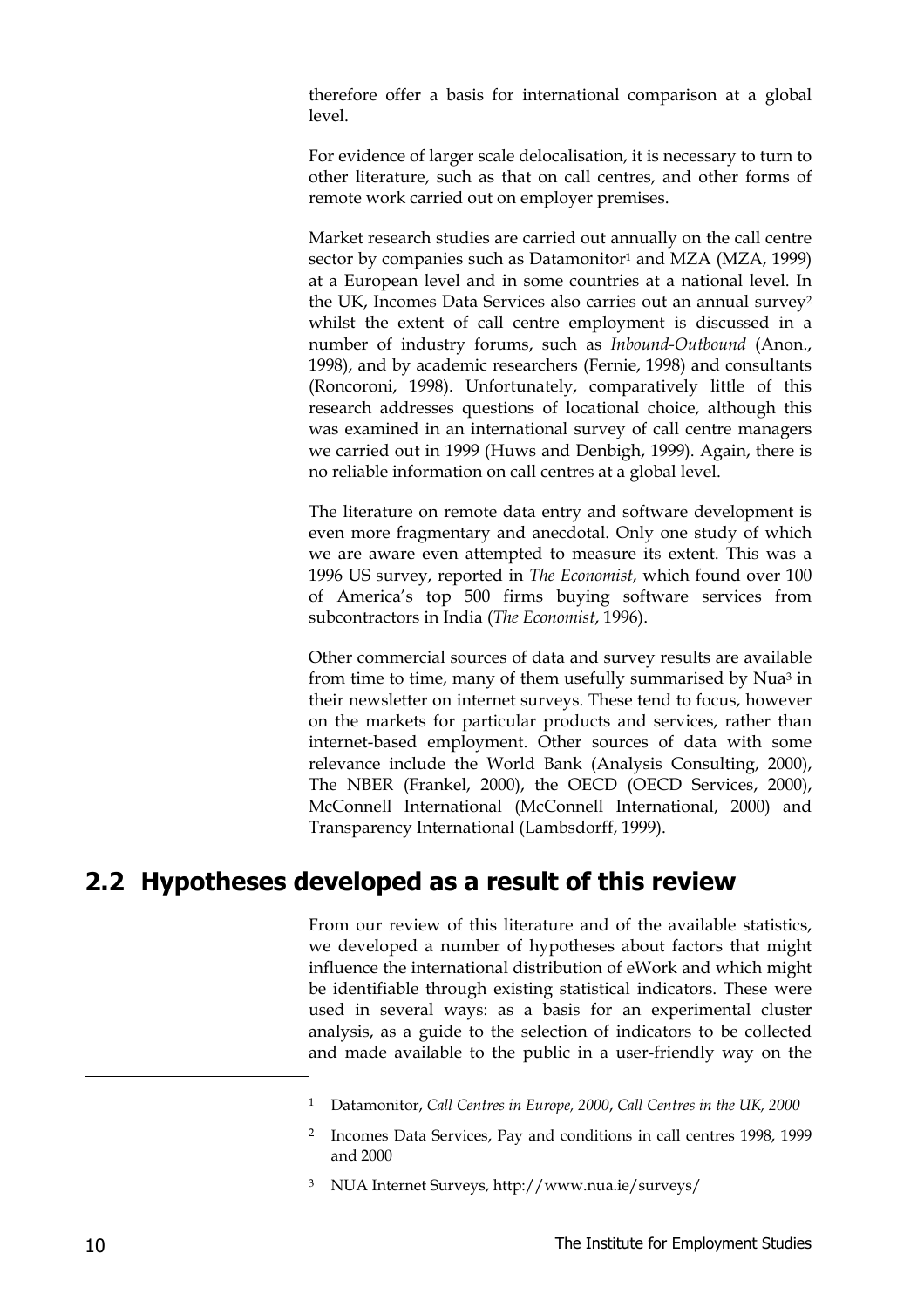EMERGENCE eReadiness database; and, most importantly, as an input to the development of questions for the EMERGENCE employer survey and case studies, described in later chapters of this report. These hypotheses and the associated indicators can be summarised as follows.

#### **2.2.1 Labour costs**

It is often asserted that the search for cheaper labour is a, if not the, most important motivator for companies to relocate their employment in any given region. However it is not always easy to separate wage costs from non-wage labour costs, or to separate these from other cost factors. In practice, data on relative salaries by sector are unavailable in some countries. Therefore, initially we aimed to develop an indicator based on salaries as a proportion of output and the size of the labour force. However, we expected to have to use relative GNP per capita as a proxy. The available data on average salaries were examined against the GNP per capita data to check the robustness of this proxy.

#### **2.2.2 Graduate availability**

The availability of qualified workers to perform the requisite functions is potentially a crucial factor. It seems likely that employers will look for areas with large numbers of graduates with the right skills and relatively high levels of graduate unemployment. Again, in practice these data are not widely available. The nearest equivalent we could find was the number of third level graduates per number of 20 to 24 year olds as a measure of the output of those with high level skills.

### **2.2.3 Language**

Many types of eWork, especially call centre type functions, require linguistic ability, and tasks that require briefing or regular communication are greatly eased by a common native tongue. We therefore hypothesised that a widely spoken global language might be a positive indicator of a country's ability to attract eWork.

Information on the extent to which global languages are spoken in any given country is not easily come by, unfortunately. Here, we used the use of English, French or Spanish as official languages as a proxy, whilst recognising that other global languages such as Japanese, Arabic, Portuguese and Cantonese Chinese may also be of great importance. It was also recognised that global languages may be widely spoken in some countries where they are not official languages, and conversely that official languages may not always be universally used by the population.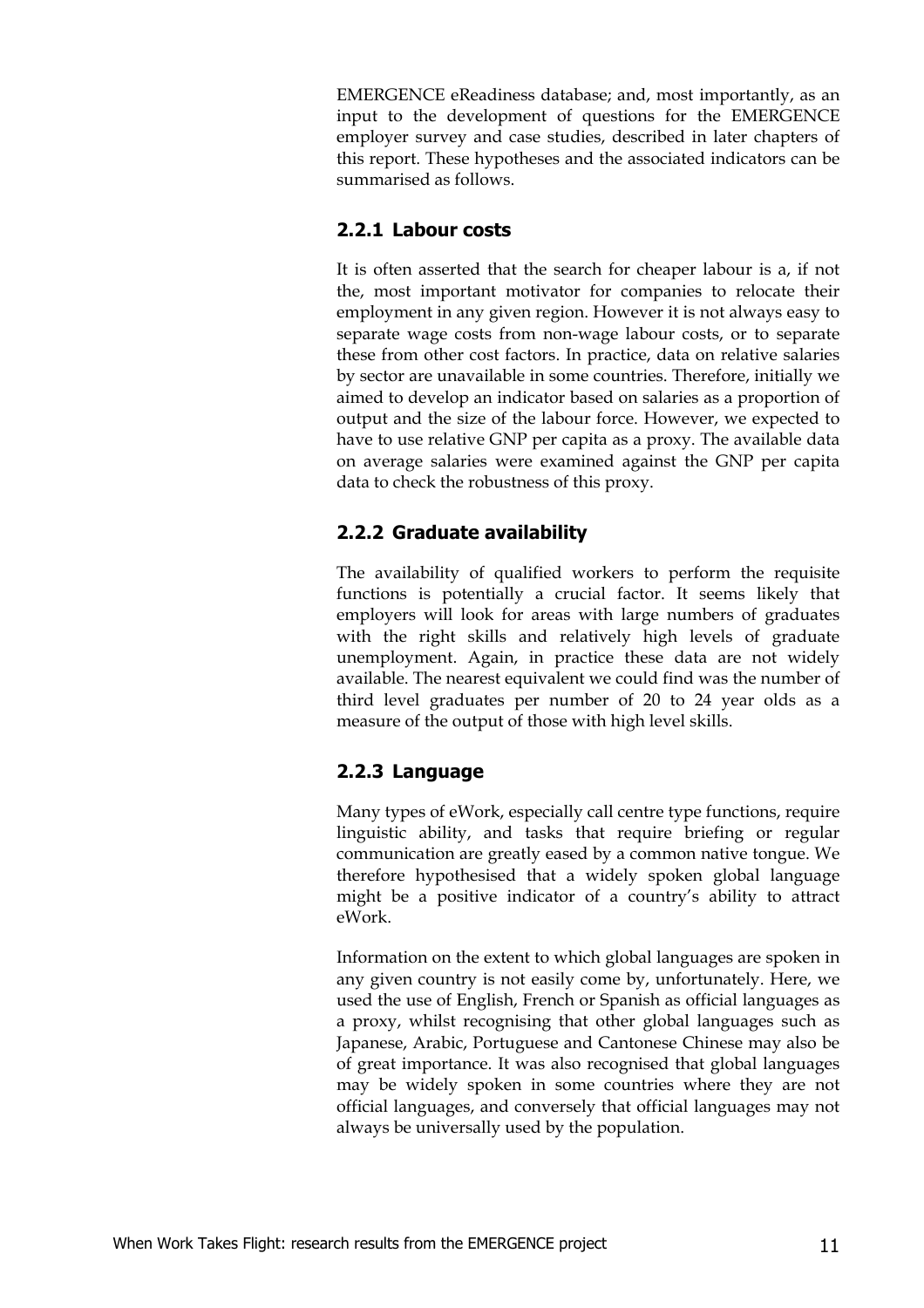#### **2.2.4 Students studying abroad, emigration and the 'diaspora effect'**

A high proportion of students studying abroad seemed likely to correlate positively with a number of factors associated with rendering a location attractive to foreign investors. In particular, this might be a positive attitude to and familiarity with the language and culture of the home-base country of the investing company. In some cases, returning students may have worked in the employing countries on internships or other forms of student placement and have established links with them. In other cases, they might be returning emigrants, or have family or business links to emigrants in these countries. The 'diaspora effect' is often cited as contributing to the success of the export software sector in India. Robust indicators for this variable are not always easily available, but some may be derived from immigration/emigration statistics and from data on the national origins of foreign students in the education-provider countries.

#### **2.2.5 Time zone**

Anecdotal evidence suggests that differences (or similarities) between the time zones of recipient and outsourcing countries may be very important in the choice of location. However, there are major practical problems entailed in generating an indicator based on time zones. The problem is that sometimes countries are chosen because they are in the same time zone and on other occasions for the opposite reason — that they are eight or twelve hours away and can thus contribute to the development of a 24 hour service that does not require anti-social shift times in the originating country. This variation in motivation, combined with the wide range of time zones in which the potentially outsourcing countries are based, means that a single indicator cannot be generated.

#### **2.2.6 Telecommunications infrastructure**

Telecommunications infrastructure is a crucial prerequisite for ICT-based relocation. Indeed, in an international survey of call centre managers that we carried out in 1999 (Huws and Denbigh, 1999), it emerged as the single most important factor in the choice of call centre location. It was cited as one of the top three reasons for choosing their current location by 41 per cent of the managers in the survey.

The available measures for this are mainlines per capita and percentage growth in the number of mainlines over the last five years. The first captures historic relative telecommunications investment while the later captures recent (often digital) investment.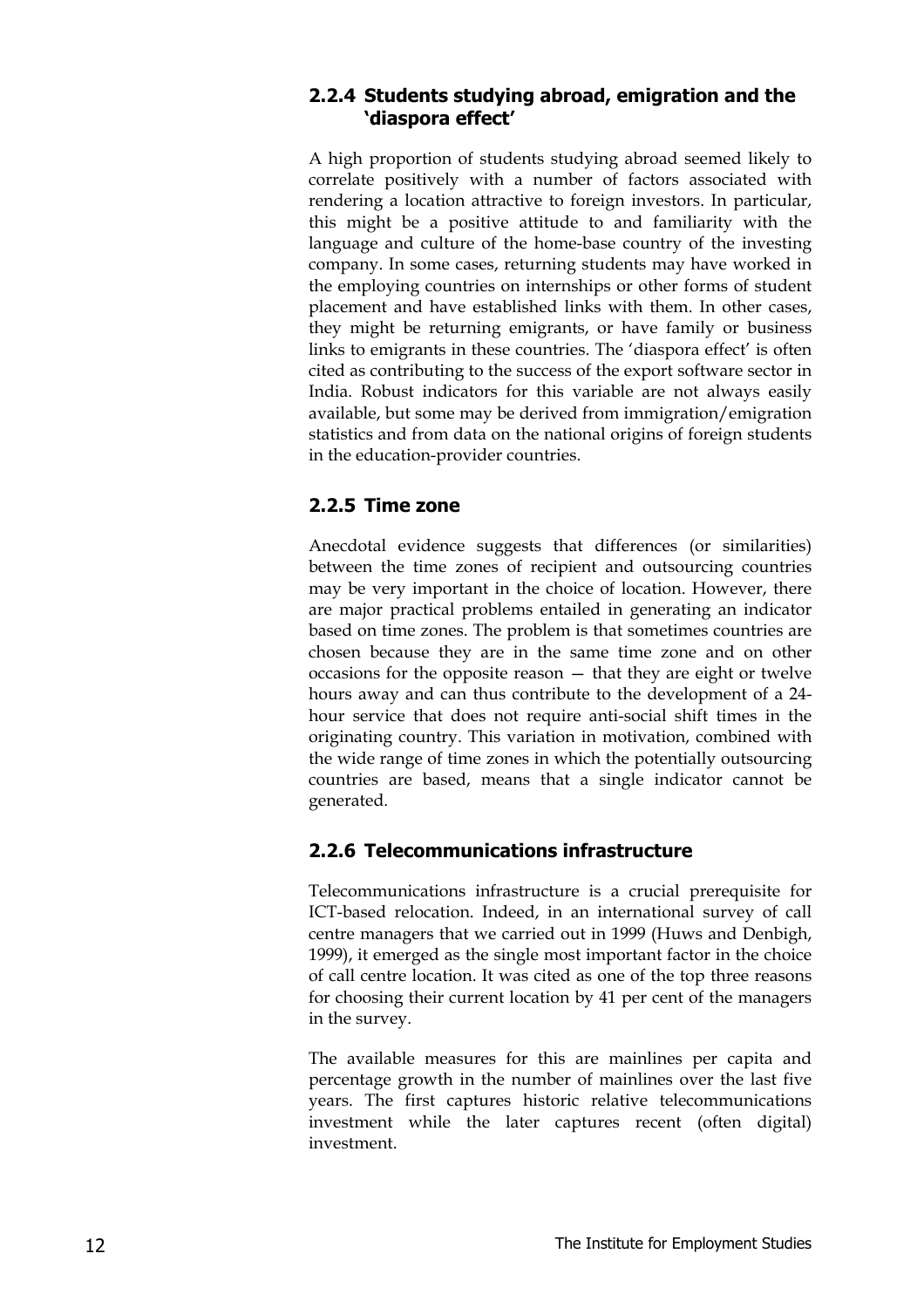#### **2.2.7 Quantity of telecommunications traffic**

In addition to the capacity of the national telecommunications network, we surmised that it would also be useful to look at the extent to which it is used. ITU data also enabled us to derive indicators for the amount of telecommunications traffic into and out of any given country.

#### **2.2.8 Telecommunications costs**

Although liberalisation of telecommunications is well advanced in most countries and telecommunications costs are falling in real terms, it seemed likely that relatively high telecommunications costs might still constitute a significant barrier to incoming eBusinesses. Accordingly, we also selected from the ITU database indicators for various telecommunications costs. It was recognised, however, that the speed of change in this variable might create some difficulties in ensuring that our analysis captured current, rather than historical patterns.

#### **2.2.9 Trust or previous contact**

Previous research on the motivations behind international linkages, joint ventures and partnerships, indicates the importance of previous contacts and the development of relationships of trust. The formation of trust relationships is eased by common languages, common histories, previous contact and international exposure. It seemed likely that this would continue to be an important factor in influencing the choice of eWork location.

In this study, we used an experimental indicator based on the International Telecommunications Union's (ITU) direction of traffic database to capture the extent of previous telecommunicationsbased linkages. The initial indicator was based on the proportion of all OECD country originating international telecommunication minutes a country receives. A range of other similar indicators based on the direction of traffic database were also tested.

This was supplemented by data from Transparency International's International Corruption Index, which rates countries according to their perceived level of corruption.

#### **2.2.10 Internet access and literacy**

Another indicator that in practice may be subsumed under the telecommunications infrastructure is the number of Internet hosts per capita in each country. Given the extremely skewed nature of this distribution we also examined the natural logarithm of this indicator and other variants, deriving an indicator for Internet hosts per capita from data collected by Nua.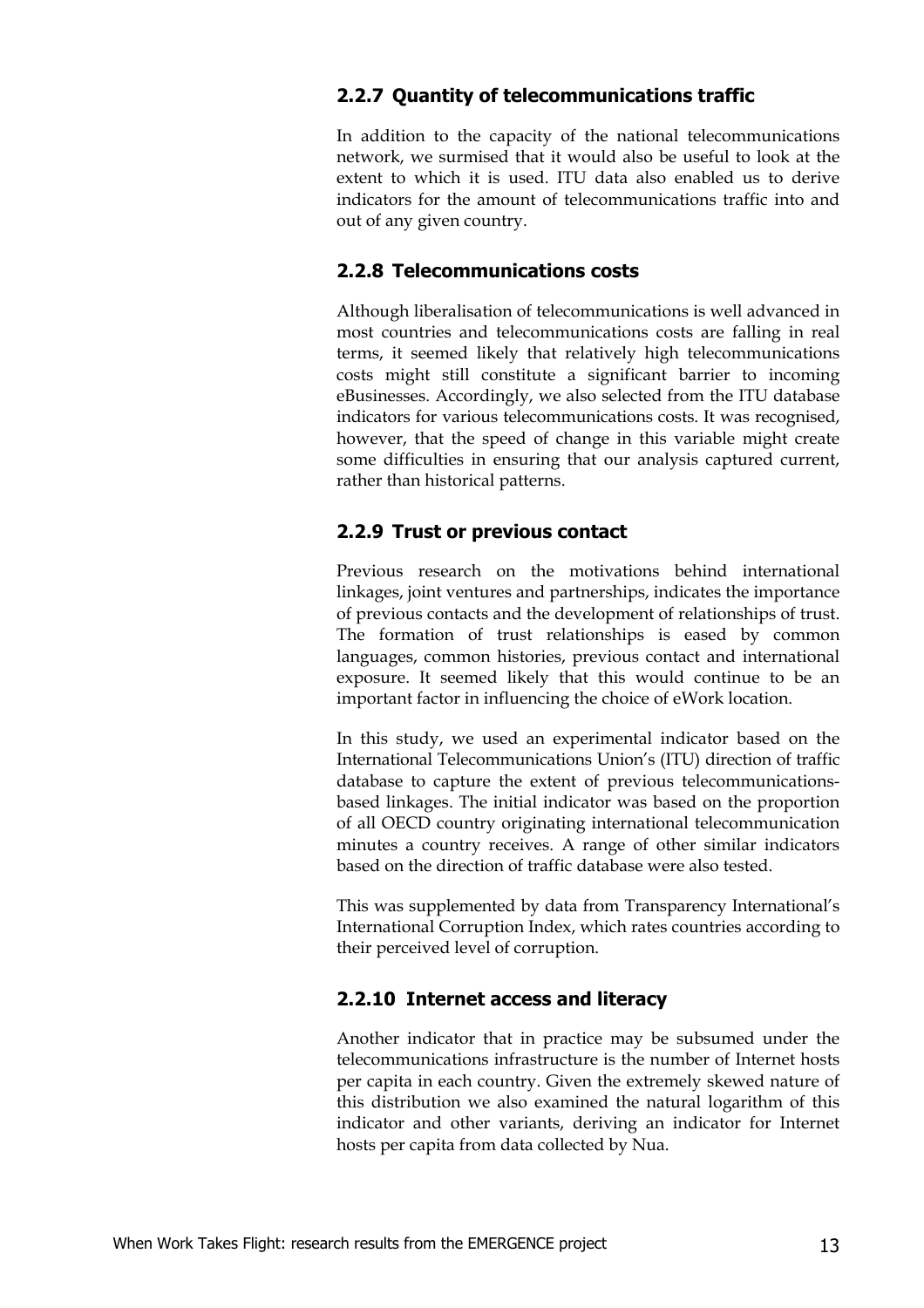#### **2.2.11 Economic development and 'openness'**

Developments in the digital economy are unlikely to take place in isolation from other economic activities. It was hypothesised that indicators of the level of development and openness to the global economy, such as the level of inward direct investment, might also prove to be important. These were also collected and integrated into our eReadiness database.

#### **2.2.12 Demographic factors**

A number of demographic factors have the potential to influence decisions about inward investment. These include the age of the population (with a young workforce being favoured for some types of work), the population density, the degree of urbanisation, labour market participation and the dependency ratio. Again, data on all these indicators were assembled and integrated into the database.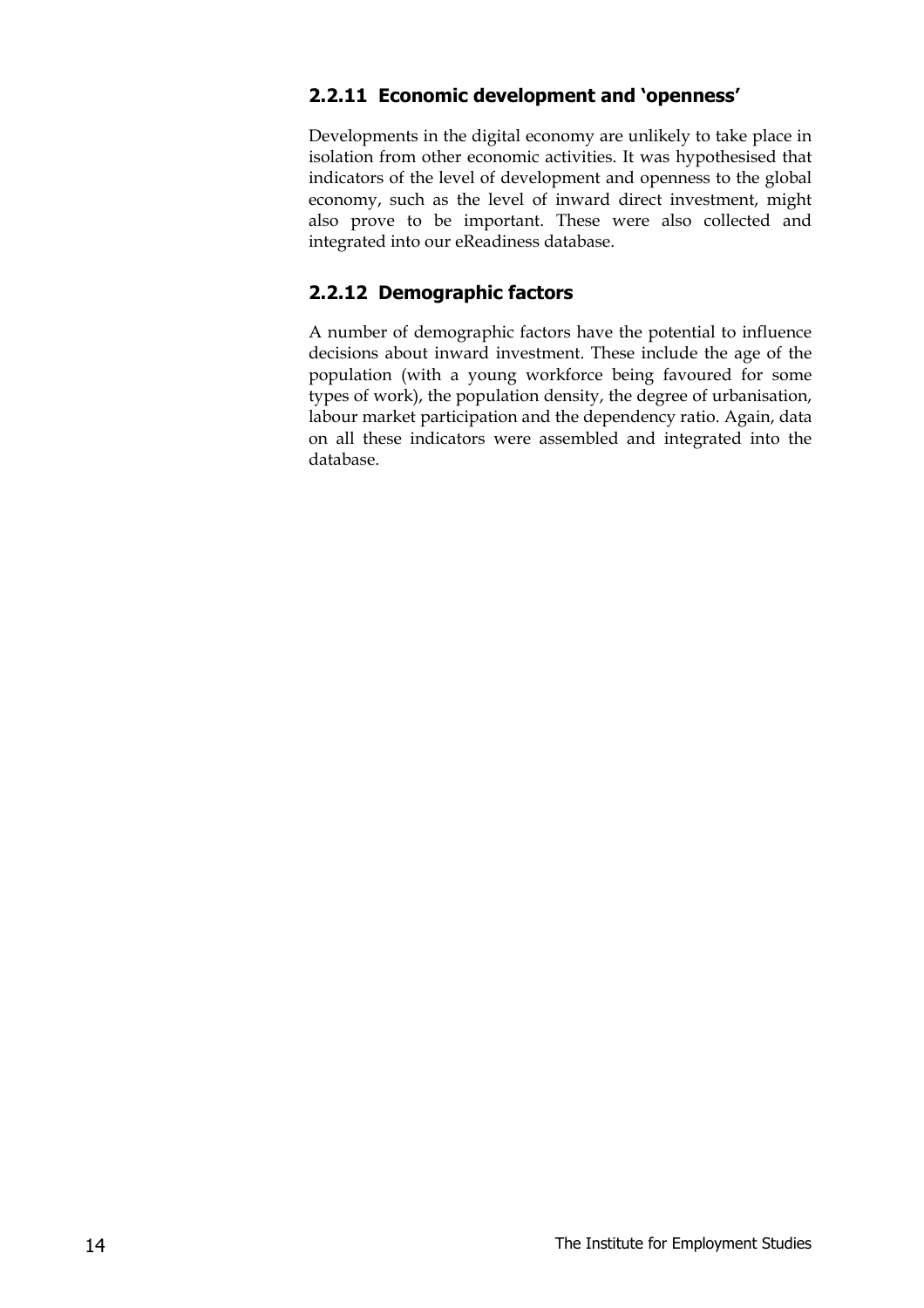# **3. The EMERGENCE Definition of eWork**

# **3.1 What is eWork?**

During the quarter-century or so since it was discovered that the combination of computing and telecommunications technologies could facilitate a relocation of white-collar employment away from its traditional office locations, an enormous range of terminology has been developed to describe some or all of the forms of delocalisation which have been made possible. These include 'telecommuting', 'flexi-place', 'eWork', 'remote work', 'networking', 'digital nomadic work', 'electronic homeworking' and many variants of these. The term currently favoured by the European Commission and some other agencies is 'eWork'. Although this term does not specifically refer to distance (as do, for instance, the terms which are prefixed by 'tele-' or 'remote') it has the benefit of avoiding over-specificity and of being capable of being applied across a range of activities and not being restricted to a particular form of remote work, such as homeworking or mobile working.

We have adopted the term 'eWork' in the EMERGENCE project to refer generically to any type of work which involves the digital processing of information and which uses a telecommunications link for receipt or delivery of the work to a remote employer or business client.

It should be noted that the focus here is on the remote link with the employing body or business client. Such a definition does not include work which involves dealing with the general public by telephone or email (such as call centre work) unless this work also happens to involve the transmission of work over a telecommunications link to a remote employer or business client (*eg* an outsourced call centre, or a call centre located on a remote site but accessing a database at the employer's head office).

# **3.2 A typology of delocalisation**

Because of the very widespread use of information and communications technologies across industries and occupations, such a definition covers an enormous range of employment, and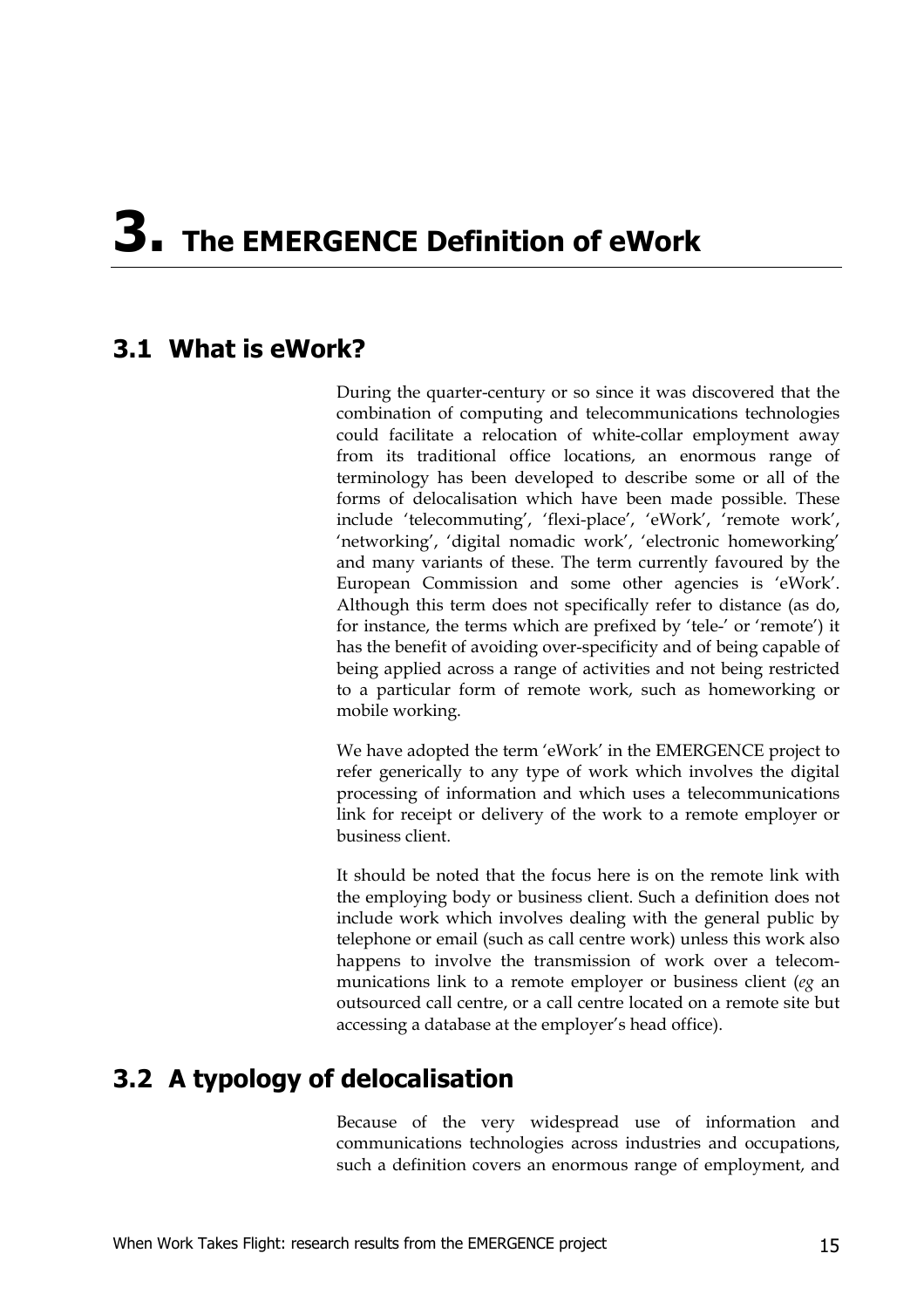there are very many different ways in which the broad category 'eWork' can be broken down. One could, for instance, subdivide it by occupation, by skill or qualification, by the type of remote workplace involved, by industrial sector, by the type of employment contract used, by the number of hours worked, by the demographic characteristics of the workers (*eg* their age, sex, ethnicity, marital status, disability *etc.*), by the degree of remoteness, flexibility or autonomy involved in the working arrangement, or by any one of a range of other variables.

The EMERGENCE conceptual framework was determined partly by the need to collect empirical data in a precise and unambiguous form which would allow for international comparability, and partly by the perceived information needs of policy-makers.

In essence, it involves the development of two complementary typologies which can be cross-tabulated against each other: a typology of forms of work delocalisation and a typology of delocalisable activities.

The conceptual framework developed for classifying the various different forms of delocalised work involves drawing two broad distinctions.

The first of these is a legal distinction: between work carried out internally (*ie* by people contracted to work directly for an organisation) and normally covered by a contract of employment, and work that is outsourced, and therefore normally carried out under a contract for the supply of services.

The second is a distinction between work carried out collectively by groups of workers on shared premises (normally a building which could be described as an 'office') and that which is carried out by individuals acting in isolation away from 'office' premises. These people might be working from their homes (wholly or partially), or working nomadically from a variety of different locations, for all or part of the working week.

|                          |                                                           | <b>Contractual</b>                                                    |                                                 |
|--------------------------|-----------------------------------------------------------|-----------------------------------------------------------------------|-------------------------------------------------|
|                          |                                                           | Internal/employees                                                    | <b>Outsourced</b>                               |
|                          | <b>Individualised</b><br>(away from `office'<br>premises) | Employed tele-<br>homeworkers                                         | Freelance eWorkers or<br>mobile workers         |
|                          |                                                           | Mobile employees                                                      |                                                 |
| <b>Type of workplace</b> | <b>Collective</b><br>on shared 'office')<br>premises)     | Remote back offices/call<br>centres                                   | Specialist business service<br>supply companies |
|                          |                                                           | Employees working in<br>telecottages or other third<br>party premises | Outsourced call centres                         |

#### **Figure 3.1: Typology of Work delocalisation**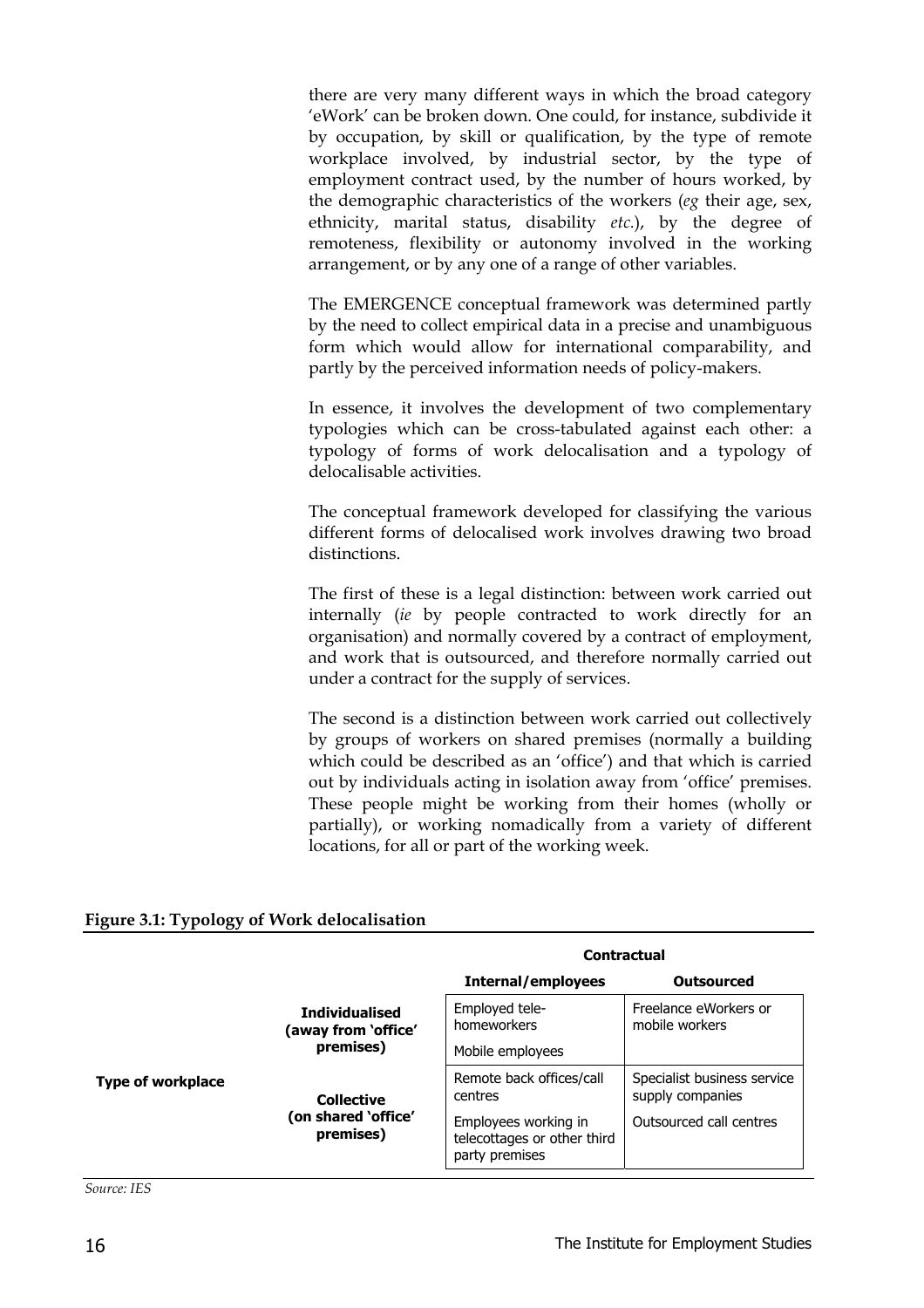These variables are summarised in Figure 3.1. When combined, they provide us with a two-by-two cell matrix within which all forms of eWork so far identified by researchers can be grouped. These categories are necessarily somewhat rough and ready. There are both major differences within each category and overlaps between them.

It is useful, perhaps, to think of them not so much as discrete and stable categories of employment but as choices available to employers in how, and whence, they should obtain the various business services which they require. Should they buy in the service from an external supplier, or develop their own internal source of supply using their own employees? If the latter, should they insist that these employees work at the establishment where the customer department is based? Or should they allow them to work elsewhere? Or would it be a better idea to set up a specialist back office at another location?

In the EMERGENCE employer survey, information was collected on each of these forms of working, *provided*:

- that it was remote: *ie* it took place at a geographical distance from the establishment which was surveyed; and
- that it was telemediated: *ie* that a telecommunications link was used to deliver the work.

Because of the considerable policy interest in the subject of call centres, in the survey an additional distinction was made between remote locations that were described as call centres and those that were not.

Combining these variables gave us in all nine different categories of eWork:

- 1. Fully home-based working by employees
- 2. Multilocational or nomadic working by employees
- 3. Freelance work carried out away from the premises
- 4. Remote work carried out in remote 'in-house' (internally owned) back offices which are not call centres
- 5. Work by employees carried out in remote 'in-house' (internally owned) call centres
- 6. Work carried out by employees in telecottages or other remote third-party premises which are not call centres
- 7. Work carried out by employees in telecottages or other remote third-party premises which are call centres
- 8. Work outsourced to business service suppliers which are not call centres
- 9. Work outsourced to call centres.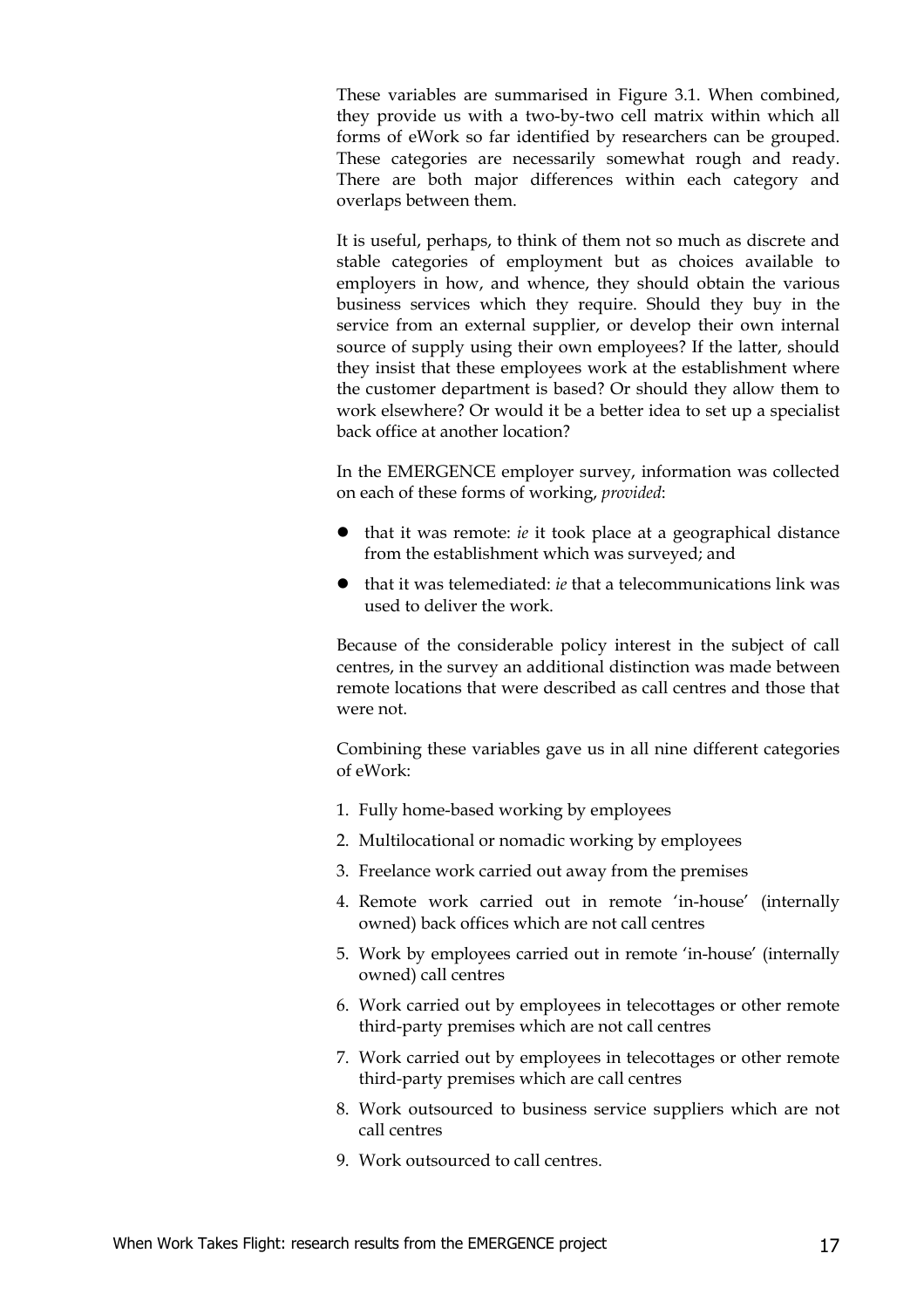Whilst all these forms are separately identified in the EMERGENCE survey results, and form mutually exclusive categories at any given point in time, it is recognised that it is entirely possible that an employer may use more than one of these forms of eWork to carry out any given business function, or may switch from one to another over time. By the same token, an individual worker may also move over the course of a working lifetime between different forms of eWork.

# **3.3 A typology of delocalisable activities**

Having identified the different ways in which work may be delocalised, we then categorised the kinds of activities involved in this delocalisation.

It was decided that for the purposes of the exploratory EMERGENCE employer survey the most stable and comparable, and therefore the most useful, unit of analysis was the generic business function.

The *occupation* was rejected as a defining category partly because of major international and sectoral differences in qualifications and occupational structure and in the internal division of labour within organisations, and partly because there are no categories in most of the official occupational classification systems for many of the 'new' occupations such as 'webmaster' or 'call centre worker'.

There were also major difficulties, which will be expanded on in Chapter 6 of this report, in the use of sector codes as classification categories. We wished to record the sector of our respondent organisations as a separate variable in order to investigate the relationship between sector code and eWork. This precluded using it as a primary organising variable.

The generic business functions identified as relevant and used for data collection and analysis were:

- 1. Sales (telemarketing and mobile sales)
- 2. Customer service, including providing information, counselling and advice to the public or to business customers
- 3. Data processing, typing and other forms of data input
- 4. Creative or content-generating work including research and development, design, editorial work and multimedia production
- 5. Software development, maintenance and support
- 6. Accounting, debt collection and other financial services
- 7. General management, human resources management, and training.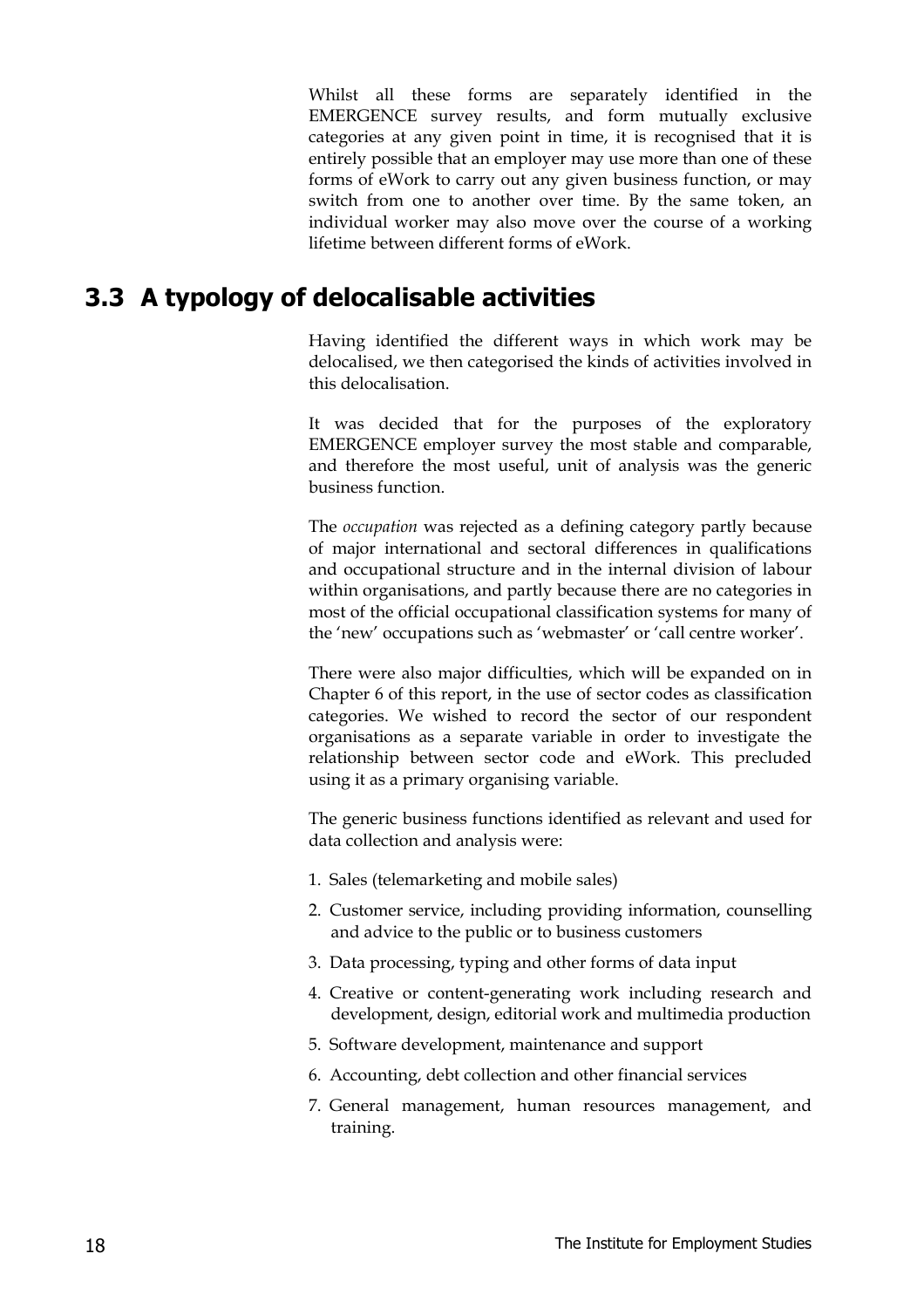Once again, some of these categories may appear overly inclusive, and there is indeed some degree of overlap between them. These functional types did, however, appear to correspond reasonably well with the departmental structures of the establishments surveyed by EMERGENCE and to make sense to the interviewees in the survey. They must therefore be regarded, if not as ideal, at least as the least problematic unit of analysis available to researchers at the time.

When combined with the nine possible forms of eWork, these seven categories give us (at least in theory) sixty-three different possible forms of eWork which may be used by any given organisation.

# **3.4 A conceptual 'map' of the eOrganisation**

We have already noted that the basic unit of study in the EMERGENCE survey is the 'establishment'. However, there are a number of different ways in which this geographical concept may be related to the legal concept of the 'firm' or the 'organisation'. In order to avoid ambiguity or circular logic in the development of analytical categories, it was necessary to develop a conceptual map to make it possible to plot systematically the different ways in which companies and employees could be linked remotely.

Figure 3.2 below does not cover every conceivable type of distant telemediated relationship which it is possible for an establishment to engage in. However, it does demonstrate diagrammatically all those variables which are captured and mapped in the EMERGENCE survey. As well as the inputs of telemediated work categorised above, this also demonstrates the outputs which may be present where the surveyed company is a supplier of telemediated business services. In addition, it acknowledges that the establishment surveyed may be a branch or subsidiary of an organisation which is headquartered elsewhere and to which it supplies information-based business services (or alternatively from which it receives such business services).

By capturing information separately about the location of each of these units, it makes it possible not only to identify where in the world each type of eWork is located, but also to obtain some information about the position in the value chain of any given unit.

In the diagram, the remote partners with more fixed and permanent 'internal' relationships (normally an employment relationship) to the respondent establishment are shown in solid boxes; those with external suppliers and customers, which may be regarded as more shifting and contingent, have broken outlines.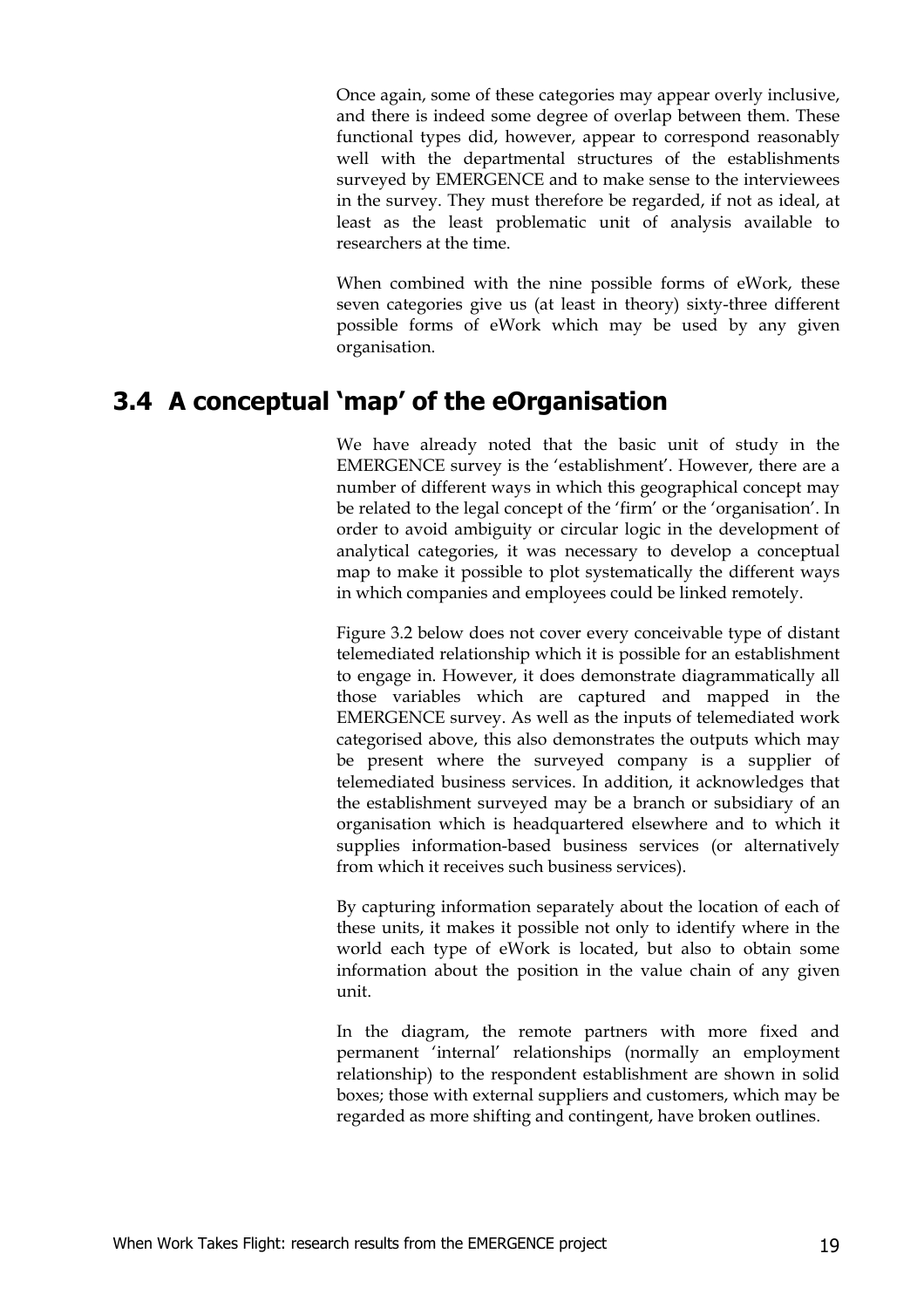#### **Figure 3.2: A conceptual map of the eOrganisation**



*Source: IES*

In the EMERGENCE establishment survey, the location of each of these units was recorded in each case. However, in order to keep the interview to a manageable length, detailed questions about the reason for choosing any particular location or subcontractor were asked only where the unit was located remotely ('remoteness' being defined as outside the NUTS1-level region where the respondent was based). Similarly, where customers were based outside the region where the surveyed establishment was based, respondents were asked why they thought their organisation was chosen to supply this service.

This helped to build up a picture not only of the global map of eWork but also of the locational advantages of any given region.

# **3.5 Uses of this model in the EMERGENCE project**

This model of eWork was used as an organising framework for all the research activities of the project.

In the establishment survey, it was used to structure the questionnaire for the telephone interviews, which were designed to capture each of these variables separately.

The research modules drawing directly on this analysis (for instance those looking at the implications for SMEs, for Southern Europe and for Central and Eastern Europe) also looked separately at all these dimensions, although sometimes they were aggregated for the purposes of analysis.

However some of the other research modules focused specifically on 'individualised' or 'collective' forms of eWork.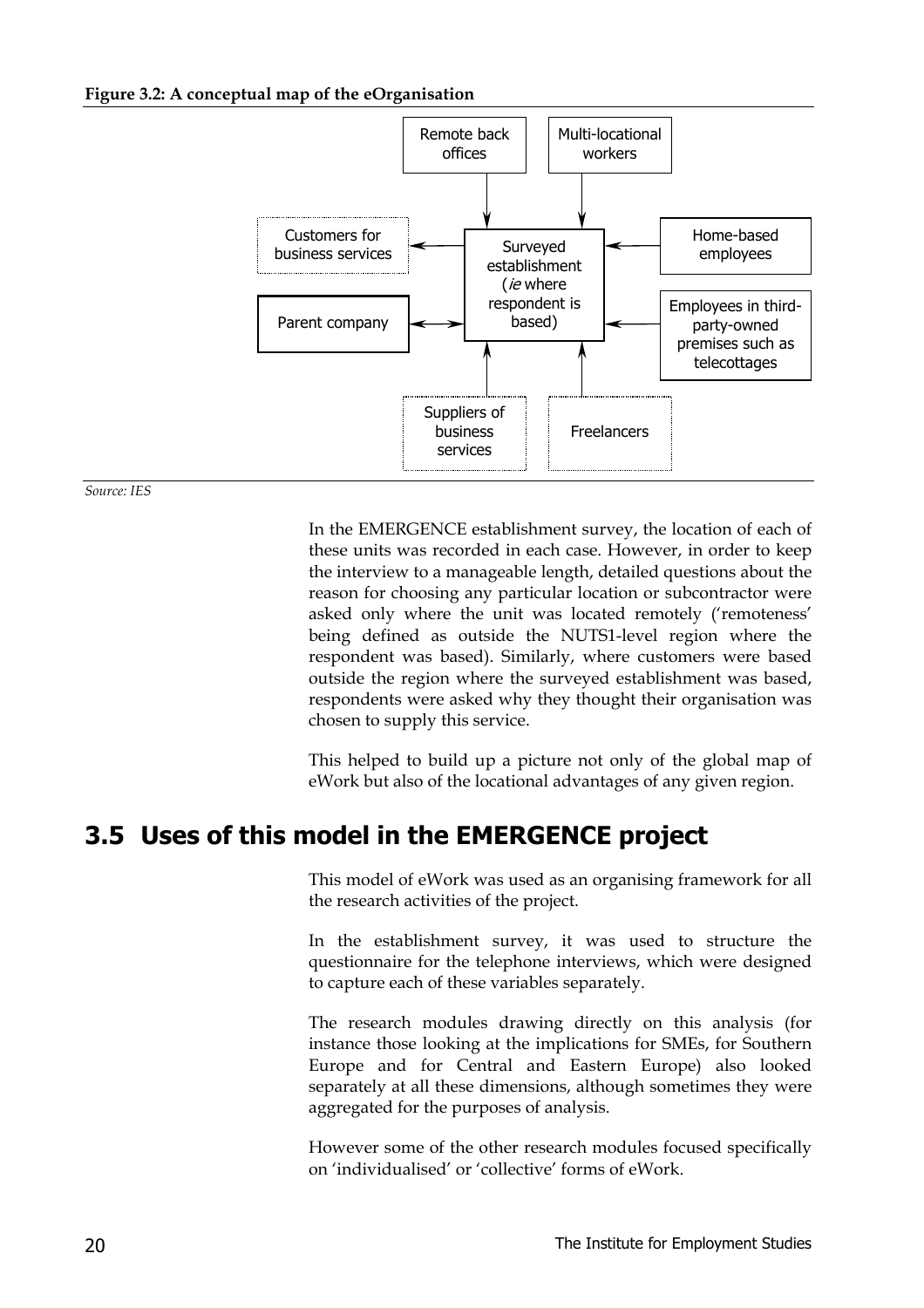Because no reliable data sets exist giving a longitudinal picture of 'collective' eWork (which cannot be distinguished from other forms of office-based work in current survey results) the modelling and forecasting of eWork focused only on individual forms, whether by employees or the self-employed.

However it was 'collective' forms of eWork which formed the focus of the EMERGENCE case studies and which were designed to capture the dynamics of significant relocations of work across major distances. In selecting the case studies, care was taken to ensure a balance between in-house and outsourced remote working arrangements.

## **3.6 Definition of the 'knowledge sector'**

In some of the additional surveys of very small establishments (<50 employees) carried out to supplement the main EMERGENCE employer survey in Europe, it was necessary, for cost reasons, to focus only on those sectors of the economy which were likely to be supplying eServices to other organisations.

For the purposes of these surveys it was necessary to develop an *ad hoc* definition of the knowledge sector. This was defined as follows (using current NACE codes):

| Publishing, printing and reproduction of<br>recorded media                              | 22   | Accounting, book-keeping and auditing<br>activities, tax consultancy | 74.12 |
|-----------------------------------------------------------------------------------------|------|----------------------------------------------------------------------|-------|
| Other supporting transport activities                                                   | 63.2 | Market research and public opinion polling                           | 74.13 |
| Activities of travel agents and tour operators;<br>tourist assistance activities n.e.c. | 63.3 | Business and Management consultancy<br>activities                    | 74.14 |
| Insurance and pensions funding except                                                   | 66   | Architectural and engineering activities                             | 74.2  |
| compulsory social security                                                              |      | Advertising                                                          | 74.4  |
| Activities auxiliary to financial intermediation                                        | 67   | Labour recruitment and provision of                                  | 74.5  |
| Real Estate activities on a fee or contract                                             | 70.3 | personnel                                                            |       |
| basis                                                                                   |      | Photographic activities                                              | 74.81 |
| Hardware consultancy                                                                    | 72.1 | Secretarial and translation activities                               | 74.83 |
| Software consultancy and supply                                                         | 72.2 | Other business activities n.e.c.                                     | 74.84 |
| Data processing                                                                         | 72.3 |                                                                      |       |
| Database activities                                                                     | 72.4 | Adult and other education n.e.c.                                     | 80.42 |
|                                                                                         |      | Motion picture and video production                                  | 92.1  |
| Other computer-related activities                                                       | 72.6 | Radio and television activities                                      | 92.2  |
| Research and development                                                                | 73   | Other artistic and literary creation and<br>interpretation           | 92.3  |

#### **Table 3.1: The composition of the 'knowledge sector'**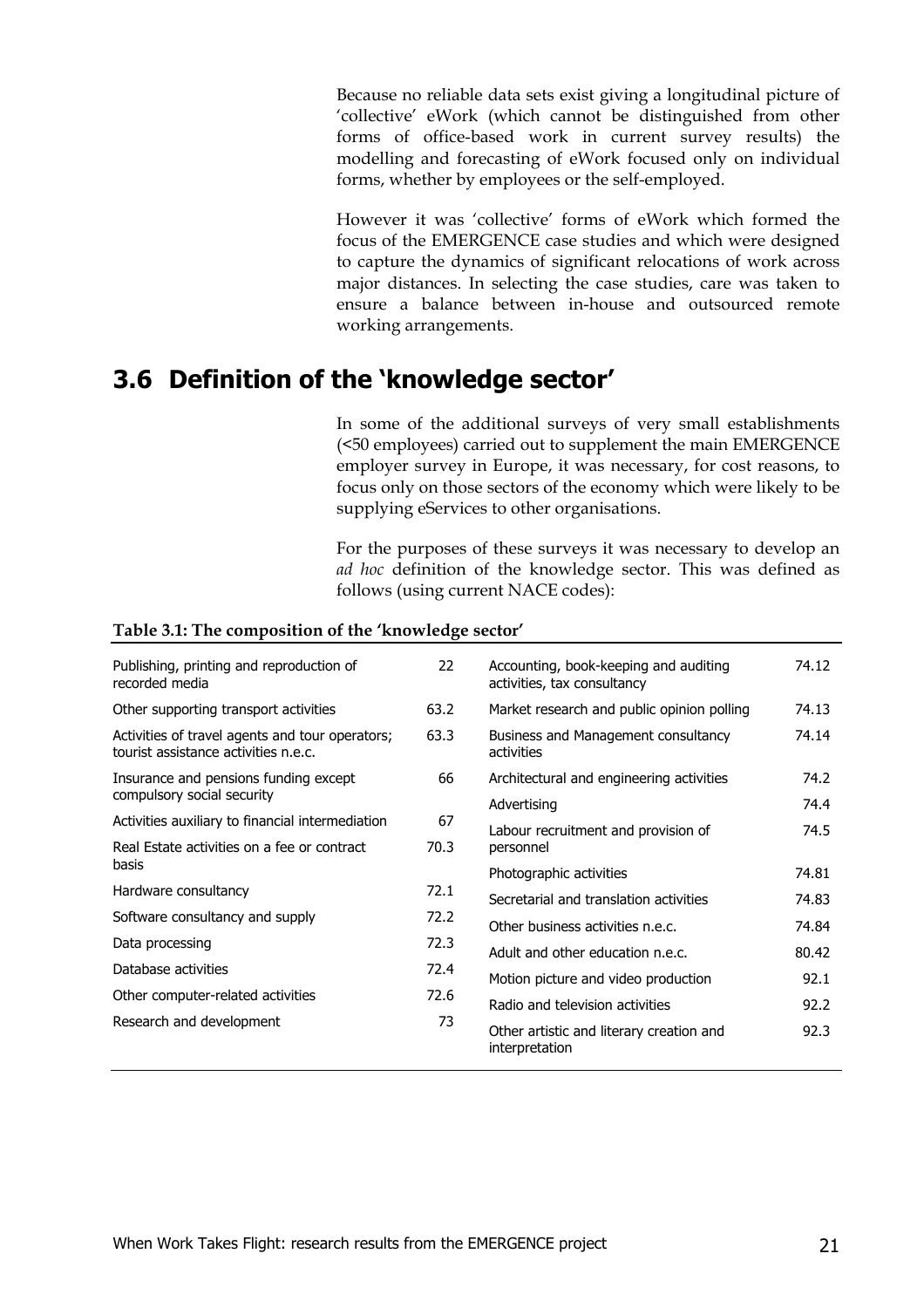# **4. The EMERGENCE European Employer Survey**

## **4.1 Introduction**

In order to establish some base-line data on the prevalence of eWork in Europe, EMERGENCE carried out an ambitious survey of establishments right across the 15 EU member states, plus Hungary, Poland and the Czech Republic.

The results of this survey were later augmented by those from supplementary surveys of small establishments in Denmark, Ireland and Belgium and a national survey of establishments of all sizes in Australia. This chapter summarises the results from the original 18-country European survey.

## **4.2 sample and research methodology**

Using computer-aided telephone interviews, a team of mothertongue researchers based at NOP's international call centre in London completed 7,268 interviews with informants in establishments with 50 or more employees in all relevant European languages. The sample was stratified by country, size and sector.

The breakdown of the sample by country was arrived at as a result of balancing two considerations: on the one hand, it was necessary to take account of the major differences in size between Europe's national economies; on the other, it was felt important to have a sample in each country sufficiently large to make it possible to carry out some analysis at a national level and to draw valid comparisons between countries. The final breakdown is shown in Table 4.1. This represents a relative undersampling in

| Austria        | 300 | Germany    | 800 | <b>Netherlands</b> | 400 |
|----------------|-----|------------|-----|--------------------|-----|
| Belgium        | 300 | Greece     | 300 | Poland             | 350 |
| Czech Republic | 350 | Hungary    | 350 | Portugal           | 300 |
| <b>Denmark</b> | 300 | Ireland    | 300 | Spain              | 700 |
| Finland        | 400 | Italy      | 800 | Sweden             | 400 |
| France         | 800 | Luxembourg | 100 | UK                 | 800 |
|                |     |            |     |                    |     |

**Table 4.1: Breakdown of sample by country**

*Source: IES*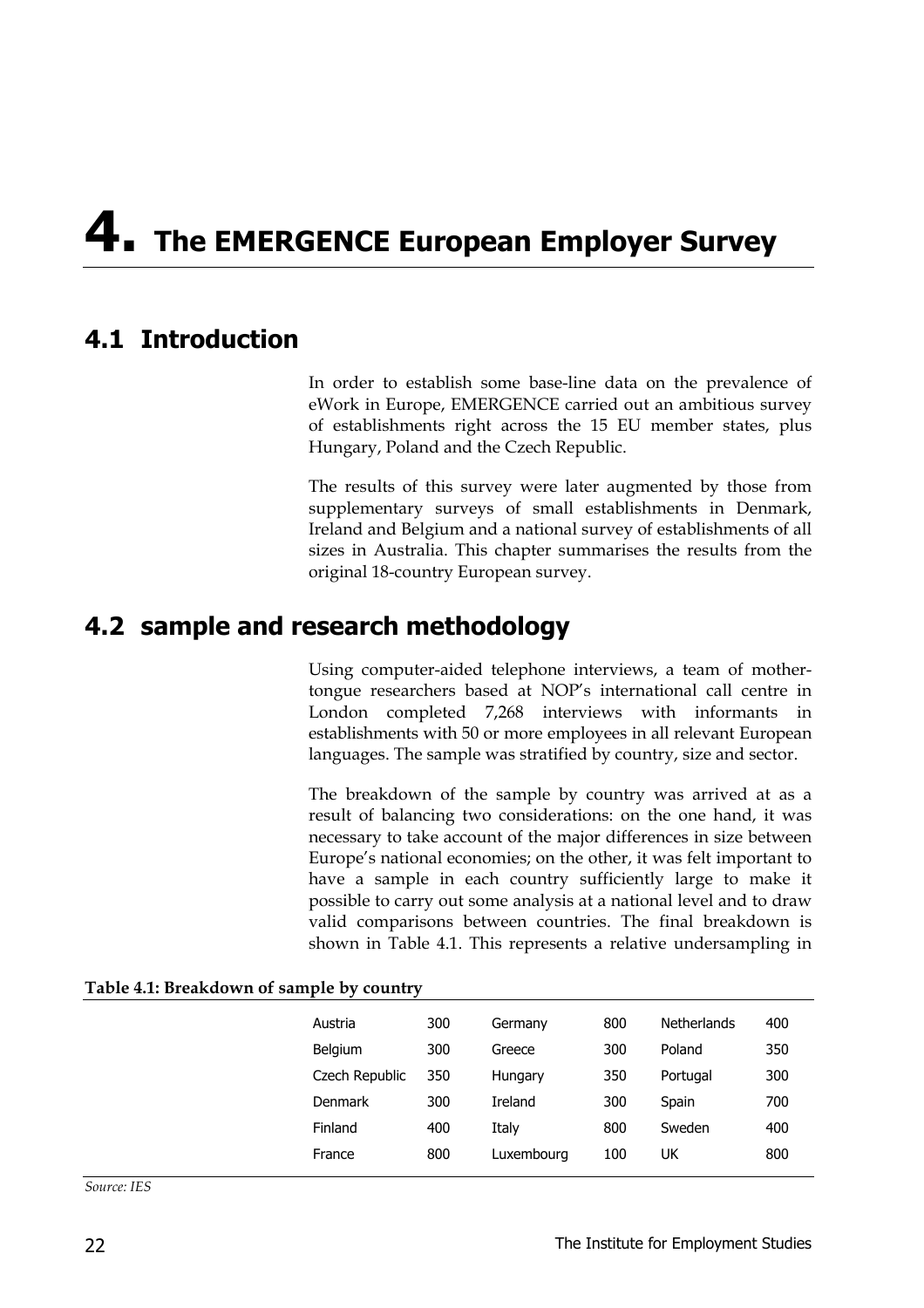| Primary sector/manufacturing/construction | 30 |  |
|-------------------------------------------|----|--|
| <b>Business and financial services</b>    | 25 |  |
| Other services                            | 35 |  |
| Public administration                     | 10 |  |
|                                           |    |  |

*Source: IES*

-

large countries like Germany, France and the UK and a relative oversampling in smaller countries like Luxembourg, Denmark and Ireland.

Within each country, the sample was broken down as shown in Table 4..2. In most countries this represented an over-sampling of the business and financial services sector, where we expected to find a large amount of eWork activity, and an underrepresentation in some other sectors. The stratification by size consisted of ensuring that 50 per cent of interviews took place in establishments with over 200 employees, and 50 per cent with those employing between 50 and 199.

Subsequently the same questionnaire and methodology were used to carry out a survey of 1,027 establishments of all sizes in Australia. Supplementary surveys of 100 small establishments with fewer than 50 employees were also carried out in sectors defined as the 'knowledge sector' both in Ireland and in Denmark (see Table 3.1 for a definition of this sector). Another supplementary survey of 300 establishments in this size category was carried out across all sectors in Belgium1.

## **4.3 main results from the survey**

#### **4.3.1 The overall picture**

The broadest definition of eWork encompasses any work which is carried out away from an establishment and managed from that establishment using information technology and a telecommunications link for receipt or delivery of the work.

According to this definition, nearly half of all establishments in Europe (49 per cent) are already practising some form of eWork, as can be seen from Figure 4.1.

As the figure shows, the largest proportion of this eWork involves outsourcing, although nearly 12 per cent of all establishments use forms of eWorking involving direct employees.

<sup>&</sup>lt;sup>1</sup> further information about these supplementary surveys can be found on www.emergence.nu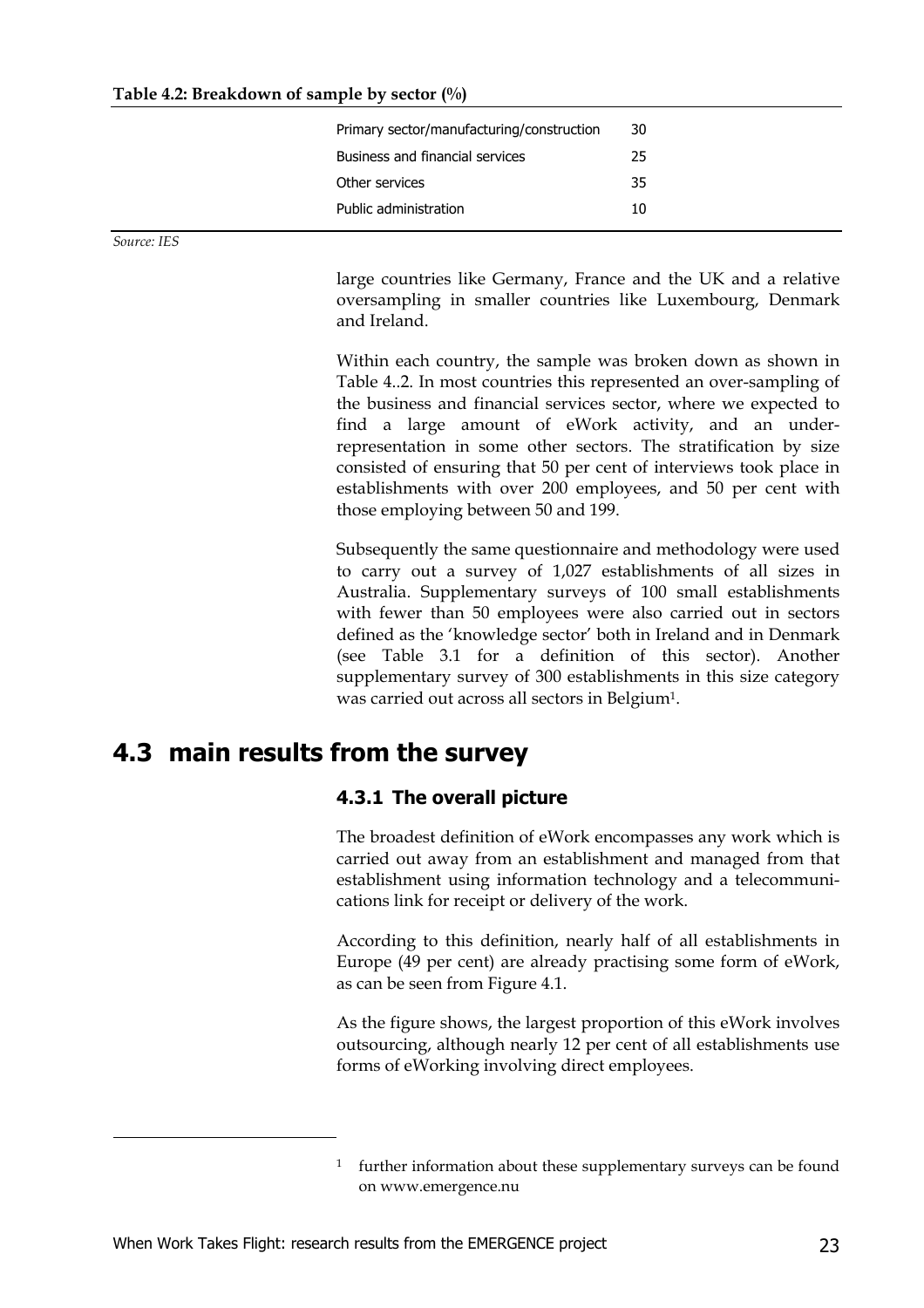#### **Figure 4.1: eWork in Europe by type of eWork**



*Source: EMERGENCE European Employer Survey, 2000 (IES/NOP). Weighted figures; establishments with >50 employees in EU (15) plus Hungary, Poland and Czech Republic. Weighted base: 7,305 cases*

Here, it is interesting to note that the stereotypical employee eWorker based solely at home is in fact one of the least popular forms of eWork. Only one and a half per cent of establishments in Europe (EU  $15 + 3$ ) employ people to work exclusively from home in this way, although the proportion rises to over two per cent in the EU (15). It is much more common to use the new technologies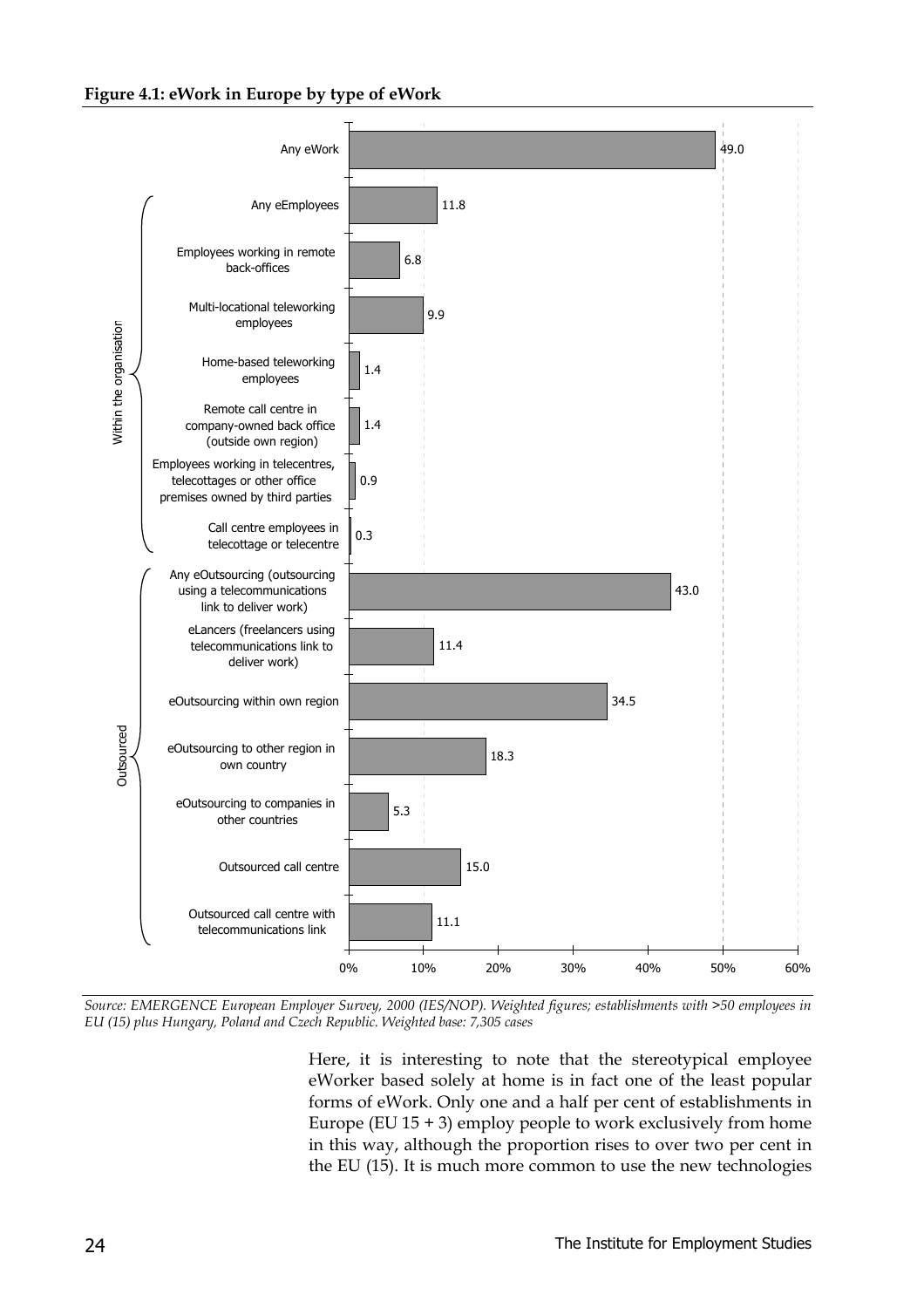to support multilocational eWorking by employees, a form of working much less likely to be associated with social isolation, which is practised by approximately one European employer in ten.

Turning to eWork carried out by employees on office premises, we find that employers are already making significant use of information and communications technologies to carry work out remotely. One European employer in fourteen (6.8 per cent) has a back office in another region. Bearing in mind that the 'regions' we are talking about here are large — NUTS1 level — regions, which, in the case of smaller countries like Ireland, Portugal or Luxembourg, constitute the whole country, this represents a significant displacement of work.

Less than one per cent of establishments make use of telecottages, telecentres or other remote office premises owned by third parties as workplaces for their remote employees.

These forms of in-house eWorking are heavily outweighed by the use of eOutsourcing as a mechanism for carrying work out remotely. Over half of all establishments (56 per cent) outsource at least one business service involving information processing. Restricting our definition only to those which use electronic means of delivery ('eOutsourcers') we find 43 per cent of employers making use of this practice. Much of this eOutsourcing is carried out within the region where the employer is based (34.5 per cent) but substantial numbers (18.3 per cent) outsource to other regions within the same country, whilst 5.3 per cent outsource outside their national borders.

Outsourced forms of eWorking may involve contracts with individual freelancers or with companies.

Nearly one employer in six (17.3 per cent) uses freelancers to deliver some form of information service. However, not all of these use information and communications technologies for the receipt or delivery of work. When the definition is tightened to include only telemediated freelance work (*ie* work involving delivery over a telecommunications link), we find that 11.4 per cent of European employers are using 'eLancers', a proportion which is roughly equivalent to those using home-based or multilocational eWorking employees. This is roughly in line with expectations. Data from the UK Labour Force Survey (ONS, 1997- 2000, analysis by IES) indicate that the numbers of self-employed and employed home-based eWorkers are approximately the same (with employed eWorkers making up around 51 per cent of the total and the self-employed 49 per cent, although this may vary by one percentage point from one year to the next). Whilst no simple relationship can be established between the proportions of employers employing eWorkers and the proportions of the workforce who work in this way, it is reasonable to expect some correspondence.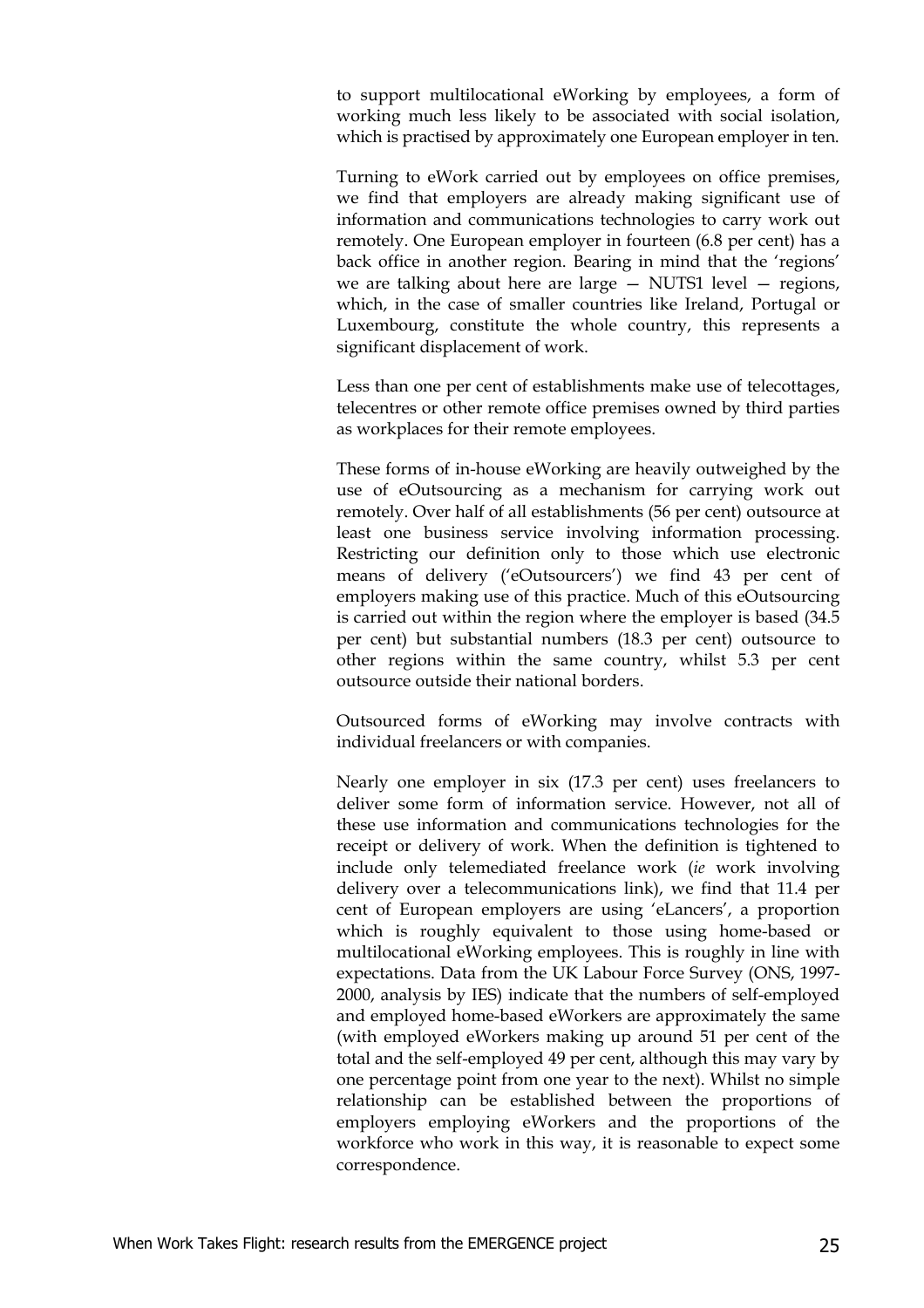Call centres make up a significant proportion of eWork. Whilst only 1.4 per cent of respondents had an in-house remote call centre (outside their own region with a direct telecommunications link) no fewer than 15 per cent use an outsourced call centre. For 11.1 per cent of establishments this involves a direct telecommunications link with the main office.

#### **4.3.2 Functions involved in eWork**

Turning to the functions involved in eWork, shown in Figure 4.2, we find that six out of ten of the establishments using eWork use it for software development and support, which is the function most likely to be carried out remotely using a telecommunications link. There are several possible explanations for this.

First, it is a function that by its very nature lends itself to eWork. The personnel involved in this work are likely both to possess the requisite skills and to have access to the technology to enable them to work in this way.

Second, they are also likely to be in a position to use the Internet or other electronic means to recruit specialists or market their services remotely. There is, in other words, an established telemarketplace for such work, although it is by no means universal in its scope.

Third, this is a rapidly changing field that, at the time of our survey, in 2000, was subject to highly-publicised skill shortages, leading employers actively to seek expertise wherever they could find it, and encouraging software professionals to offer their services remotely. This situation also gave a certain leverage to some software professionals on the labour market, enabling them to demand the working conditions that suited them best; it is quite possible that the right to eWork might constitute one of these benefits.



**Figure 4.2: eWork by function**

*Source: EMERGENCE European Employer Survey, 2000 (IES/NOP). Weighted figures; establishments with >50 employees in EU (15) plus Hungary, Poland and Czech Republic. Weighted base 4,657*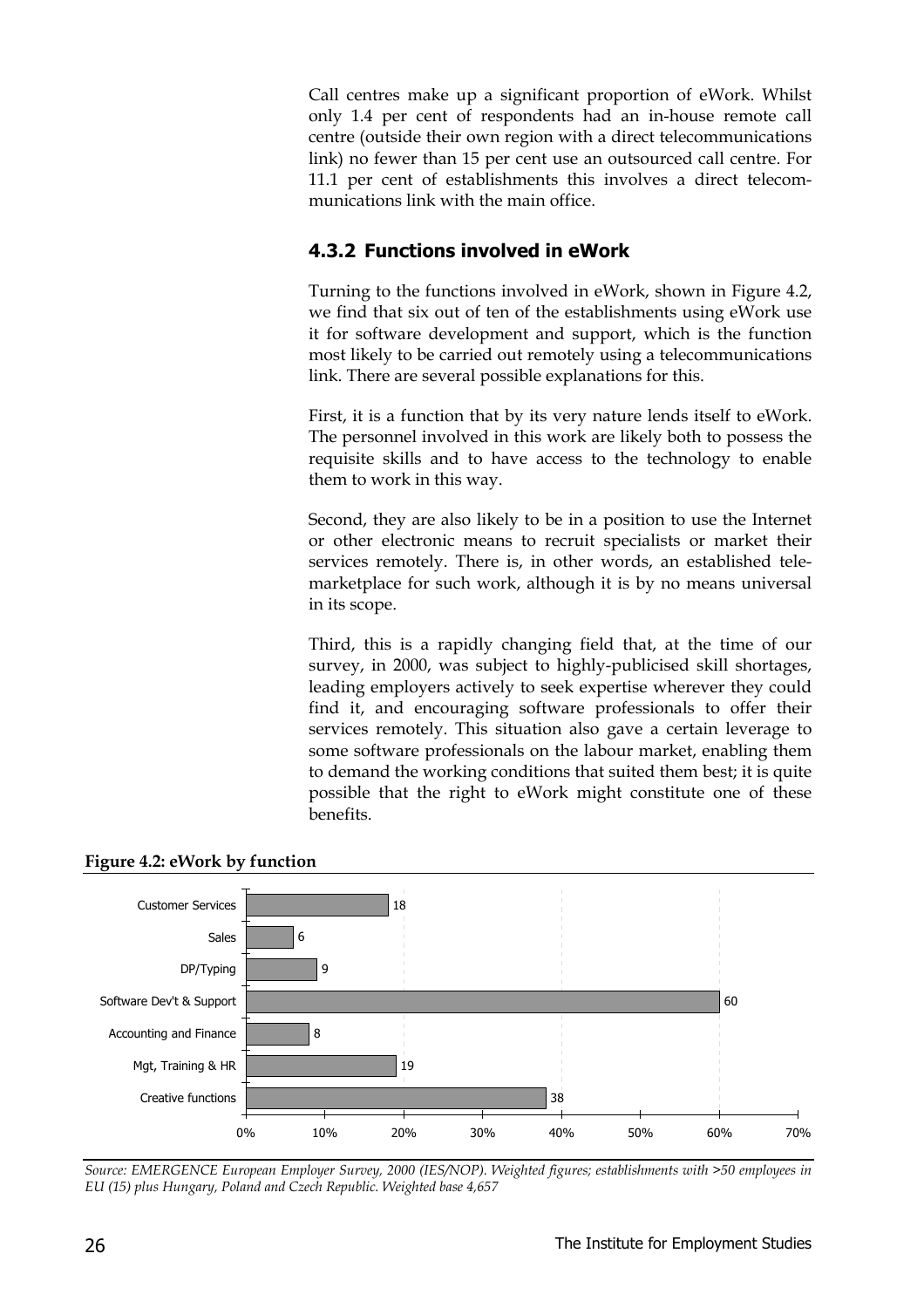The second most common telemediated function, at 38 per cent, is 'creative work', a category which includes design, editorial work, multimedia content generation and other creative activities. It also includes research and development.

This is followed by management, training and human resource management (HR) functions, at 19 per cent and customer services at 18 per cent. These results reflect strong recent trends towards the centralisation, and in some cases outsourcing, of HR functions (Reilly, 2000) and the rapid growth of call centres, especially outsourced call centres, both for HR and for customer services functions (Huws and Denbigh, 1999).

Since sales activities have traditionally been carried out in a dispersed way, we did not wish to run the risk of categorising all travelling sales personnel as eWorkers, so the sales function was defined rather narrowly in the EMERGENCE survey to include only sales activities carried out using a telecommunications link. Such telesales activities were reported by only six per cent of all eWork employers. However, this apparently low level is partly accounted for by the increasingly popular pattern of integrating sales and customer service functions — many telesales activities have been subsumed into customer services departments.

At nine and eight per cent respectively, data processing activities and finance and accounting services also play a significant role in eWork.

## **4.4 eEmployment: characteristics of the employed eWorkforce**

#### **4.4.1 Home-based and multilocational eEmployment**

Relatively small numbers of employees are usually involved in any given establishment in home-based or multilocational eWorking arrangements, as can be seen from Figure 4.3.

In nearly six out of ten (58.9 per cent) of cases where fully homebased eWorkers were employed, and over four out of ten (41.2 per cent) of cases concerning multilocational eEmployees, fewer than six employees were involved. However this is by no means a universal pattern. Nearly one case in five of multilocational eEmployment (18.6 per cent) involved over 50 workers, and approximately a third (32.1 per cent) between 10 and 50 employees. For homeworking eEmployment, the comparable figures were 3.1 per cent and 28.2 per cent respectively. This suggests that substantial numbers of employees may be working in this way in some sectors and regions.

Contrary to the expectations of many commentators, who see these flexible forms of working as particularly well suited to women because of their greater share of domestic responsibility,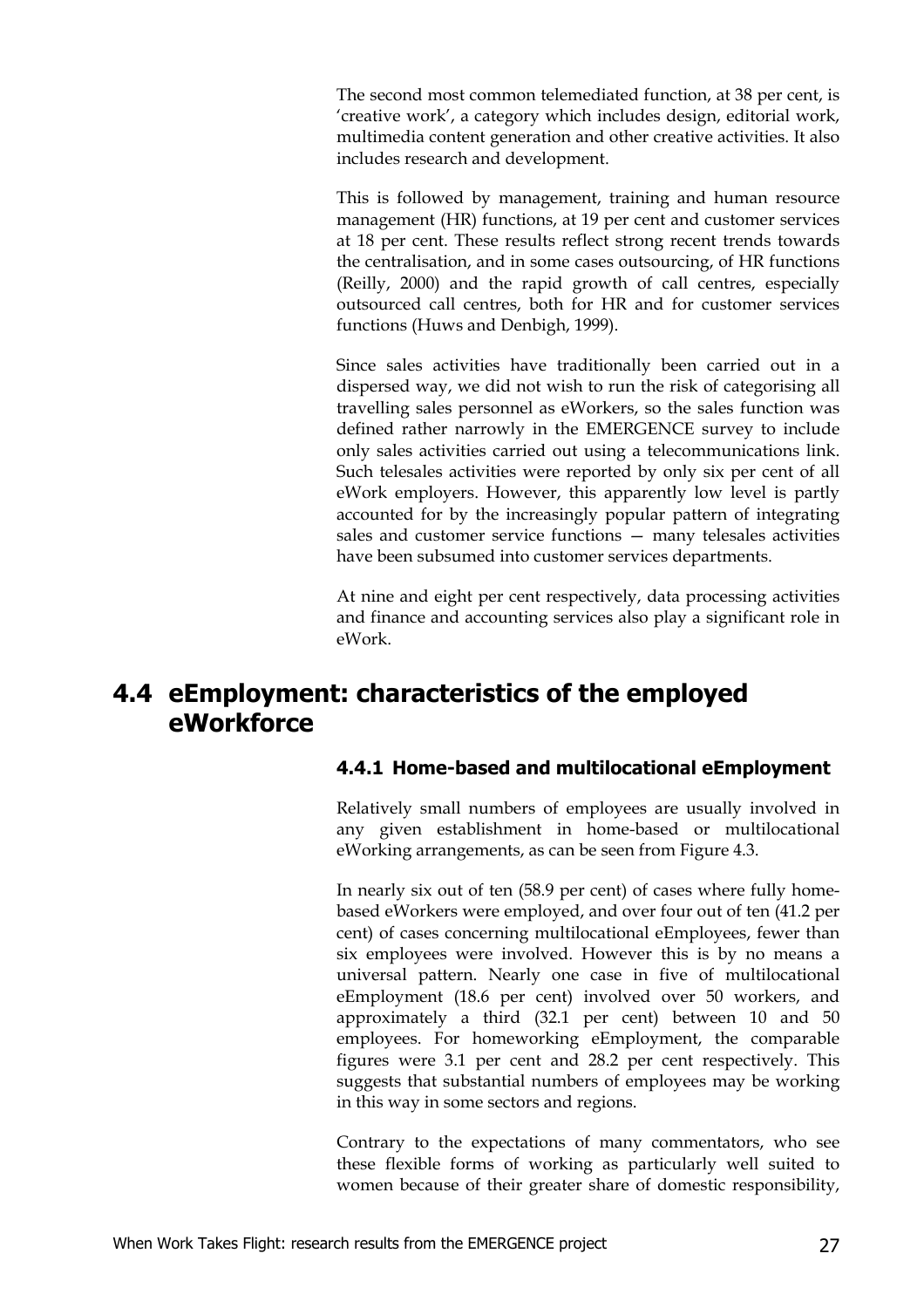

**Figure 4.3: Home-based eEmployment: number of eEmployees working fully from home (% of responses)**

*Source: EMERGENCE European Employer Survey, 2000 (IES/NOP). Weighted figures; establishments in EU (15) plus Hungary, Poland and Czech Republic with >50 employees employing fully home-based employees for eWork. Weighted base: 154 instances of homeworking and 894 instances of multilocational working.*

most arrangements are in fact dominated by male employees. In over a quarter (25.6 per cent) of cases of multilocational eEmployment and over three out of ten (31.3 per cent) cases of home-based eEmployment, no women were involved at all, as shown in Figure 4.4. Including the cases where women made up less than a quarter of the eWorkforce brings the proportions of male-dominated cases to a more or less equal 46.4 per cent for homeworkers and 47.2 per cent of multilocational workers.

However, in the case of home-based working, in 30.1 per cent of cases women formed the overwhelming majority (over 75 per cent) of eWorkers, with a further 3.8 per cent of cases where they form between 50 per cent and 75 per cent. This suggests that there may be some polarisation between female-dominated and maledominated types of home-based eWork, perhaps rooted in occupational differences.

In multilocational working, the proportion of female-dominated groups is somewhat smaller. In only a quarter (25.3 per cent) of cases do women form more than half the workforce.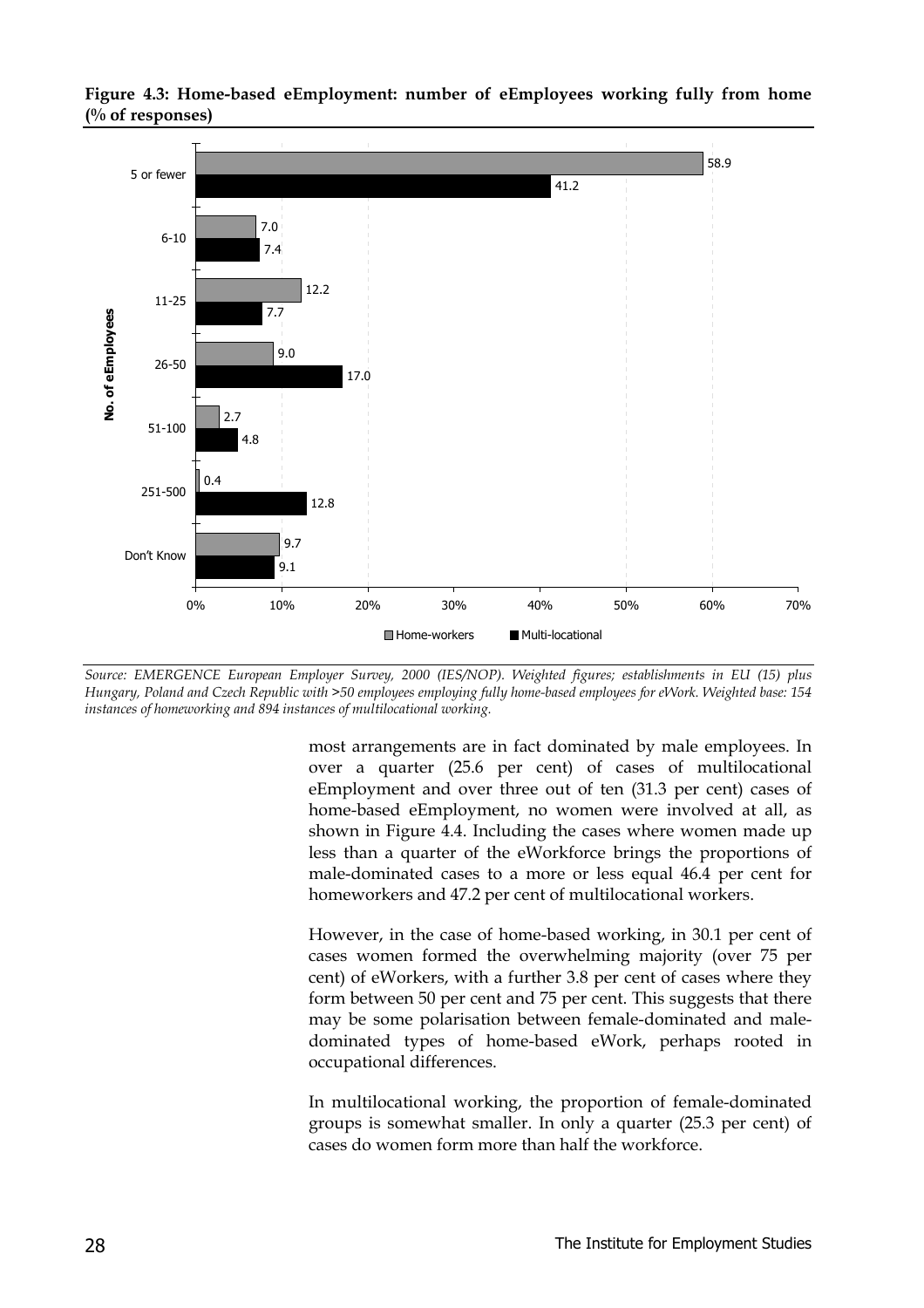

**Figure 4.4: Gender of homeworking and multilocational eEmployees: proportion who are women (% of responses)**

*Source: EMERGENCE European Employer Survey, 2000 (IES/NOP). Weighted figures: establishments with >50 employees in EU (15) plus Hungary, Poland and Czech Republic. Weighted base: 154 instances of homeworking and 894 instances of multilocational working.*

The differences in gender patterns to be found in eEmployment reflect differences in the types of activity involved in both homebased and multilocational working.

Turning to the functions involved in these forms of eEmployment (shown in Figure 4.5) we can see that the least popular function in each case, at 4.8 per cent, is the accounting and financial function, followed by data processing or typing, which accounts for 6.1 per cent of entirely home-based eEmployment and 7.4 per cent of multilocational eEmployment. Telesales activities account for 9.7 per cent and 7.4 per cent respectively; creative functions for 11 per cent and 9.1 per cent respectively and Management and HR functions for 15.7 per cent and 12.8 per cent respectively.

Two activities — which are also the most popular — stand out as having distinctive locational profiles. The first of these is customer services, which is involved in over four out of ten (41.2 per cent) of all cases of multilocational eEmployment, compared with a quarter (24.6 per cent) of home-based eEmployment. The second is software development and support which is more likely to be a home-based activity, accounting for 28.2 per cent of all cases of home-based eEmployment, compared with 17 per cent of multilocational eEmployment.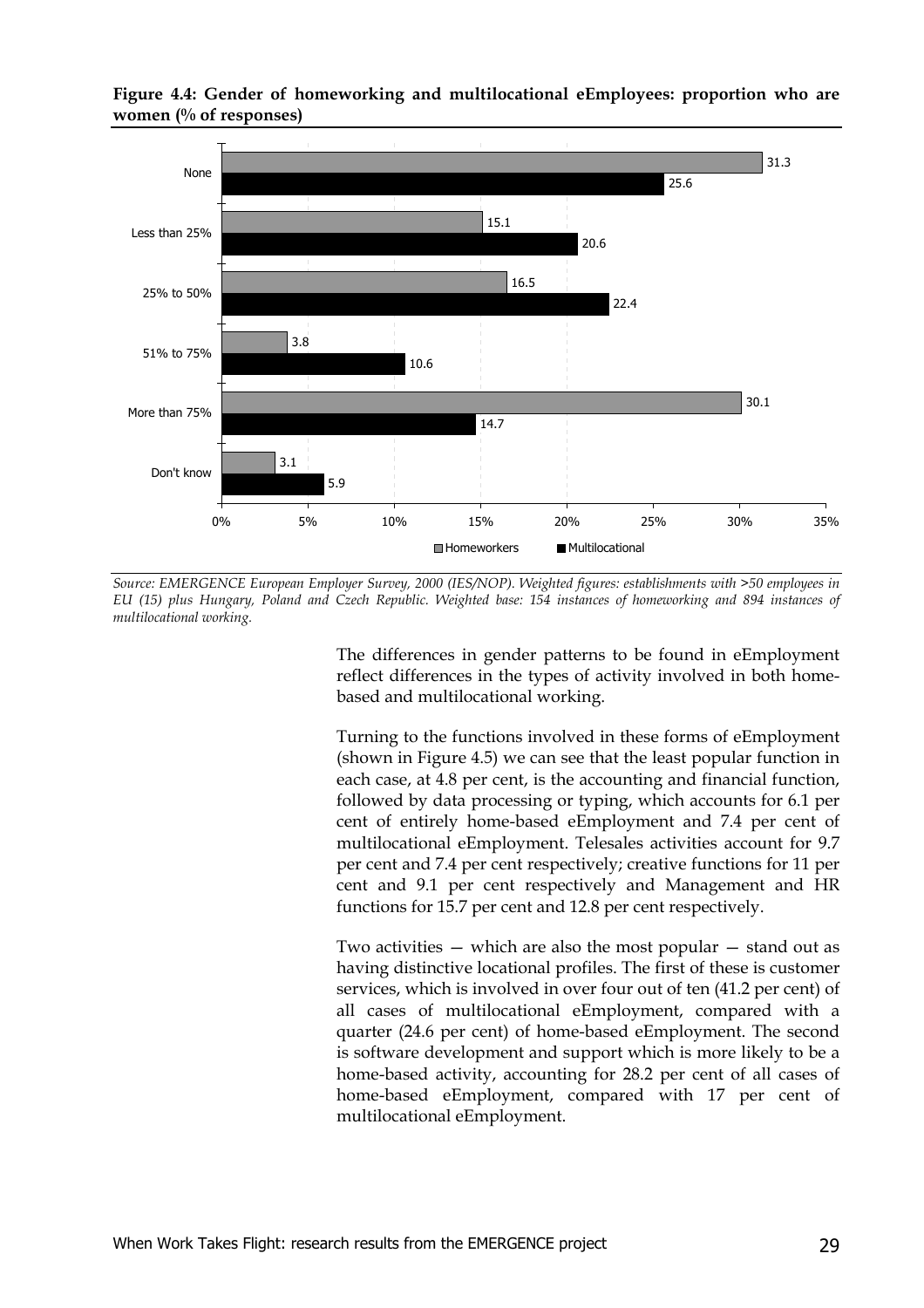

**Figure 4.5: Functions involved in home-based and multilocational eEmployment (% of responses)**

*Source: EMERGENCE European Employer Survey, 2000 (IES/NOP). Weighted figures; establishments with >50 employees in EU (15) plus Hungary, Poland and Czech Republic. Weighted base: 154 instances of homeworking and 894 instances of multilocational working.*

#### **eEmployment in remote office premises**

Despite the fact that 'remoteness' was defined somewhat narrowly, to include only activities located outside the (NUTS1 level) region in which the respondent was based, it is clear that remote back offices are used on a significant scale — by 6.8 per cent of establishments — whilst a few employers also employ people who work remotely from office-type premises owned by third parties, such as telecentres and telecottages.

As can be seen from Figure 4.6, The majority of the remote establishments were small, with over half (52.4 per cent) of internally owned sites employing fewer than 50 people to deliver the specified business service. There are, however, significant exceptions. Nearly six per cent (5.8 per cent) of internally owned back offices involve more than 500 remote employees whilst a further 15.7 involve between 51 and 500 employees. In remote premises owned by third parties only 5.2 per cent of cases involve 51-500 workers, whilst 14.8 per cent involve over 500 employees.

The gender breakdown of eEmployees on remote sites (shown in Figure 4.7) shows a more balanced picture than that for the more individualised forms of eWorking involving home-based or nomadic work, although here too there appears to be some overall dominance of men. The proportions of strongly female dominated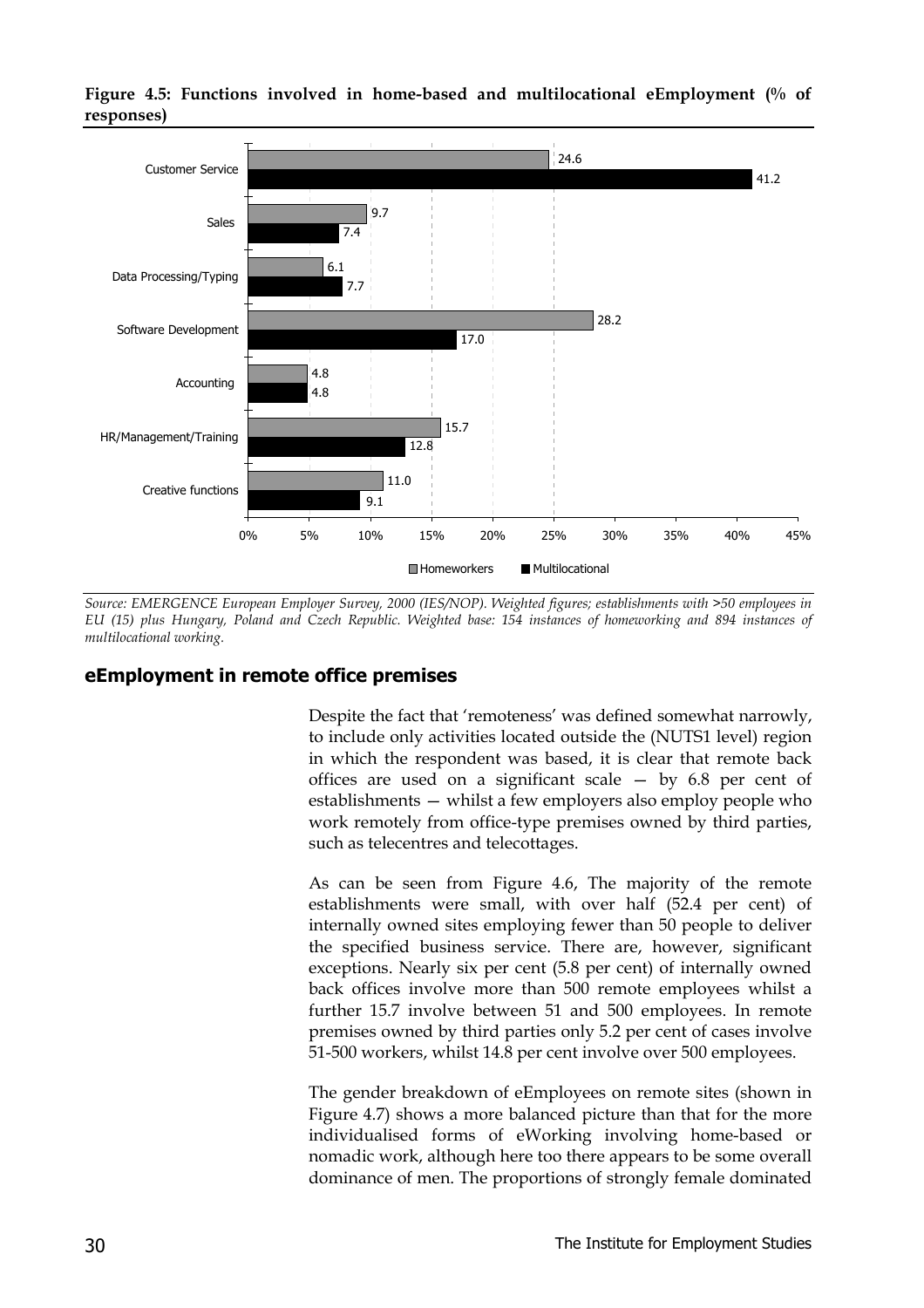

**Figure 4.6: Numbers of eEmployees on remote office sites (% of sites)**

*Source: EMERGENCE European Employer Survey, 2000 (IES/NOP). Weighted figures; establishments with >50 employees in EU (15) plus Hungary, Poland and Czech Republic. Weighted base: 1,060 remote company-owned sites and 110 remote sites owned by third parties.*



**Figure 4.7: Remote office sites, gender of eEmployees: proportion who are women (% of sites)**

*Source: EMERGENCE European Employer Survey, 2000 (IES/NOP). Weighted figures; establishments with >50 employees in EU (15) plus Hungary, Poland and Czech Republic. Weighted base: 782 remote company-owned sites and 73 remote sites owned by third parties in which gender of workers was known.*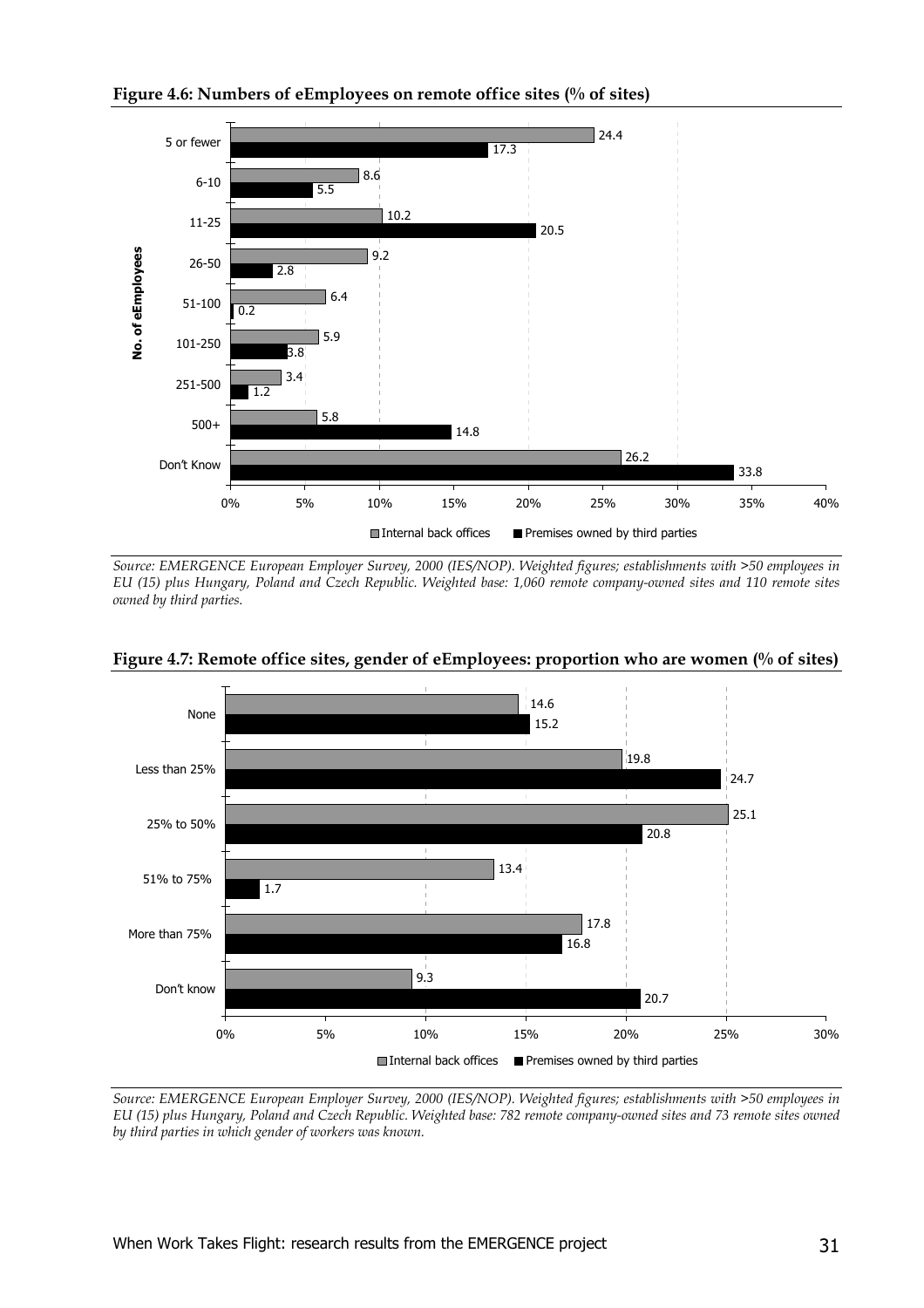



*Source: EMERGENCE European Employer Survey, 2000 (IES/NOP). Weighted figures; establishments with >50 employees in EU (15) plus Hungary, Poland and Czech Republic. Weighted base: 1,060 remote company-owned sites and 110 remote sites owned by third parties.*

workplaces (those where over 75 per cent of the staff are women) are roughly the same, at 17.8 per cent and 16.8 per cent respectively, for both internally and externally owned premises. So too are the proportions where there are no women at all, at 14.6 per cent and 15.2 per cent respectively. In the intermediate ranges there are some differences, with internally owned back offices somewhat more likely to have higher proportions of women.

As shown in Figure 4.8, the most common activity in remote offices is customer service — a typical call centre function. This accounts for nearly half (48.5 per cent) of eEmployment in internally owned remote offices and nearly two thirds (65.2 per cent) of eEmployment in those owned by third parties. This is followed in almost equal proportions in the internal remote offices by management, training and HR functions and by software development and support (at 14.8 per cent and 14.3 per cent respectively). In third-party owned premises, software development is more important, at 22.3 per cent.

## **4.5 eOutsourcing: the demand side**

As already noted, the use of ICTs to support outsourcing of business services is widespread; around four cases in five involve delivery by telecommunications.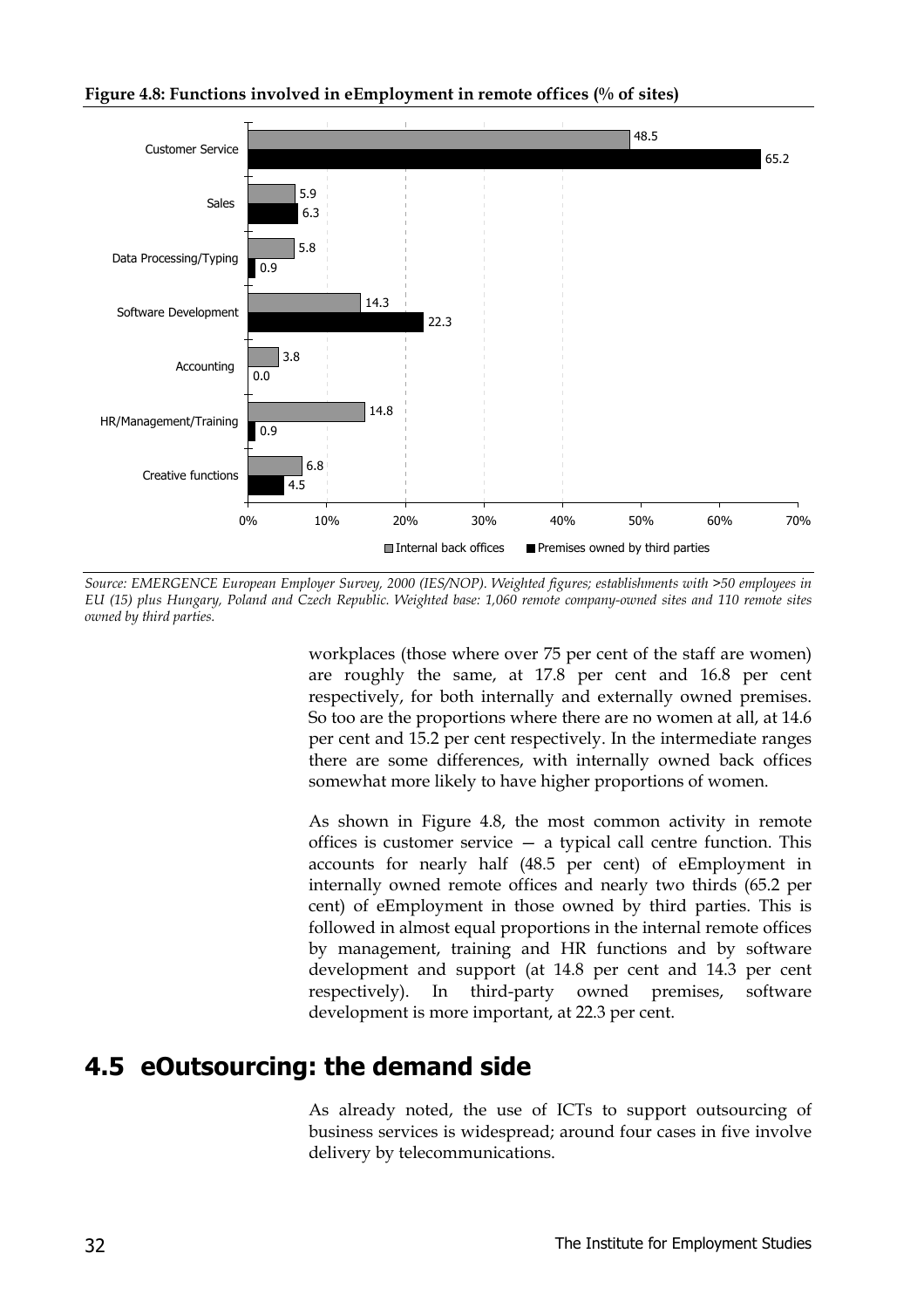As with remote back offices, the number of workers involved in supplying outsourced eServices is most frequently small. Where numbers were known, the largest proportion, 22.9 per cent, involved five workers or fewer. In a further 19.6 per cent of cases fewer than 50 workers were involved. The proportions employed in larger numbers are small by comparison.

In cases where the gender of workers was known, the picture was dominated by men. In no fewer than 20.4 per cent of cases, no women were employed whatsoever. In a further 29.9 per cent of cases women were in a minority, leaving only 18.2 per cent of cases where women formed over half the workforce.

#### **4.5.1 Activities involved in eOutsourcing**

As can be seen from Figure 4.9, the most important activity involved in eOutsourcing is software development and support, which accounts for 38.9 per cent of all cases. This is followed by creative functions, at 27.3 per cent and then by HR, management and training functions. In contrast with internally owned remote offices, customer service accounts for a relatively low proportion of eOutsourcing, at 6.3 per cent, with data processing, financial functions and sales functions at 5.3 per cent, 5.0 per cent and 2.5 per cent respectively.

It seems likely that the two most popular functions — software development and creative functions — are those for which demand may be intermittent. For many organisations some of the other functions, such as customer service, financial services or sales, may fall into a category of core activities which are more likely to be required fairly continuously and are therefore more likely to be carried out by employees.



**Figure 4.9: Functions involved in eOutsourcing**

*Source: EMERGENCE European Employer Survey, 2000 (IES/NOP). Weighted figures; establishments with >50 employees in EU (15) plus Hungary, Poland and Czech Republic. Weighted base 5,567 cases involving outsourcing with an electronic link to the surveyed establishment.*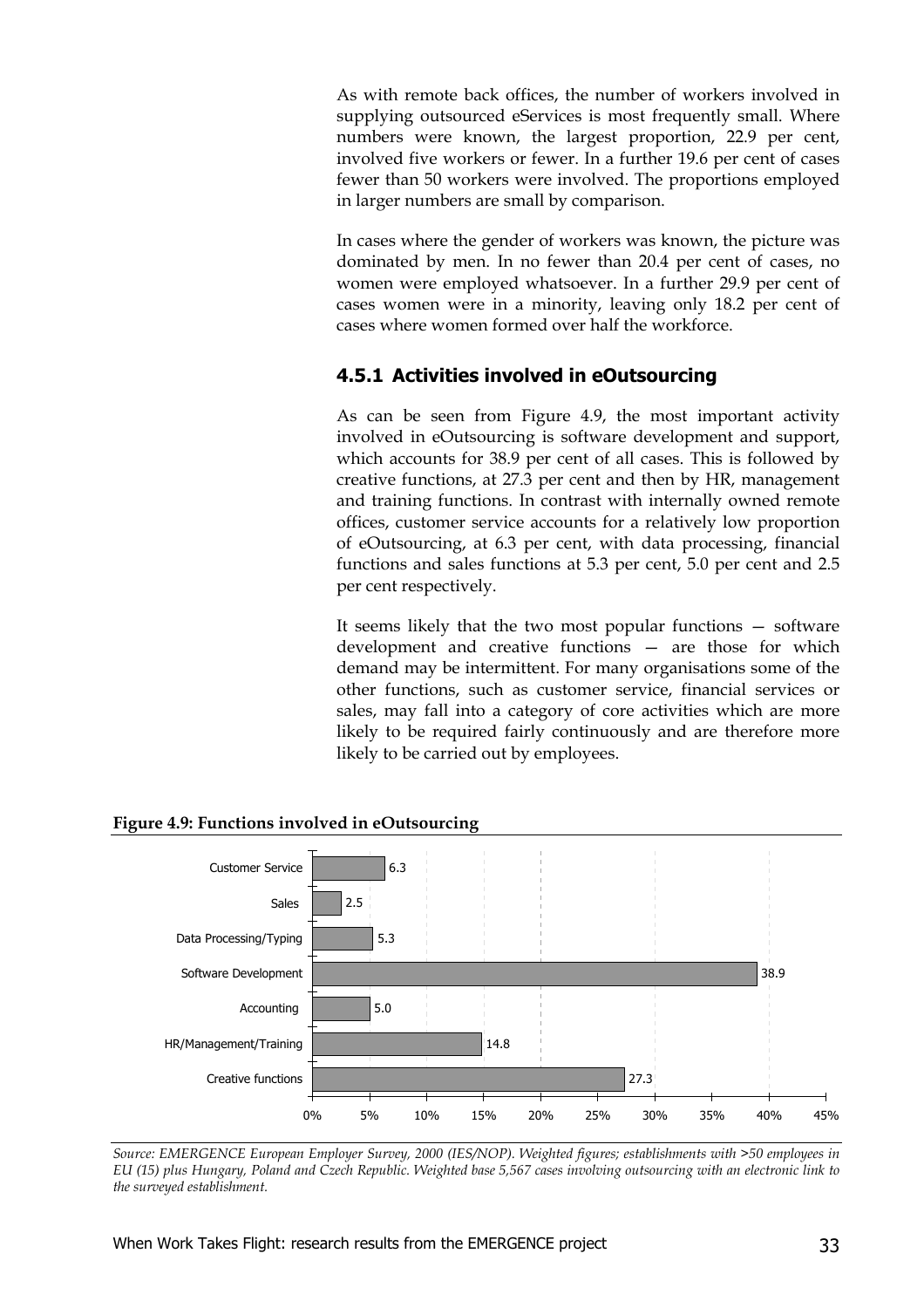## **4.6 eWork: the supply side**

An eOutsourcing relationship, of course involves two parties. Our survey looked not only at the demand for outsourced telemediated work but also the supply side, at least insofar as this involves establishments with more than fifty employees.

As can be seen from Figure 4.10, over one in five (21 per cent) of all larger establishments in Europe is already engaged in supplying telemediated services. This suggests that such activities already play a significant role in the European economy.

The function most likely to be involved (at 14 per cent) is customer services, perhaps a reflection of the rapid recent growth of outsourced call centres and the relatively high proportion of these involved in this activity.

This is followed by design, editorial and creative functions, at nine per cent and software development and support at seven per cent. Given the very high level of demand for IT services, and the very high proportion of call centres which involve the provision of technical support, the relatively low prevalence is at first sight a little surprising. However it can be explained by two factors.

The first of these is that (as we saw from the supply side picture) much of the outsourcing of IT services is to very small organisations. Establishments with fewer than 50 employees were excluded from the main EMERGENCE European survey and were therefore not picked up by it. Some, but not all, of the results of the supplementary surveys of small firms carried out in Australia, Belgium, Denmark and Ireland were available at the time of writing and suggest that eWork supply in this sector is indeed



**Figure 4.10: The supply of outsourced eServices in Europe**

*Source: EMERGENCE European Employer Survey, 2000 (IES/NOP). Weighted figures; establishments with >50 employees in EU (15) plus Hungary, Poland and Czech Republic. Weighted base: 7,305 cases.*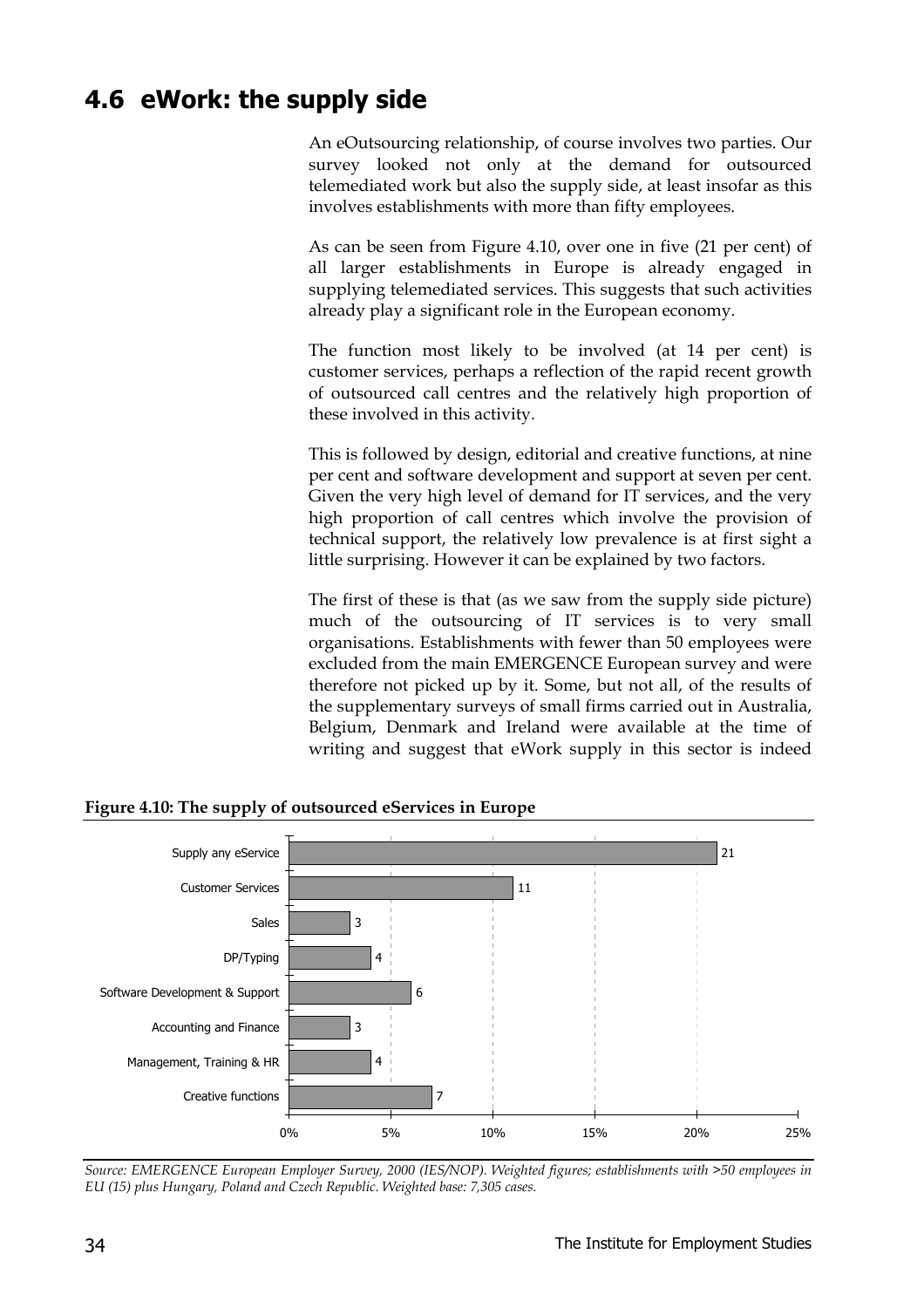more prevalent in micro-establishments; these results are discussed in Chapter 8 of this report.

The second factor is that IT services is one of the functions most likely to be supplied from outside the EU (for instance from India, the Philippines, the United States or Russia). The geographical separation of demand from supply thus means that the former may be higher than the latter in Europe. It should be noted, however, that although the EMERGENCE survey found a number of cases involving eOutsourcing from outside Europe, these cases were nevertheless outnumbered by those where a location in another European region was involved.

#### **4.6.1 Sectors involved in the supply of eServices**

A major problem in the investigation of eWork, or, indeed, in the analysis of any other aspect of the information economy, is identifying the sectors involved in the new information economy.

One of the tasks which the EMERGENCE project therefore set itself was to chart the correspondence between NACE sectoral classification codes and the supply of eServices.

The results of this exercise are surprising and illustrate the extent to which knowledge-based activities now permeate virtually every sector of the economy. The survey found an extremely large number of different sectors involved in the supply of business services. At the four digit NACE level, there were 150 different sectors involved in the supply of customer services, 77 in the supply of telesales, 89 in the supply of data processing services, 109 in software supply, 102 supplying financial services, 94 selling management, training and HR functions, and 127 in supplying creative services.

This situation results from a number of factors including the breakdown of large organisations into separate cost- or profitcentres which (whilst retaining the sectoral classification of their parent) trade separately in business services, the impact of convergence between sectors, mergers, demergers, strategic alliances, outsourcing and 'insourcing'. Other reports from the EMERGENCE project (see page ii) discuss the most common sectors involved in each activity and draw out some of the implications.

We can conclude that, although these results provide an insight into the complexity of the supply of information services and the extent to which ICTs are already being used to support their inflows and outflows both within and between organisations, they also demonstrate the inadequacy of the existing classification schemes to capture information about these flows which would enable them to be monitored effectively in the future. They also raise more general questions about the ability of existing statistical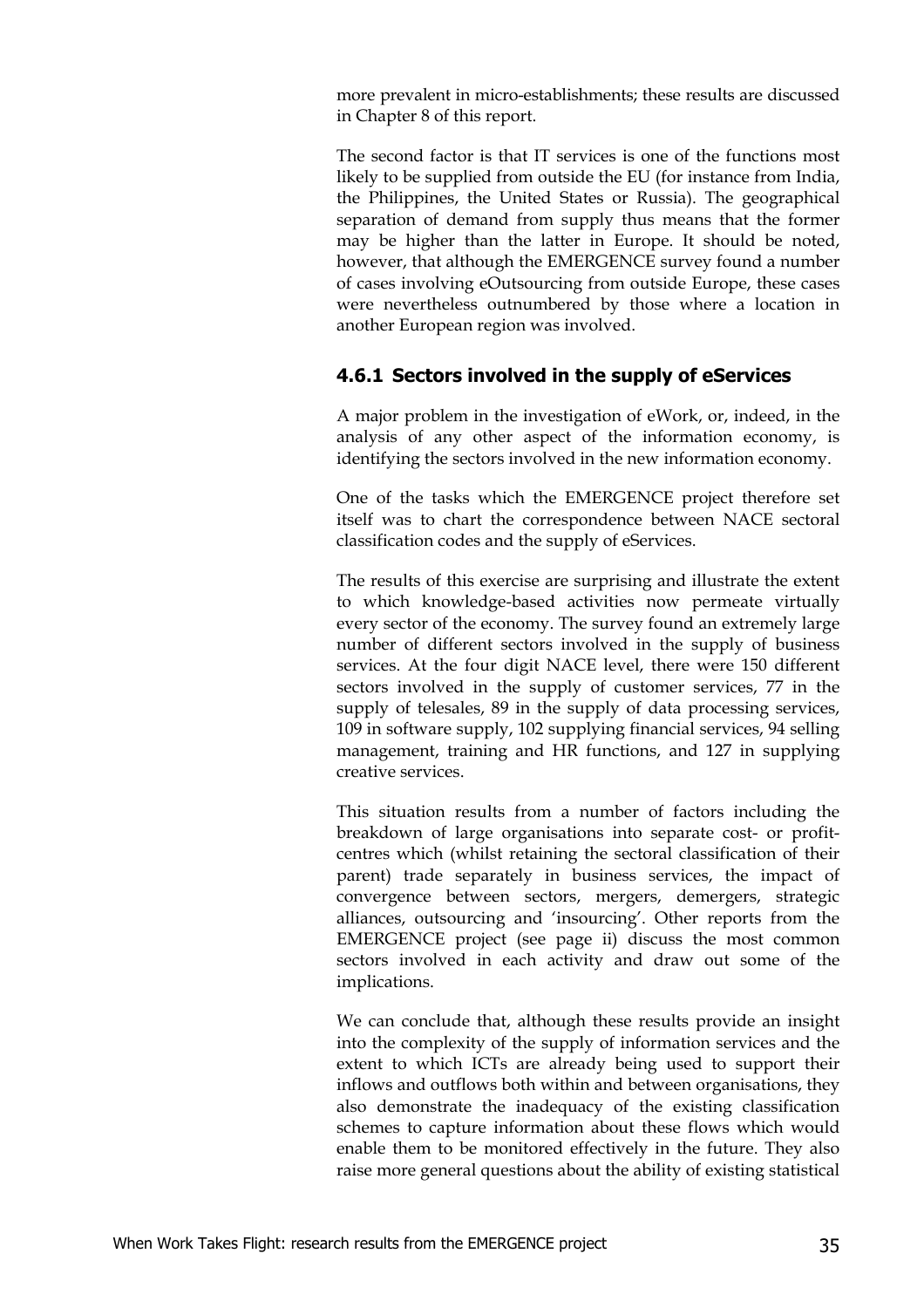frameworks to supply the raw material which will allow the information economy to be modelled, analysed and understood.

#### **4.6.2 National variations**

There were also considerable variations in levels of eWork between countries. These are discussed in Chapter 9 of this report.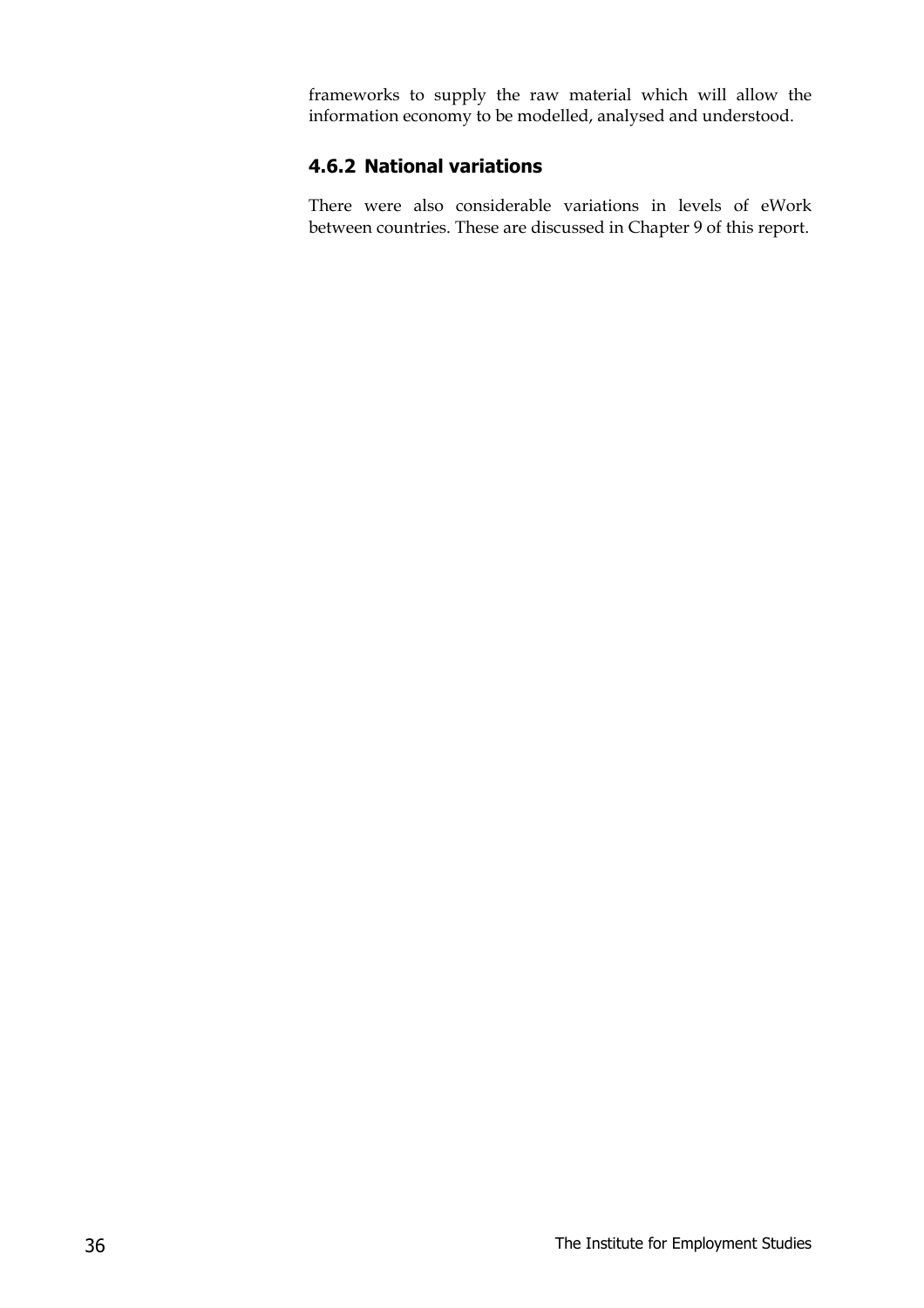## **5. Individual Forms of eWork — Developing a European Model**

## **5.1 Introduction**

In the last chapter, we outlined some of the results from the EMERGENCE European employer survey relating to 'individual' forms of eWork, that is to say forms of eWork involving individual workers working away from traditional office-type premises, either from their own homes (for all or part of the time) or from multiple locations.

These results gave us useful information on the extent to which employers in larger establishments are already making use of this form of employment. However, they could not provide us with estimates of the numbers of individuals working in this way across Europe. Since there is a clear interest amongst policymakers in such questions, the EMERGENCE team set itself the task of developing a model of eWork which could make it possible to estimate this form of work across the EU and forecast its growth. This work drew primarily on two sources: the results of the EMERGENCE employer survey and the existing official industrial and labour force statistics. The estimates and forecasts presented in this chapter are derived from a triangulation of data from these two sources.

It must be emphasised, however, that — as pointed out in our discussion paper, *Statistical Indicators of eWork* (Huws, 2001) *—* the existing official data are far from adequate for this task. This exercise therefore involved making some rather large assumptions which should ideally be tested empirically by further research involving more precisely defined indicators. We do not therefore wish to claim a definitive status for the estimates and forecasts presented in this chapter. Rather, we present it as an experimental approach to modelling the elusive phenomenon of eWork which is, in our view, as accurate as can be achieved using the existing, inadequate, statistics.

As we have already noted, many of the existing classification codes used in official employment statistics represent poor indicators for the new economic activities which are arising in the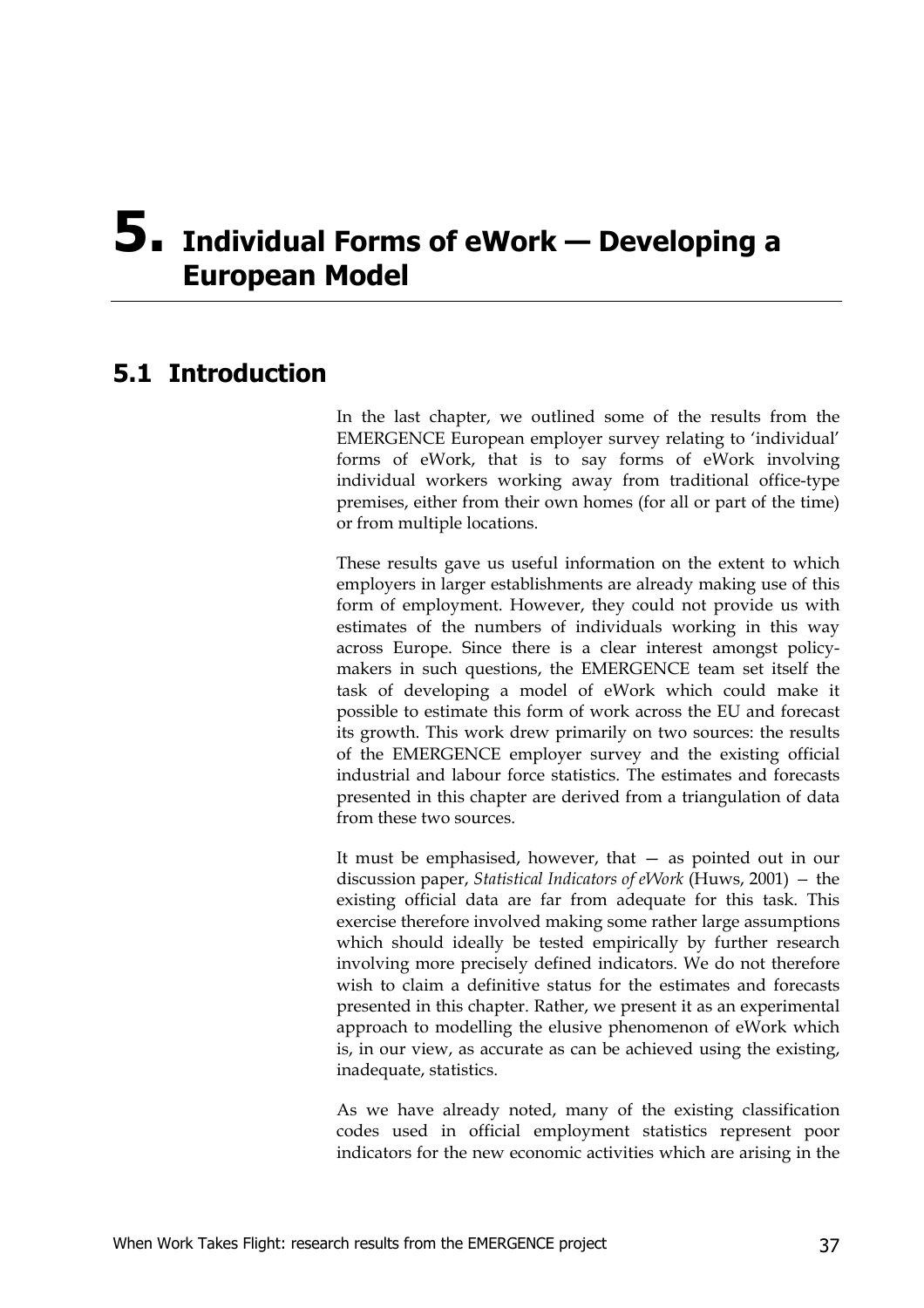information economy. This presented us with a major challenge when it came to attempting to integrate the different data sets.

We did, however identify several points of contact between the EMERGENCE data and other statistics available in longitudinal series which enabled the main forms of eWork to be modelled.

These included:

- **•** Establishment size. The EMERGENCE survey collected information on the number of employees at each establishment in the sample. In some, but not all European countries, information is available about the size breakdown of establishments in the national economy. In the remaining countries this has to be calculated using a combination of enterprise-level data and labour force information
- $\bullet$  Sector. Despite the inadequacy of current sectoral classification schemes, data are available across Europe broken down by NACE sector codes. Establishments in the EMERGENCE dataset were also classified according to NACE, making it possible to plot the correspondences between EMERGENCE results and other data sources.
- Geographical location. In the EMERGENCE survey, the geographical location of respondent establishments and of their suppliers and customers for eServices as well as the remote locations of their in-house eService functions, were recorded at the level of standard EU (NUTS1) regions. This made it possible to calculate correspondences between EMERGENCE geographical data and other EU regional statistics.
- z Prevalence of individualised forms of eWork. The UK Labour Force Survey has, since 1997, collected data on the numbers of people in the UK labour force who work at or from their homes in their main employment and who require the use of computer and a telecommunications link to the employer or client in order to work in this way. Cross-tabulation of these results with other variables makes it possible to calculate the prevalence in the workforce of three different categories of eWork: fully home-based eWork by employees; multilocational eWork; and 'eLancing' broken down by the employer's sector and establishment size. The relationship of this supply-side information to the demand side can be plotted using the results of the EMERGENCE establishment survey which collected data on employers' use of eWorkers in these three categories (also broken down by sector and establishment size).
- Prevalence of home-based work. The European Labour Force survey includes questions which identifies people who 'usually work from home' or 'sometimes work from home'. The results do not, however, make it possible to distinguish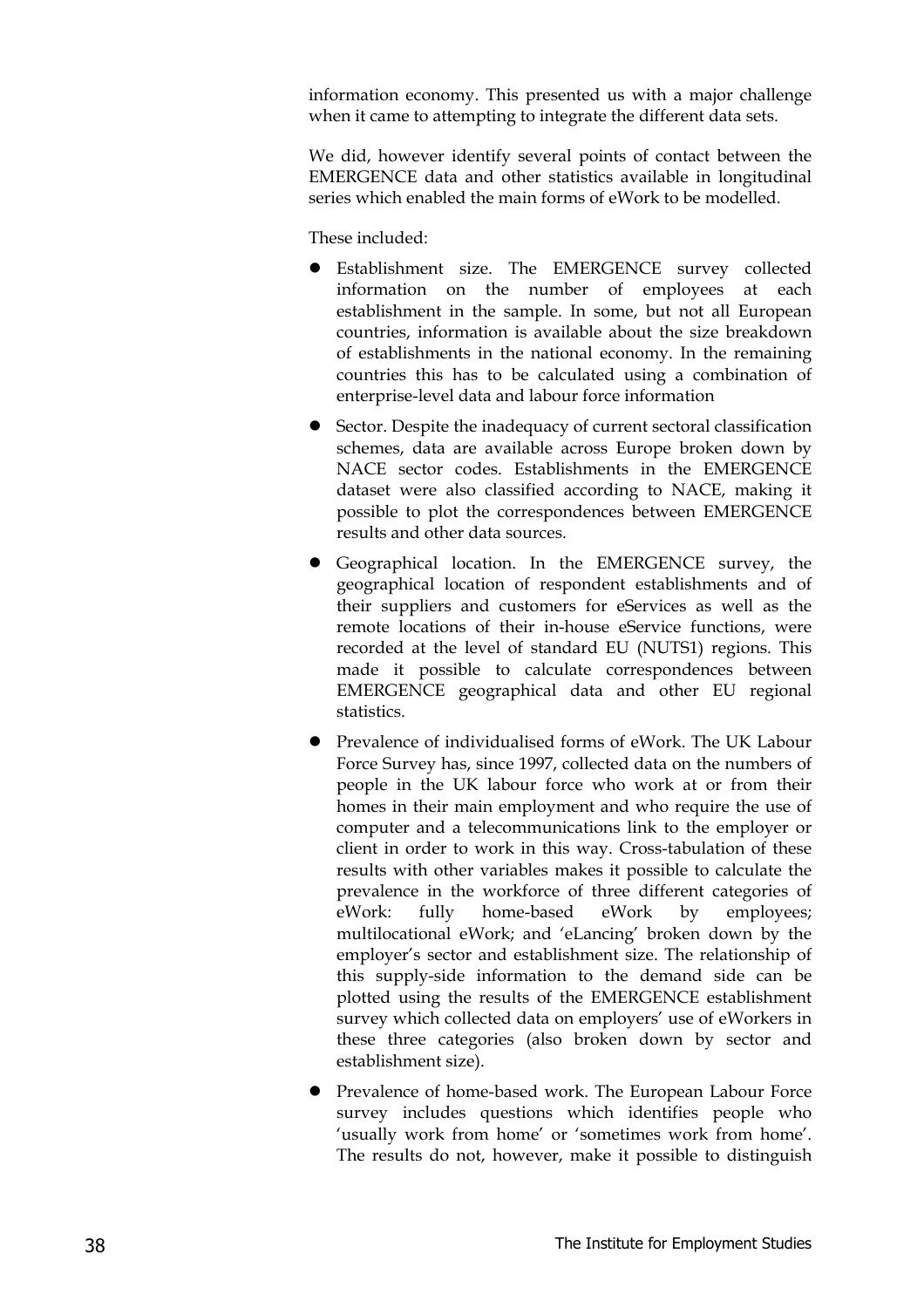homeworkers using ICTs from other home-based workers engaged in more traditional activities.

It should be noted that the data sources available covered only the EU (15) in the required level of detail. The Accession States of Hungary, Poland and the Czech Republic, although covered by our employer survey, were therefore excluded from this analysis.

## **5.2 Classification of individualised eWorkers**

In order to combine the data from official sources with those from the EMERGENCE survey it was necessary to develop a typology which could be applied equally in each context.

The first three categories follow those used in the EMERGENCE survey. These are:

- 1. employees who work from home using a telecommunications link to deliver work to the employer (referred to here as *telehomeworkers)*
- 2. employees who work from multiple locations using a telecommunications link to deliver work to the employer. This category includes both those who sometimes work from home and sometimes from the employer's office or offices (sometimes known as 'alternating teleworkers'), and those who work from other locations, such as clients' premises. (sometimes described as 'mobile teleworkers'). This combined category is referred to here as *multilocational eWorkers*.
- 3. Self-employed people who supply information-based services to business clients using a telecommunications link (referred to here as *eLancers*).

As shown in the last chapter, it is possible to derive information from the EMERGENCE survey about employers' use of each of these types of individualised eWork, broken down by country and by industrial sector (but only in establishments with over 50 employees).

The official data sources also make it possible to identify a fourth category of individualised eWorker, whose presence is not visible from any employer survey. This is the self-employed individual who uses ICTs in the course of his or her work but who does not supply services to business clients. In order to take account of this group, we developed a fourth category:

4. Self-employed people in activities that do not involve the supply of business services but who nevertheless rely on the use of ICTs to work from a home base. We refer to this category as the *eEnabled self-employed.*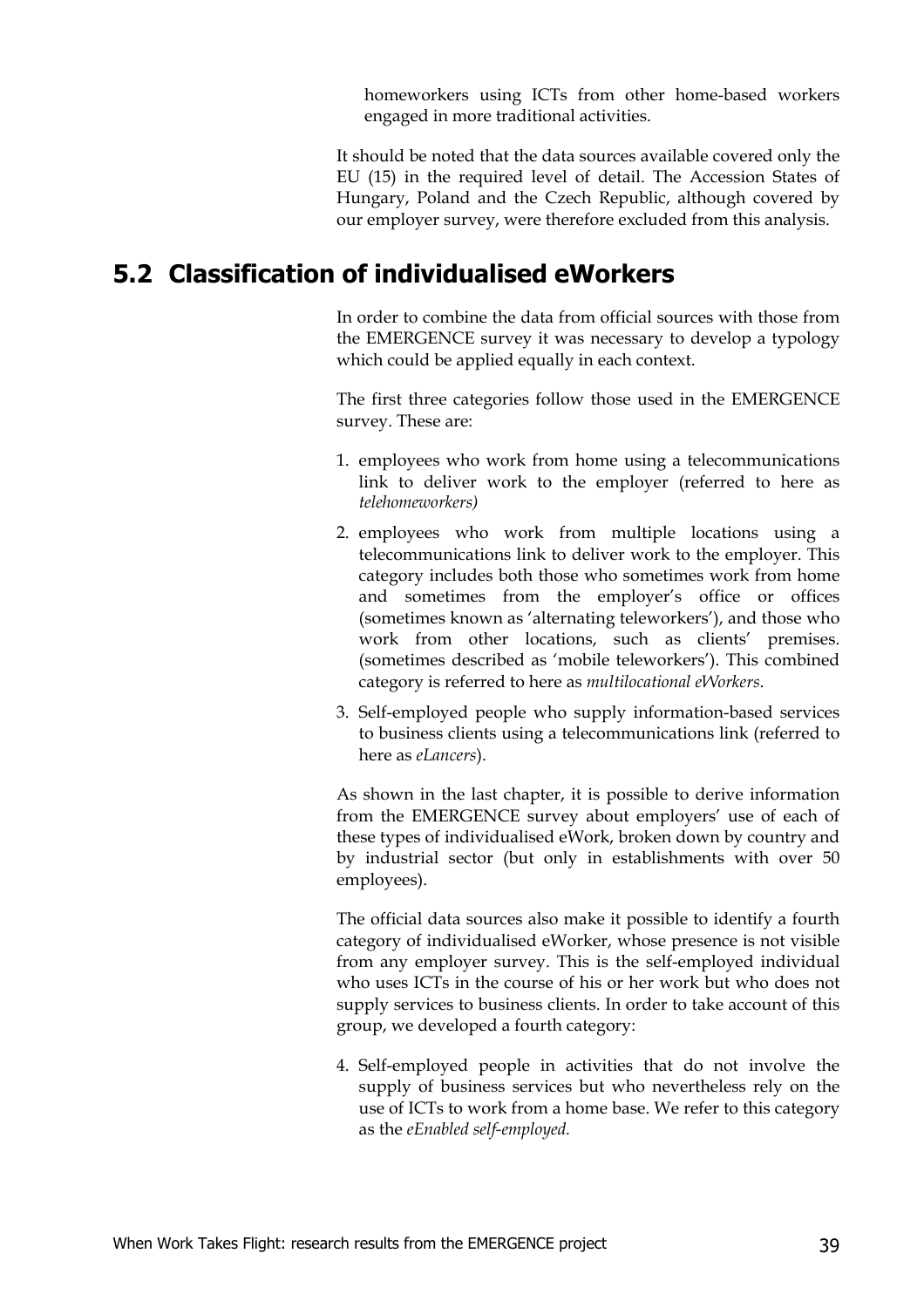## **5.3 Analysing the EMERGENCE results — the view from the company**

For each of the first three categories of individualised eWorker, the method we followed in constructing the model was essentially the same.

First, we analysed the results of the EMERGENCE survey by country, at the level of industrial sectors, by establishment size and by whether or not an establishment was a branch of a larger organisation with head office located elsewhere, in a simple bivariate analysis. This allowed certain simple conclusions to be drawn, for instance, in the case of telehomeworking, that it is more likely to occur in branch offices, in very large establishments and in the business and finance related sectors and that the use of telehomeworking by larger employers in the Netherlands, Belgium, Denmark, Austria, Germany, Finland and the UK is above the European average.

It is not possible, through this analysis, however, to separate out the inter-related effects of these variables. The analysis of each separate effect of the propensity of an establishment to conduct any given form of eWorking, while controlling for the effects of all the other factors, requires the use of logistic regression modelling.

The results of this logistic regression modelling (see Appendix 1 for a fuller account) are summarised here for each of the first three forms of eWork.

#### **5.3.1 Telehomeworking**

- Using the UK as a comparison group, France, Italy and Spain have a lower propensity to conduct telehomeworking while the Netherlands has a higher propensity.
- There is no clear relationship between establishment size and telehomeworking. However, establishments with 201 to 300 employees and those with 2,501 to 5,000 employees were more likely than those with between 50 and 100 employees to employ telehomeworkers.
- Using public administration as a comparison group, there is no clear relationship between industrial sector and the employment of telehomeworkers. Those offering non business and finance related services were less likely to employ telehomeworkers but this result was marginally insignificant.
- Interestingly, engagement in other forms of individualised eWorking is negatively associated with telehomeworking, *ie* after controlling for other influences, establishments that offer eLancing or multilocational eWorking are less likely to have telehomeworkers than those which do not.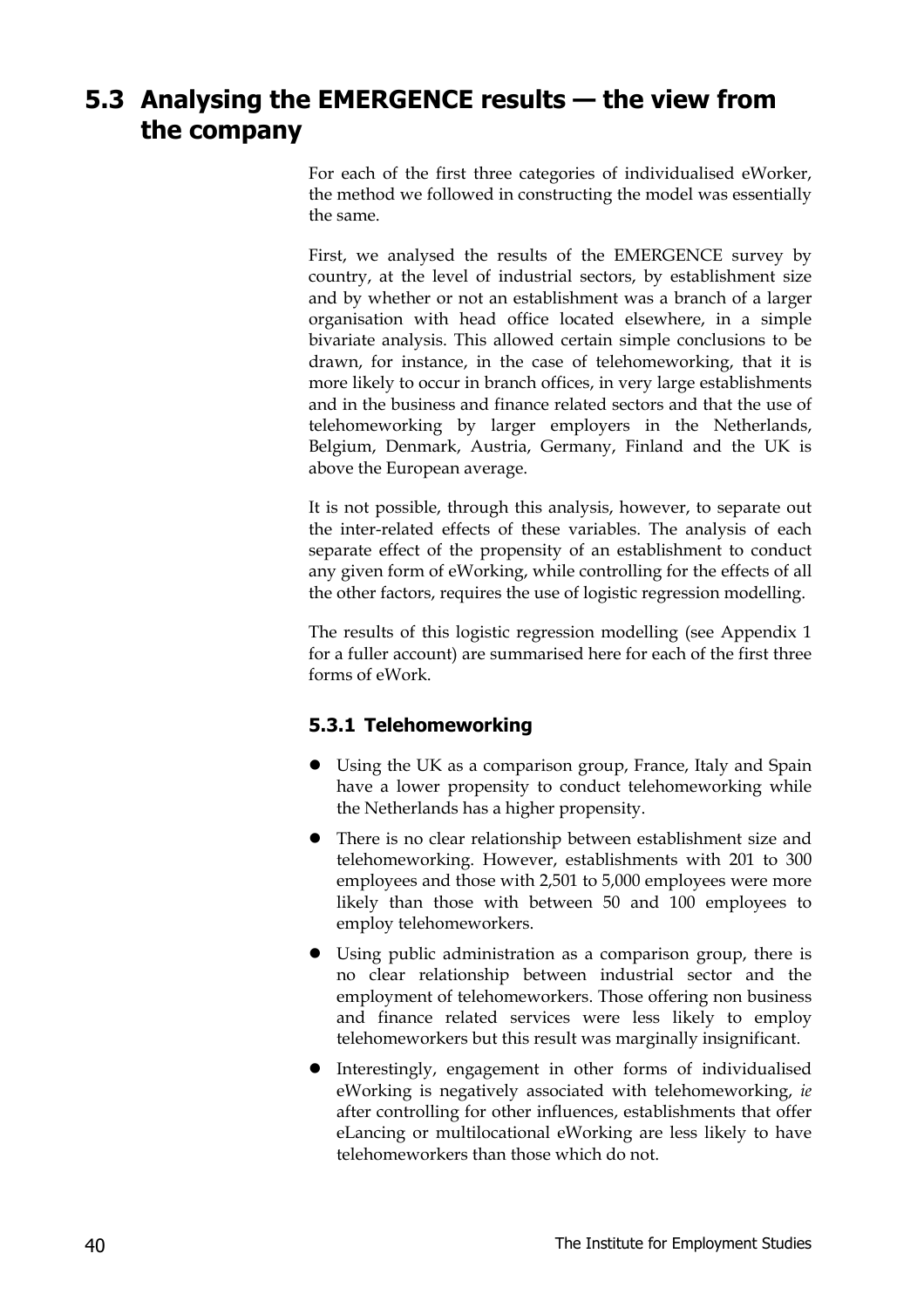#### **5.3.2 Multilocational eWork**

- Using the UK as a comparison group, establishments in Greece, Italy, Germany, France, Portugal and Spain all have a significantly lower propensity to conduct multilocational eWork. Interestingly, countries displaying high rates of multilocational eWork in the bivariate analysis, *eg* Denmark, the Netherlands, Poland and Sweden, were not statistically more likely to have multilocational eWorkers when other factors (*eg* industry, establishment size and establishment type) were taken into account.
- There was no statistically significant relationship between establishment size and multilocational eWork.
- Using public administration as a comparison group, establishments in all the other industrial sectors had a significantly higher propensity to conduct multilocational eWork.
- $\bullet$  Multilocational eWork was statistically less like to take place in independent or head office establishments than in branches.
- As in the case of telehomework, engagements in other forms of individualised eWork were negatively associated with multilocational eWork. This suggests that the different forms of eWork act as alternative options for the employer, rather than supplementing each other.

#### **5.3.3 eLancing**

- z Establishments in Greece, Germany and Portugal had a significantly lower propensity to employ eLancers than the UK, while Italy had a higher propensity.
- There was no clear relationship between establishment size and employment of eLancers. Establishments with between 1,001 and 2,500 employees were more likely to employ eLancers while those with 5,000 or more employees were less likely to do so.
- Using public administration as a comparison group, establishments in 'other services including education and health' had a lower propensity to employ eLancers.
- $\bullet$  There was no statistically significant relationship between type of office (independent/branch) and the employment of eLancers.
- Finally, establishments outsourcing to companies with the aid of a telecommunications link (eOutsourcing), or other forms of individualised eWorking were also statistically less likely to employ eLancers. This suggests that individual eLancers and companies which supply eServices may be substitutes for each other.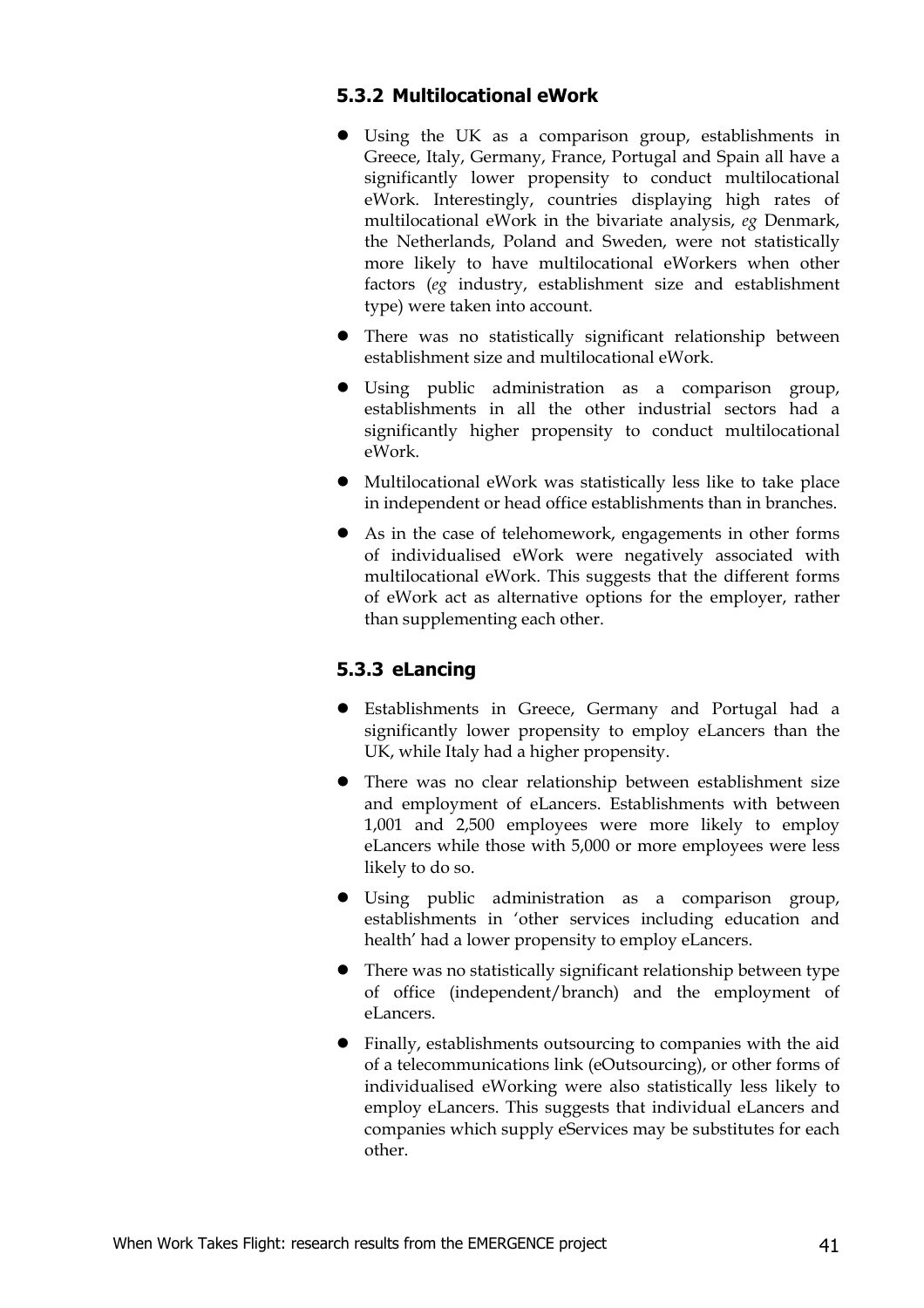## **5.4 Analysing other data sets — the labour force perspective**

The EMERGENCE survey was an establishment survey designed to capture the regional, motivational and organisational characteristics of larger establishments' use of eWork. Its main purpose was not, therefore, to produce a profile of the working habits of the general population and the survey's use in the analysis of individual employees engaged in various forms of eWorking is therefore restricted. Nevertheless, through the triangulation of the EMERGENCE results with data on teleworking and employment collected from other national surveys it was still possible to develop a model of individual forms of eWorking.

So far, the UK has been the only country to collect information systematically on the use of ICTs to work from home or multiple locations over several years. Since 1997 questions have been included in the UK Labour Force Survey designed to capture different forms of home-based and multilocational working and whether those engaged in such work use and require a computer and telecommunications link. Employees in the UK are asked whether they usually conduct paid or unpaid work from their own home and could not do so without the aid of a telephone or a computer. These individuals are classified here as individual eWorkers, a category which , as already noted, is broken down into four subcategories: telehomeworkers, multilocational eWorkers, eLancers and the eEnabled self-employed.

In the first year data were collected, 1997, the UK had 90,000 telehomeworker employees. By 2001, the number of telehomeworkers had risen to 150,000, with the majority of the increase taking place in small establishments in the private sector. In percentage terms, however, growth was highest in larger establishments in the private sector.

The numbers of multilocational eWorkers increased even more dramatically during this four-year period, from 520,000 to 910,000. Between 1997 and 1999 the growth rate was marginally higher among public sector establishments and smaller private establishments.

It should be noted here that the definition of multilocational workers that we use here is based on the amalgamation of two categories: mobile eWorkers (who work nomadically from different locations) and those who work occasionally from their homes (sometimes known as 'alternating teleworkers'). It is important to note that in the UK Labour Force Survey, the estimate of these occasional teleworkers is a 'flow' measure that only captures those who have been working from home (or have used home as a base) in the previous week. It is therefore likely to be lower than the total number of individuals engaged in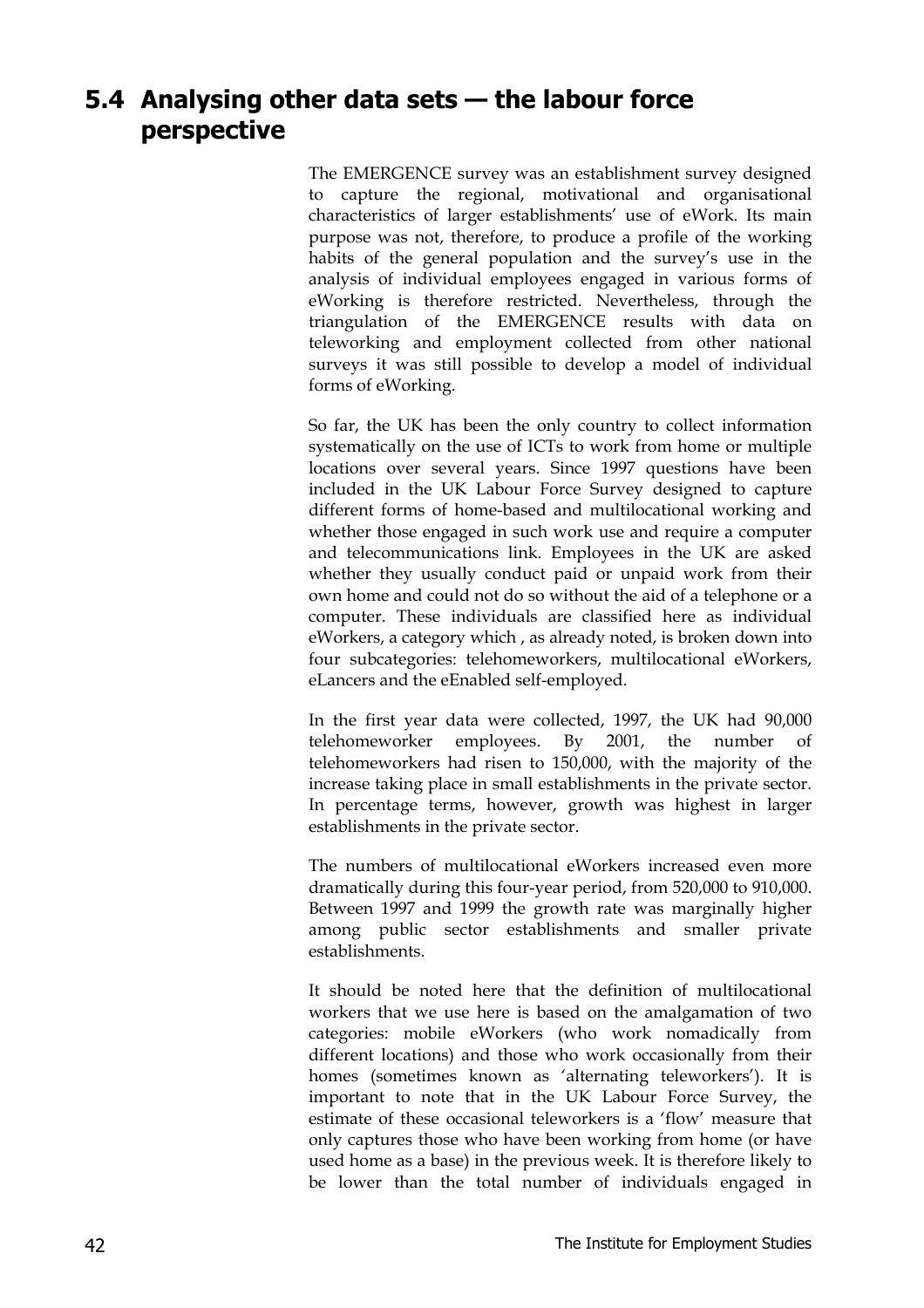teleworking identified in other studies. However, given that the probability of being included in the sample depends on the frequency of each individual's engagement in multilocational eWorking, the overall estimate will reflect their 'person equivalence'. For example, two people working from multiple locations once every fortnight have the same person equivalence as one person working from multiple locations every week. In other words, this indicator becomes, in part, a measure of the degree of multilocational working as well as the numbers of multilocational workers. For many policy purposes (*eg* for calculating the impact on traffic congestion or on environmental impacts) 'flow' measures are the most important. For others (such as gauging the impact on organisational culture or on work-life balance), then the absolute numbers of people in a population who sometimes experience this form of work may be more important.

The growth amongst the self-employed who said that they were reliant on the use of ICTs to work remotely was also significant. The total grew from 630,000 in 1997 to 930,000 in 2001; amongst eLancers (defined here as those self-employed people classified in the business services sector) it grew from 200,000 to 280,000.

Having established this growth pattern, the next task was to relate the knowledge we have of eWork in Europe at an establishment level with what we know about eWork in the UK labour force at an individual level and what we know about European employment in general at an individual level. To do this, we had to make three broad assumptions.

The first is that (all things being equal) there is an association between the proportion of large establishments that allow any given form of eWork, and the proportion of eWorkers of that type working in large establishments within each country. Thus, if we have two countries (A and B) with similar numbers of employees across similar industries, and proportionally twice as many large establishments in country A allow telehomeworking as in country B, this will translate into twice as many employees being involved in telehomeworking within large establishments in country A relative to country B.

The second assumption is that the number of eWorkers working for large establishments will reflect the number of employees working for large establishment in the country overall. This means that if country A is similar in most respects to country B (*eg* the proportion of large establishments with a propensity to allow telehomeworking) but has twice the number of employees working for large establishments as country B, we would expect twice the number of telehomeworkers.

The third assumption is that the differences in the ratio of the proportions of employees involved in any given form of eWork in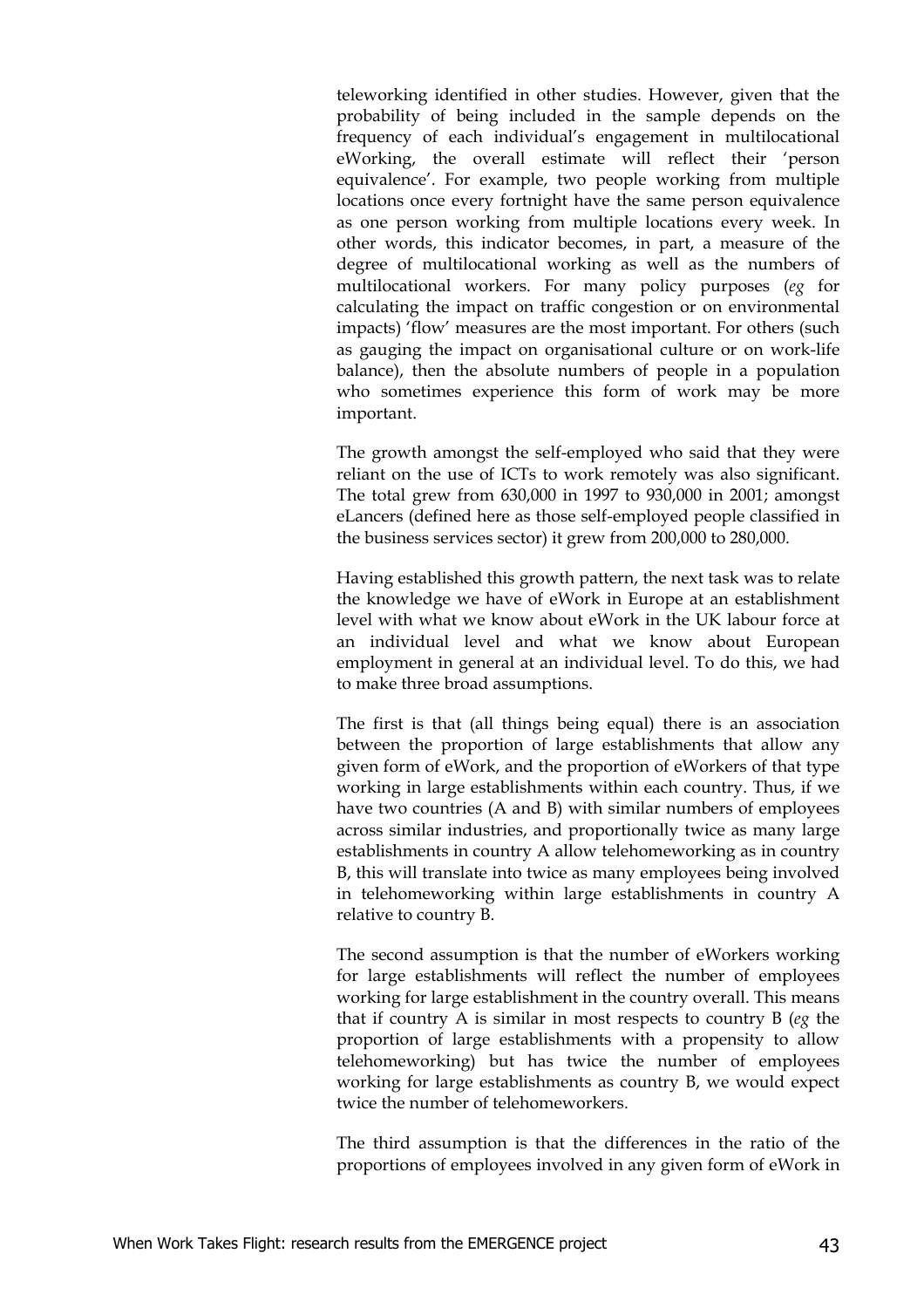large establishments (those with 50 or more employees) against the proportions involved in the same form in small establishments (those with fewer than 50 employees) remain constant across each country. For example, if employees in smaller establishments were twice as likely to be involved in telehomeworking in country A then the ratio of 2:1 would also hold true in country B.

We recognised that these are big assumptions. As with any model, it is accepted that this represents a simplification of reality and that deviation from the assumptions outlined above will lead to variations in our predication. Specific features of the local context during the particular period under investigation will undoubtedly result in local variations. Nevertheless, certain broad trends can be discerned.

In order to even out some of the effects of local variations and minimise the effects of small sampling in some of the smaller EU countries, for the next stage of our analysis we grouped countries together into larger European 'regions'. These 'regions' were also used by the EMERGENCE project for other purposes, including the selection of case studies. Each European country is unique and any typology is likely to run the risk of bundling very disparate entities together. The EMERGENCE 'regions' are not entirely arbitrary; they follow an adapted version of Esping-Andersen's typology of European regulatory regimes (Esping-Andersen, 1990) and the rationale for their grouping is described in greater detail in Chapter 9. Here we list the members of each group, which are as follows:

- 1. The UK and Ireland, categorised by Esping-Andersen as 'liberal' regimes.
- 2. France, Belgium, the Netherlands and Luxembourg, defined by Esping-Andersen as 'corporatist' regimes.
- 3. Germany and Austria, also characterised as 'corporatist' by Esping-Andersen and grouped separately here partly because they share a common language but mainly because of the need to break up the extremely large 'corporatist' cluster into two in order to create groupings of more equal size.
- 4. Denmark, Sweden and Finland, characterised by Esping-Andersen as 'social democratic' regimes.
- 5. Italy, Spain, Portugal and Greece. This grouping is not included in Esping-Andersen's classification scheme. The countries were clustered together because they are located in Southern Europe and have some economic features in common (including a large agricultural sector).
- 6. The EU Accession States of Hungary, Poland and the Czech Republic were also grouped together for our analysis of the EMERGENCE survey results. Unfortunately a lack of comparable data at the right level of disaggregation made it impossible to include these countries in this analysis.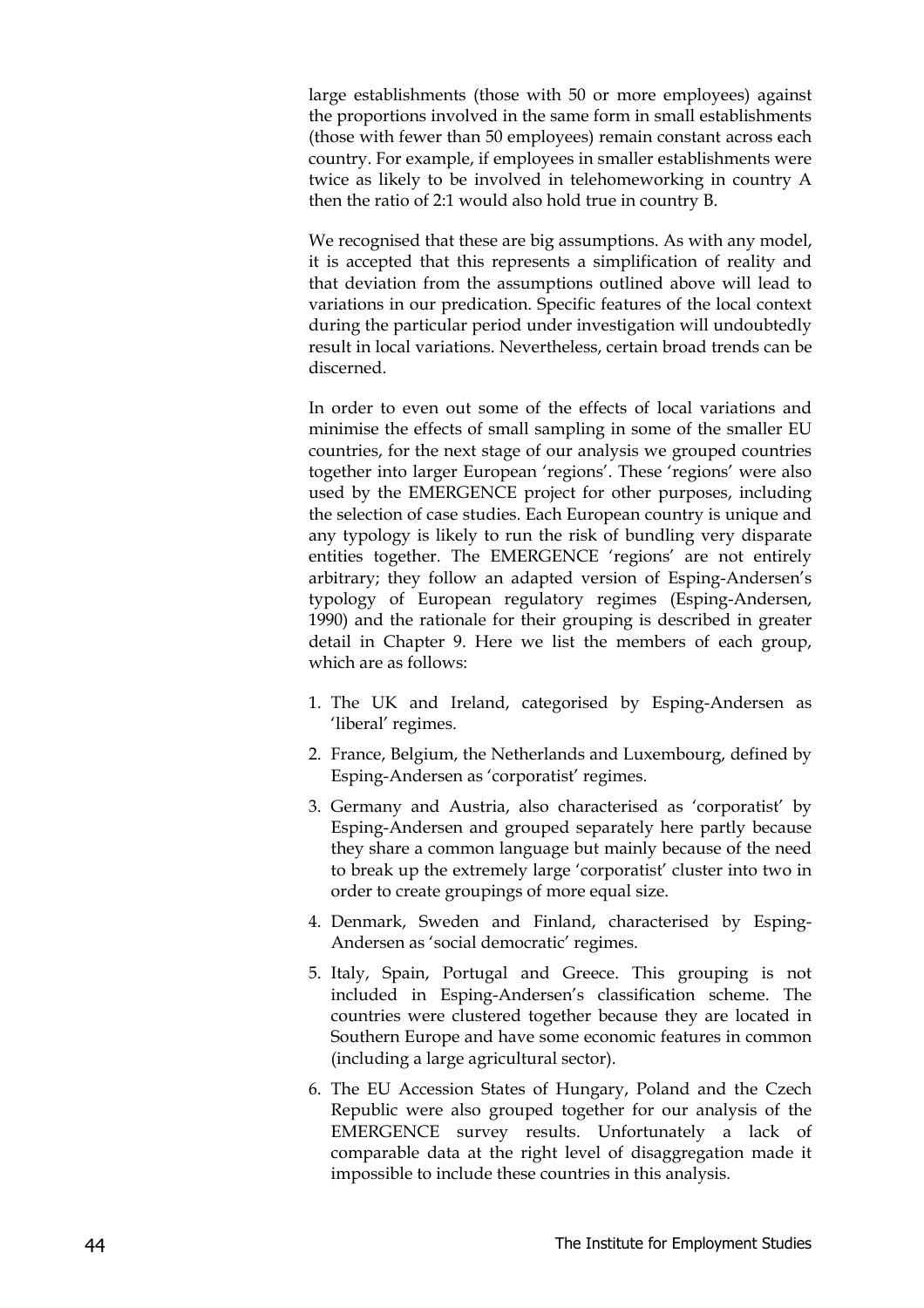In the next stage of the analysis, the UK labour force survey results were analysed in order to establish the prevalence of each of the first two forms of individualised eWork identifiable from the EMERGENCE survey according to the following breakdown:

- $\bullet$  employees working in establishments with  $>50$  employees and <50 employees
- employees working in the public sector and the private sector.

Using the three assumptions outlined above, and drawing on the results of the EMERGENCE employer survey, estimates of eEmployees in these two categories were then arrived at for the whole EU as shown in Table 5.1.

Although in principle similar, the approach taken for modelling the numbers of eLancers and eEnabled self-employed was slightly different.

For eLancers, but not the eEnabled self-employed, we had comparative data on the use of these forms of eWork by establishments. However the labour force survey data could not give us, for obvious reasons, the size and sector of their clients.

As in the case of employees, the UK LFS is the only national survey that captures teleworking (ICT-supported home-based working) conducted by the self-employed in a time series. Unlike employees, however, we have chosen to make a distinction between two categories of self-employed workers who work from a home base and whose work is supported by ICTs.

The first category (whom we have defined as eLancers) are those who provide business and finance related services. It is this category whose use was captured at the establishment level by the EMERGENCE employer survey, which asked about the location and employment status of workers in relation to the supply of six generic business services.

|                                   | Est. no. of<br>telehomeworkers | $%$ of<br>employees | Est. no. of<br><b>Multilocational</b><br>eWorkers | $%$ of<br>employees | Est. no. of<br>eLancers |
|-----------------------------------|--------------------------------|---------------------|---------------------------------------------------|---------------------|-------------------------|
| UK and Ireland                    | 190,000                        | 0.7                 | 1,000,000                                         | 3.9                 | 290,000                 |
| Benelux and France                | 230,000                        | 0.8                 | 870,000                                           | 2.8                 | 240,000                 |
| Denmark, Sweden<br>and Finland    | 100,000                        | 1.2                 | 510,000                                           | 5.9                 | 70,000                  |
| Germany and Austria               | 230,000                        | 0.6                 | 640,000                                           | 1.7                 | 350,000                 |
| Spain, Portugal,<br>Greece, Italy | 60,000                         | 0.2                 | 650,000                                           | 1.8                 | 500,000                 |
| All                               | <i>810,000</i>                 | 0.6                 | <i>3,670,000</i>                                  | 2.6                 | <i>1,400,000</i>        |

#### **Table 5.1: Estimated number of eEmployees (person equivalent)in the EU (15), 2000**

*Source: IES EMERGENCE Analysis*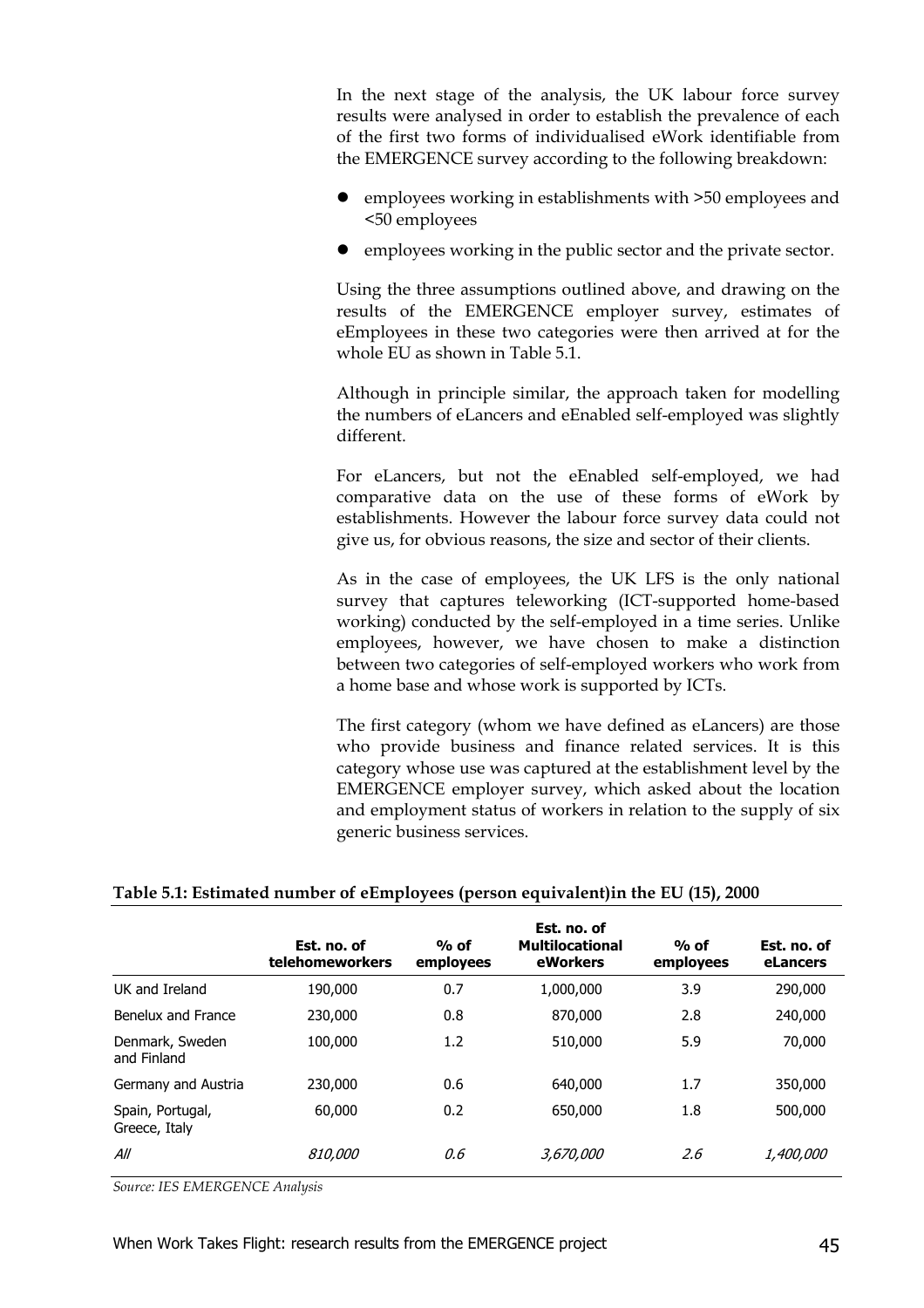The second category encompasses self-employed workers who provide other services and who use ICTs in the course of their work. We have categorised these as the 'eEnabled self-employed'. In such cases, the ICTs can be regarded as means of managing and organising the business and communicating with clients, but do not constitute the means of delivery of the core content of the business as in the case of the eLancers.

Because of the imperfect match between sectoral categories, occupational categories and definitions of the generic business services used in the survey, the distinction between the two groups is not always absolutely clear. It is possible, for instance, that some of the eLancers captured in the EMERGENCE survey, for instance those involved in the supply of 'creative' functions such as design, might have been classified as artistic workers rather than suppliers of business services.

Nevertheless, it is undoubtedly the case that there are large and growing numbers of self-employed people who use ICTs but who are not supplying services to business users. We therefore felt it useful to retain a distinction between these categories in our analysis.

Although the EU-wide Community Labour Force Survey does not provide us with information about the use of ICTs by the selfemployed, it does provide us with basic information about selfemployment and about sector. If we use a similar methodology to that proposed for the estimation of eEmployees, we arrive at a broad estimate for the number of eLancers in Europe of around 1.4 million (Table 5.2).

The composition of this total, however reveals some striking contrasts with the picture of telehomeworking and multilocational eWork. Over a third of this total is contributed by the Mediterranean region with its estimated half a million eLancers. This exceeds all other regions and approaches the combined totals of the UK and Ireland, France, Belgium, the Netherlands and Luxembourg, at 550,000, and contrasts strongly with the very low levels of individualised eWork by employees in Southern Europe.

|  | Table 5.2: Estimated number of eLancers in the EU (15), 2000 |  |  |  |
|--|--------------------------------------------------------------|--|--|--|
|--|--------------------------------------------------------------|--|--|--|

| UK and Ireland                 | 290,000          |
|--------------------------------|------------------|
| Benelux and France             | 240,000          |
| Denmark, Sweden and Finland    | 70,000           |
| Germany and Austria            | 350,000          |
| Spain, Portugal, Greece, Italy | 500,000          |
| All                            | <i>1,400,000</i> |
|                                |                  |

*Source: EMERGENCE analysis, 2001*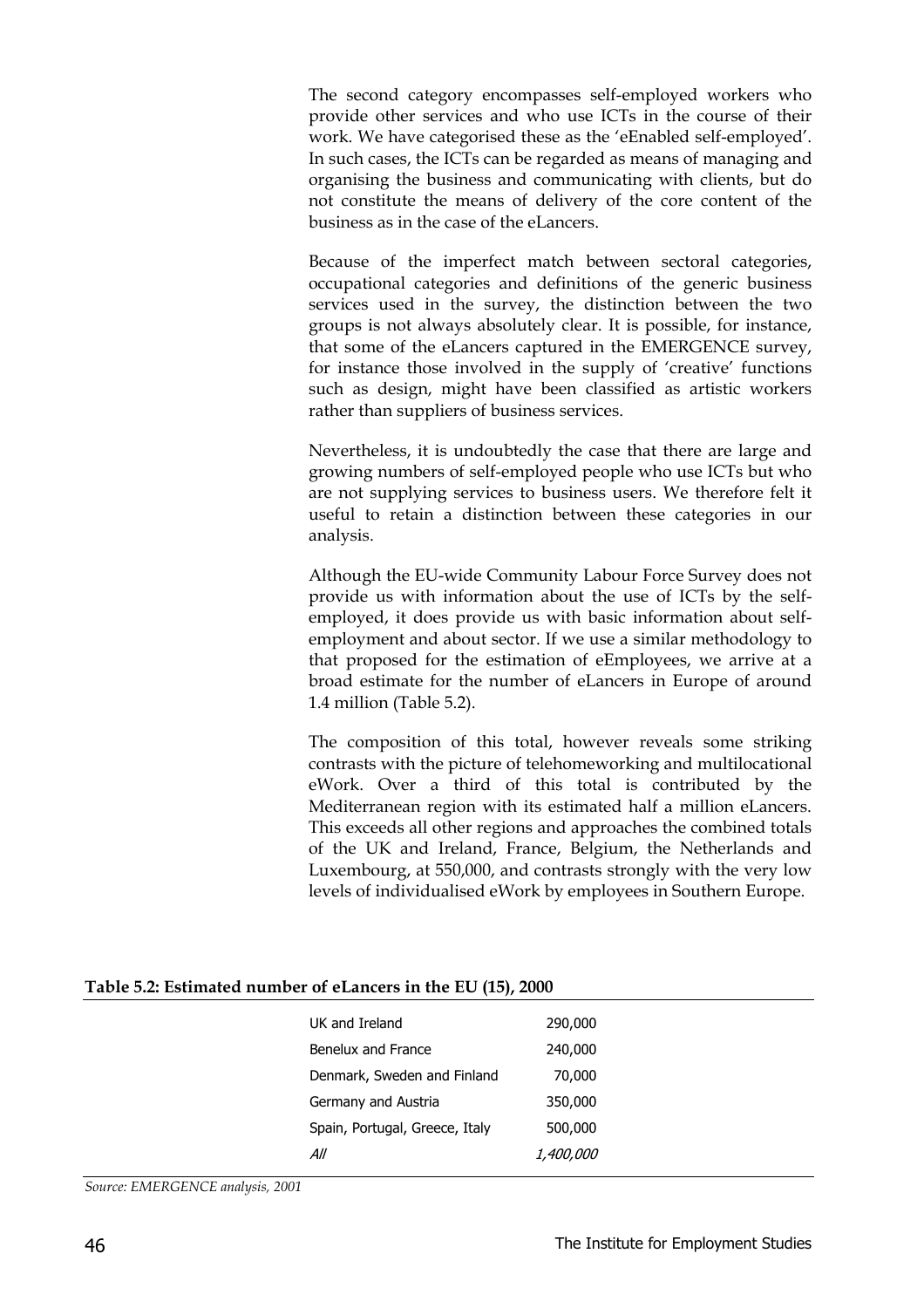| Table 5.3: Estimated number of eEnabled self-employed in EU (15), 2000 |  |  |
|------------------------------------------------------------------------|--|--|
|------------------------------------------------------------------------|--|--|

| Agriculture                                     | 470,000          |  |
|-------------------------------------------------|------------------|--|
| Industry                                        | 1,060,000        |  |
| Wholesale, retail                               | 640,000          |  |
| Hotel and catering                              | 150,000          |  |
| Other services not business and finance related | 760,000          |  |
| All                                             | <i>3,080,000</i> |  |
|                                                 |                  |  |

*Source: EMERGENCE analysis, 2001*

For our final category, eEnabled self-employment, there were no data from the EMERGENCE survey which made it possible to generate national comparisons. Here the approach was to use a combination of data from the UK labour force survey and the Community Labour Force Survey to derive estimates based on sectoral distribution. The results of this exercise are presented in Table 5.3.

Putting all these estimates together gives us a combined EU-wide estimate which is shown in the sixth row of Table 5.4.

As can be seen, the first three rows are based on estimates of the groups who use a computer and a telecommunication link to perform their work and exclude those occasional workers who have not teleworked in the previous week, in other words, telehomeworkers, multilocational eWorkers and eLancers. Based

#### **Table 5.4: Estimates of telehomeworkers, eEnabled workers and eEnhanced workers in Europe, 2000**

|                                                                                                                                                                     | <b>EU 15</b> |
|---------------------------------------------------------------------------------------------------------------------------------------------------------------------|--------------|
| 1. Home-based employees who use a computer and telecommunications link to conduct their work.<br>(person equivalent)                                                | 810,000      |
| 2. Multilocational employees who use a computer and telecommunications link to conduct their<br>work. (person equivalent)                                           | 3,700,000    |
| 3. eLancers providing business and related industries who use a computer and telecommunications<br>link to conduct their work                                       | 1,450,000    |
| Number of person equivalent eWorkers – sum of 1-3 above (EMERGENCE narrow<br>definition)                                                                            | 5,960,000    |
| 4. Number of eEnabled self employed workers who require a computer and telecommunications link<br>to conduct their work not working in business related industries. | 3,080,000    |
| Number of person equivalent eWorkers – sum of 1-4 above (EMERGENCE broad<br>definition).                                                                            | 9,040,000    |
| Estimated number of eWorkers based on CLFS and UK LFS (including irregular<br>eWorkers)                                                                             | 9,830,000    |
| (ECATT estimate of 'regular' plus 'supplementary' teleworkers in Europe in 1999 <sup>1</sup> )                                                                      | 9,009,000    |

 *Source: EMERGENCE analysis , 2001*

-

<sup>1</sup> ECATT Project, *Telework Data Report*, Bonn, 2000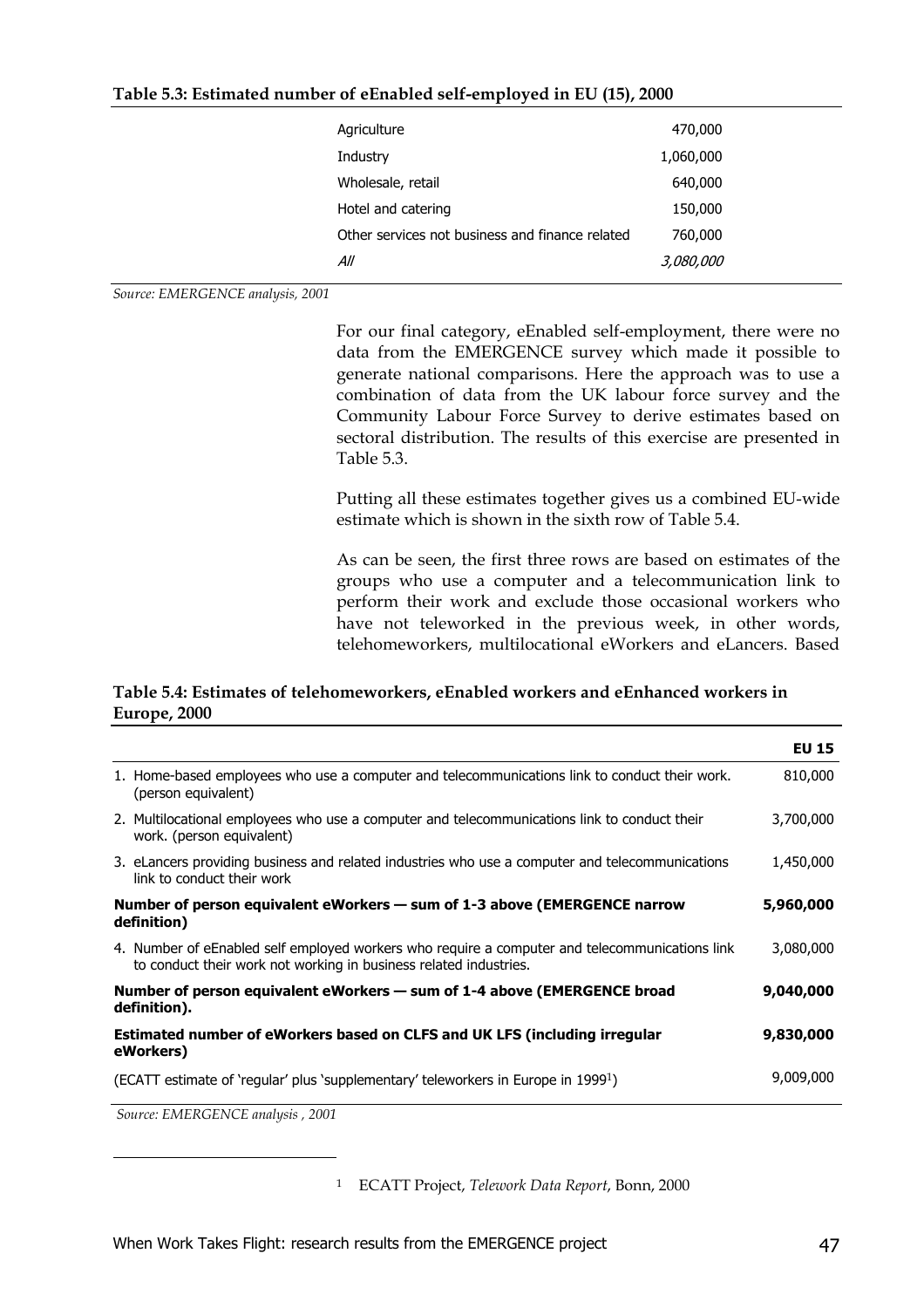on this narrow definition of individualised eWork, we estimated that there were approximately six million person equivalent eWorkers in Europe in 2000.

If we widen the analysis to include those self-employed who are not providing business or financial services, those that we have defined as the 'eEnabled self-employed', the overall estimate becomes a great deal higher. In 1999 there were over 22 million self-employed workers in Europe, 19 million of whom were not involved in the provision of business or financial services. Estimates from the Labour Force Survey (which records their ICT usage) suggest that in the UK alone there were 700,000 eEnabled self-employed individuals who were not providing business or financial services in 2001. In the absence of any other comparable data on the proportions of similar individuals in the rest of Europe, estimates for the EU 15 have to be treated with extreme caution.

Accepting this caveat, if we make the crude assumption that a similar proportion of self-employed individuals who are not providing business related services are eEnabled in the rest of Europe as in the UK then, after controlling for differences in the industrial distribution of self-employed workers, we would expect an estimate of around three million eEnabled self-employed workers.

The total number of eEnabled self-employed workers in Europe would therefore represent about one in six of the self-employed population. Adding this group to the previous estimate of eWorkers would suggest that there were the equivalent of 9 million people employed in Europe who used a computer and telecommunication link to work remotely.

It is interesting to consider whether it is possible to develop an estimate of the number of eWorkers and eEnabled workers in Europe that also includes estimates for those occasional eWorkers who did not conduct eWork in the reference period. Unfortunately, as this is very much beyond the purpose for which the original EMERGENCE survey was conducted and in the absence of any other data sources, we are restricted to estimates based on approximations using the UK LFS and the Community LFS.

The Community LFS reports the number of individuals who 'usually work from home' or 'sometimes work from home'. This definition is slightly broader than the one used in much of our analysis as it includes individuals who work from home infrequently and were not captured by the UK LFS eWork questions. Nevertheless, If we make the assumption that the expansion of homeworking has been facilitated by ICTs, then using UK estimates for the proportion of regular homeworkers who are also telehomeworkers (*ie* who use ICTs to perform their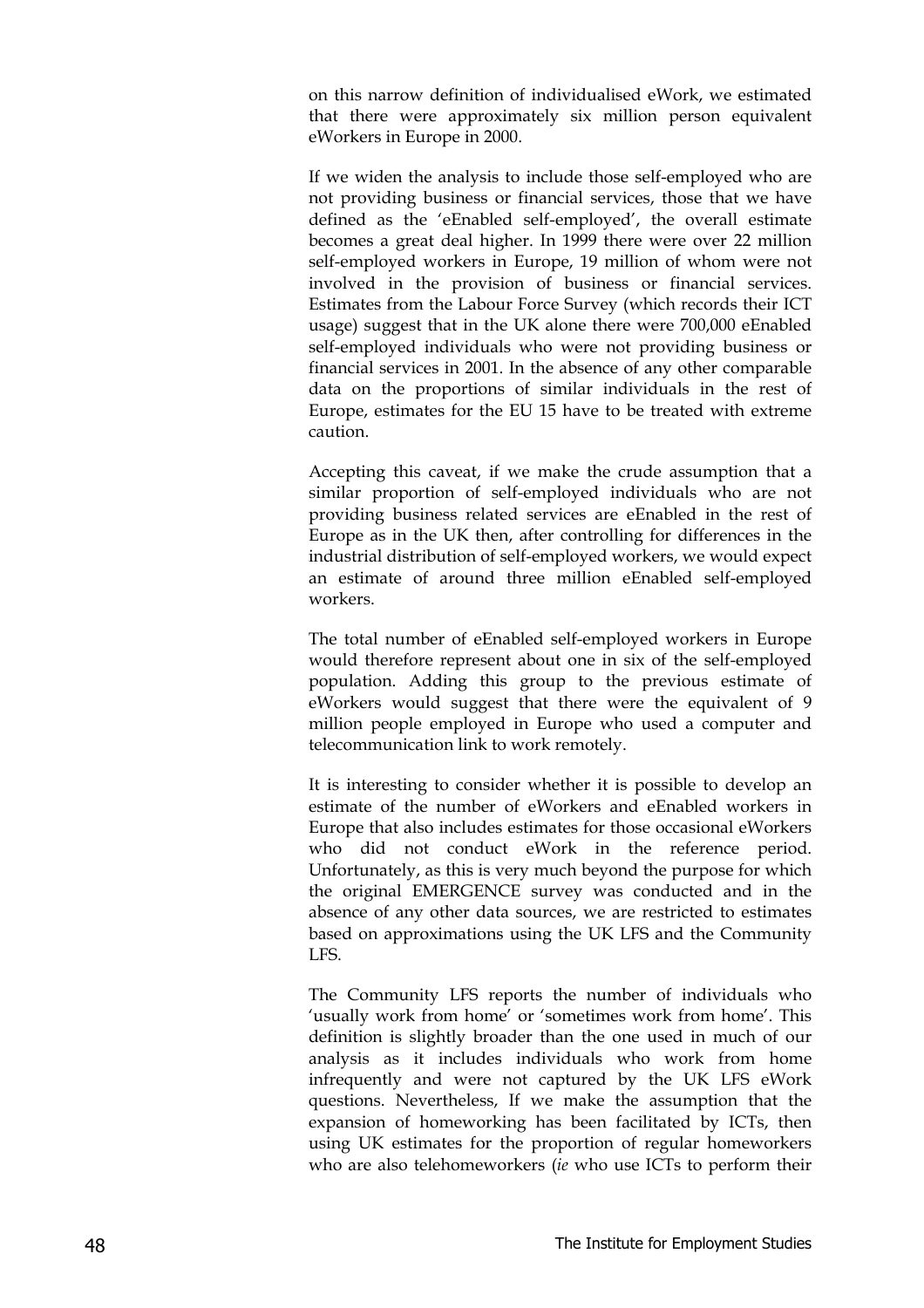work) and the proportion of individuals who are frequently working from multiple locations and are eWorkers would produce an estimate for Europe of around 8.8 million eWorkers in 1999.

It should be stressed that both these estimates are hypothetical and that, in the absence of any other data, a micro-level analysis of the data from the Community LFS, controlling for industrial distribution, occupation distributions, employment contracts and other related factors would be required to produce more robust results.

Nevertheless, it is interesting that this estimate, drawing on different data and using a different methodology, is remarkably close to that produced using data from the EMERGENCE survey.

The only other attempt of which we are aware to estimate the numbers of eWorkers in Europe was carried out by the ECATT project, drawing on the results of a population survey. Despite some differences in definition, here too we find very similar conclusions. ECATT estimated that in 1999 there were 6,049,000 'regular' teleworkers (both employees and eLancers using ICT to deliver their work from a distance) and about half as many again who were 'supplementary teleworkers', producing a total of 9,009,000 teleworkers in all in 1999 (ECATT Project, 2000). Given the weakness of existing indicators and definitions and differing methodological approaches, this convergence is striking and lends credibility to the conclusions.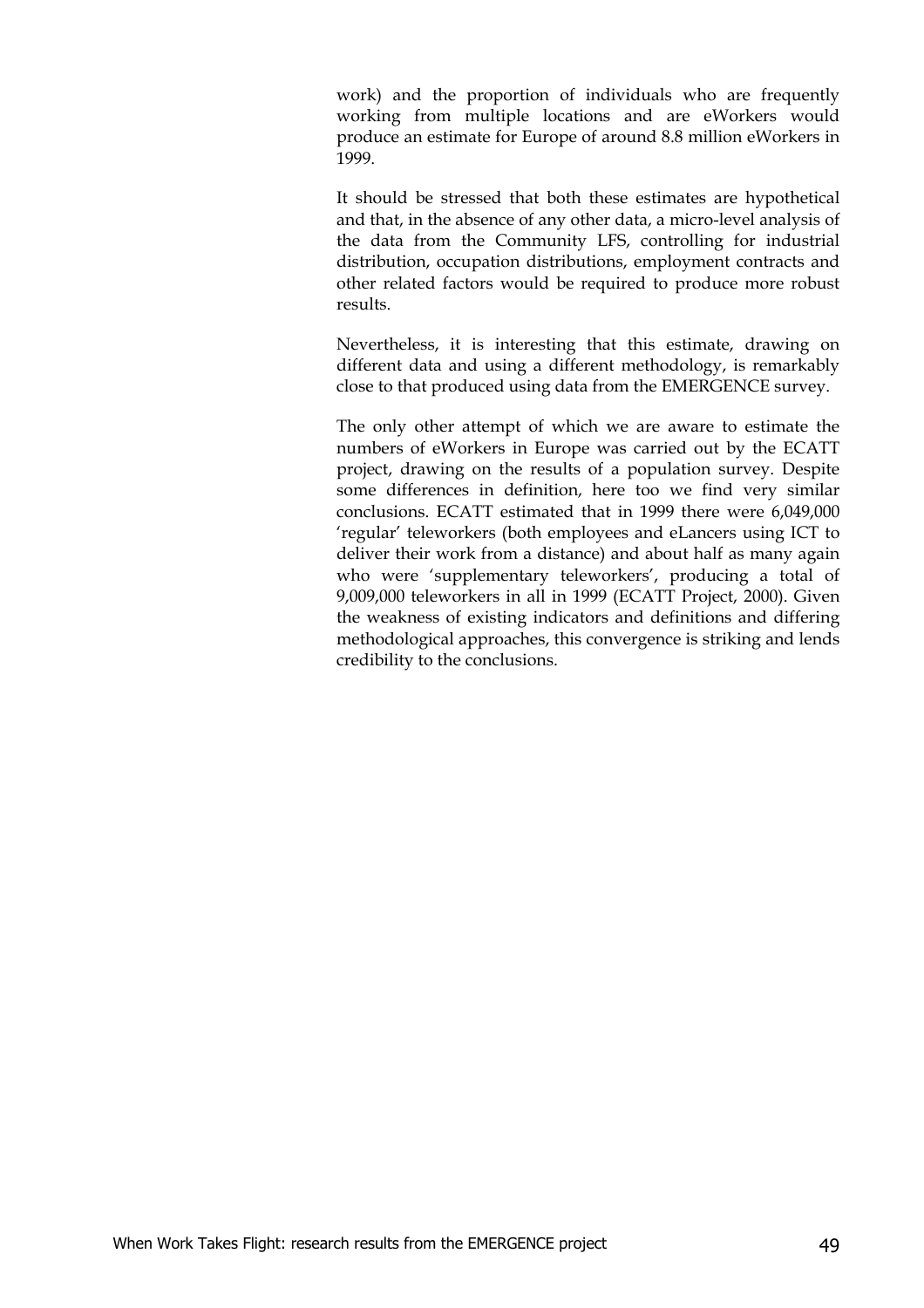# **6. Collective Forms of eWork: the Survey Results**

## **6.1 Introduction**

As we noted in Chapter 4, the EMERGENCE survey found that individual forms of eWork were outweighed in importance by collective forms, involving groups of workers at a remote 'officetype' location linked to the employer, or the employer's customers by a telecommunications link.

These collective forms of eWork have been considerably less studied than individual forms and so far no reliable indicators can be identified which would make it possible to develop models and estimates for this form of eWork as we did for the individual forms (see Chapter 5).

The survey results did, however, provide us with sufficient information about the characteristics of collective forms of eWork in the EU to enable us to identify a representative sample of case studies of eWork relocation and to develop some hypotheses to explore in carrying out this more qualitative research.

We have already outlined (in Chapter 4) some of the characteristics of telemediated employment in remote locations in terms of numbers of employees and gender characteristics. In this chapter, we briefly summarise the evidence on location and reasons for locational choice before moving on, in Chapter 7, to a discussion of the case studies themselves.

## **6.2 Reasons for choice of location**

One striking result of the survey is that, despite the publicity given to the practice of relocating or outsourcing eWork to non-European destinations such as India or the Caribbean, such cases were strongly outnumbered by cases where work is relocated within Europe. It should nevertheless be noted that the favoured regions for remote eWork featured a number of regions outside the EU and the Accession States of Central and Eastern Europe. These included India, Russia, Western Australia and Japan as well as a number of US States.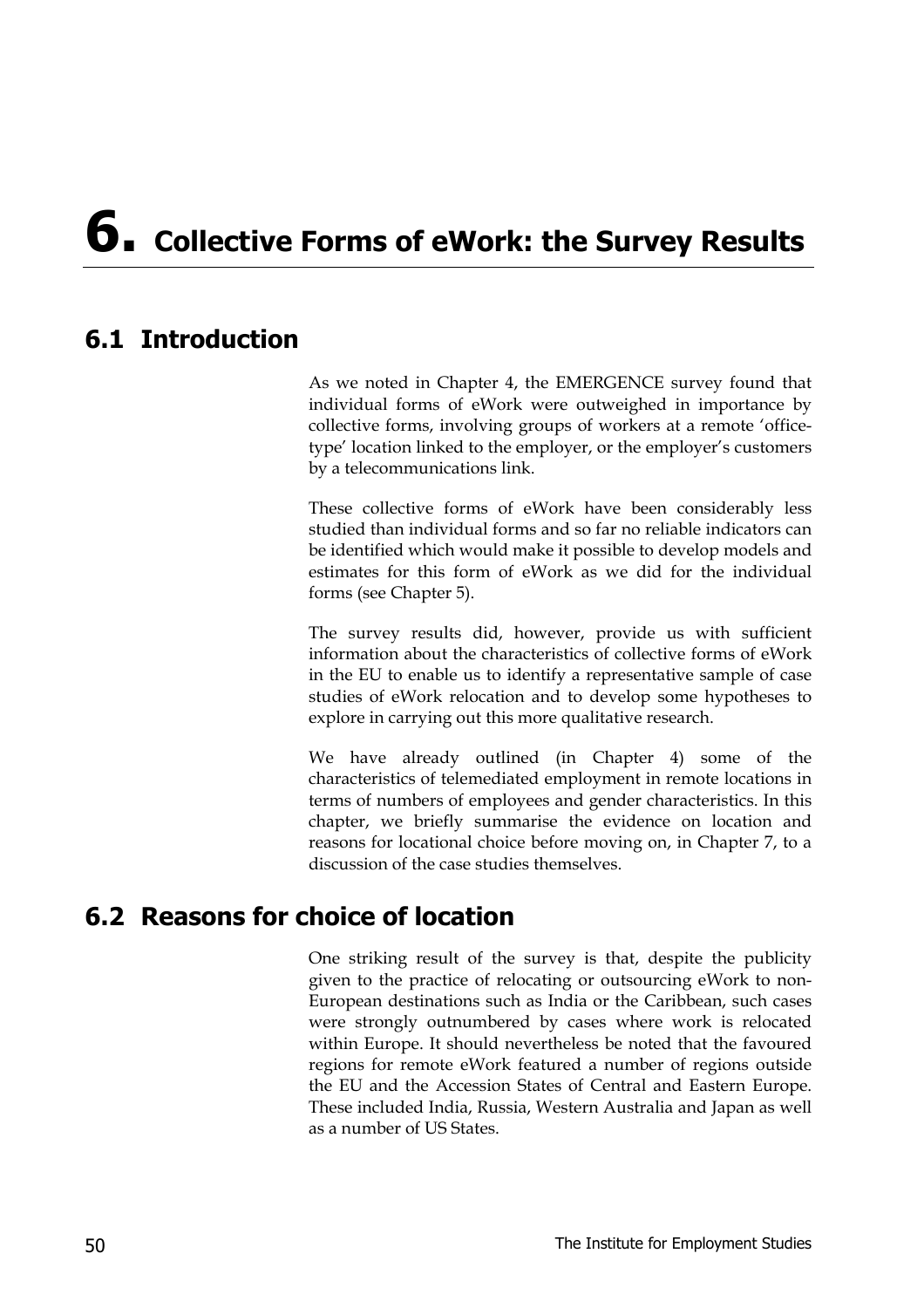An examination of the reasons for the choice of a remote back office location or an outsourced supplier of eServices also overturns some popular stereotyped views. Several factors were notable by their absence, including: the availability of government grants or other state incentives to choose a location; the time zone in which the region is located; and low staff turnover.

In general, by far the most important selling point is the availability of technical expertise. Next comes low cost, which is followed by a good reputation and then by reliability or high quality.

There are some variations by region, for instance in Germany proximity to customers emerges as particularly important, whereas informal networks (expressed in the reason 'we happened to know them') hardly signify, although these assume some importance in other countries.

The views of suppliers of eServices about why they have been selected tend to match those expressed on the demand side fairly closely, the most important difference between the two being the relatively low importance given to their technical expertise by eServices suppliers and a somewhat lower importance given to cost. There are also some differences by function.

#### **Customer services and telesales**

For the customer service and telesales functions, the requirement to be near other parts of the organisation was mentioned the most often, followed, in the case of customer services, by 'good reputation/market leaders' and then 'low cost or competitive tender' and in the case of telesales by 'proximity to customers'.

#### **Data processing**

In data processing and typing activities, by contrast, the most important reason for choice of an outsourced or remote destination for data processing was 'low cost/most competitive tender', accounting for 22.5 per cent of all the reasons cited on the demand side. This function was also more likely (though not exclusively so) to be located in regions where wages are somewhat below the EU average, including Attica, Lombardy, the Madrid region and the Czech Republic. In higher-wage countries, noncapital regions are more likely to be preferred for this activity, including Bayern and Baden-Wurttemberg in Germany, the Northeast of England and Mediterranean France.

#### **Software development and support**

The top locations for software development and support fall into three distinct categories: first, the Accession States of Poland, Hungary and the Czech Republic; second, capital regions or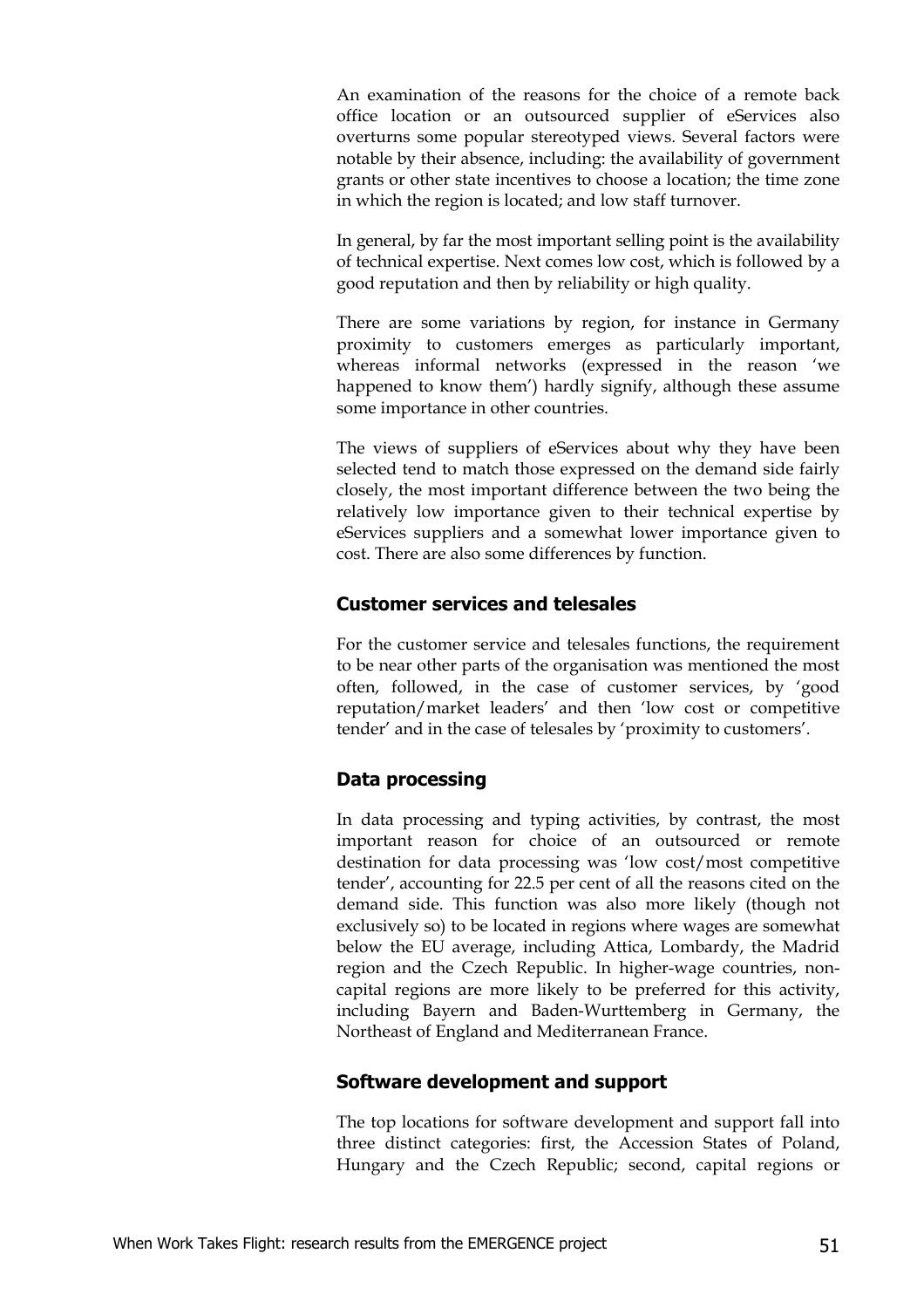highly-developed urban regions with strong service sectors, including Brussels, London, Lombardy, Nordrhein-Westphalia, and the Madrid Region; finally, 'secondary' regions including the Emiglia Romana region of Italy, Northeast Spain, Southern Spain and the Bremen region in Germany.

By far the most important consideration when choosing a software supplier is technical expertise, which constituted 31.2 per cent of the reasons mentioned on the demand side and 22.3 per cent on the supply side. This is buttressed by a requirement for quality, reliability and a positive attitude (10.9 per cent and 20 per cent of reasons respectively). However, the need to find these qualities is balanced by a search for low cost, which constituted 13.2 per cent of reasons cited on the demand side, though only eight per cent on the supply side.

#### **Financial services**

For financial and accounting services, the top region in both absolute and per capita terms is Baden-Wurttemberg. Otherwise, the top ten list is divided between relatively high-wage, high-skill capital or metropolitan regions (including London, Brussels, other German regions and parts of the Netherlands) and lower-waged Poland where there appears to be a strong culture of outsourcing.

The reasons given for the choice of a remote or outsourced supplier of financial services are more evenly spread than for most other functions, the most commonly cited being the existence of a longstanding relationship. This is equalled on the supply side by reliability and quality. A good reputation is also important. For this function a strong degree of trust seems important, and quality and probity may count for more than competitive costs.

#### **HR, management and training**

According to the evidence of the EMERGENCE survey, human resources, management and training functions tend to gravitate towards major metropolitan regions. The top ten regions (adjusted for size) include Brussels, Antwerp, Madrid, London, Berlin and the highly urban regions of the North and East Netherlands and the West Midlands of the UK. In absolute terms, Lombardy (which includes Milan) and Nordrhein-Westphalia (which includes the conurbations around Dusseldorf, Dortmund and other cities) are also included, as well as Sweden.

Otherwise, the presence of Poland and the Czech Republic amongst the top ten testifies, once again, to the importance of outsourcing in these countries, perhaps partly driven by the need to buy in expertise from outside during a period of rapid modernisation, or by the presence of many branches of companies managed from elsewhere.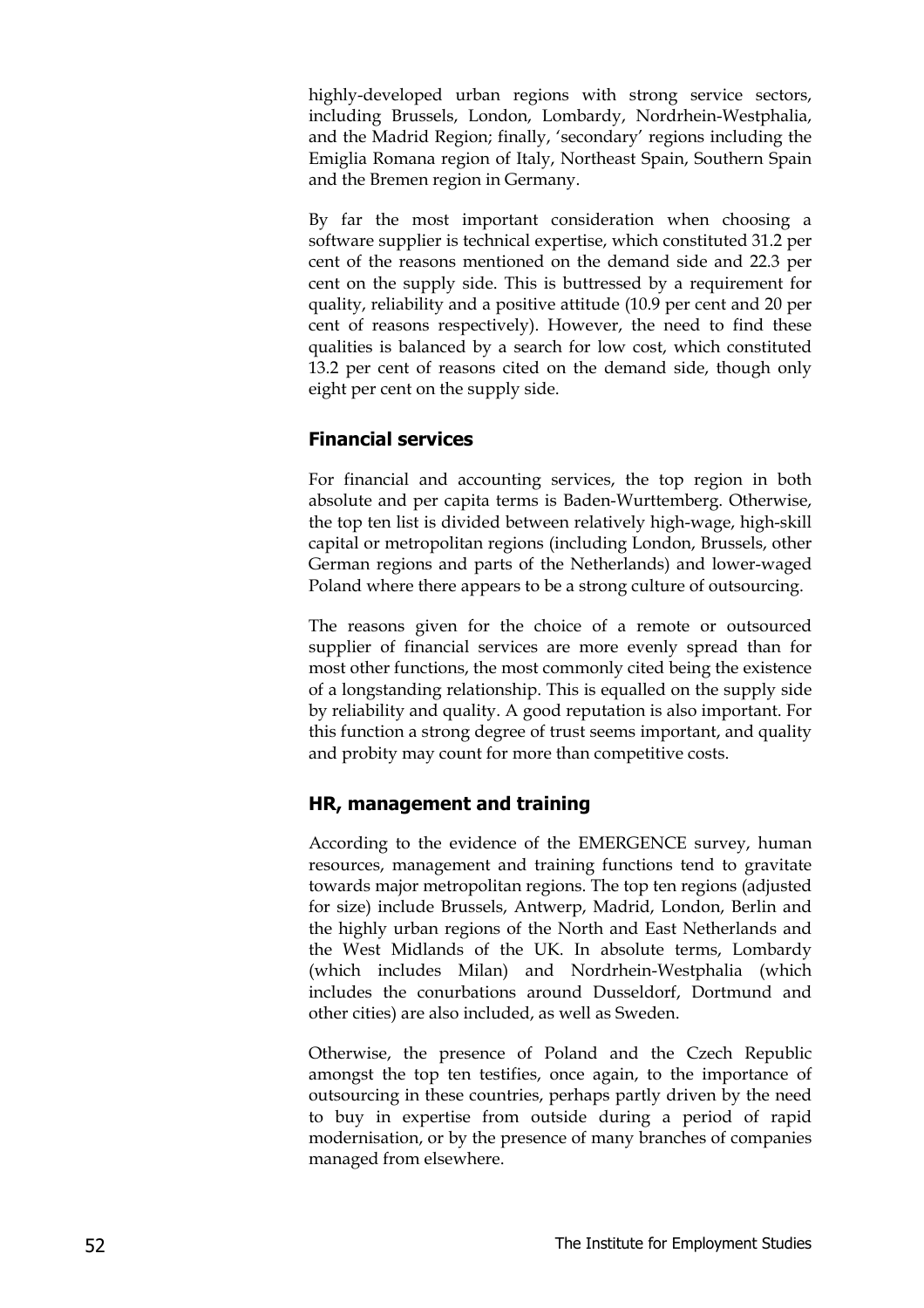Turning to the reasons for choice, we find that for HR functions the dominant tendency is the search for quality and reliability. The strongest reason stated (23.1 per cent of reasons on the supply side and 14.1 per cent on the demand side) is that the choice was made on the basis of a good reputation or a leading position in the market. This is followed by reliability and quality, which is in turn followed by the existence of a longstanding relationship, partnership or alliance. Value for money appears in more or less equal third place alongside this factor, being given slightly higher importance on the demand than the supply side.

#### **Creative activities**

The list of top ten destinations for creative services (including research and development, design, editorial, multimedia and other forms of content generation) includes a high proportion of regions in Southern Europe, including those surrounding Madrid, Athens and Milan. This is perhaps a reflection of the strong informal economy and high use of outsourcing in the Mediterranean regions as well as the strength of these regions in design. They are joined by the South of France as well as three regions (two in Germany and one in the UK), which also appeared as destinations for data processing work.

Good reputation and high quality both feature as important reasons, as do low cost and a longstanding relationship. On the demand side technical expertise is also rated highly, although this hardly figures on the supply side.





*Source: EMERGENCE European Employer Survey, 2000 (IES/NOP). Weighted figures; Base=4,154. Respondents who obtained eServices from another region were asked why they chose that region or supplier and were able to select several reasons for each instance of relocation. Percentages are based on the total number of reasons.*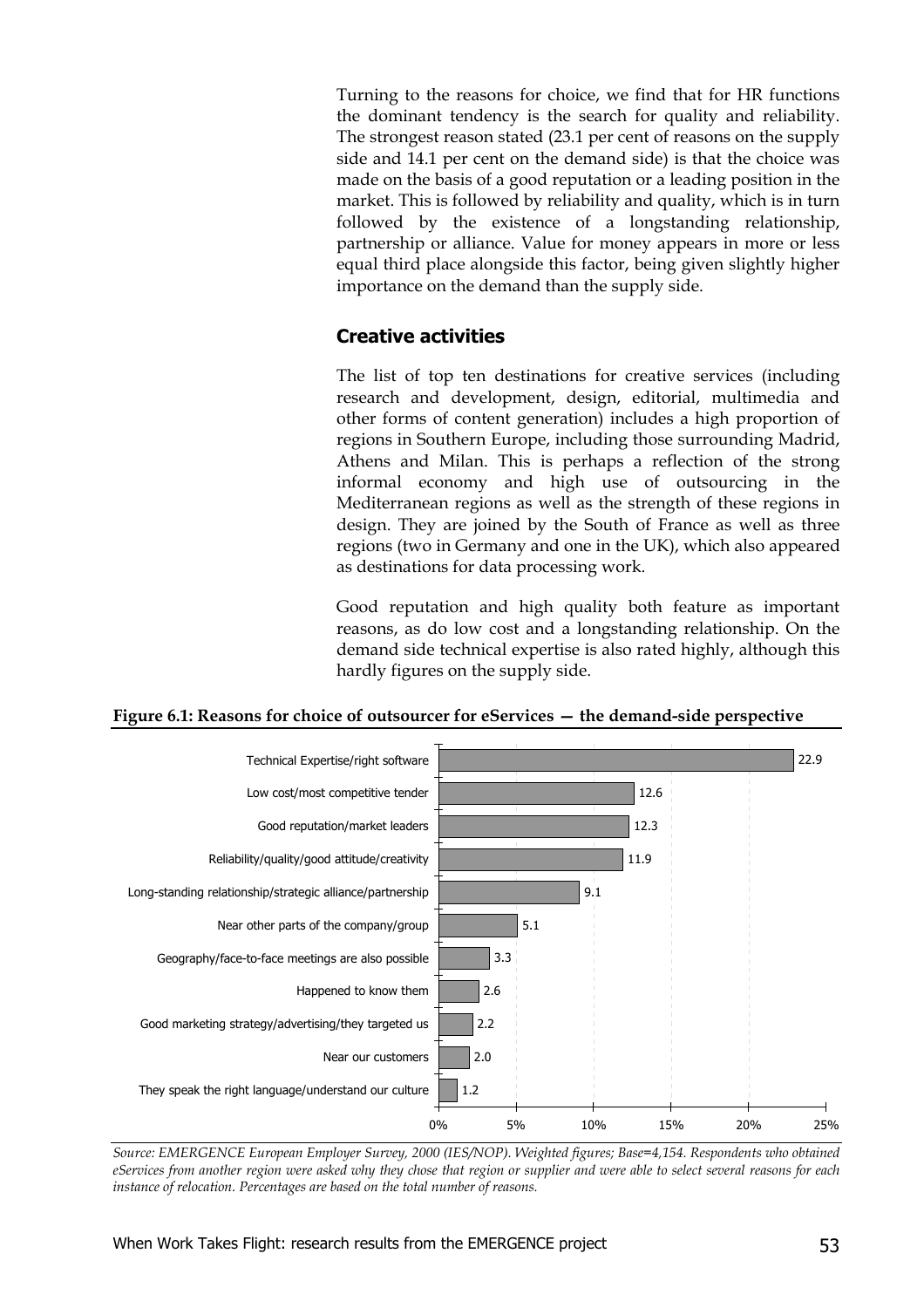#### **Figure 6.2: Reasons for choice of outsourcer for eServices — the supply-side perspective**



*Source: EMERGENCE European Employer Survey, 2000 (IES/NOP). Weighted figures; establishments with >50 employees in EU (15) plus Hungary, Poland and Czech Republic. Weighted base: 9,068. Respondents who supplied customer services to another region were asked why they thought their client chose them and were able to select several reasons for each instance of relocation. Percentages are based on the total number of reasons.*

On the supply side we find that providers of creative eServices credit good marketing with making a substantial contribution to their success in gaining contracts. This is also the only function in which time zone features as a significant reason on the supply side.

Figure 6.1 summarises the reasons given for the choice of location or external supplier from the demand side. Figure 6.2 presents the view from the perspective of establishments that supply eServices to remote clients.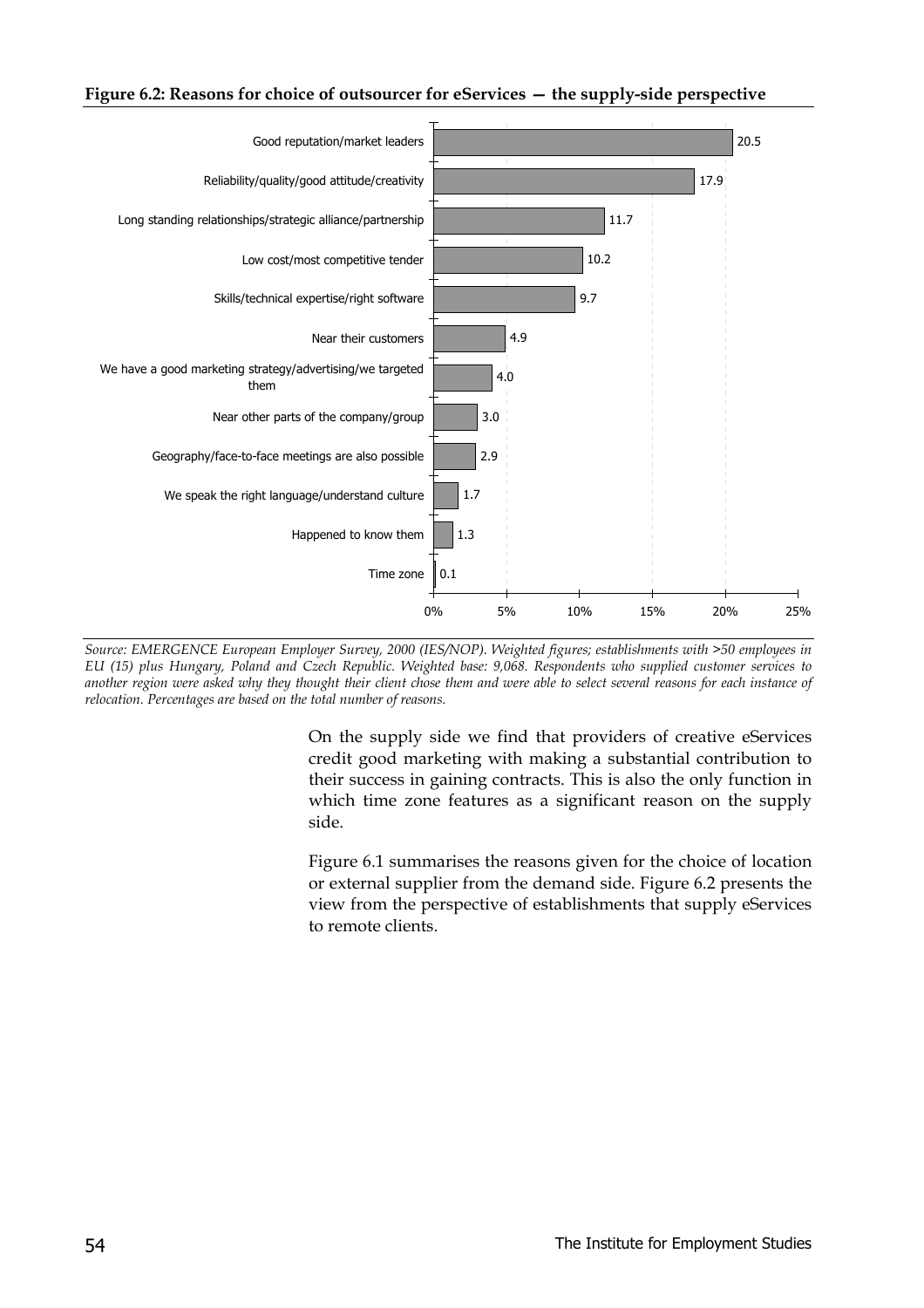## **7. Collective Forms of eWork: the EMERGENCE Case Studies**

In 2001 the EMERGENCE team carried out 62 company case studies (covering 54 relocation cases) in 18 European countries. This report presents a synthesis of the results, based on a detailed comparative analysis of the 62 case study reports.

The focus of the case studies was collective eWork, defined as information-processing work carried out at a distance with extensive use of computer systems and on the basis of telecommunication links. Each of the case study reports dealt with a transregional or cross-border relocation of eWork from a 'source' location (where the eWork is coming from or where it is managed from) to a 'destination' location (where the relocated eWork is being carried out). Every case study was based on several qualitative interviews with respondents from the investigated companies (utilising the EMERGENCE guidelines that served as a research instrument).

Although eWork may take a variety of forms, including 'individualised' forms such as telehomeworking or multilocational eWork, for the purposes of this study the qualitative empirical work within the company case studies focused on work delocalisation in shared office-type premises. However the case studies covered both internal eWork (carried out by employees of the company) and outsourced eWork arrangements. Only telemediated work in which a clear role of ICT could be detected qualified as an object of study.

The results of the EMERGENCE 18-Country Employer Survey, described in Chapter 4, were taken as a framework for building a corresponding sample of delocalisation cases that would be spread across a heterogeneous mix of business sectors and distributed across the seven generic business functions that were identified at earlier stages of the EMERGENCE project. These seven functions and the number of relocation cases per function in our sample are shown in Table 7.1. One additional case dealt with the delocalisation of the function of logistics.

The distribution of relocation cases in terms of outsourced versus internal solutions is about 60:40; approximately one-third of the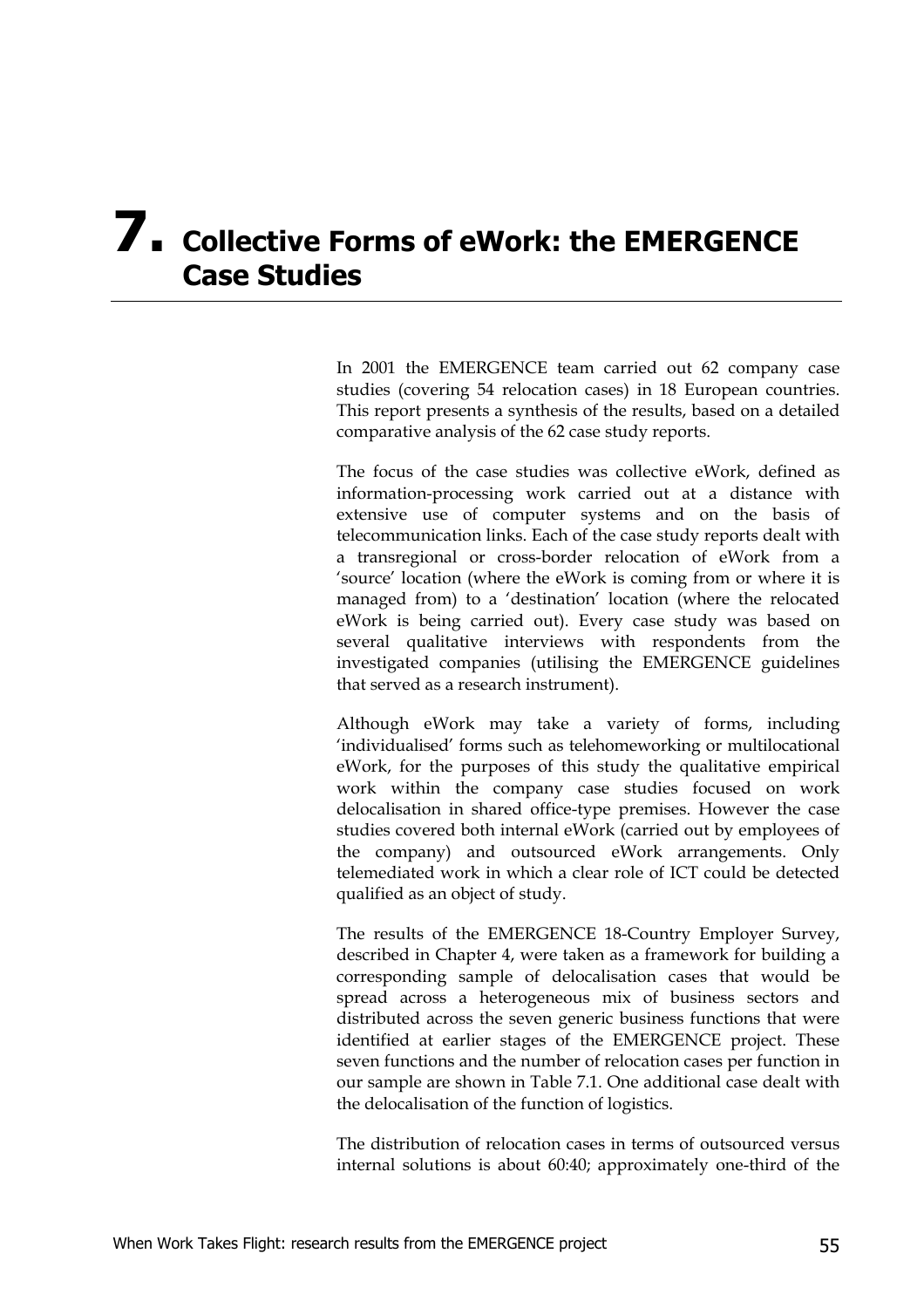| 1, & 2. Telesales & Customer service                | 18 |
|-----------------------------------------------------|----|
| 3. Data processing/data-input                       | 5  |
| 4. Creative functions including R&D                 | 10 |
| 5. Software development, IT-maintenance and support | 14 |
| 6. Accounting and other financial services          |    |
| 7. HR management and training                       | 4  |
|                                                     |    |

*Source: EMERGENCE project*

source companies (*ie* companies from which eWork is being relocated) studied are SMEs, defined as having less than 200 employees. The sample of relocation cases consists of a balanced mix of 27 transregional and 24 cross-border relocations (these 24 delocalisation processes included 8 transcontinental cases) as well as three mixed relocation processes (*ie* involving both a transregional and a cross-border relocation).

## **7.1 Background and objectives of relocation**

It is often assumed that the norm in such cases is a one-off relocation of eWork from location A to location B (*eg* the relocation of software development to India or of call centres to regions with low wage costs). The EMERGENCE case studies show this is in fact only one of several different types within a diversified landscape of the delocalisation of eWork.

Taking into consideration the primary objective of the relocation as well as the background within the source company different types of relocations can be distinguished.

Alongside isolated rationalisation measures through which jobs in the previous location are replaced by those in another region or another country, the objective may for example be the expansion of activities or the assumption of new activities at another location.

In addition, many relocations do not take place as isolated measures but arise from the reorganisation of a major group. Here, too, expansionary or replacement variants of relocation may occur.

Geographical relocation may either be part of the original objective or not represent a primary aim at all and may only arise incidentally as a consequence of outsourcing to another company. Other factors that contribute to relocation decisions are companyspecific competition advantages that only partly have anything to do with the location of the company. Thus, regional push or pull factors do not lie beneath every relocation. As a consequence, the conclusions for regional policy-making cannot just be limited to aspects of location policy, *ie* to the question of attracting new *eWork* investment.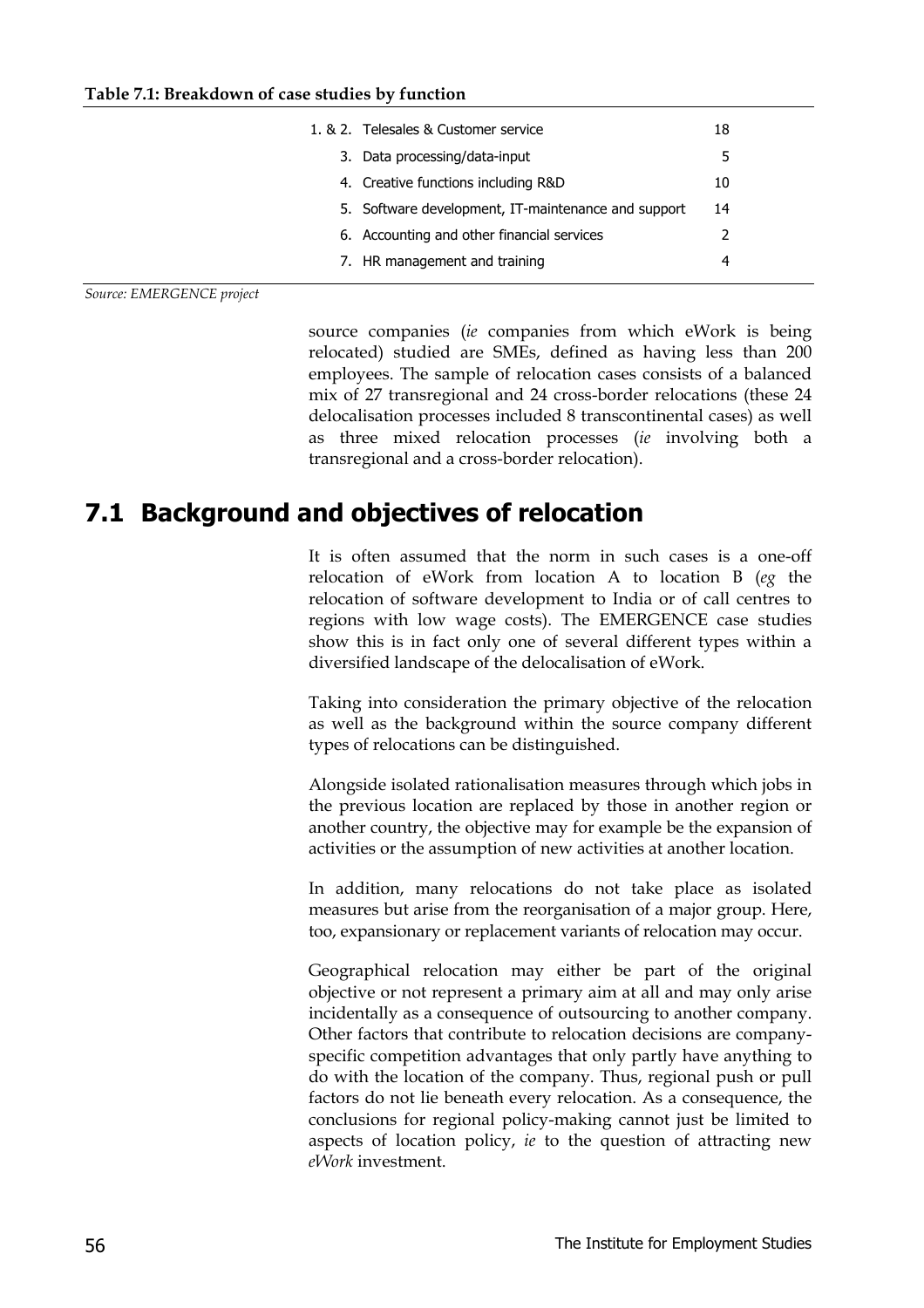#### **Table 7.2: Typology of cases**

| background/                     |                                                                                                                | <b>Company reorganisation</b>                                                                                                                           |                                                                                                                                                                               | <b>Isolated measure</b>                                                                         |
|---------------------------------|----------------------------------------------------------------------------------------------------------------|---------------------------------------------------------------------------------------------------------------------------------------------------------|-------------------------------------------------------------------------------------------------------------------------------------------------------------------------------|-------------------------------------------------------------------------------------------------|
| cause:<br>primary<br>objective: | Concentration<br>(Reduction)                                                                                   | Decentralisation<br>(Expansion)                                                                                                                         | Complementing<br>(Expansion)                                                                                                                                                  | Replacement<br>(Reduction)                                                                      |
| Geographical<br>relocation      | I<br>Archi<br>Bugdom<br>Cella<br>Cosmed<br>Call4Dublin<br><b>ITcomp</b><br>Lecky<br>Parcel<br>Phamon<br>Sporty | ш<br><b>Betty</b><br>Crownsoft &<br><b>Dunasys</b><br>Globecom<br><b>Hub</b><br>Teleco<br>IIA<br>LabourOffice<br>Madadata<br>Softwork<br>Citrus<br>Paul | $\mathbf v$<br><b>BioBelindus</b><br>Cassandra<br>Cosmopol &<br><b>Brandfree</b><br>Cosmopol &<br>Air-call<br><b>GMS</b><br><b>JOE</b><br><b>SCC</b><br>Telehealth<br>WebMagy | <b>VII</b><br>Childy<br>Flighty-<br>Coup-Mum<br>Qualicall<br>Secure<br><b>TNT</b><br>Himmelblau |
| <b>Outsourcing</b>              | $\mathbf{I}$<br><b>SCF</b><br>RegioBank<br>Technoshop<br>Tourgoff &<br>Furocall                                | IV<br>Call Bank<br>Handitech<br>Translate<br>Webnet                                                                                                     | <b>VI</b><br>Compass<br>GovContact<br>Intermed<br>Microweb<br>Safe<br>Invest                                                                                                  | <b>VIII</b><br>Cable<br>Minicall<br>Text<br>T-Bank                                              |

*Source: EMERGENCE project*

On the basis of the 54 relocation cases, a typology of large-scale eWork relocation was elaborated, as shown in Table 7.2. Each case study was given a nickname in order to ensure anonymity and it is these nicknames which are shown in the table.

As a rule the various types of relocation correspond to different motives although all motives given below may be or become relevant in each type of relocation. Among the considerations which form the framework within which decisions are made about the delocalisation of eWork the following main motives can be discerned:

- 1. Cost savings achieved by economies of scale (including synergy effects, harmonised procedures and standardised working methods) — this is especially relevant for relocations in the course of company reorganisation.
- 2. Cost differences between regions and/or companies (*eg* wages, rents, taxes *etc*.) — these are especially relevant when outsourcing is opted for or new destinations in pull-regions are being sought.
- 3. Availability of labour and expertise these motives might even result in higher costs at the destination location but in most cases lead to a reduction in costs too (*eg* software development in India or CEE countries).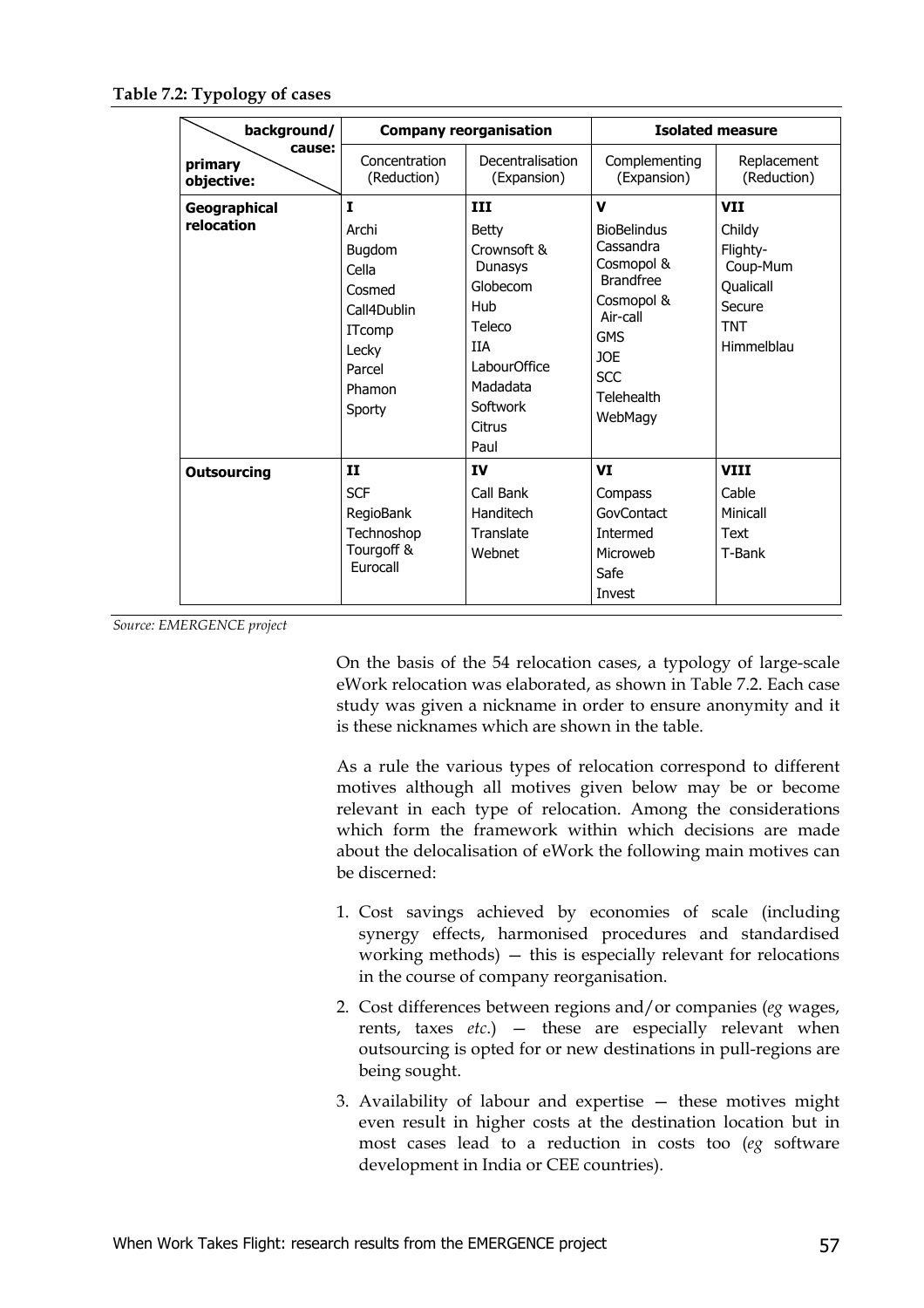However, these motives should not be interpreted as simple triggering forces for relocations; very often complex decisionmaking and interaction processes lead to the delocalisation of eWork even though at the beginning maybe only outsourcing was desired. In some cases a single project-related relocation may turn into a more permanent relocation and hence result in a cooperation between source and destination locations; or it may be the case that coincidences, networking and previous contacts within companies or within groups of companies lead to the idea for relocation. Last, but not least a significant proportion of relocations are due to company reorganisation, where for example existing locations are used to harbour a concentrated function.

It should also be mentioned that the delocalisation of eWork is quite a far-reaching and big decision, which is not easily made, even after pondering the cost differences: most companies (apart from multinationals or very big companies) are still quite reluctant to go for such a decision that might hold quite a few unpredictable developments and outcomes. This finally also means that even if the diversity of relocations, which goes far beyond the oft-cited examples, seems to suggest a high level of mobility of eWork, it cannot be concluded from the EMERGENCE company case studies that the thesis of the 'unimportance of the location' or 'any location will do' applies. On the contrary, it is precisely the delocalising potential of new ICT that makes the characteristics of locations even more important (Huws, 1999).

Two functions, customer services and IT, are singled out in the report for special study. These emerged from the EMERGENCE employer survey as functions in which eWork is particularly prevalent and also form an interesting contrast.

### **7.2 The relocation of the customer service function**

#### **7.2.1 Crucial pull/push factor: Availability of call centre operators**

Personnel shortages or a high turnover in call-centre operators can be identified as a major regional push factor and motivation for the relocation of customer service operations. Sometimes the shortage of operators can arise from the concentration of too many call centres in one region and hence increased competition for staff between call centres, which in turn contributes to high labour turnover. However, these high turnover rates are also due to the often monotonous and standardised nature of the work. High labour turnover leads to exploding costs in the companies because operating and experiential knowledge, which has to be replaced each time an operator leaves, is continually being lost. The delocalisation of the customer service function can take different routes and shapes and, not surprisingly, cost savings are a motivating factor in most cases: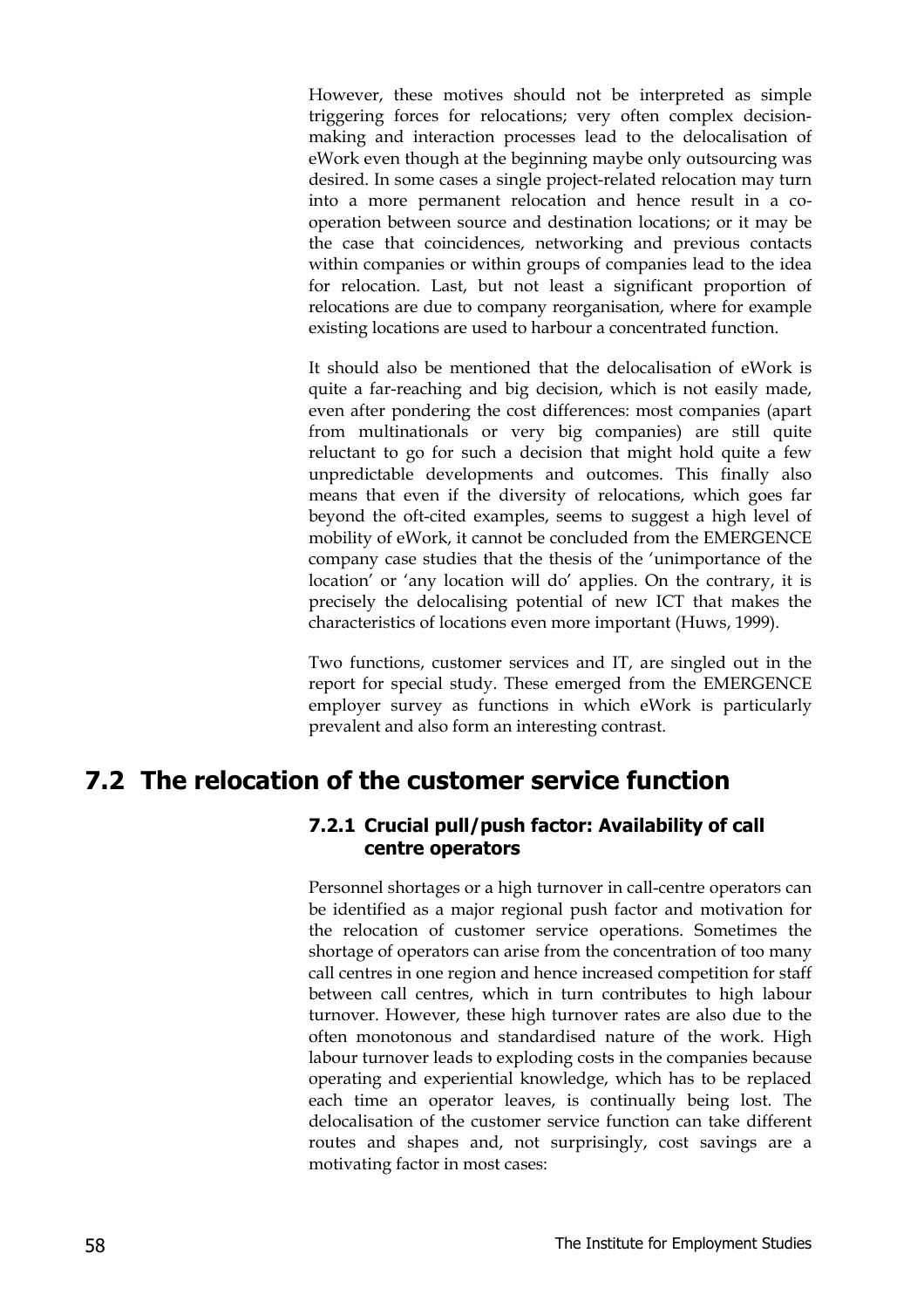- z Economies of scale in the course of centralisation make it possible to spread fixed costs (for IT support, training, administration, infrastructure, *etc*.)
- $\bullet$  Operations that go into rural regions utilise the city-rural wage differential, claim public subsidies and expect lower turnover among the operators, which again leads to lower costs
- Developments such as e-government, e-health and e-banking *etc*. aim in the long term to achieve cost savings by reducing personnel or using resources more efficiently
- In terms of location decisions there is a significant difference between the conditions in urban areas as compared with rural ones, which affects the delocalisation strategies of companies:
	- Metropolitan areas can often rely on a larger pool of potential operators with the suitable skills (different foreign languages) and availability (flexible working hours). At the same time, the location of many call centres in these urban areas can lead to intense competition for staff and operators becoming a scarce asset.
	- While rural areas are attractive call centre locations because lack of alternative employment opportunities ensures low staff turnover, they offer limited resources in terms of the amount and profile of available operators: rapid staff growth in times of expansion is sometimes not possible.

Next to centralisation developments (*eg* the setting up of pan-European customer service centres) there also are decentralising tendencies, which are due mainly to regional push factors, such as labour market shortages. Decentralised forms of eWork might consist of several physically and spatially dispersed units that are turned into a single virtual operation by means of ICTs. The establishment of virtual structures creates independence of location and limitation of risks, which is not possible with a single centralised location. This means that, for instance, in times of operator shortages or technical difficulties at one physical location the 'call traffic' can be directed to other locations within the same virtual structure.

Technological facilitators furthering the delocalisation of eWork are:

- A high degree of digitisation of information and thus electronic access to it
- Access to information systems and knowledge bases in which all operations and customer calls can be documented, through which details of all past interactions and relevant data are swiftly and effectively available for every customer contact (regardless of which operator or which site is dealing with them).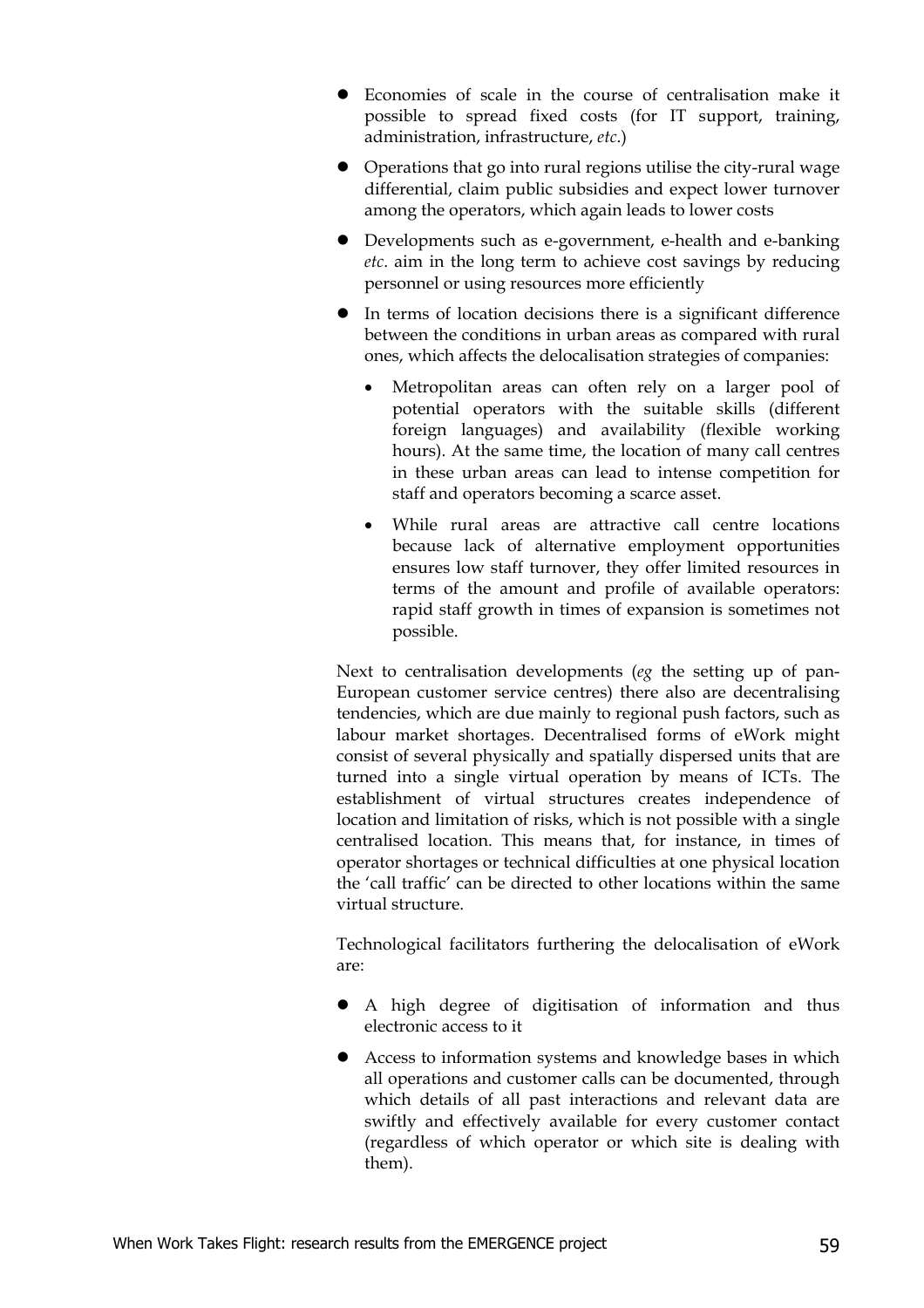#### **7.2.2 Co-operation, communication and consideration of soft issues**

What seems technologically feasible in the planning phase can in reality lead to numerous obstacles and considerable problems if informal and social structures and soft issues (such as the perspectives and perceptions of those concerned) are not sufficiently taken into account. Successful delocalisation of eWork is considerably shaped by a climate of co-operation and trust between the employees at the source and destination locations and continuous knowledge and information transfer. Such a cooperative atmosphere is (in most cases) created if those concerned at the source location were actively involved in the decisionmaking and relocation process and if the relocation did not lead to a threat to jobs and a cutback in the content of work. In most cases companies are convinced of the necessity for regular face-to-face meetings in order to ensure sufficient information transfer and to create an atmosphere of trust.

Quite the reverse of the much rumoured 'death of distance' in the ICT-dominated new world, the case studies analysed here reveal that physical distance still poses real problems, although a variety of expedients have been developed to address these.

#### **7.2.3 How long is the butterfly going to stay?**

Even in the face of severe personnel shortages, many companies are reluctant to train the regional workforce, and fresher meadows elsewhere are often more attractive to butterfly companies than the improvement of the existing location. And it is precisely the high level of digitisation of information and standardisation of work processes developed for the initially relocated call centres that can act as a facilitator for potential further relocations. That means that not only experience gained from previous relocations, but also the very organisation of relocated work increase the chance of a further change of location.

### **7.3 The relocation of the IT function**

In Europe, major labour-market shortages in IT specialists have been diagnosed in recent years. Such shortages in local labourmarket segments lead to increased turnover and wage costs. If a relocation is the result of labour shortage at the previous location, it is mostly closely linked to the cost factor. On top of this, there are unattractive companies who are the first to feel it when the labour market situation is more favourable for workers. Thus companies with little to offer to IT specialists in terms of further training or career opportunities come up empty-handed when attractive companies can still afford to pick and choose.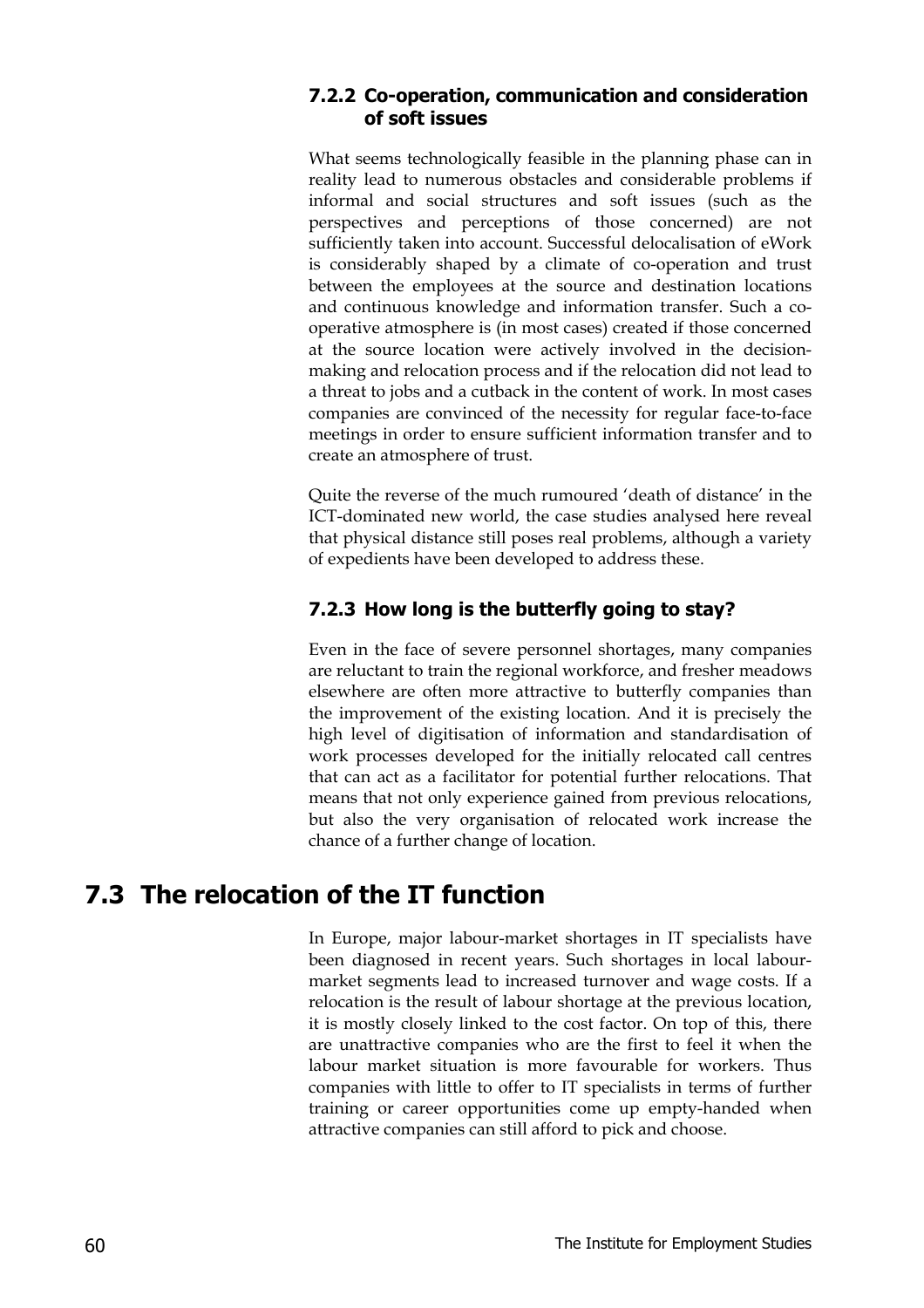In the context of the EMERGENCE relocation cases in IT, the following core objectives or motives for relocation were found:

- Labour-market-induced or -oriented relocation
- Knowledge-oriented relocation
- Relocation to reduce personnel costs
- Centralisation to exploit economies of scale

In terms of employment effects in the countries the work is coming from, it is frequently argued that relocation will lead to expansion and thus the securing and creation of new jobs for software developers and IT specialists in the source countries too. In some of the case studies this development indeed came about, yet in other cases successful and long-term relocation relationships in the end also led to the replacement or the loss of jobs (although this was sometimes masked by the progressive non-replacement of leaving staff) as more tasks and responsibilities were transferred to the far away plants.

The ten cases involving cross-border relocations of the IT function include the delocalisation of eWork to India, CEE countries, the US and Siberia, countries that are mostly much cheaper in terms of personnel costs (with the partial exception of the US) and that have labour markets with larger numbers of available and highly skilled IT experts.

One crucial conclusion from these studies was the importance of elaborate learning processes related to forms of division of labour, formalisation of project work, communication and cultural aspects of co-operation. In the cases studied, the considerable differences in personnel costs meant that overall cost savings were achieved despite relocation and management expenses. The extent of these savings varied greatly, however. With regard to the Indian cases, drawbacks arose from the comparatively high turnover of IT staff. The companies thus attempted to design the work so that it was attractive for the Indian software developers. From this it follows that on the one hand it is not sensible to relocate just the simple (coding) work to India. On the other hand the relocation of customer-specific software development is difficult since it requires more intensive interaction.

Whether looking at the locations for software development in India or in Central and Eastern European countries, the general trend is towards upgrading the remote plants, in the sense that they are granted more independence and that more responsibility for whole projects is transferred to them. In India this has a lot to do with the labour market situation. Companies must endeavour to be attractive for highly qualified IT specialists. In CEE countries a trend towards upgrading software plants in order to simplify organisation and increase staff motivation can also be observed or is to be expected.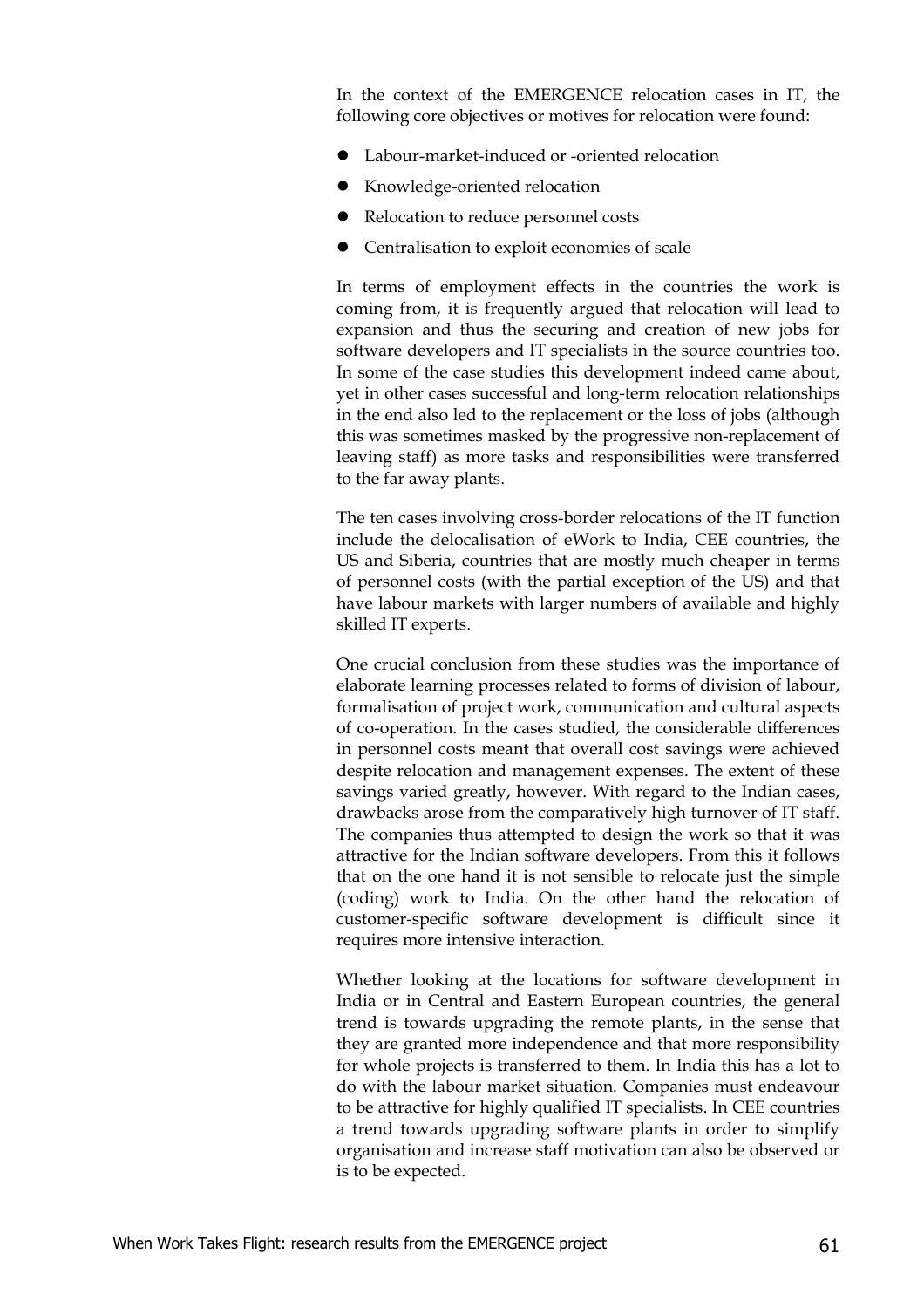### **7.4 Organisational and technological demands and consequences**

The delocalisation of eWork puts considerable demands on organisations. Depending on size, age and corporate culture, a company's organisational structure and work routines can either facilitate or hamper the relocation of work. In the light of the EMERGENCE company case studies the following organisational facilitators seem to be the most important ones:

- existing contacts with partner companies and support from parent companies
- $\bullet$  clearly delineated tasks or projects including a high degree of standardisation and formalisation as well as exact specification and documentation of the eWork to be done
- workers' involvement in the preparation and running of the relocation
- adaptation of work organisation and technology to the new environment
- organisational change at the source in order to adapt to the new division of labour
- dedicated and extensive efforts regarding knowledge transfer and training.

Within relocation projects two phases can be distinguished: phase one consists of the preparation and setting up of the destination location. Here it became obvious that large companies or multinationals have certain advantages of support, experience and contacts from parent or partner companies. In contrast, SMEs often have to build all this up from scratch. In phase two eWork is being transferred to the destination location and a continually developing relocation relationship and co-operation emerges. In both phases the additional work due to making tasks explicit, trying to specify them and designing rule books, training and knowledge transfer issues, conceptualising communicative and co-operative structures *etc*. should not be underestimated.

Nearly all case study reports highlight the crucial role of ICT for delocalising eWork. Regardless of the business function concerned, the dissemination and frequent use of electronic mail is making a big difference in day-to-day communication and cooperation. Although telephone and face-to-face meetings are assessed as very important for co-operating over distance, most of the respondents stated that the major part of information flow is based on email. The importance of other ICT applications varies according to function and work organisation: spatially dispersed but organisationally integrated customer service units depend on a high level of technical integration. This implies a common technical infrastructure and working on the same information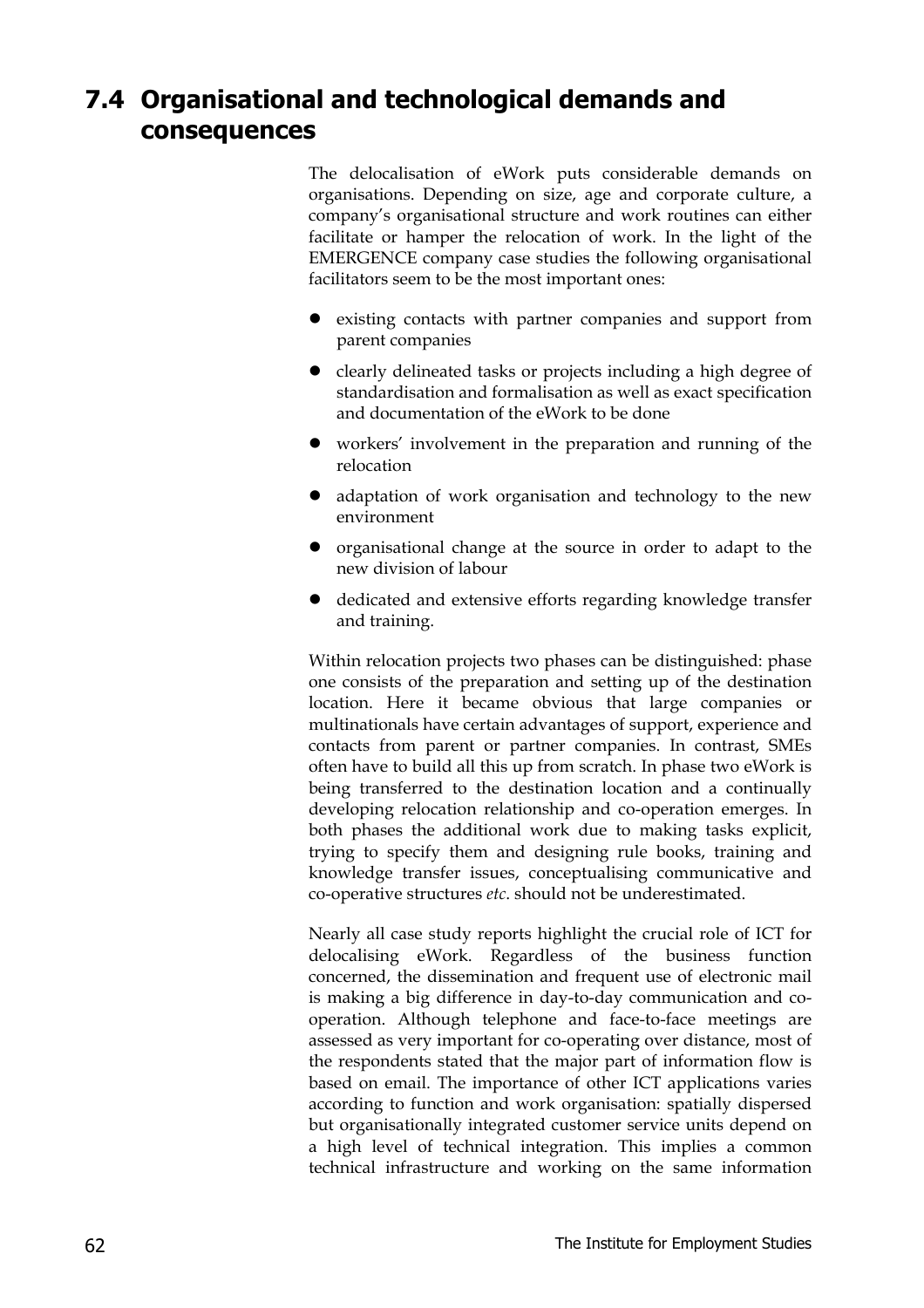systems. But also software development, accounting or design functions often rely on information systems that can be accessed from different locations.

In most cases the relocation of eWork results in more or less intensive co-operation between the source and the destination establishments involved. While this is quite obvious for the types of decentralising and expanding relocations, the concentration of activities at one location usually also implies changed, but ongoing interrelations between, for example, centralised IT or customer service units and dispersed subsidiaries of the company.

The general picture that emerges from the experiences investigated in these case studies is that most relocations create or intensify cooperation over distance, which triggers organisational and technological change processes leading to higher levels of formalisation and digitisation of information and communication. The core aspects of this change relate to the transformation of tacit experiential knowledge into explicit knowledge and a shift towards comprehensive documentation and digitisation of information relating to customer contacts, products, projects *etc*.

### **7.5 Employment aspects**

The numbers of jobs lost or gained at a particular location depend on the type and the scale of the relocation project. As summarised in Table 7.2, there are two types of relocation that by definition result in job loss at the source location: concentration of activities in the context of company reorganisation and replacing relocations as isolated measures. Some of the relocations concern a considerable number of jobs. The reduction of jobs at the source location does not in all cases lead to redundancies, however. Sometimes employees are transferred to other jobs in the company and sometimes they are offered the option of moving with their jobs to the new location. When there are redundancies, negotiations on the terms are frequently made that result in more or less generous social plans regulating severance pay *etc*.

The positive employment effects at destination locations are usually limited if we look only at individual cases of relocations. Total job creation through the location of eWork however may be considerable. The central and eastern European countries and India are gaining employment in particular through the relocation of software development. It can be observed that cities and metropolitan areas are gaining most while smaller towns only appear to attract IT jobs if they have an important university. Job creation through the location of call centres also favours large cities if language skills for pan-European customer service and a large pool of flexible labour are required. But the case studies also revealed a trend in the opposite direction: mono- or bilingual call centres are also being set up in, or relocated to, rural and peripheral regions where labour turnover and wage levels are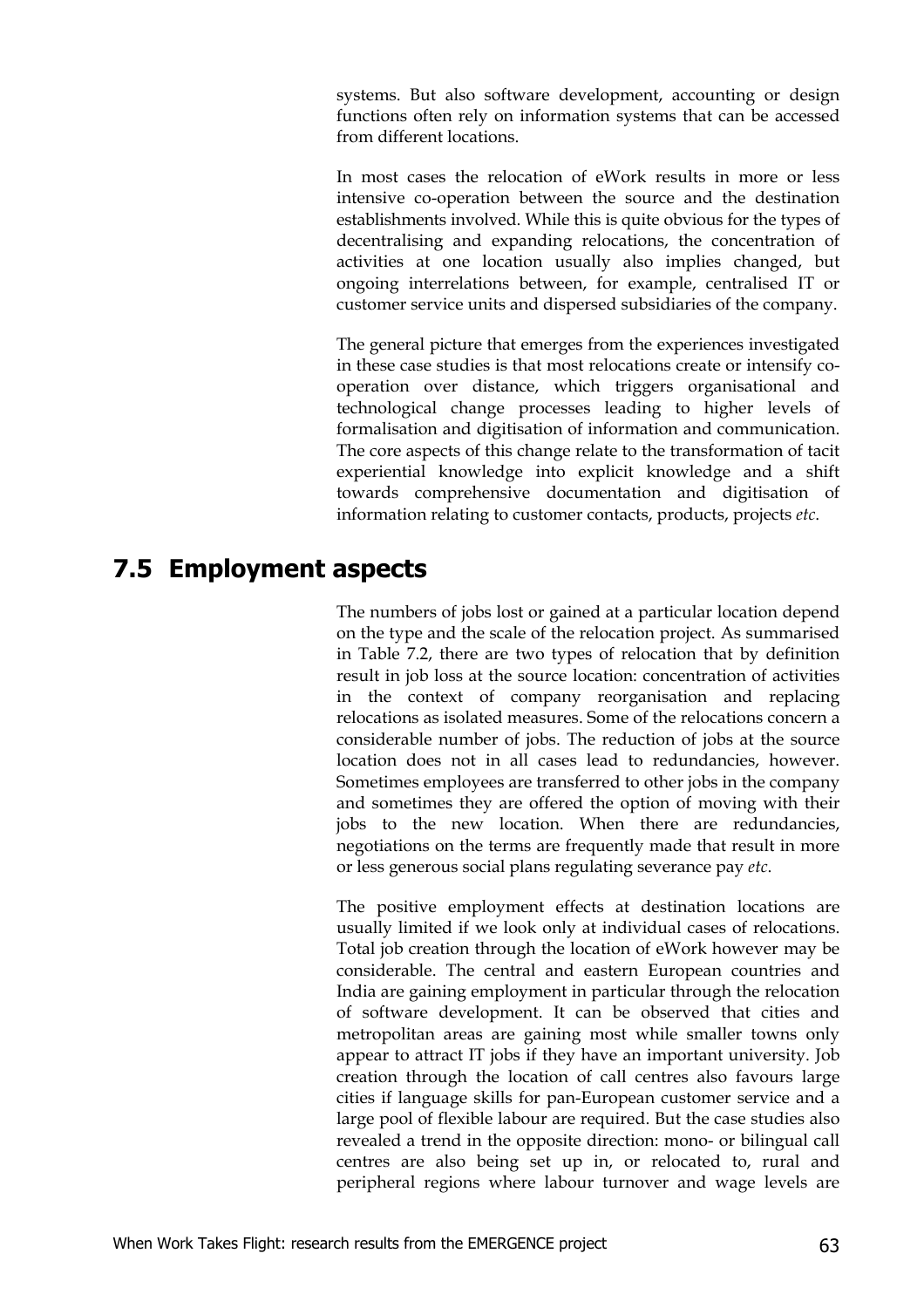lower. In rare cases these locations have been favoured by government policies.

#### **7.5.1 Call for mobility**

At the outset of the EMERGENCE project we hypothesised that the relocation of eWork could be conceived as a movement of tasks or jobs with workers at one location losing and workers at another location gaining employment. What we certainly underestimated was the movement of people involved in the relocation of eWork. Relocations put high demands on people's physical mobility. This can be the direct consequence of relocation insofar as workers have to move with their jobs if they want to keep them. In addition, companies relocating call centres often motivate employees to move to the new location to support the knowledge transfer. But there is a lot of additional mobility required: managers go abroad to set up and direct new units or companies; specialists train new workers at new locations; people co-operating over distance travel to regular meetings *etc*. In the light of our case study findings the popular image of eWork bringing the work to where people live instead of people having to commute to work doesn't apply in many cases.

Some of the employment (and career) consequences of increasing demands on mobility are obvious: work organisation favours young, single and childless workers for jobs that involve a lot of travelling. This applies, for instance, to call-centre agents taking on employment abroad, and to researchers who move with relocated laboratories as well as to project leaders who have to visit relocated software development units on a regular basis.

#### **7.5.2 Sustainability of relocated eWork**

Last but not least, several grounds could be found for concluding that relocated eWork offers less stable employment than comparable workplaces. First, the reasons for locating work in a particular region may vanish (be it labour market situations or relative cost advantages); second, the very economic processes and corporate strategies that led to the relocation may lead to further reorganisations threatening the employment created through the first relocation; and third, organisational and technological change necessary for relocating eWork will result in work organisations and information systems that make work easier to relocate again. Thus it can be concluded that the butterfly is not likely to settle for good, both because the conditions keep changing and because fluttering from blossom to blossom becomes easier every time.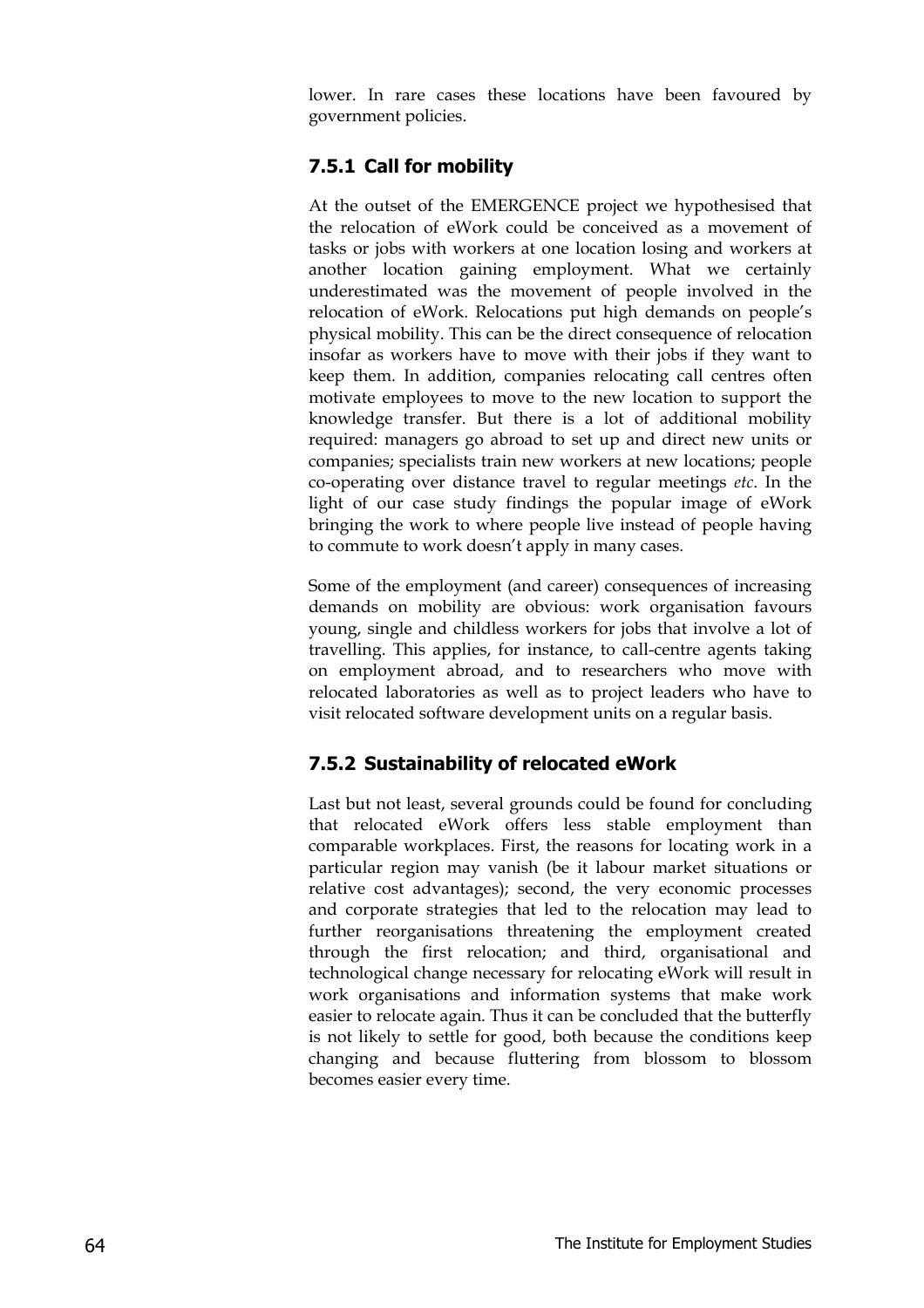### **7.6 Logics of corporate restructuring**

The EMERGENCE case studies on ICT-enabled relocation of work did not just yield insights into the delocalisation of work; they can also be used as a window onto current workplace and corporate restructuring processes. This is not to say that ICT should be seen as a causal factor of such restructuring, nor do we assume a single trend towards delocalisation and virtual organisations. Rather, modern ICTs widen the range of organisational options available to companies and in particular enable spatially distributed working. The 'hollowing out' of companies and the establishment of 'supply chains' (Gereffi and Korzeniewicz, 1994), trends known from manufacturing industries, increasingly apply also to information work and computer services. European and North American companies thereby not only redirect routine activities to developing countries, for example, but also relocate key research, design, programming and maintenance work (UNCTAD 2002: 11). But it is also true that ICTs are used to concentrate work in single locations as has been illustrated with EMERGENCE case study findings above. Hence, one of the conclusions of the research is that different logics of restructuring do currently co-exist, and no particular development can be generalised and heralded as the main pattern of work in the 'information society'.

The examples and types of relocation of eWork presented above have already indicated the variety of restructuring strategies and processes. By way of conclusion we would like to focus on different logics at work in the use companies make of new technologies for the relocation of work. This is meant to contribute to a more realistic picture of the structures of today's and tomorrow's workplaces.

#### **7.6.1 The micro-enterprise logic**

The micro-enterprise producing software, designing web-sites or providing IT services using the technical infrastructure for the small office/home office (SOHO) is often seen as the basic unit of the 'information society' (Reichwald and Hermann, 2000). These companies, often start-ups, are particularly likely to network with others when producing their goods or services: The entrepreneurs may be weary of expanding through employing workers because they are not sure whether they can employ these to capacity owing both to fluctuations in demand levels and to rapidly changing skills needs. Turning to an alternative strategy based on co-operating with freelancers or other micro-companies allows them to reduce, or pass on, the risk. New ICTs help to organise cooperation and to communicate efficiently. For micro-companies the Internet is the crucial infrastructure.

Micro-enterprises may relocate work across borders by employing subcontractors in other countries. In contrast to establishments belonging to transnational corporations, however, they cannot rely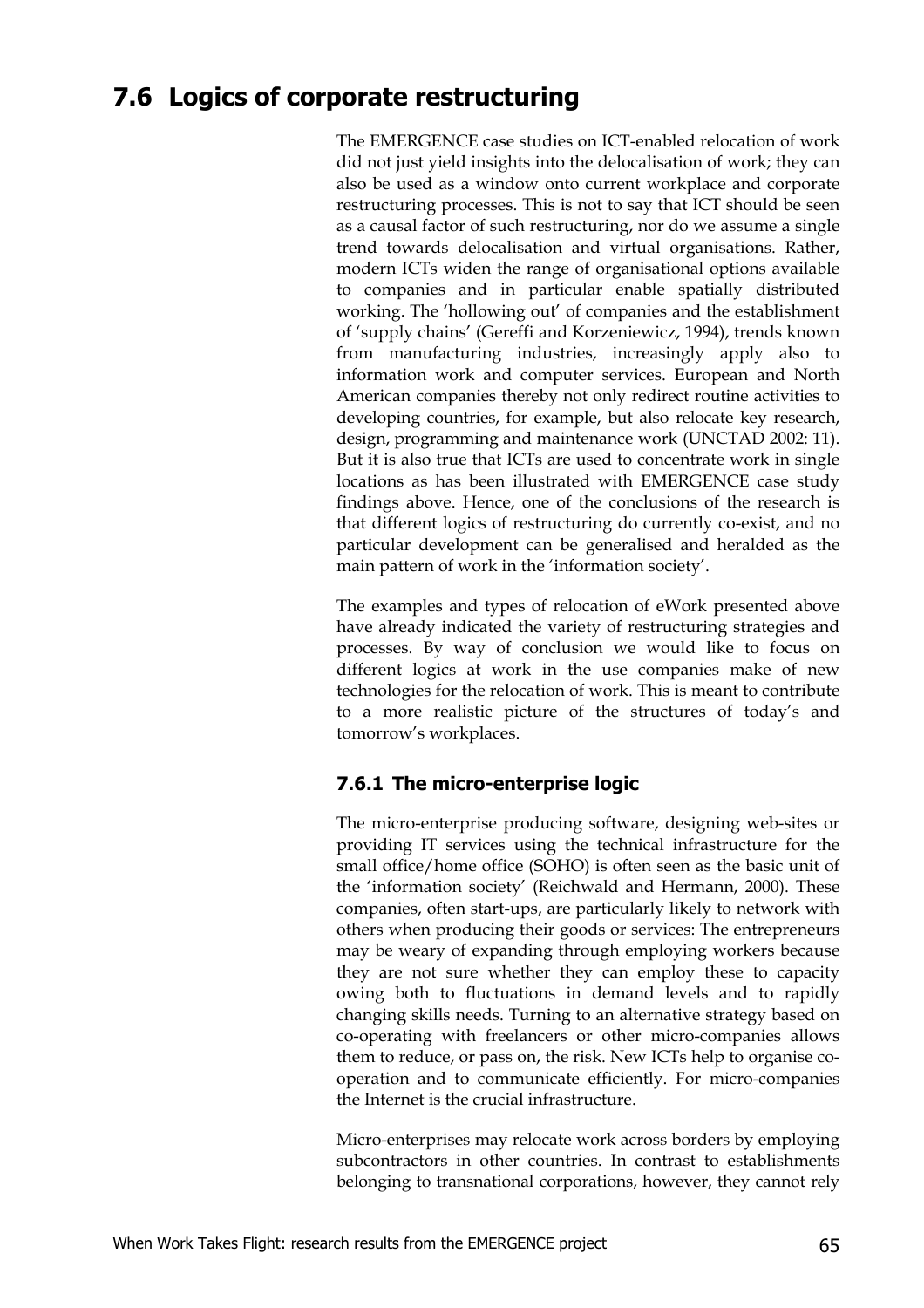on infrastructures and central support services. One of the reasons for going abroad is their difficult situation on the labour market: They are much less attractive employers for IT experts, for example, than large IT companies. If we look at micro-enterprises and their networking and relocation activities we have to take into consideration also that some of them act as brokers mediating between the supply and demand for services. Both their small size and their intensive networking are due to the very nature of their business activities and should not lead to generalisations about the organisational structures of IT-related business activities.

#### **7.6.2 The logic of the global corporation**

The discussion on the network society and on micro-enterprises should not prevent us from placing the relocation of eWork in the context of corporate restructuring used by global or transnational enterprises to seek the most favourable location world-wide for each of their functions (Kogut, 1985; Dicken, 1992; Dunning, 1993). Intensified competition in the face of globalisation and the increased profit expectations arising from the dominance of financial markets are putting enterprises under pressure actually to exploit the cost-cutting and innovative opportunities that can arise from such a distribution of functions. The attractiveness of regions and cities for new locations is evaluated in relation to a particular function, be it production, research and development, marketing or accounting, and no longer with regard to the demands that the whole enterprise makes on a location.

The restructuring of companies on a national, European or global level is further aimed at the utilisation of economies of scale. European integration in particular enables companies to align their business directly to a supranational market. Costs can be cut by merging previously separate establishments and activities orientated towards national markets. It is indeed to be assumed that the most favourable location will be sought for the merged functions, but as a rule, in such a process, some existing establishments are expanded and others closed.

A third aspect of transnational companies relates to processes of governance. In many enterprises bureaucratic structures have to a certain extent given way to decentralised responsibilities and internal quasi-market relationships intended to increase both flexibility and management control. On the basis of standardised technical infrastructure and business processes and under the supervision of corporate headquarters using sophisticated management information systems, work can be relocated swiftly between the corporate units. For example, an order for an administrative service or software development can be advertised worldwide within the corporation and given to the unit offering the best value. It is important to note that the Internet, EDI and similar standards are not the only facilitators of the relocation of work. In all sectors integrated computer systems in the form of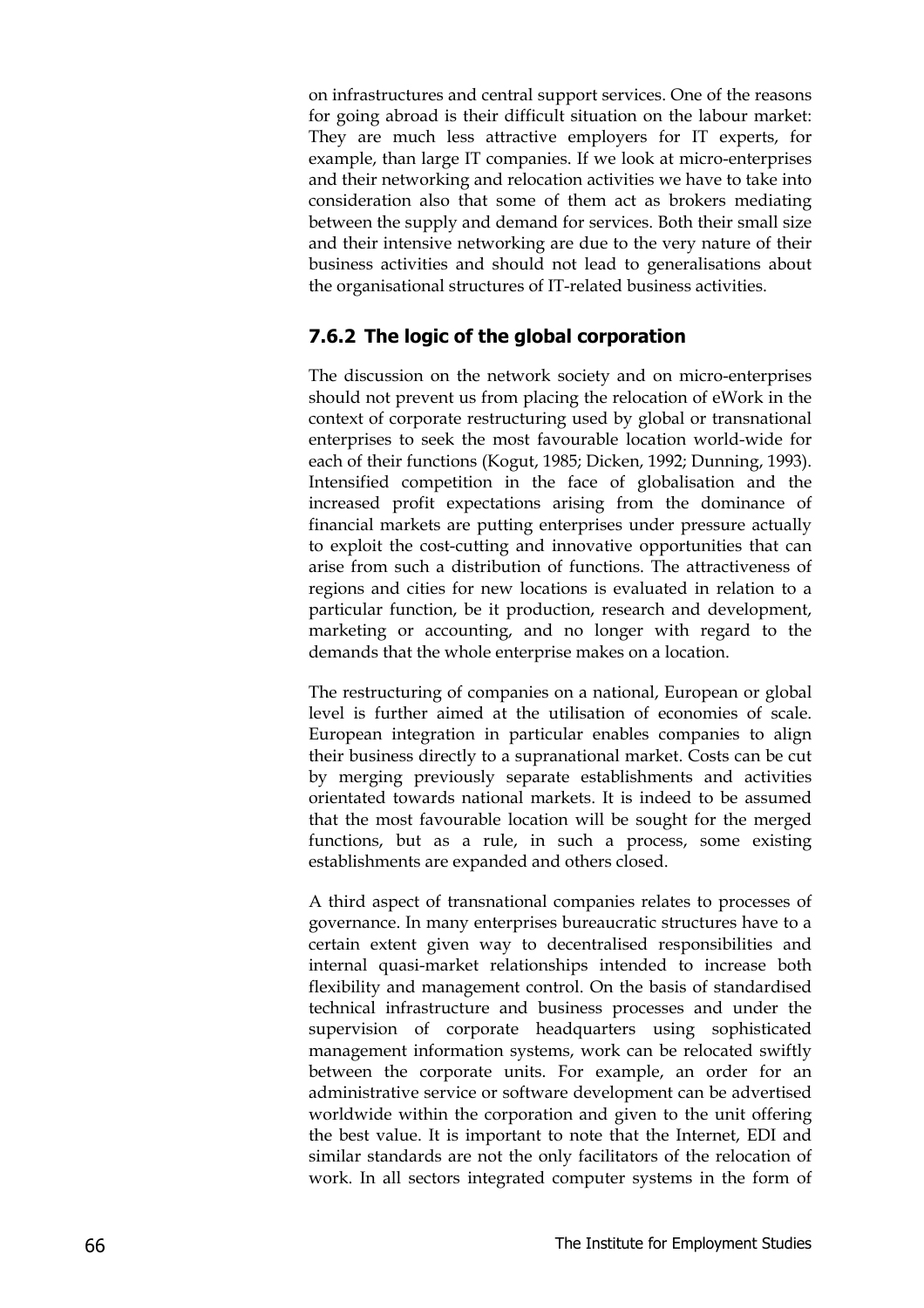systems for 'enterprise resource planning' (ERP) are gaining importance. They support the centralisation and standardisation of information processing and thereby make the delocalisation of work easier. Some of the case study companies had already used, or recently introduced, an ERP system from SAP, one of the leaders in the ERP market. In a way, what the network, epitomised by the Internet, is for the world of the microenterprise, the centralised ERP system designed for hierarchical use seems to be for the world of the global corporations.

#### **7.6.3 From outsourcing to a new corporate division of labour**

We usually look at outsourcing from the perspective of the company that uses subcontractors instead of its own employees for particular activities. Since the early 1990s, there have been reports of companies reducing their activities and relying on suppliers for more and more business functions. Network firms control global activities with only a handful of employees of their own. This experience seems to be behind the assumptions of a network economy populated by small and flexible enterprises. What is often overlooked however is where the work is moving to through outsourcing. Freelancers and SME subcontractors are only one part of the picture. The other part consists of large, global companies offering goods and services to other businesses. In the case studies on the relocation of the IT function, for example, quite often the activities were outsourced to multinational companies specialised in IT services. A similar trend can be observed in the manufacturing of, say, automobiles where not only the core companies but also many of the first-tier subcontractors are large multinational companies. What is observed as a relocation of work is part of a process whereby integrated companies give way to specialised ones built around narrowly defined core competencies. This means that outsourcing has resulted in a different division of labour between companies rather than having led to the dissolution of the big corporation.

#### **7.6.4 The logic of foreign direct investment**

Parts of the relocation of eWork follow the logic of foreign direct investment (FDI) whereby companies relocate work, or expand activities, to other countries in search of particular advantages. Access to the market, (labour) costs and available skills and knowledge seem to be the main motives. In the literature on FDI a distinction is made between different phases of activities of foreign companies (Dunning, 1993). The EMERGENCE case studies on eWork also revealed that relocations are best understood as open-ended processes rather than one-off measures. First, some features of the local situation, for instance changes in a particular regional labour market, may change, leaving the location less attractive to the relocating company. In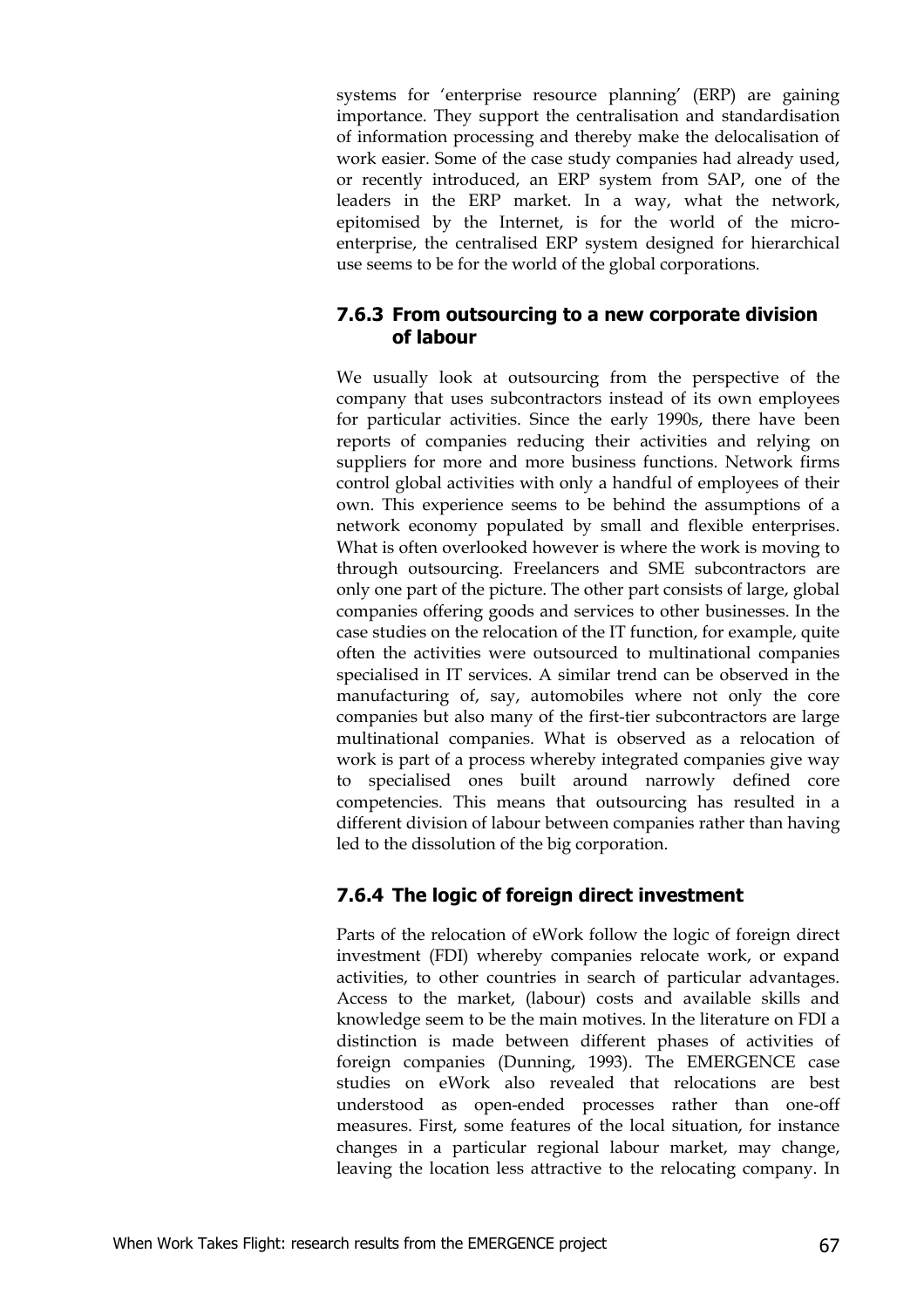such cases particular activities, such as data entry (for which companies seek low wages) may be relocated to a second destination when wages rise in the first. The establishment of call centres is also very sensitive to changes in the labour market.

As far as the relocation of software development is concerned the situation is often quite different. Although many relocations are, at least in part, cost oriented, the new establishments may develop further and gain a more stable position within the company or the network of firms. Whether one looks at the locations of software development in India or in Central and Eastern Europe, the general trend is in the direction of upgrading the new plants, in the sense that they are granted more independence and that more responsibility for entire projects is transferred to them. In India this has very much to do with the situation on the labour market. Companies must endeavour to be attractive for highly qualified IT specialists. Of course, there are sufficiently high qualifications and organisational processes there that make it possible to take on high levels of responsibility. The limits are in the relatively high staff turnover and the usually still difficult co-operation between Indian IT specialists and European customers.

In Central and Eastern European countries, this trend towards upgrading software plants to simplify the organisation and increase staff motivation can also be observed or is to be expected. Thus, staff turnover has recently become an issue in the capitals of Central and Eastern European countries, and the outsourcing strategies here are changing; it is, for example, one of *Crownsoft's* objectives to upgrade the locations and devolve responsibility for projects to the subsidiaries. 'Of course, we see the risk in developing our own competitor. I have already discussed this with the managing director several times: what happens if our customers decide to employ the subsidiaries directly?' (Workers' representative at *Crownsoft*).

### **7.7 Conclusions**

The colourful picture representing various kinds of (collective) relocations of *eWork* may lead to the impression that 'anything goes', *ie* that new ICTs open up a variety of options for relocation and spatial restructuring of work. However, the typology the analysis of the EMERGENCE case study findings resulted in, and the different logics behind the restructuring processes clearly show that not all that is technically feasible is actually likely to be realised. The main trends seem to be the following:

- spatial concentration of activities to yield economies of scale
- expansion and decentralisation of activities to tap remote labour markets or to capitalise on wage differentials
- getting access to knowledge by way of co-operating over distance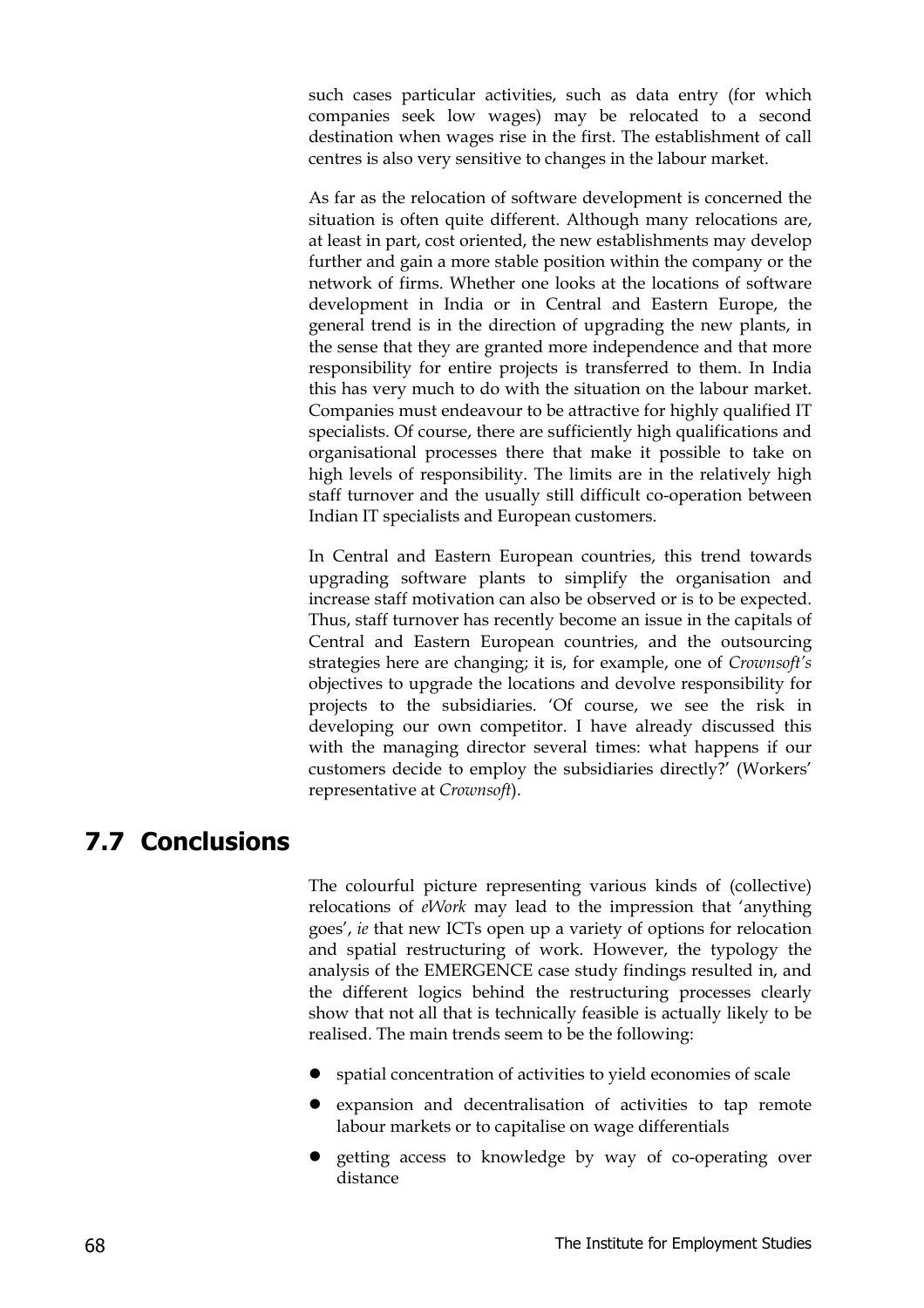These findings are only partly in line with the popular image of the network economy. Of course, ICT-supported networks of micro-companies and outsourcing to freelancers are important trends. However, restructuring of transnational companies is showing decentralisation and concentration at the same time. This mainly means that the dissolution of the big enterprise cannot be seen as the main trend. Rather, new ICTs that may lead to decentralisation and delocalised work are widely used also for centralisation and for reaching economies of scale. It is interesting to note however that in spite of strategies of concentration the workplace as a social entity may nevertheless suffer from restructuring: ICTs make it easier both to split up business processes and to bring together similar tasks in one location. As a consequence, co-operation over distance becomes more widespread even if big establishments are not dissolved and work is not being dispersed to micro-companies. Along with this increasing spread of co-operation over distance not only might the skill needs change but there may also be further demands on the mobility of workers. This in turn discriminates against the less mobile workers, for example those with care obligations, damaging their career opportunities or even jeopardising their employment altogether.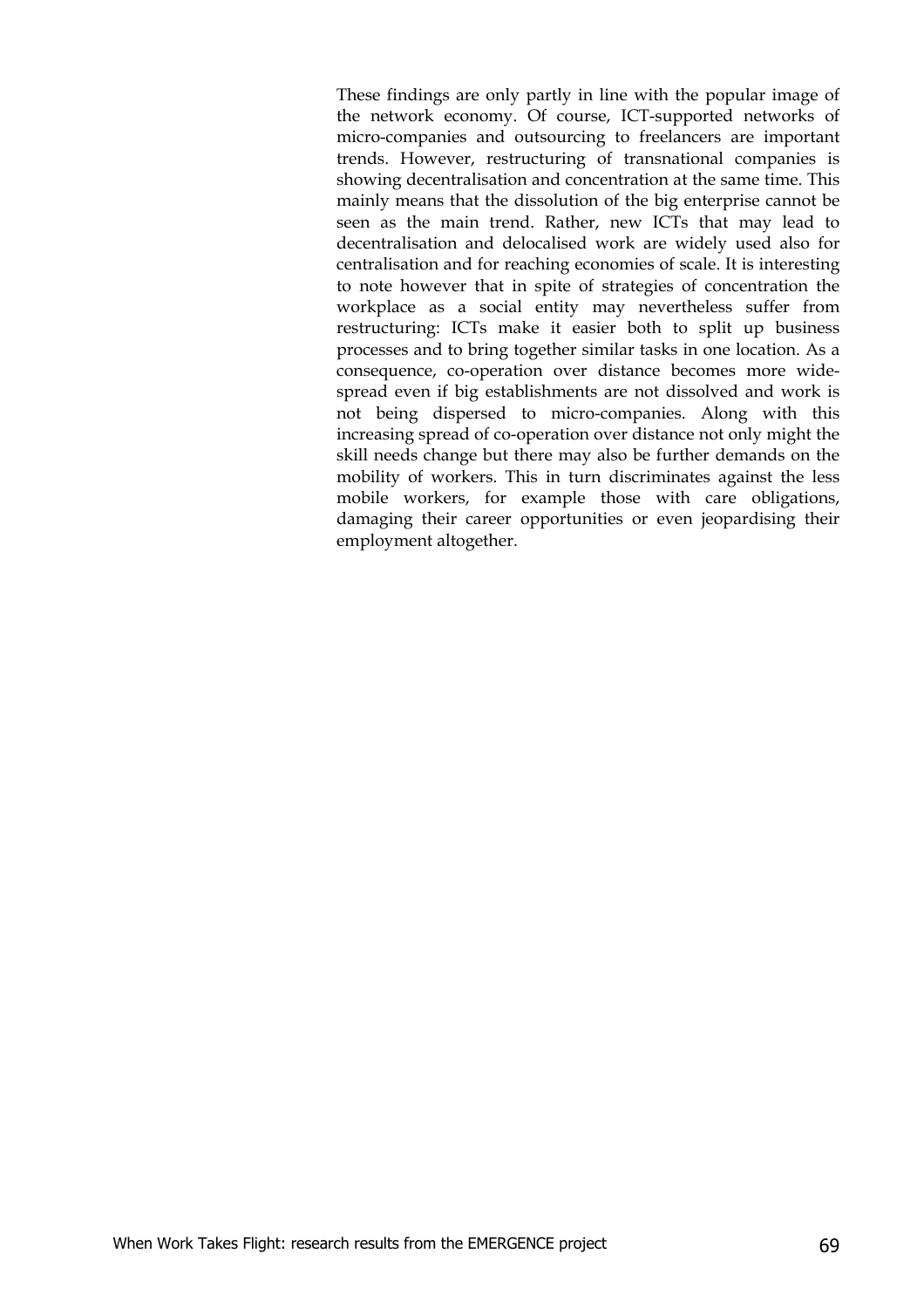## **8. Is Small Finally Becoming Beautiful? Small and Medium-sized Enterprises in the New Economy**

### **8.1 Introduction**

Much of the literature on eWork and on the information economy emphasises the changing roles of Small and Medium-sized Enterprises (SMEs). In this chapter we draw on the results of the EMERGENCE survey to address some of the questions raised in these debates. To what extent are small companies actually making use of eWork and the potential to relocate information activities? Are SMEs practising eWork as frequently as — or even more often than — big companies? Or are they unable to cope with the technological revolution and the challenges of globalisation? And what about the supply side of the trade in information activities? Are SMEs attractive suppliers of remote information work to bigger companies? What are the comparative advantages and disadvantages of SMEs compared to large corporations?

In other words, our focus is on the role of SMEs in the new economy, in the changing international division of labour and the trade in information service activities.

The study is based on a number of hypotheses on the position of SMEs in the new economy, derived from a literature survey. A focused analysis of the empirical findings from the EMERGENCE project allows us to test and refine these hypotheses.

### **8.2 What is an SME? The EMERGENCE operationalisation**

In order to investigate the role of SMEs in the new economy and the trade in information activities, a clear definition of small and medium-sized enterprises is necessary. Among all the criteria being used to distinguish SMEs from large companies, the number of employees is certainly the most common one. However, there appears to be a complete lack of international consensus about where to put the cut-off point<sup>1</sup>. Because of the lack of a uniform,

-

<sup>1</sup> For example*,* whereas a Belgian company employing 51 employees is already considered to be a big one, a German or American company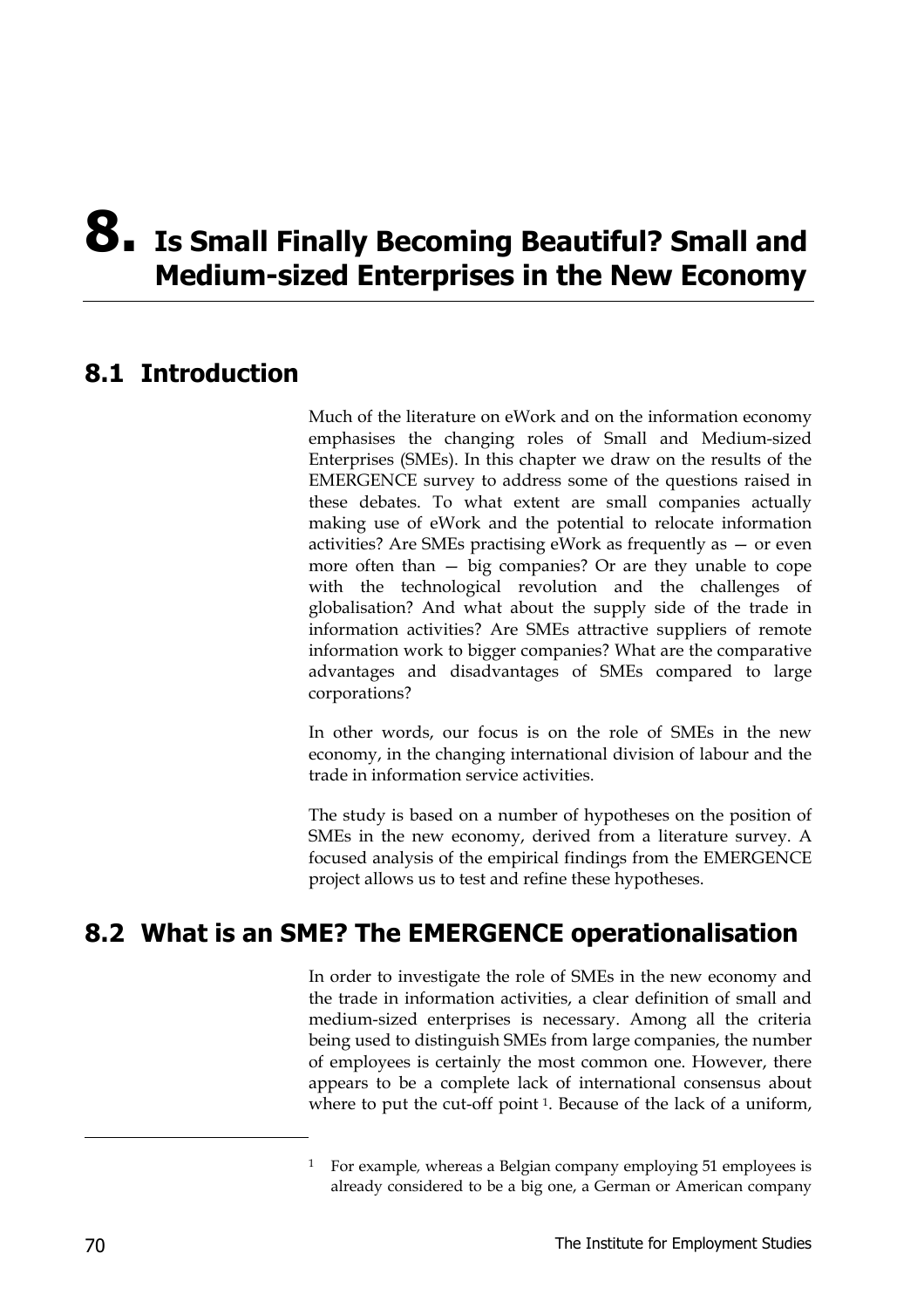globally accepted definition of an SME, we had to construct our own definition, which, like any other definition, is to a certain extent arbitrary. In EMERGENCE, an SME has been defined as a company employing up to 200 employees.

SMEs account for the overwhelming majority of all companies and make a very crucial contribution to total employment. Over the years, the numerically dominant position of SMEs has even increased because of a number of interrelated factors such as the tertiarisation of the economy, increased downsizing of big companies, increased outsourcing in more transparent markets characterised by lower interaction costs, the dysfunctions of traditional large companies and virtues of small companies in a rapidly changing economic environment. Of course, numerical dominance does not mean dominance in the sense of economic leverage.

Typical weaknesses of SMEs are, among others, limited financial resources, a low degree of professionalism, difficulties in recruiting qualified staff and skilled workers and the absence of economies of scale. Typical strengths, on the other hand, include flexibility, adaptability, speed of decision-making and a simple and flexible organisation structure (see, *inter alia*, Delmotte *et al.,* 2002).

The comparison of (different types of) SMEs and big companies on a number of eWork and eSupply related variables can contribute to explaining the specificity of SMEs in the new economy as well as clarifying their role in the trade in information activities. As already noted, this was be done on the basis of a number of hypotheses that are derived from literature and tested by means of the empirical data from the EMERGENCE survey.

### **8.3 Less eWork in SMEs?**

Literature on SMEs in the new economy is characterised by two, at first sight contrary, streams. On the one hand, SMEs are often considered to be 'the most dynamic sector of the knowledge-based economy' (OECD, 1999, p. 33); they play a 'significant role as a source of innovation during the early stages of new and emerging technologies' (Motwani *et al.,* 1999, p. 106). But on the other hand, there is a body of literature expressing the fear that SMEs are not able to cope with the technological revolution and the challenges of globalisation. This fear mainly results from the observation that

l

employing 499 employees is still an SME. The majority of EU countries use a cut-off point somewhere in between these extremes (*eg* 100 employees in the Netherlands, 200 in the UK). There is not only a lack of consensus between individual countries, but also between international bodies representing these countries: whereas an SME can employ up to 249 employees according to the EU (Eurostat), the OECD is working with a definition going up to 499 employees (Delmotte *et al.*, 2002).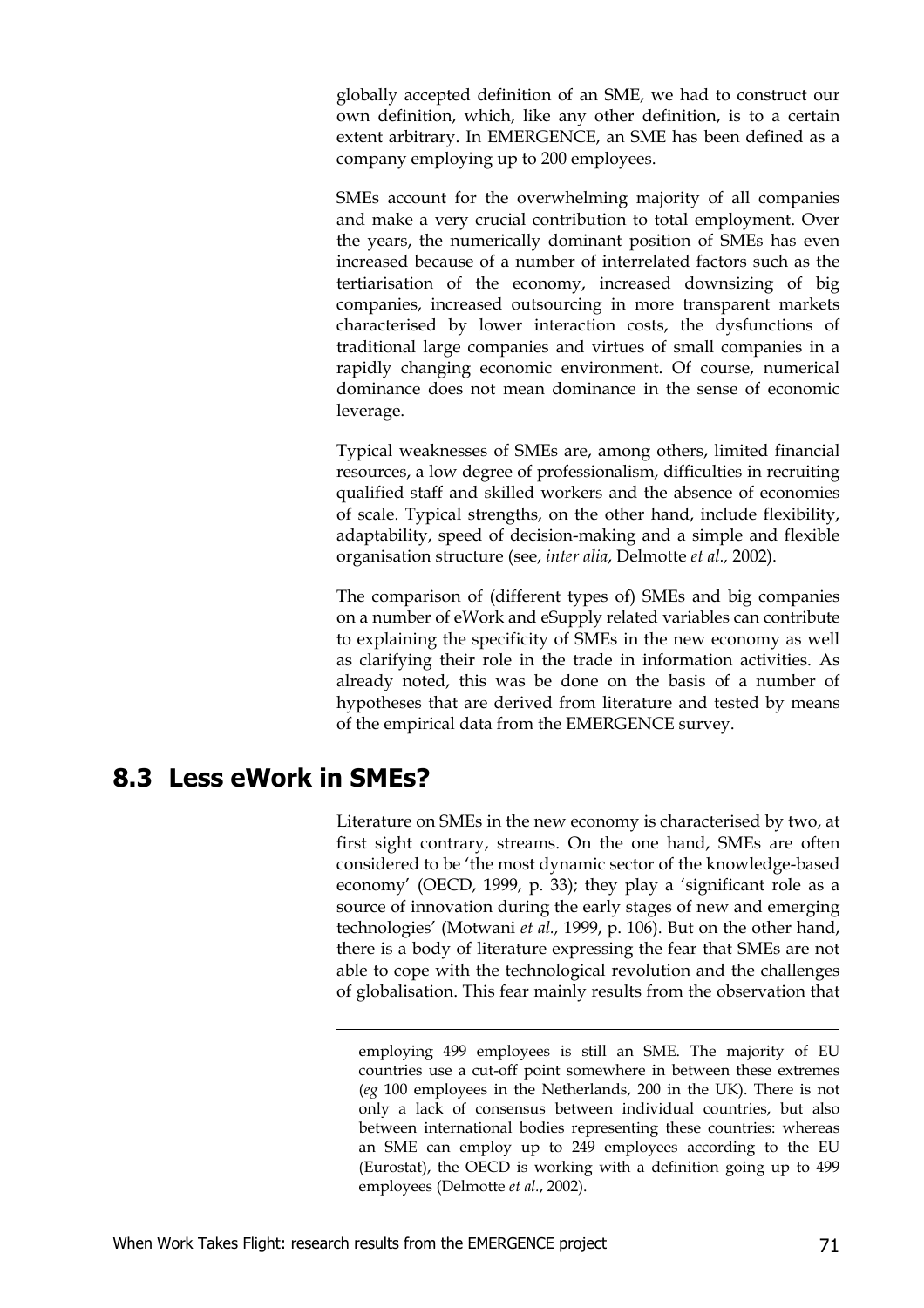SMEs are often at a disadvantage in their access to new technology: 'SMEs generally adopt technologies more slowly than the average firm, and this also applies to the adoption of Internet technologies' (OECD, 2000b, p. 5). Many technology surveys and monitoring systems indeed show that SMEs often have limited technological possibilities, a less advanced IT infrastructure, fewer external network connections, *etc*. (*eg* EITO, 2001; Schienstock *et al.* 1999a). Smaller firms less frequently have access to the Internet<sup>1</sup> and if they do, they use the Internet for more basic applications than bigger companies. Very often, the technological arrears are ascribed to limited financial resources (*eg* Schmidt, 1996), a lack of expertise or professionalism (Delmotte *et al.,* 2002), limited understanding of the complexity of *eg* e-Commerce (OECD, 2000a), a shortage of suitable and well-educated personnel (Cowling and Storey, 1998), or the perception that the Internet is not relevant for the enterprise (EC, 2000), *etc*.

Because information technology and a decent telecommunications link is a prerequisite for each form of eWork as defined by the EMERGENCE project, and SMEs seem to lag behind in the field of technology, we firstly hypothesise that the frequency of eWork will be lower in SMEs.

Figure 8.1 allows us to submit this hypothesis to an empirical test. On average, 48.8 per cent of European establishments already practice some kind of eWork, encompassing any work which is

#### **Figure 8.1: eWork by Establishment size**<sup>2</sup>



-*Source: EMERGENCE European Employer Survey 2000 (n =7,305). Weighted figures 3.*

<sup>1</sup> The ENSR Enterprise Survey of 1999 revealed the following Internet penetration rates in the EU for different size categories (EC 2000, p. 180):

|                                       |     | No. of employees |       |        |
|---------------------------------------|-----|------------------|-------|--------|
|                                       |     | 1-9              | 10-49 | 50-249 |
| companies with direct Internet access | 33% | 49%              | 67%   | 86%    |

- 2 For all Figures presented in this report:
	- $X =$  average frequency, the (weighted) average of the three size categories
	- $\chi^2$  levels of significance; \* = p < 0.05, \*\* = p < 0.005, \*\*\* = p < 0.001
- <sup>3</sup> The 7,305 observations have been weighted on the basis of three factors: country, sector and size. More information on the concrete weighting of the data can be found in Huws and O'Regan (2001).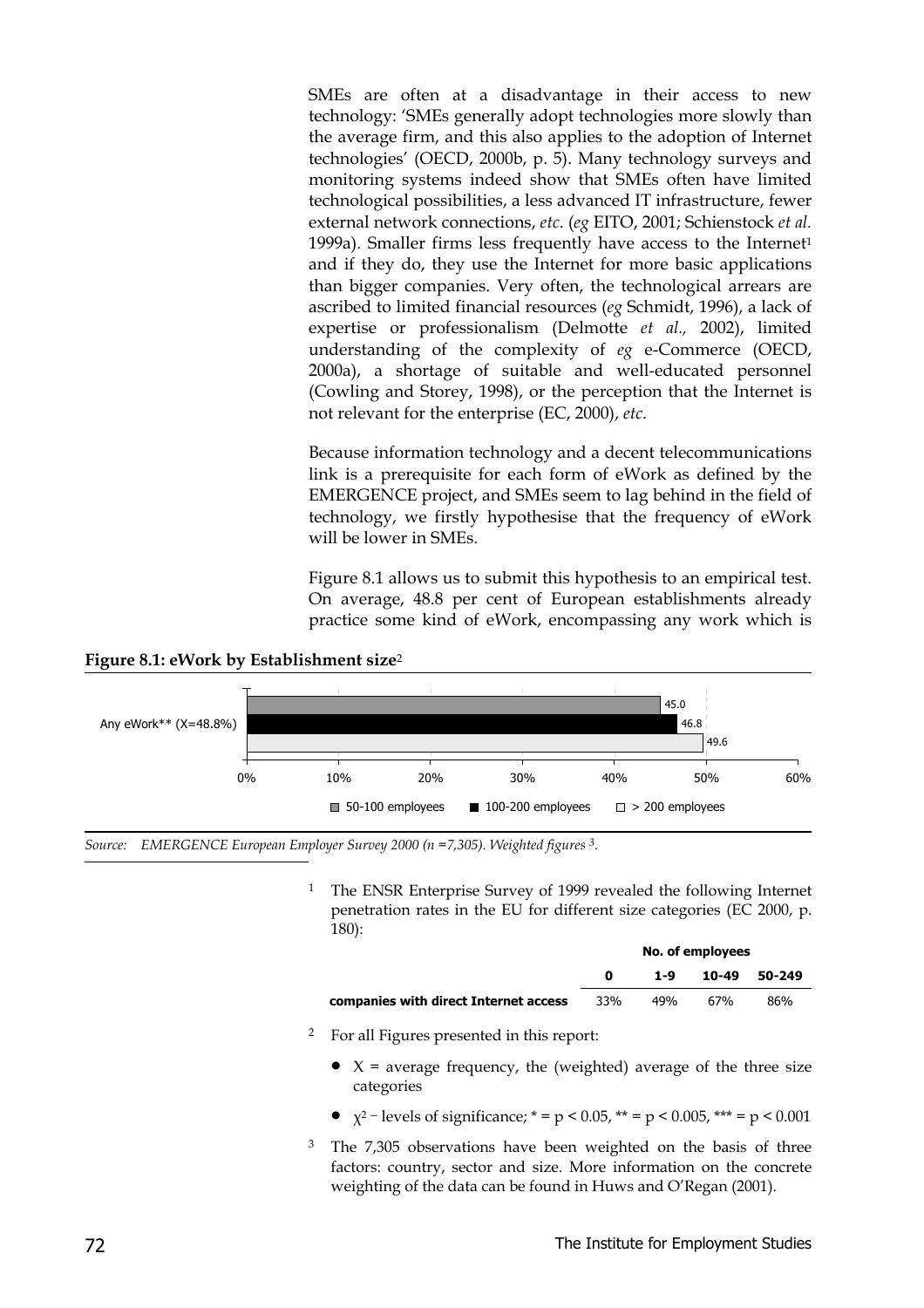carried out away from an establishment and managed from that establishment using information technology and a telecommunications link for receipt or delivery of the work (Huws and O'Regan 2000). Because the frequency of observing eWork increases with the size of an establishment and because the difference is statistically significant, the results from the EMERGENCE survey allow us to support this first hypothesis.

But how can this be reconciled with the other stream of literature, talking about a significant presence of SMEs in technologyintensive industries as well as strategic business services (OECD 2000b)? The answer to this question is to be found in the enormous heterogeneity of the companies commonly grouped together as SMEs. 'SMEs can include everything from the corner hairdresser and grocer to high technology firms. […] So while SMEs in high tech sectors can make intense use of science-based knowledge and are active technology developers, most SMEs operate in medium to low technology environments' (OECD 2000c, p. 8). Because the majority of SMEs operate in a medium to low technology environment, the entire group of SMEs scores significantly lower than big companies in the field of eWork. When separating the small group of SMEs belonging to the socalled 'knowledge sector', $1$  however, we no longer expect to find lower levels of eWork.

As can be seen in Figure 8.2, overall, establishments in the knowledge sector practice eWork more often than establishments belonging to other sectors. In line with our expectations, the picture within the knowledge sector is quite different from the general one. In contrast with the situation in other sectors, in the knowledge sector the frequency of observing eWork does not increase nicely with the size of the establishment. SMEs in the knowledge sector do not lag behind large establishments in the field of eWork practice. In fact, although the difference is not significant, we even find the highest eWork scores in the smallest establishments of the knowledge sector (54.1 per cent).

- Huws U, O'Regan S (2001), *eWork in Europe: Results from the EMERGENCE 18-country Survey*, IES Report 380
- Huws U (2001), *Statistical Indicators of eWork*, IES Report 358

-

<sup>&</sup>lt;sup>1</sup> The knowledge sector was defined broadly to include business services, the media, and other knowledge-intensive industries. The NACE-categories which are regarded as part of the 'knowledge sector' in the EMERGENCE project are listed in Appendix. Whilst recognising that this categorisation is by no means ideal, it was felt after much discussion and investigation to be the nearest approximation available within the existing NACE classification scheme. The sectoral composition of the 'knowledge' or 'information services' sector is further discussed in: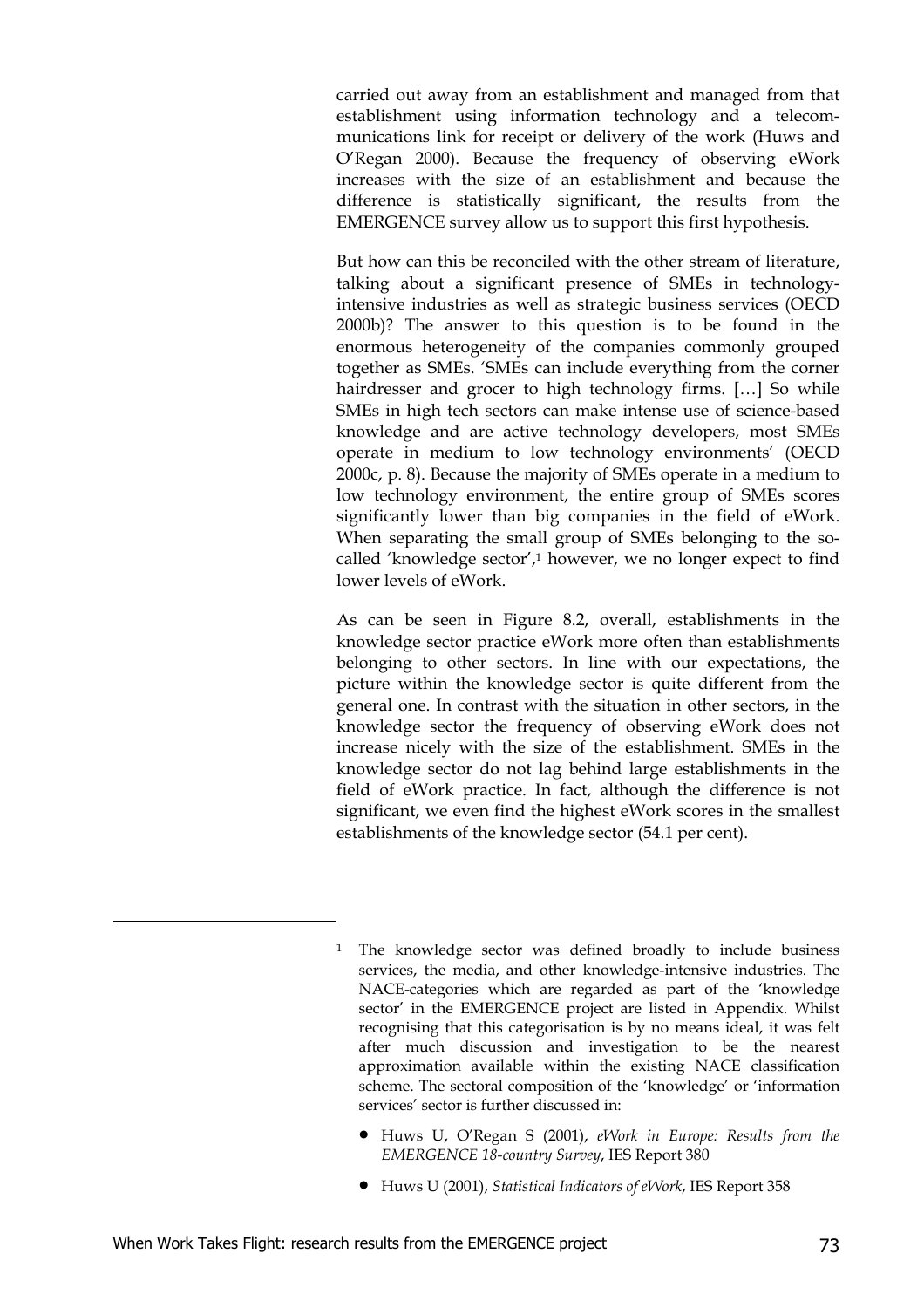#### **Figure 8.2: eWork by establishment size: knowledge sector compared with other sectors**



*Source: EMERGENCE European Employer Survey 2000 (n =7,305). Weighted figures.*

We summarise our first findings as follows:

In general, the size of an establishment impacts on the frequency of observing eWork in a significant and straightforward way: small establishments practice eWork somewhat less often than medium-sized and markedly less than large establishments.

This is all the more the case for establishments not belonging to the knowledge sector. Within the knowledge sector, the size of an establishment does not play such an important role. In other words, the group of companies commonly put under the denominator SMEs is a very heterogeneous one.

### **8.4 Other types of eWork in SMEs?**

Two important questions have been used to categorise the different types of eWork distinguished in the EMERGENCE project. Is the work carried out by the establishment's own employees or is it outsourced? Is the work carried out by groups of workers on shared premises or by individuals acting in isolation away from 'office' premises? For each of these two dimensions, we devised and tested a hypothesis on the comparison between SMEs and large companies.

#### **8.4.1 eOutsourcing versus eEmployees?**

In comparison with big companies, we expect SMEs to make more use of so-called eEmployees rather than outsourcing information services based on a telecommunications link. We mainly do so because a lot of SMEs fear the loss of their independent position; they fear domination by the external service suppliers and becoming dependent on third parties who are often bigger than they are. This is in line with the results of a qualitative study of Belgian SMEs (Letouche, 1995, p. 121): 'For SMEs, outsourcing often comes down to a loss of autonomy and self-reliance; it can endanger the 'entrepreneurship' of the SME and create dependency. By relying on external parties, the identity of the SMEs becomes less controllable'. We can also refer to the results of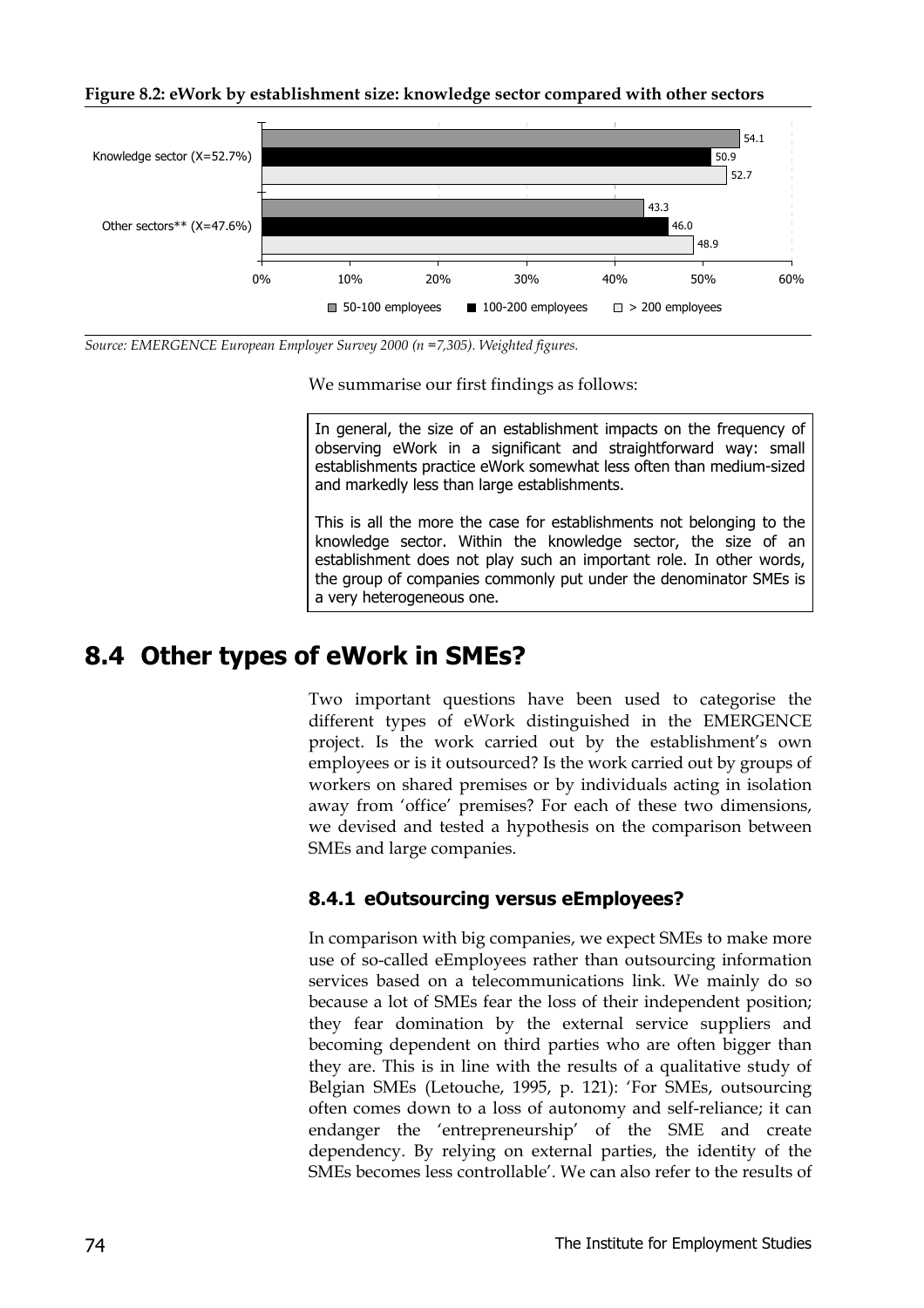Schienstock *et al.* (1999a). In comparison with large companies, far more small companies answered positively to a question whether they fear dependency on external IT-suppliers.

Another reason for SMEs not to engage in outsourcing that often, be it outsourcing to companies or to freelancers, is the lack of knowledge of the market of service suppliers. SMEs often have difficulties in finding their way in a rather untransparent supply of external services. According to Letouche (1995), a lot of entrepreneurs are convinced that external suppliers only serve the needs of big companies. Furthermore, 'they consider private consultants to be 'obtrusive specialists' which are unaffordable for SMEs anyway' (*ibid*., p. 119). Conversely, many service supply companies have difficulties in approaching SMEs, which they consider to be a rather unstructured and not very accessible world. 'Advice is being disregarded by 'obstinate entrepreneurs' who want to keep everything under control and who are not willing to invest enough in decent, specialised services' (*ibid.,* p. 119). Very often, SMEs are not the most interesting clients for specialised service suppliers and economies of scale certainly play a role in this respect. For some activities (*eg* call centre work), a critical size or scale is needed before being able to envisage outsourcing.

Because of the above-mentioned difficulties with external service provision, we hypothesise that SMEs will favour in-house eWork strategies rather than opting for an external solution, *ie* outsourcing. However, this hypothesis is not supported by our empirical data. As can be seen in Figure 8.3, in all size categories it is far more common to organise eOutsourcing rather than to work with so-called eEmployees. Small establishments too make much more use of eOutsourcing rather than eEmployees (39.4 per cent versus 10.7 per cent). A possible explanation for this observation could be the lack of internal economies of scale, motivating SMEs to outsource information activities. Small establishments, as well as establishments of any other size having information activities suitable for remote execution, might simply prefer externalisation to being saddled with the organisational implications of in-house

**Figure 8.3: Use of eOutsourcing and eEmployees by establishment size**



*Source: EMERGENCE European Employer Survey 2000 (n =7,305). Weighted figures.*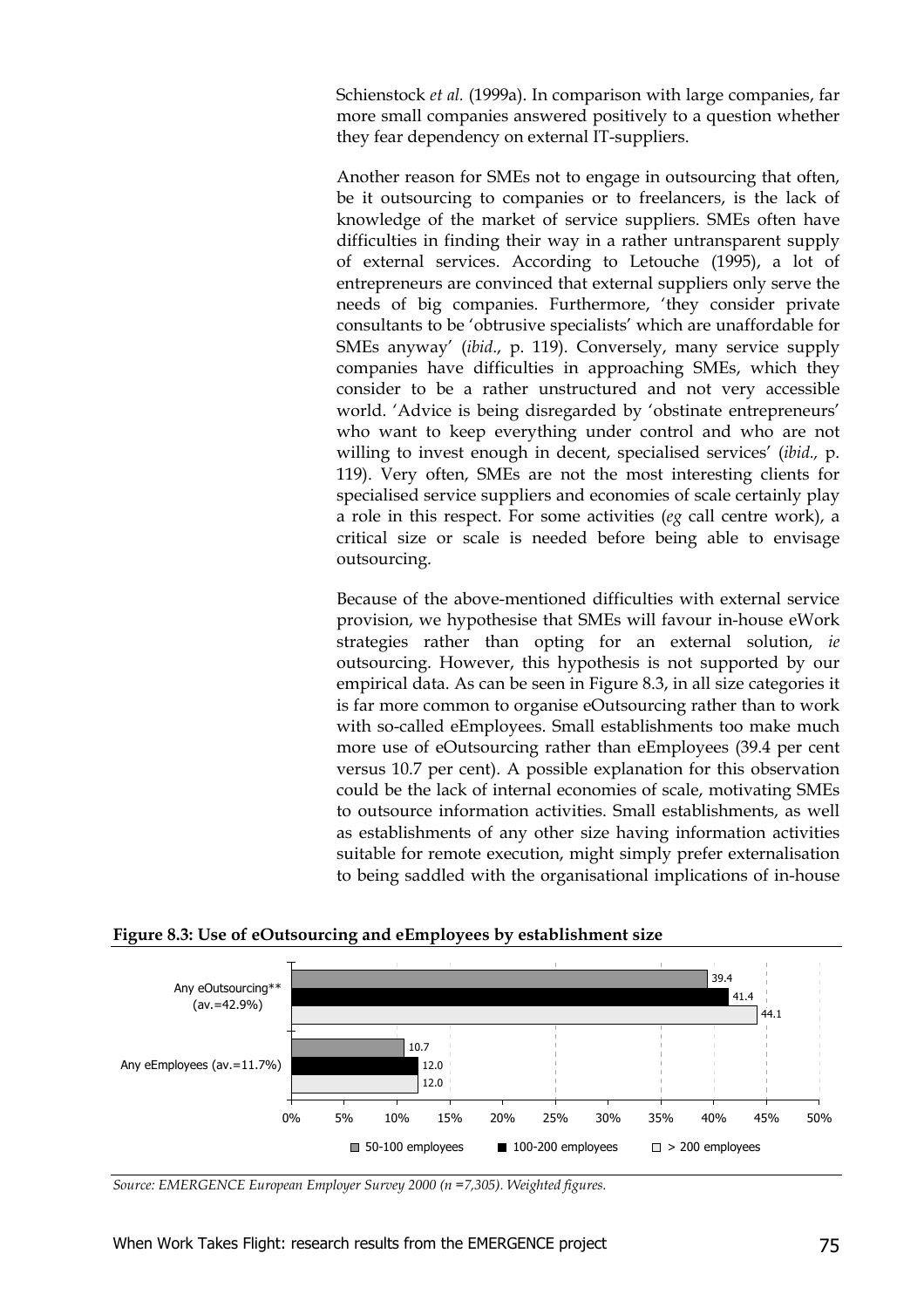eWork. This observation of high overall levels of eOutsourcing is also in line with the idea of reduced costs of market transactions, making markets more transparent and thereby stimulating outsourcing.

Figure 8.3 also shows that the size of the establishment has a significant impact on the likelihood of eOutsourcing, but not of eEmployment. Compared to big establishments, small and medium-sized ones do not score significantly lower in the field of employing eEmployees, but they do in the field of practising eOutsourcing (as they did in the field of eWork as a whole). In other words, the arrears of SMEs in the field of practising eWork can fully be attributed to inferior eOutsourcing scores. Although in absolute terms SMEs make much more use of eOutsourcing than eEmployees, in relative terms, they are doing better in the field of internal forms of eWork. We make the following conclusion:

Regardless of the size of establishments, the largest proportion of eWork involves eOutsourcing. In relative terms, though, small establishments make considerable use of in-house forms of eWork.

#### **8.4.2 Individualised versus collective forms of eWork?**

Simply for reasons of scale and size, we expect SMEs to score higher in the field of individualised rather than collective forms of eWork, for instance it is rather unrealistic for a small company to have a regional back-office or to put a significant number of employees in a telecottage — otherwise, it would not be a small company anymore. Individualised forms of eWork, such as telehomeworking or multilocational eWork, are less tied to particular minimal company size. Away from traditional office premises, these individualised eWork forms can be observed in the smallest companies. In fact, a lot of business start-up companies exploit teleworking, be it on a freelance or contract basis, as a first step. According to Selby and Wilson (2001, p10), 'sole traders and freelancers who telework often start new business activities with low overheads. Such businesses often expand to employ more workers, but there are many examples of start-ups which exploited teleworking as a first step'.

On the basis of Figure 8.4, the hypothesis of SMEs scoring higher in the field of individualised rather than collective forms of eWork has to be rejected too. Collective forms of eWork appear to be most common in all size categories under study, also in the category of small establishments (40.3 per cent versus 18.6 per cent). This might, at least partly, be explained by the fact that our 'small' establishments are still employing over 50 employees and therefore not deviating that much from medium-sized and even large establishments.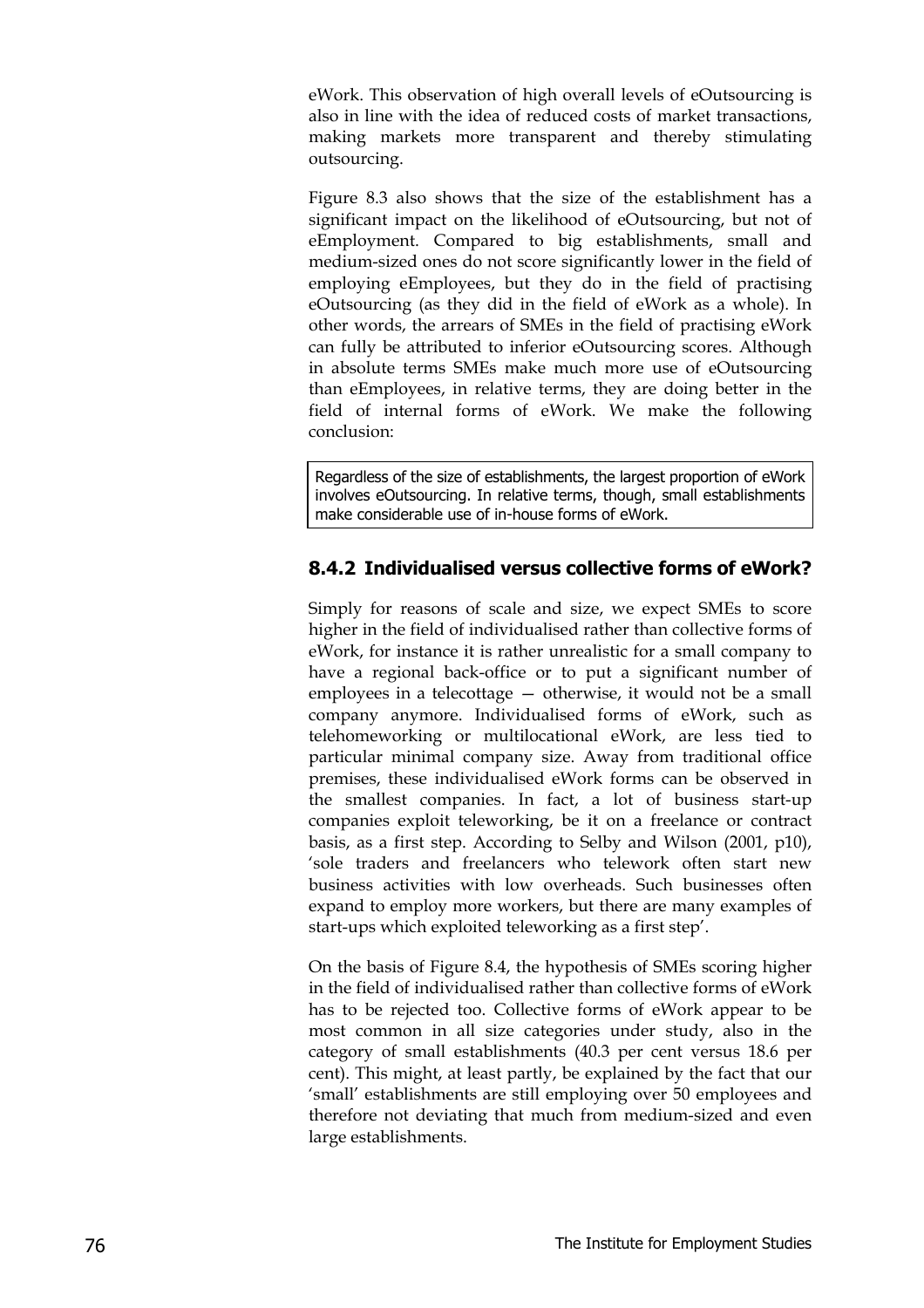#### **Figure 8.4: Use of individualised and eWork by type and size forms of eWork by establishment size**



*Source: EMERGENCE European Employer Survey 2000 (n =7,305). Weighted figures.*

Figure 8.4 also shows that the number of employees impacts differently on the likelihood of practising individualised and collective forms of eWork. As opposed to the collective forms of eWork, establishments employing up to 200 employees do not score significantly worse in the field of individualised eWork, although it must be pointed out that the use of collective forms of eWork still outweighs the use of individual forms. Small establishments can therefore be said to be distinguished by a greater propensity to use individualised eWork. The interpretation is completely analogous to the one in the previous paragraph — the same goes for the conclusion:

Regardless of the size of establishments, the largest proportion of eWork involves groups of workers on shared premises. In relative terms, though, small establishments make considerable use of individualised form of eWork.

#### **8.4.3 Concrete eWork types**

Based on the two dimensions discussed above, a typology of different forms of eWork has been constructed (cf. Chapter 7). Figure 8.5 compares the frequency of observing each type of eWork in the three size categories under investigation. The chart repeats the aggregate variables presented above (*eg* 'any eWork', 'any eEmployees' …), thereby giving a full picture of eWork practices in European establishments employing over 50 employees.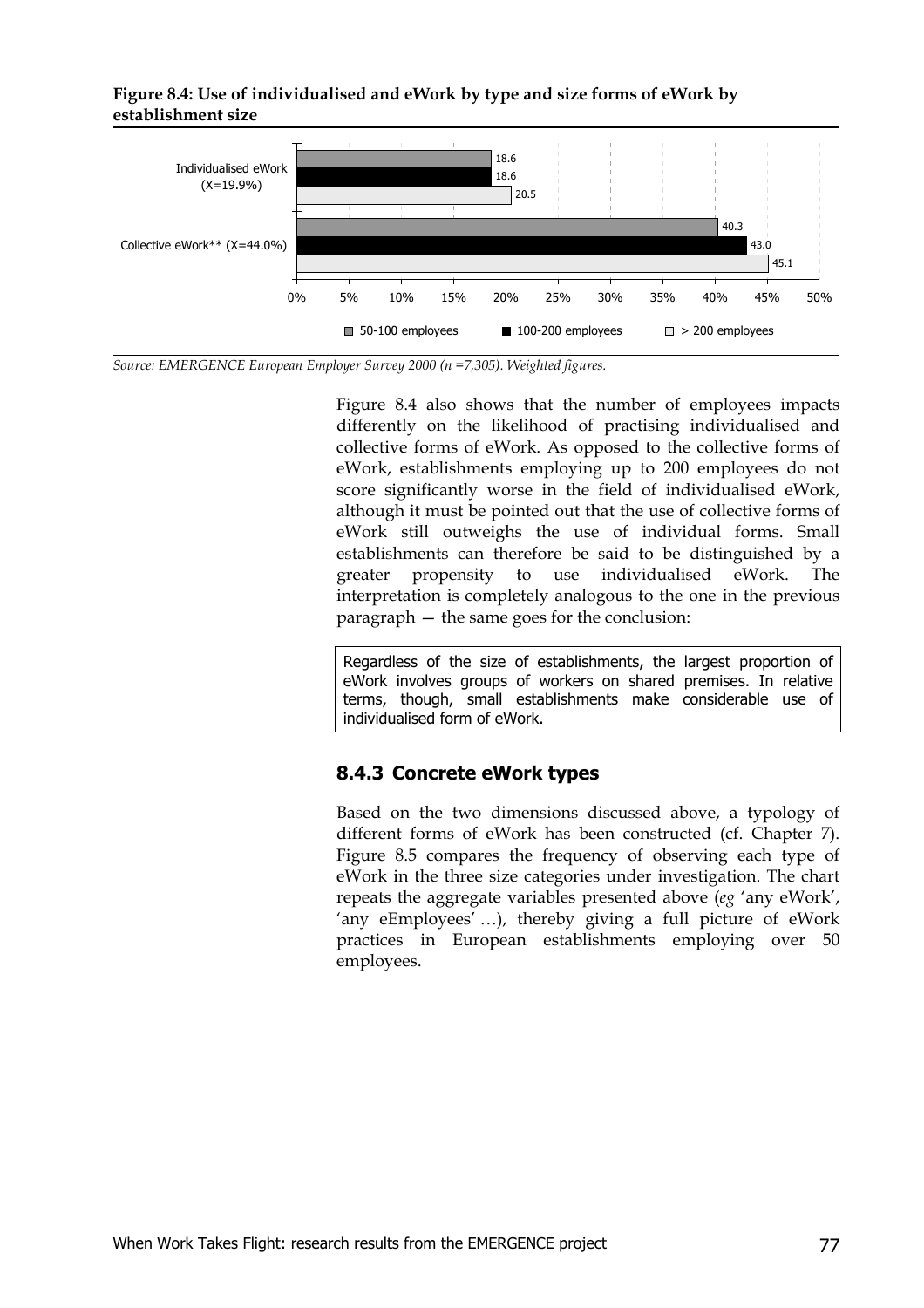#### **Figure 8.5: eWork by type by establishment size**



*Source: EMERGENCE European Employer Survey 2000 (n =7,305). Weighted figures*

### **8.5 Are SMEs important suppliers of eServices?**

The data presented so far all deal with the demand side for information activities and eWork. By this we mean companies which have a clear need or demand for telemediated work for their own functioning. This demand for eWork can either be fulfilled by means of in-house solutions or by means of outsourcing. Every outsourcing relationship of course involves two parties. In this paragraph, we focus on the supply side of outsourcing relationships, *ie* companies supplying telemediated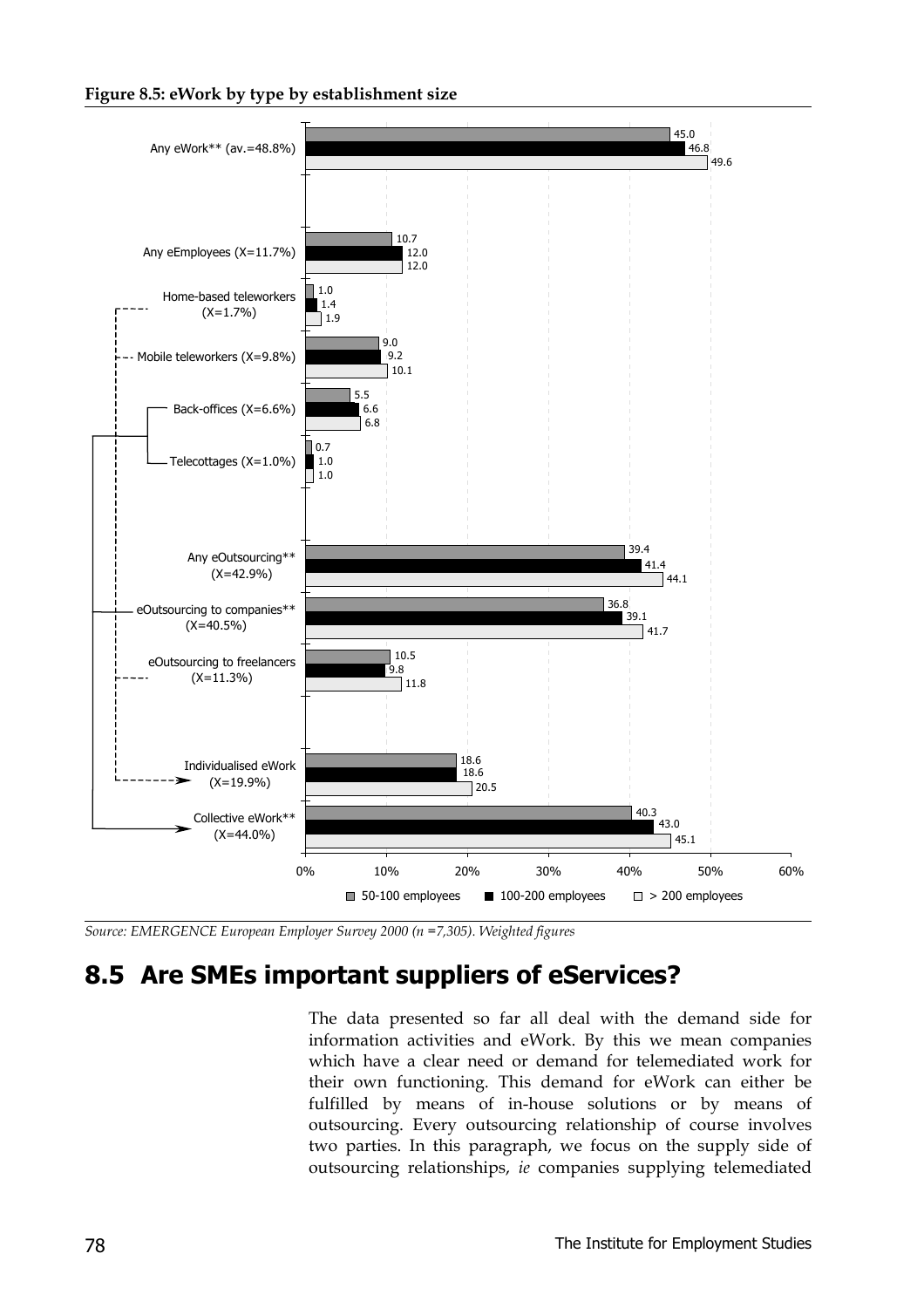information activities to third party companies: their business clients.

In general, we expect SMEs to play an important role at the supply side of the trade in information activities*.* In other words, we expect a significant part of telemediated information activities or eServices distinguished in the EMERGENCE project, to be delivered by SMEs. Many of the most dynamic new eBusinesses have started up as very small firms and it seems likely that much of the supply of other knowledge-based products or services, ranging from multi-media content to accountancy or software services, may originate in SMEs. This general expectation is in line with mainstream literature and policy documents. According to the OECD, *eg*, 'SMEs play a key role in strategic business services, including computer software and information processing, research and development (R&D) and technical testing, marketing, business organisation and human resource development' (OECD, 2000a, p. 7). The fact that the average firm size in strategic business services is a fraction of the average size of firms in manufacturing or in the economy as a whole is an indication of the importance of SMEs in this field (see *eg* OECD 2000b; EC 2000).

The information given so far describes the key role of SMEs in supplying strategic business services, but it does not explain it. In the following, we present four mutually interrelated and reinforcing factors explaining the hypothesis about the relative dominance of SMEs in the field of eService supply.

#### **8.5.1 Increased outsourcing of information activities and new opportunities for SMEs**

Increased outsourcing not only reduces the average size of companies; it simultaneously creates new opportunities for smaller companies that, by concentrating on a few selected skills, can become the suppliers to larger companies for whom these are not core activities. But why should (bigger) companies outsource more activities than in the past, thereby creating new opportunities for SMEs? Many authors (*eg* Hagel and Singer, 2000; Schmidt, 1996; Schienstock *et al.,* 1999b *etc*.) explain this tendency by arguing that modern ICTs significantly lower the costs of market transactions, making markets more transparent and thereby stimulating outsourcing. This so-called transaction cost theory (Williamson, 1975, 1985) applies to outsourcing as such, but all the more to the outsourcing of the the seven generic business services studied by EMERGENCE (see chapter 3), simply because of the immaterial nature of these services. ICT does not only lower the cost of *eg* the information searching and accounting activities that are needed for co-ordination with external suppliers (Brynjolfsson *et al.* 1993), because of the immaterial nature it also reduces the cost of delivering the work and allows for significant remote control possibilities (see *eg* Dejonckheere and Van Hootegem, 2001a; Flecker *et al.* 2000). Because outsourcing creates new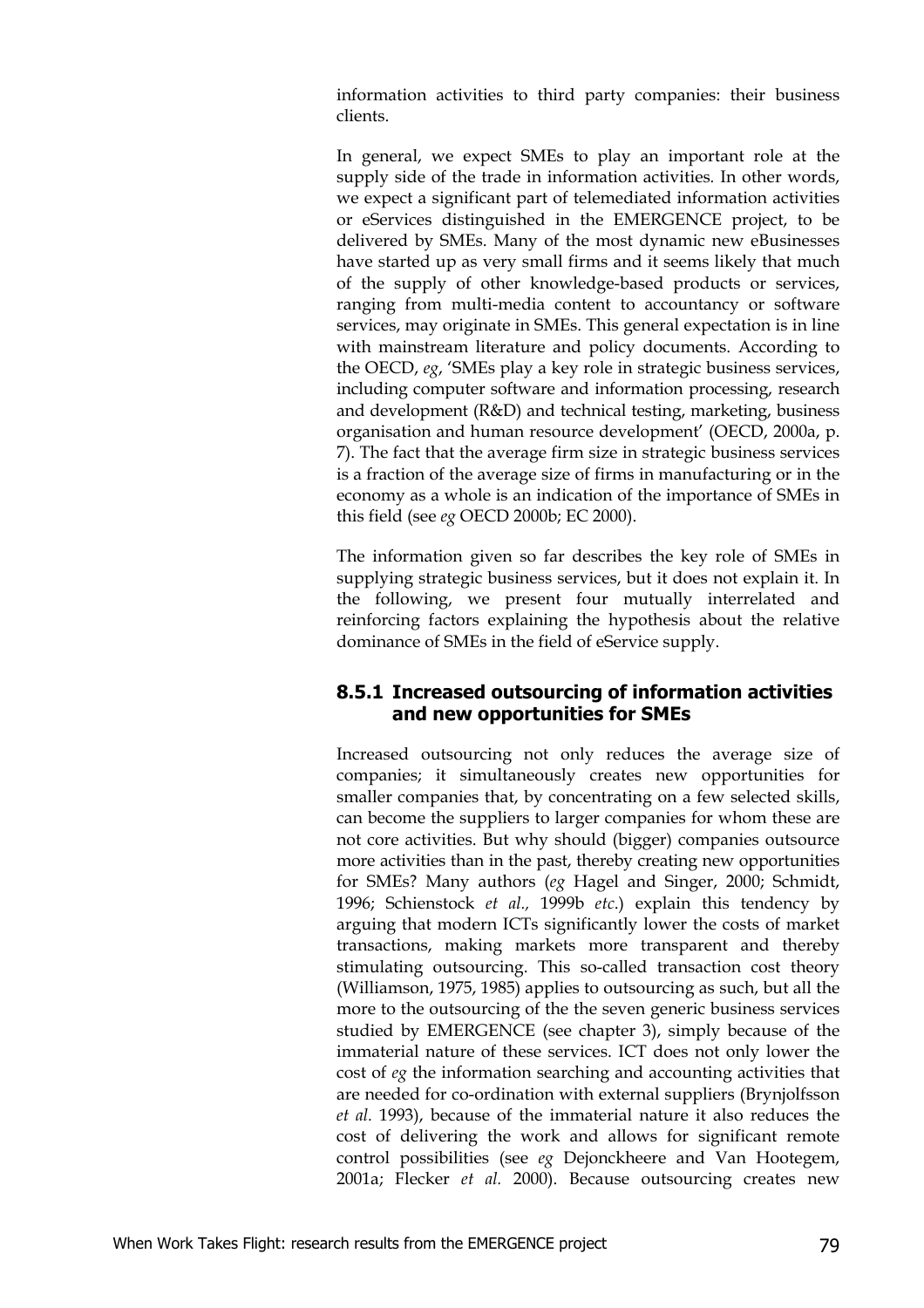opportunities for SMEs specialising in the supply of this work to bigger companies and because ICT makes it especially easy to outsource information activities, we expect SMEs to be particularly strong in the supply of these activities.

This expectation is more or less in line with the findings of the OECD: 'Increased outsourcing by major manufacturing firms, combined with new technologies that have allowed SMEs to win market niches, has led to ten per cent annual growth in these knowledge-based services in recent years' (OECD, 2000a, p. 7). The new opportunities for small companies in the field of supplying business services also appear from an analysis of new enterprises and start-ups in Denmark: 'If the population of new enterprises is broken down by economic activity, it is obvious that the new enterprises reflect the general development towards a service and knowledge based economy as the share of manufacturing industry is declining from nine (1990) to only six per cent of all new enterprises in 1998. On the other hand, Business Services constitutes around one-third of all new enterprises with IT Consultancy Services as the dominant single activity — growing from around 800 new enterprises in 1990 to around 1,400 in 1998' (Nielsen, 2001, p. 7). The observation that a lot of start-up companies — which we assume to be rather small — specialise in the supply of business services is not only related to increased outsourcing of these services by bigger companies, but also to the following argument.

#### **8.5.2 Relative low costs of starting-up and exploiting an eService company**

Limited financial resources are an important barrier to the start-up and further development of many SMEs. A lot of authors stress this problem in various ways. Schmidt discusses restricted access to financial credit (1996); the Observatory of European SMEs refers to difficulties in obtaining loans (because of guarantees demanded by banks, lead time to approval, *etc*.) as well as high financial costs (because of higher interest rates, unfavourable repayment conditions, *etc*.) (EC, 2000); Delmotte *et al.* (2002) further argue that the familial interests of many SMEs can hinder opening up the company capital for potential 'external' investors and this can have serious implications for the growth of SMEs; 'The most important problem that start-ups face is related to getting the necessary financing to start a business' (EC, 2000, p. 344). 'However', the authors continue, 'this problem is probably less important for enterprises in the service sector than in other sectors. These enterprises, especially knowledge-based services, do not need large assets to perform their services and therefore need mainly working capital' (*ibid.,* p. 344). The increased availability of technology at low cost is often considered to be a factor that can enhance entrepreneurship, because it permits easier access to information and lowers the cost of start-up in the case of many intangible services. Nylander and Ylöstalo (1998, p. 9), *eg*, argue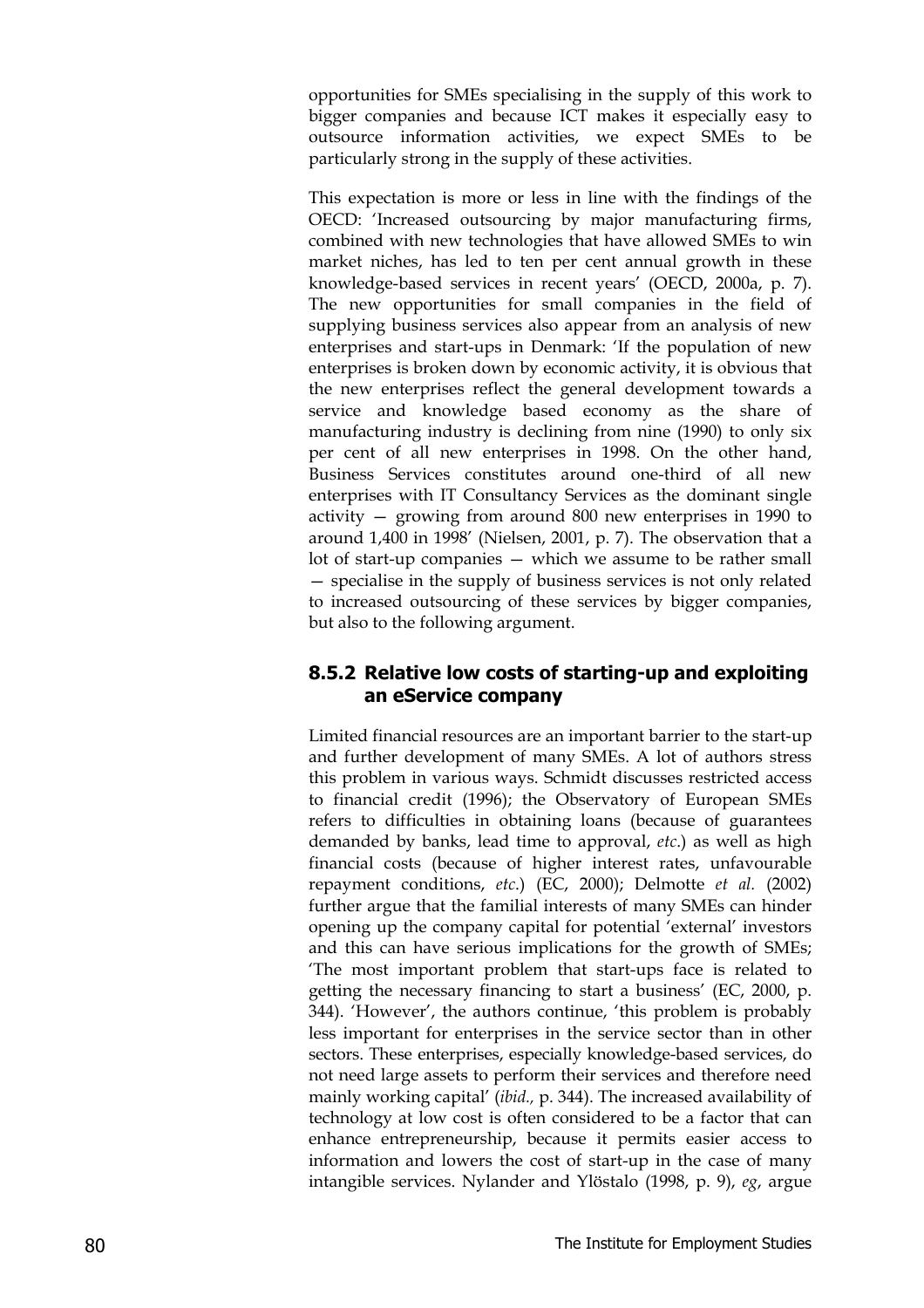that 'global telecommunications and open technologies are lowering the entry barrier for SMEs to adopt the newest communication technology'. As the cost of information and communication technology keeps decreasing, the start-up and operating costs of many eService businesses do so as well and we expect this to enhance the potential contribution of smaller firms.

In brief, budgetary restraints form a significant barrier for many SMEs. Because this barrier seems to play a less important role for companies specialising in the supply of information services, we expect SMEs to perform relatively well in this field. Not only is a crucial 'weakness' of SMEs becoming less important in the new economy; but several important 'strengths' of SMEs are also becoming more important.

#### **8.5.3 Developing the assets of SMEs in the supply of knowledge intensive business services**

Compared to traditional services, a lot of new business services are characterised by a high degree of complexity, insecurity and knowledge intensity (Tessaring, 1998). Schienstock *et al.* (1999b) use the term 'knowledge intensive business services' when referring to activities such as design, R&D, marketing, customer service, management, *etc*. In mainstream literature, there is widespread agreement that flexibility, customisation and innovativeness have become key criteria for companies specialising in the supply of these activities (*eg* OECD, 2000c; Dejonckheere and Van Hootegem, 2001b).

Flexibility, adaptability and speed of decision-making are undeniably very important assets of small companies when compared to big, often heavily structured companies that are not able to react to a changing economic environment in such a dynamic way. To use the words of Van Kirk and Noonan (1982, p. 3): 'Small businesses clearly have the ability to strike fast, while their counterparts in big business are sometimes shackled with a bureaucracy of red tape and a painfully slow decision-making process'. Delmotte *et al.* (2002) also argue that SMEs are able to adapt themselves rapidly, flexibly and decisively to changing market circumstances and customer needs. They mainly attribute this virtue to the simple and flexible organisation structure of SMEs, which has clear advantages over the heavy structures of big companies. In addition to this, there is increasing evidence that SMEs play a key role in pioneering and developing new markets. They tend to be quicker in responding to new opportunities than large firms and this has led to a consideration of the advantages of smaller firms as a source of innovation, characterised by such features as '(i) a greater tolerance for higher risk initiatives; (ii) a collegial organisational context that values ideas and originality; (iii) a capacity to reap substantial rewards from market share in small, niche markets; (iv) improved capacity for integrating complex sets of information and technologies to create a useful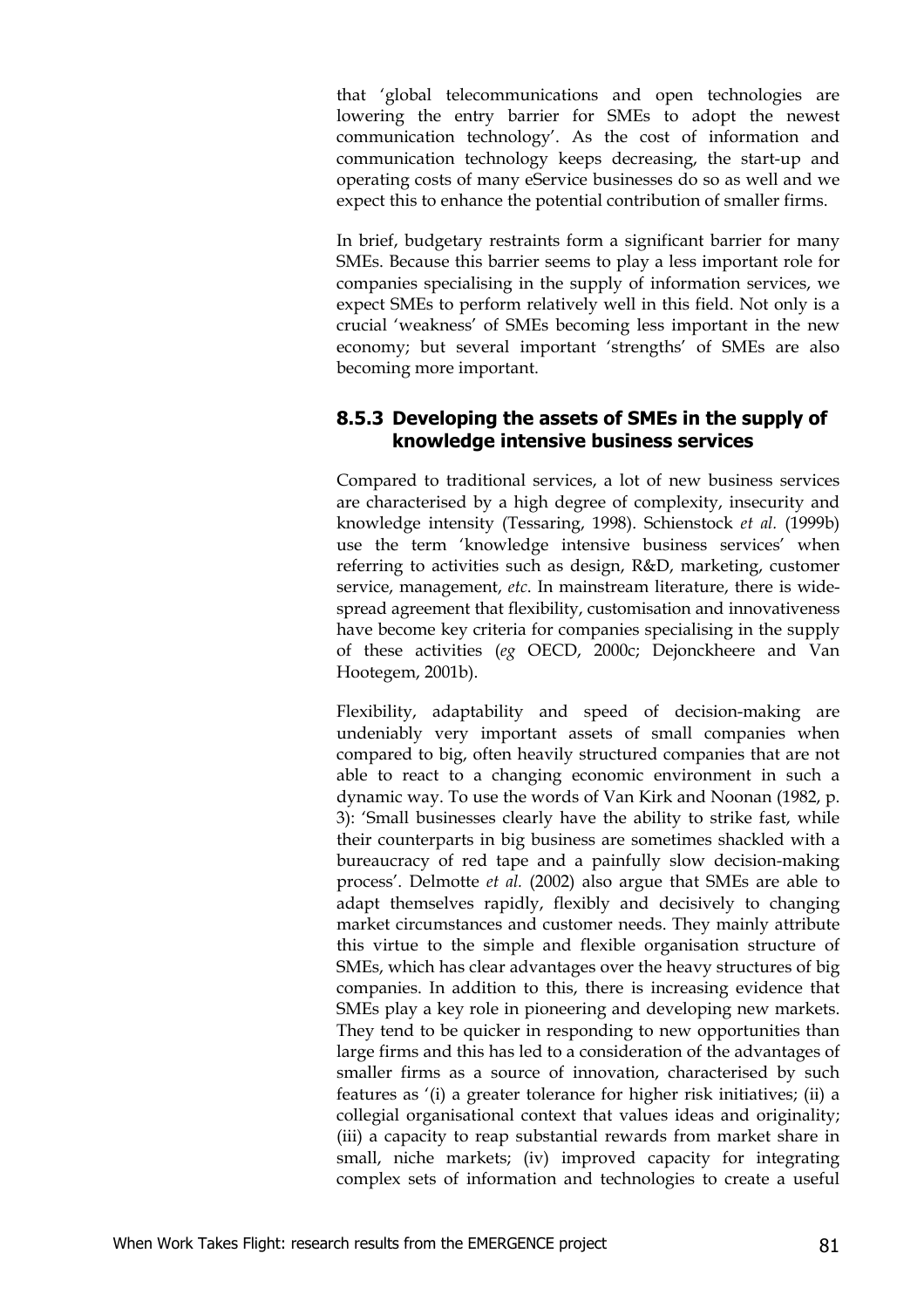outcome; and (v) greatly increased cohesion and sense of collective purpose where all may profit directly from a successful new innovation' (Acs and Audretsch, 1996). In addition to this, innovative activity flourishes especially vigorously in environments free of bureaucratic constraints. A number of SMEs have in fact benefited from the exodus of researchers thwarted by the managerial restraints of larger firms. Larger firms also tend to promote successful researchers to management positions, while SMEs can place innovative activity at the centre of their competitive strategy (OECD 2000c).

In brief, there is widespread agreement in the mainstream literature that flexibility, creativity, innovativeness and entrepreneurial dynamism are becoming very crucial criteria for achieving economic success in the new economy and trade in new business services. Because these elements have always been important assets of SMEs, we expect them to play a particularly important role in the supply of knowledge intensive business services.

#### **8.5.4 The virtues of networking among SMEs**

Much of the literature on the new economy refers to the potential use of the Internet and networking technology among SMEs for business co-operation. According to the European Observatory for SMEs, 'co-operation among SMEs in networks based on Internet technology can open new markets. Of special interest are networks enabling small enterprises to compete jointly with larger enterprises in markets otherwise only reserved for the large enterprises' (EC, 2000, p. 174).

In the course of the nineties, co-operation between firms increased due to the rapid diffusion of modern ICT and decreasing costs of using information technology (Nylander and Ylöstalo, 1998, p. 3). By forming ICT-based collaboration networks with other SMEs, small companies can overcome typical shortcomings such as the inability to achieve economies of scale and can gain rapid access to skills, capital and knowledge (Selby and Wilson, 2001). Besides overcoming some of the weaknesses of operating in isolation, networking allows SMEs to combine the advantages of smaller scale and greater flexibility with economies of scale and scope in larger markets — regional, national and global. In more concrete terms, potential benefits of networking with other SMEs stem, for example, from 'greater access to information, the presence of concentrated and often specialised labour markets, proximity to suppliers and customers, the increased practical opportunities for mutual gains from joint marketing, technology sharing, mutual credit guarantee programmes and various other forms of interfirm collaboration' (OECD, 2000d, p. 2-3).

In brief, ICT-based networking is considered to give a lot of new opportunities for SMEs offering eServices in the new economy.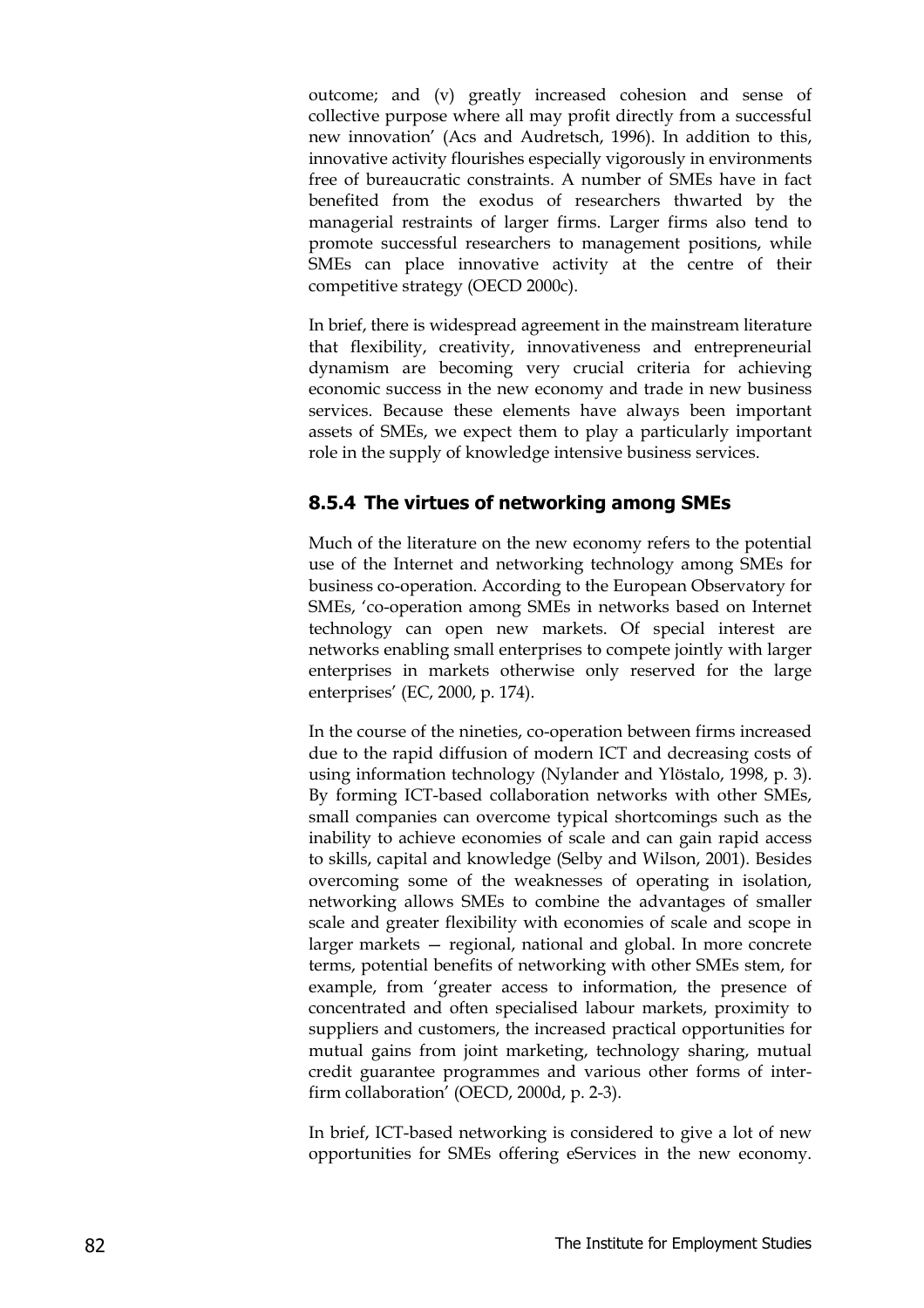**Figure 8.6: Supply of eServices by establishment size**



*Source: EMERGENCE European Employer Survey 2000 (n =7,305). Weighted figures*

We therefore expect SMEs to play an important role at the supply side of new business services.

We now turn to the empirical data in order to test the hypothesis that SMEs play a crucial role at the supply side of the trade in information activities. As can be seen from Figure 8.6, in all, one European establishment in five is engaged in supplying information activities such as customer service, software development, accounting and finance, *etc*. to third party companies, using a telecommunications link to receive and transmit the work.

Figure 8.6 also shows that the size of establishments does not impact on the likelihood of supplying information-based services. As opposed to our expectations, SMEs do not score better than large establishments in the field of eSupply. On the other hand, small establishments do not score worse either. This contrasts with the demand side of information services, where we did observe lower scores for small establishments in the field of eWork and especially of eOutsourcing (cf. *supra*). Whereas small establishments have a lower demand for telemediated services being delivered by subcontractors, they do not offer these services less frequently than large establishments to third party companies.

So far, at the supply side of eWork, all SMEs have been treated as a single monolithic bloc without taking into account the enormous heterogeneity of the population of small and medium-sized enterprises. The four arguments listed above are especially valid for SMEs belonging to the so-called knowledge sector. When looking at the knowledge sector in isolation, we therefore expect SMEs to be very important suppliers of eServices, more important than big companies. The data relating to this hypothesis are presented in Figure 8.7.

Establishments in the knowledge sector clearly supply eServices more often than other establishments — the percentage of eSupply being more than twice as high (38.7 per cent versus 17.0 per cent). This is a first conclusion that can be derived from Figure 8.7. When looking at different size categories, the picture within the knowledge sector is quite different from that in other sectors. Within the knowledge sector, the frequency of observing eSupply varies inversely with the size of the establishment. For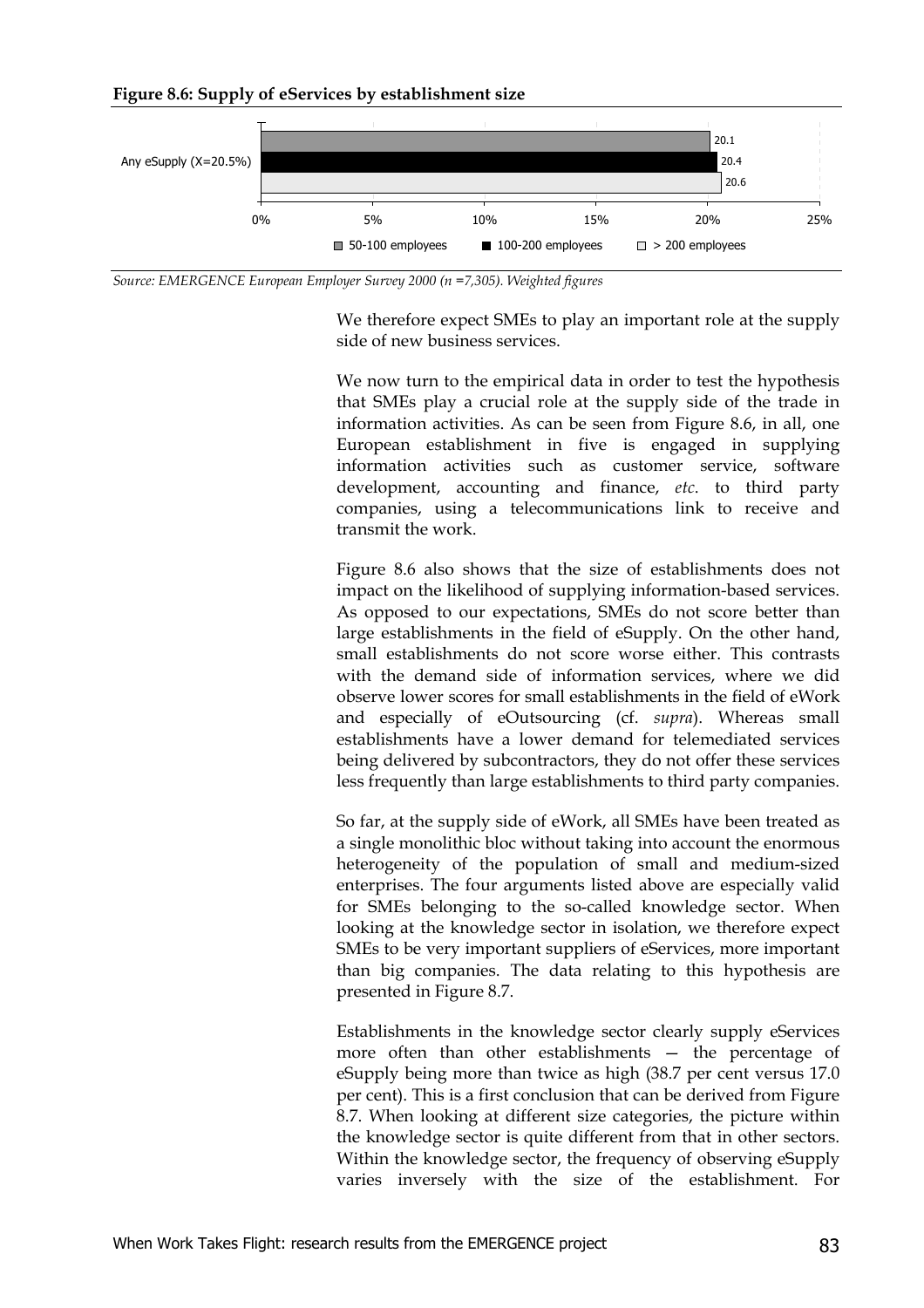**Figure 8.7: Supply of eServices by establishment size: the knowledge sector compared with other sectors (% eSupply)**



*Source: EMERGENCE European Employer Survey 2000 (n =7,305). Weighted figures*

establishments not belonging to the knowledge sector, this is not the case. Small establishments in the knowledge sector are three times as likely to be involved in the supply of telemediated services as their counterparts from other sectors (46.1 per cent versus 15.3 per cent).

We summarise our supply-side findings as follows:

In general, the size of establishments does not impact significantly on the telemediated supply of information-based services; small establishments do not score better than large ones in the field of eSupply, but they do not score worse either.

This contrasts strongly with the demand for eWork, where large establishments outperform small ones. Consequently, in relative terms, SMEs are more important at the supply side of the trade in information activities than at the demand side.

This is all the more the case when limiting ourselves to the knowledge sector. SMEs in the knowledge sector are very important suppliers of telemediated services, more important than large establishments in the knowledge sector.

### **8.6 How important is establishment size?**

In this chapter we have tried to assess some peculiarities of SMEs in the new economy by comparing three establishment size categories on a range of eWork and eSupply-related variables. In some instances, the number of employees did make a significant difference; but in other cases, its impact was rather limited or even completely negligible. Overall, the impact of the variable 'establishment size' was smaller than initially expected. The number of employees is clearly not the only factor impacting on the frequency of observing (different types of) eWork as well as eSupply. Bivariate analyses reveal considerable country and sector differences (Dejonckheere *et al.,* 2002). Moreover, they seem to suggest that the influence of establishment size is smaller than that of sector and country. This assumption is confirmed by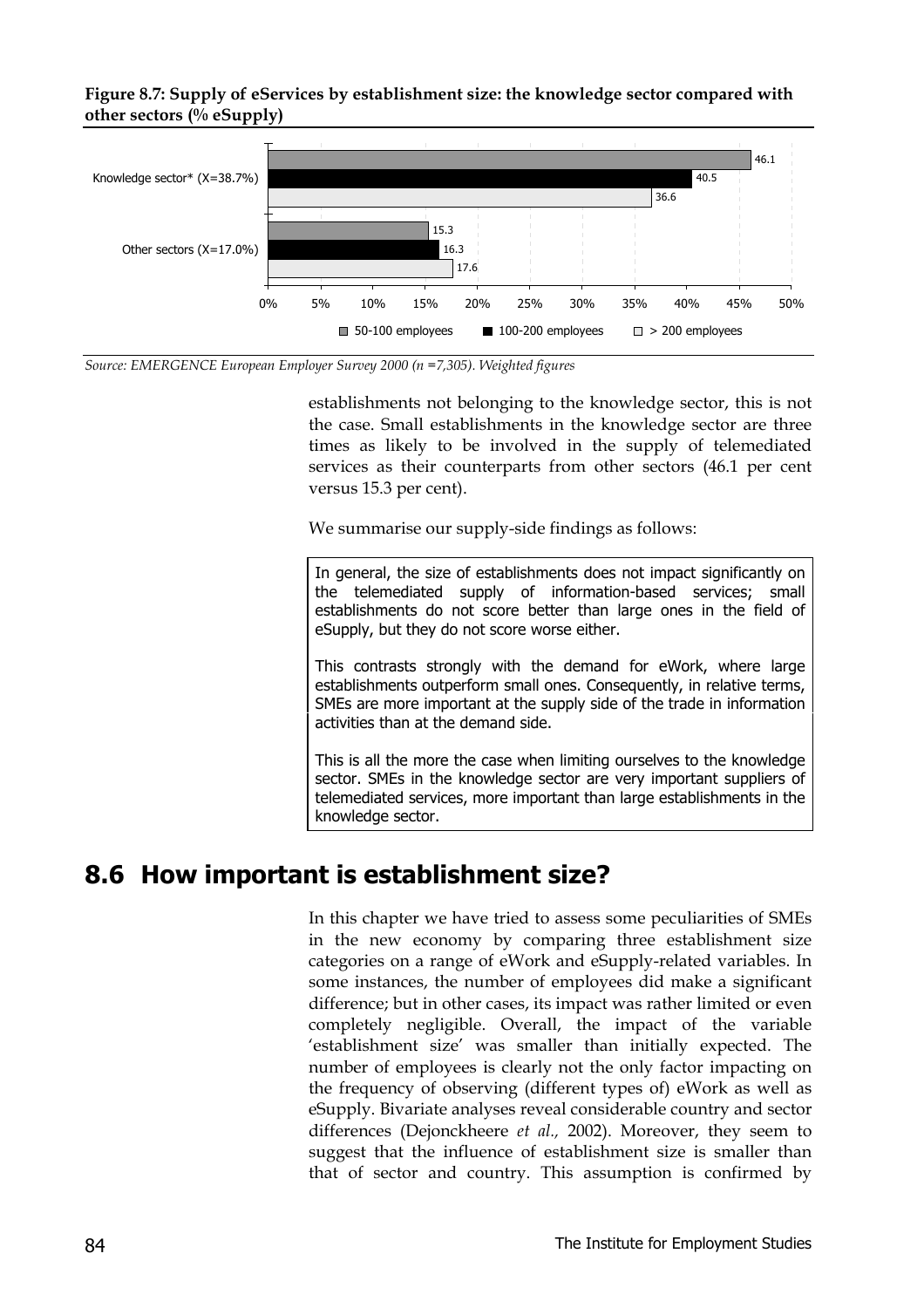logistic regression analysis, which separates out the inter-related effects of the explanatory variables country, sector and size. Logistic regression does indeed show that the impact of establishment size on (different types of) eWork as well as on eSupply is subordinate to the impact of sector and certainly to the impact of country. Several factors might contribute to this.

First, the observation that the number of employees does not differentiate eWork and eSupply practices as much as sector and country, is likely to be influenced by that fact that very small firms have been excluded from the overall EMERGENCE survey. Supplementary surveys in very small firms will allow us to answer the question whether the finding can be generalised or not.

Second, rather than suggesting a common European model of eWork practice, the empirical data reveal a considerable degree of national and regional diversity within Europe. This is certainly not an isolated observation. Other international employer surveys, as well as the global statistical analysis conducted at the beginning of the EMERGENCE project, support the idea of regional diversity instead of regional convergence within the European information society.

A final factor refers to the enormous heterogeneity of the group of SMEs. Irrespective of the sector or economic activity, SMEs can, among others, consist of start-up companies, subsidiaries of large companies, small companies that are likely to remain SMEs for ever, rapidly growing companies that are likely to exceed the 'SME–threshold' in due course, formerly large companies that have become SMEs after downsizing or outsourcing *etc*. eWork practices are likely to differ according to the type of SME, but a lot of these differences bear the risk of being averaged out when grouping this enormous variety under a single common denominator.

### **8.7 eWork in microenterprises in the Irish and Danish knowledge sectors**

In addition to the main EMERGENCE survey, supplementary micro-firm surveys were carried out in Ireland, Denmark, Belgium and Australia producing data from establishments with fewer than 50 employees, thereby casting some light on the eWork practices in very small establishments. The following two Figures focus on the Irish and the Danish knowledge sectors and compare the eWork practices of micro-firms to establishments employing more than 50 employees. It should be noted however that great caution should be exercised in generalising from these results to other EU countries, for two reasons: the first is the relatively small sample sizes involve in these two small European countries; the second is the considerable national variation, already mentioned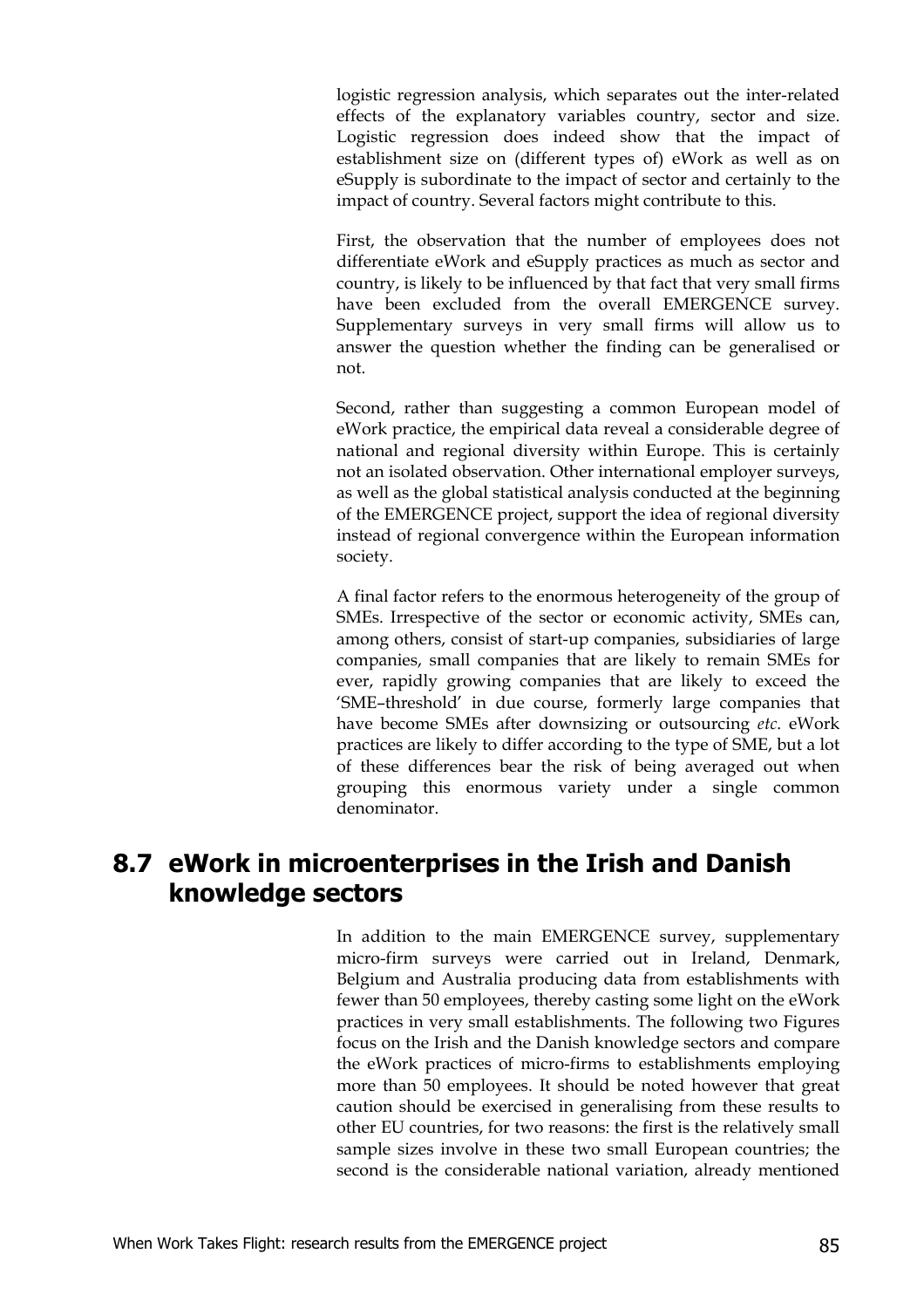in the previous section, which exists in eWork practice in Europe. These results, summarised in Figures 8.8 and 8.9, should therefore be regarded as primarily illustrative.

When looking at in-house eWork, it can be seen that knowledge establishments employing over 50 employees, be it Irish or Danish ones, are more likely to use multilocational eWork than their smaller counterparts. By contrast, the largest proportion of homebased eWorkers can be found in micro-firms. There are several possible explanations for this size-related difference: 'In some cases, the small establishments in question may be microenterprises run from the homes of their proprietors or by networks of homeworkers; in other cases the use of homeworkers may be an effect of the relative precariousness of small enterprises which cannot afford the extra office space or the additional equipment required to give workers a genuine choice of location. It could also be that smaller establishments lack a specialist HR officer who is aware of the advantages of multilocational working and their workers may be managed in a more ad hoc way, without formal negotiation' (Bates *et al.* 2002).

When turning to the use of remote back-offices, in both Ireland and Denmark, we see higher percentages in establishments employing over 50 employees. The use of telecottages, the other collective form of in-house eWork, is clearly negligible in Ireland. Danish establishments in the knowledge sector more often make use of telecottages. This may reflect some kind of niche marketing by telecottages or telecentres or, more likely, the typical skill patterns and technology requirements of the knowledge industries which lend themselves particularly well to remote work (Huws *et al.,* 2002).



**Figure 8.8: eWork by size in the knowledge sector: the case of Ireland**

*Source: EMERGENCE European Employer Survey 2000 (n =7,305) + Irish micro-firm survey 2001 (n = 100). Weighted figures*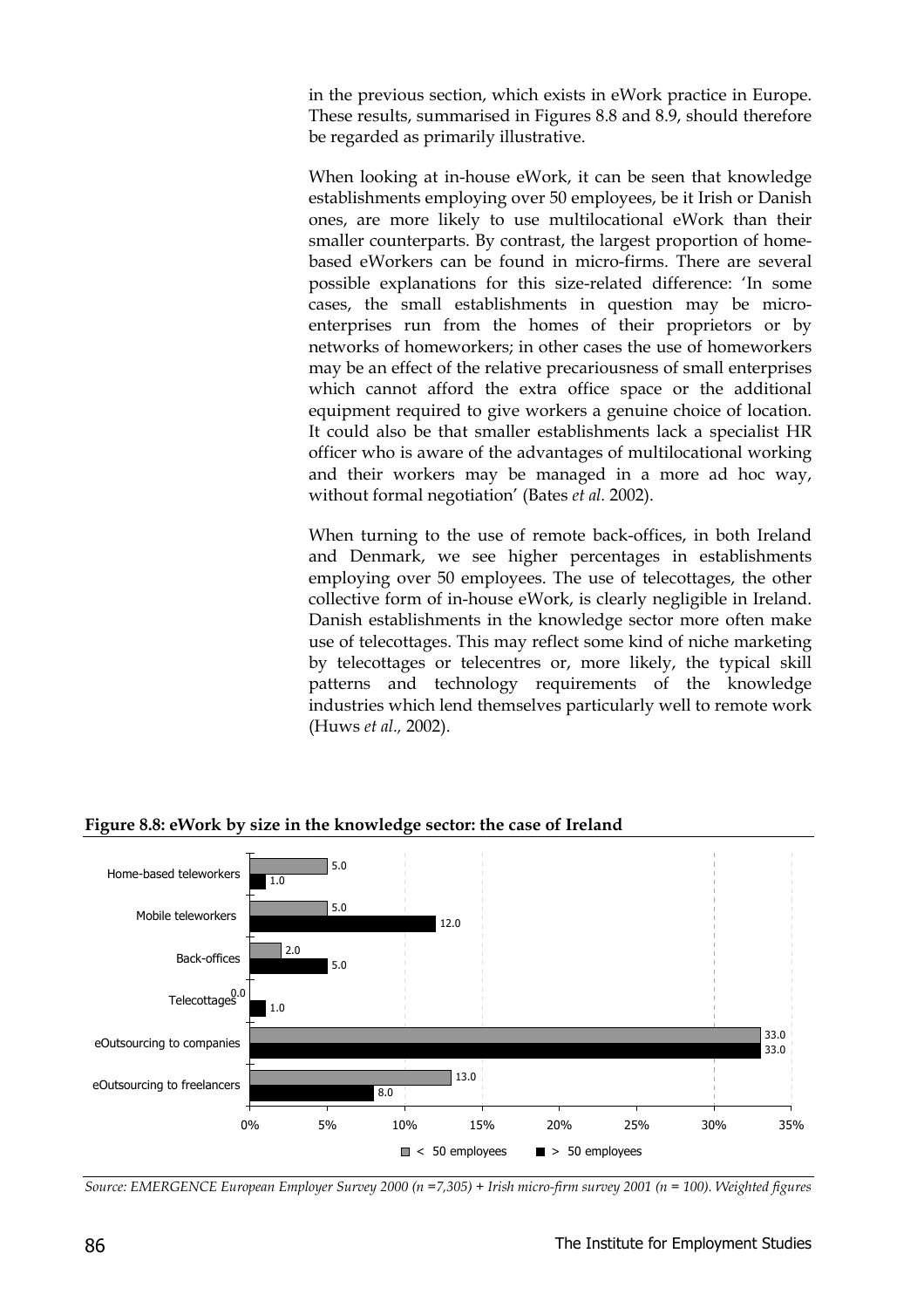

**Figure 8.9: eWork by size in the knowledge sector: the case of Denmark**

*Source: EMERGENCE European Employer Survey 2000 (n =7,305) + Irish micro-firm survey 2001 (n = 100). Weighted figures*

We now turn our attention to outsourced forms of eWork. In general, small firms in the knowledge sector make considerable use of outsourcing using a telecommunications link to import business services from subcontractors. According to Bates *et al.* (2002), this might in part reflect a big need among the smallest establishments to buy in resources or expertise from external sources because they lack the scale of demand which would make it economic to have a permanent in-house solution.

In general, the number of employees does not impact on the use of outsourcing strategies as much as on the use of in-house forms of eWork. This is certainly the case for the Danish knowledge sector, where micro-firms and establishments employing over 50 employees engage in outsourcing, be it to companies or to freelancers, almost as frequently. Micro-firms in the Irish knowledge sector are more likely to eOutsource to individual freelancers than their larger counterparts. Because of the small scale of activities, the services of a freelancer might be a cheaper option or give a small firm more flexibility than calling upon the eServices of big service providing companies. The observation of micro-firms making considerable use of remote eLancers is also in line with the idea of small companies networking among each other and using Internet and networking technology for business co-operation.

### **8.8 Conclusions**

In general, the empirical data from EMERGENCE support the idea of the knowledge sector as an important cornerstone of the new economy, characterised by a very dynamic use of eWork and trade in telemediated business services. Small knowledge establishments appear to be increasingly important, especially at the supply side eWork. Knowledge SMEs have clearly succeeded in capturing very important segments of the market in remote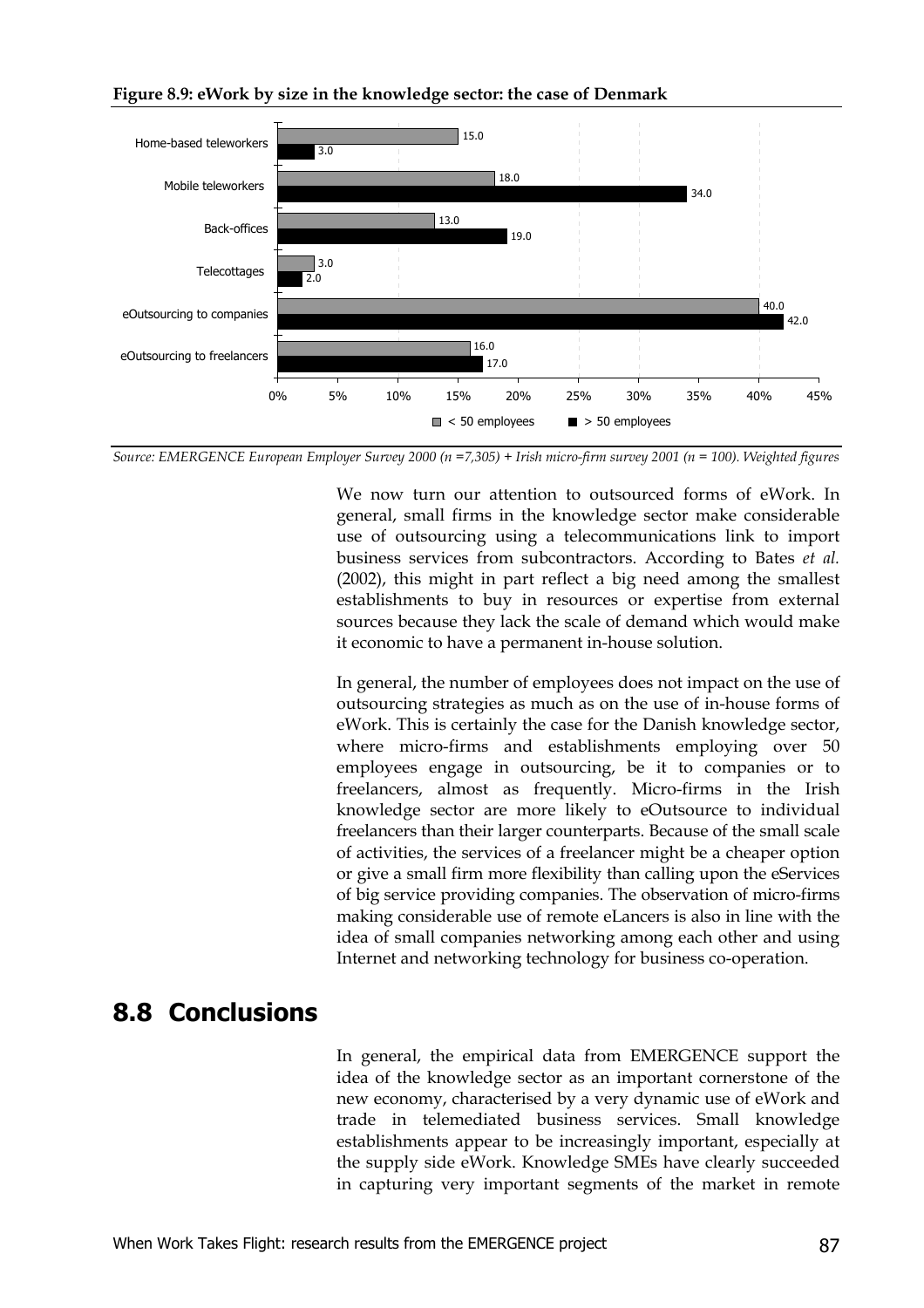business services, especially software development and support and creative work  $-$  a category that includes design, editorial work, multimedia content generation and other creative activities such as R&D.

The crucial role knowledge-intensive SMEs play in the new economy has not taken us by surprise. We expected a significant portion of eServices to be delivered by SMEs, mainly (1) because increased outsourcing of information activities is resulting in new business opportunities for SMEs specialising in these fields; (2) because of the low degree of capital intensity of many eBusinesses resulting in relatively low start-up and exploitation costs — in this way, a traditional weakness of SMEs is becoming less important in the new economy; (3) because flexibility, adaptability, speed of decision-making and innovativeness traditional strengths of SMEs — appear to be all the more important for the supply of knowledge intensive business services; and (4) because electronic networking and clustering allows SMEs to combine the advantages of small scale with various of the benefits of large scale.

In essence, typical weaknesses of SMEs are becoming less important in the new economy, or they can be mitigated, *eg* by means of networking, whereas typical strengths can increasingly be cashed in. On the basis of our literature survey as well as the empirical results from EMERGENCE, we can therefore conclude that 'small is finally becoming beautiful'.

In fact though, it might be better to conclude that 'small *can* finally become beautiful'. The literature survey, EMERGENCE data analysis and case studies also show that the group of companies commonly categorised together as SMEs is an extremely heterogeneous one. Whereas a few SMEs indeed specialise in the supply of knowledge intensive business services, the majority still operate in a medium to low technology environment. In line with this, small establishments practice eWork less frequently than big establishments. Many SMEs might not be able to cope with the technological revolution and challenges of globalisation.

On the one hand, a considerable number of SMEs and micro-firms have succeeded in capturing important segments of the market of remote business services, thereby taking up a valuable position in the new, globalising economy. These SMEs are often considered to be the cornerstone of the knowledge economy. On the other hand, there is the simultaneous observation that many SMEs do not work their way through the electronic highway that easily. It is therefore crucially important to gain a better insight into the barriers many SMEs face to make better use of the eService patrimony. If these barriers are not adequately mapped and counteracted by policy, there is a risk of further economic polarisation in which the available government incentives benefit only a small number of economic actors.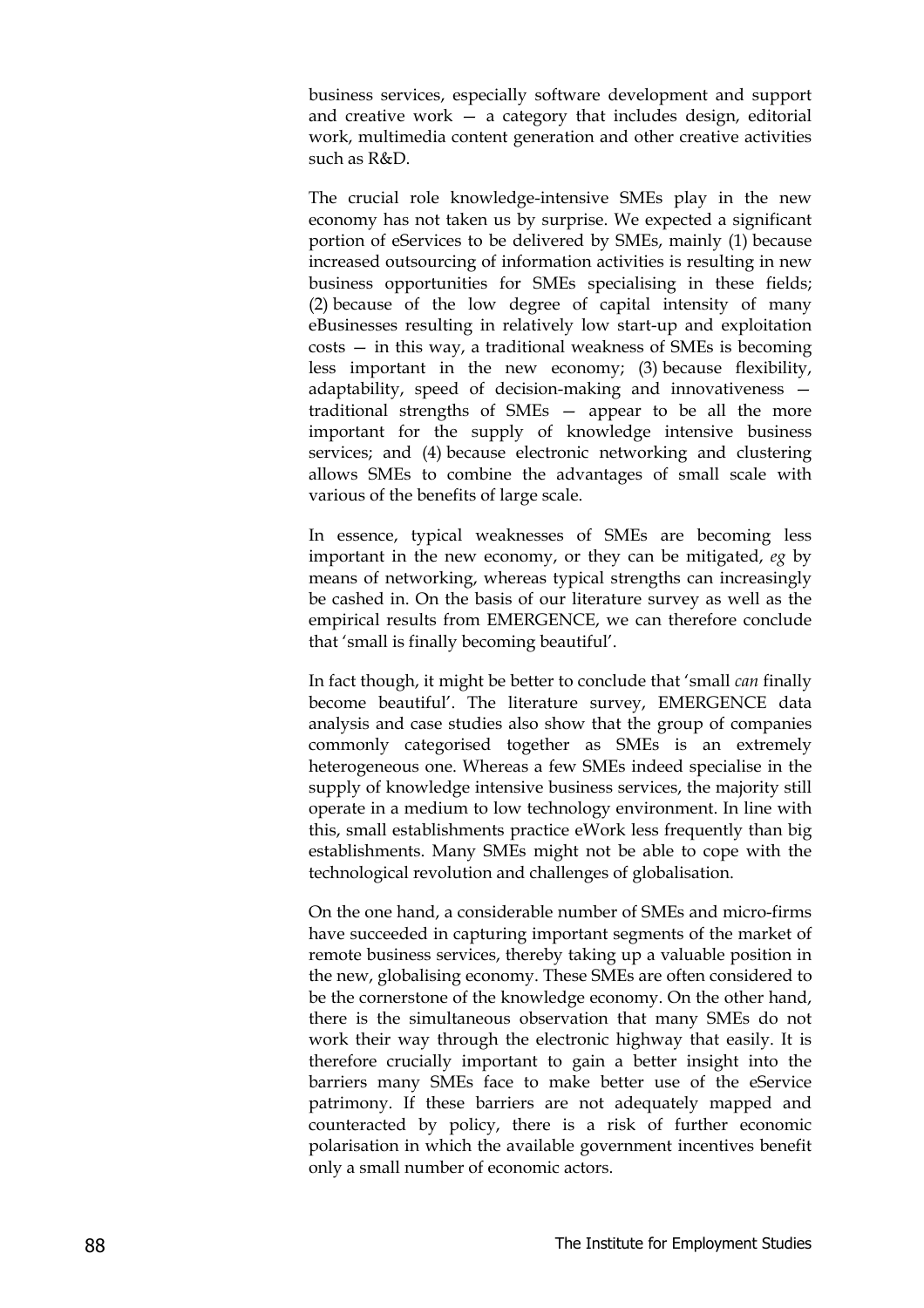# **9. The Importance of National Differences**

One of the most striking results of the EMERGENCE research is the persistence of national differences in the new global division of labour in eServices. When looking at the propensity of any given establishment to practice each of the various forms of eWork, national differences systematically emerged as more important than any of the other differences. For example being based in the Netherlands made it more likely that a company would employ telehomeworkers regardless of what sector or size category that company was in. Similarly being Danish was a more important determinant of employing multilocational eWorkers than any other characteristic. The propensity to outsource was also strongly linked to certain groups of countries.

As Table 9.1 demonstrates, when multivariate methods were used to analyse the results of the 18-country survey, establishment size was only a significant factor in relation to one form (eOutsourcing to companies). Whether or not an establishment is in the 'knowledge sector' is only significant in relation to multilocational eWork and eOutsourcing to freelancers. However the country is significant in every case.

It seems to be the case that, despite the universalising tendencies of an increasingly global economy, strong nationally-determined differences still exist in the specific forms in which economies are organised. The tendencies towards global convergence include:

#### **Table 9.1: eWork in Europe: significance of differences**

|                           | <b>Country</b> | <b>Size</b> | <b>Knowledge</b><br><b>Sector</b> |
|---------------------------|----------------|-------------|-----------------------------------|
| Telehomework              |                |             |                                   |
| Multilocational eWork     |                |             |                                   |
| Remote back office        |                |             |                                   |
| Telecottage               |                |             |                                   |
| eOutsourcing to companies |                |             |                                   |
| eOutsourcing to eLancers  |                |             |                                   |
| Any eWork                 |                |             |                                   |
| Any eSupply               |                |             |                                   |
|                           |                |             |                                   |

*Source: EMERGENCE European Employer Survey 2000 (n =7,305). Analysis by HIVA*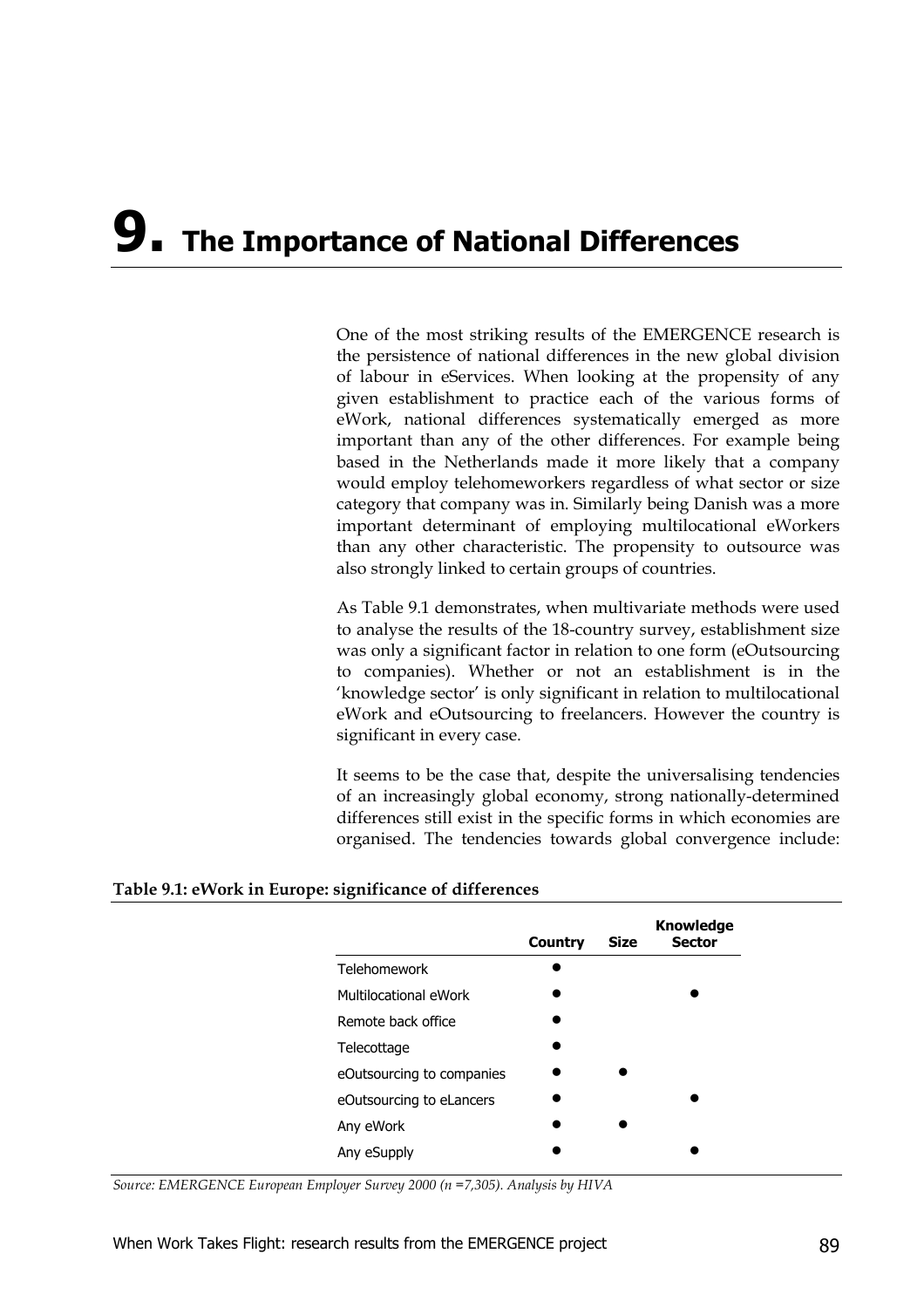the increasingly global scope of markets; strong convergence in the regulation of employment (driven by supra-national standards set, *inter alia*, by the WTO, the ILO and — in Europe — an array of Europe-wide directives); work cultures which are increasingly shaped by the practices of large transnational corporations and the use of global languages, notably English; work practices which are increasingly determined by international quality standards; labour processes which are increasingly 'designed in' to standard software, notably Microsoft products; and the all-pervasive and insidious normative influence of global mass media representations of working life. In view of these weighty pressures to conform to international standards, the persistence of these strong national differences is indeed surprising.

Two inter-related concepts are useful for helping to understand this phenomenon. The first is that of path dependency, discussed in more detail in a later chapter of this report. The second is that of institutional shaping which is in turn embedded in the notion of varieties of capitalism (Hall and Soskice (eds), 2001). In their different ways, both of these concepts enable us to understand markets (whether these are labour markets or markets for goods and services) not as 'pure' institutions which follow universal and unchanging rules but as specific and contingent entities which are shaped by their particular historical and geographical circumstances and by the interplay between the unique character of the local institutions which have grown up in response to these circumstances and the economic and political forces at large in the external environment.

Unfortunately, the European EMERGENCE case studies did not give us any detailed qualitative evidence on how the influence of national institutions is played out in practice; nor on whether it is weakening under changing circumstances. Neither (since they do not yet exist) were we able to draw on longitudinal studies to examine whether the major trends are of convergence or divergence. However we were able to analyse the results of the employer survey in order to explore some differences in national eWork practices within Europe and test some hypotheses about possible typologies.

We drew on other literature and studies by our local research partners as well as past work by some of the EMERGENCE partners (Schienstock G *et al.*, 1999b) to develop some of these hypotheses about differing national paths to a place in the global information economy. Particularly important in this process was a version (adapted and extended by the team) of Esping-Andersen's typology of different European models of welfare regime (Esping-Andersen, 1990). Welfare regimes are relevant for the shaping of labour markets because they exert a strong influence on patterns of labour market participation.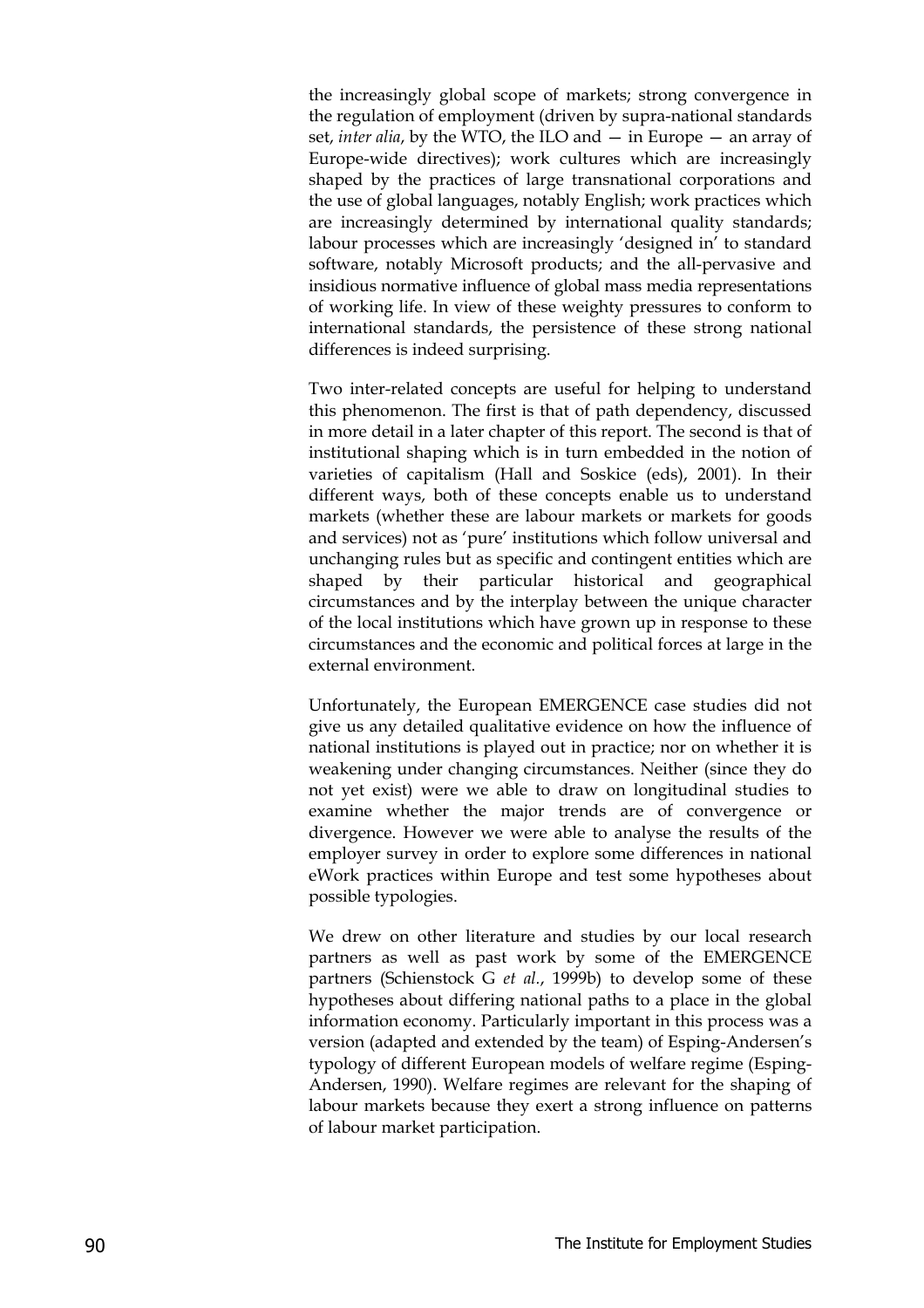Esping-Andersen's typology is a threefold one, in which national systems in advanced economies are characterised as 'liberal', 'social democratic' or 'corporatist'. These are differentiated firstly according to the degree of equality which exists in a given society and secondly according to the degree of 'decommodification', defined by Esping-Andersen as 'the degree to which individuals or families can uphold a socially acceptable standard of living independently of market participation'. Within Europe, the paradigmatic case of a liberal regime could be said to be the UK, whilst Sweden and German offer paradigmatic examples, respectively, of a social democratic and a 'corporatist' (or 'Bismarckian') regime.

Although they do not map precisely onto other typologies, two of these categories — the 'liberal' and the 'corporatist' can be related to Hall and Soskice's (eds, 2001) 'liberal market economy' and 'coordinated market economy', represented respectively by the UK and Germany. The latters' work provides us with models which explain national differences in economic character in terms of the interactions between national institutions such as training and education systems, corporate governance systems and industrial relations systems.

In critically evaluating these typologies for the purpose of grouping the eighteen countries included in the EMERGENCE European survey we found it necessary to create two additional categories covering, respectively, Southern Europe and the formerly communist regimes of Central and Eastern Europe. We also subdivided the 'corporatist' category into two. This division was mainly for pragmatic reasons — the combined populations of Germany, France, Belgium, Austria, Luxembourg and the Netherlands produced a category which was so large that, statistically speaking, it dwarfed all others. Germany and Austria were therefore separated from the others and placed in a different category. This gave us in all six categories, as follows:

- 1. The UK and Ireland. These two English-speaking countries are categorised by Esping-Andersen as 'liberal' and, apart from some cultural similarities and links with the rest of the Anglo Saxon world, have in common rather open economies and rather loosely regulated labour markets compared with many other parts of the EU.
- 2. The second category brings together several contrasts. Although France, Belgium, the Netherlands and Luxembourg are all defined by Esping-Andersen as 'corporatist' regimes (characterised by a strong social dialogue and highly regulated labour markets), there are also major differences between them. France is unique in many respects and does not fit neatly into any grouping, although it does share a common language with parts of Belgium and Luxembourg.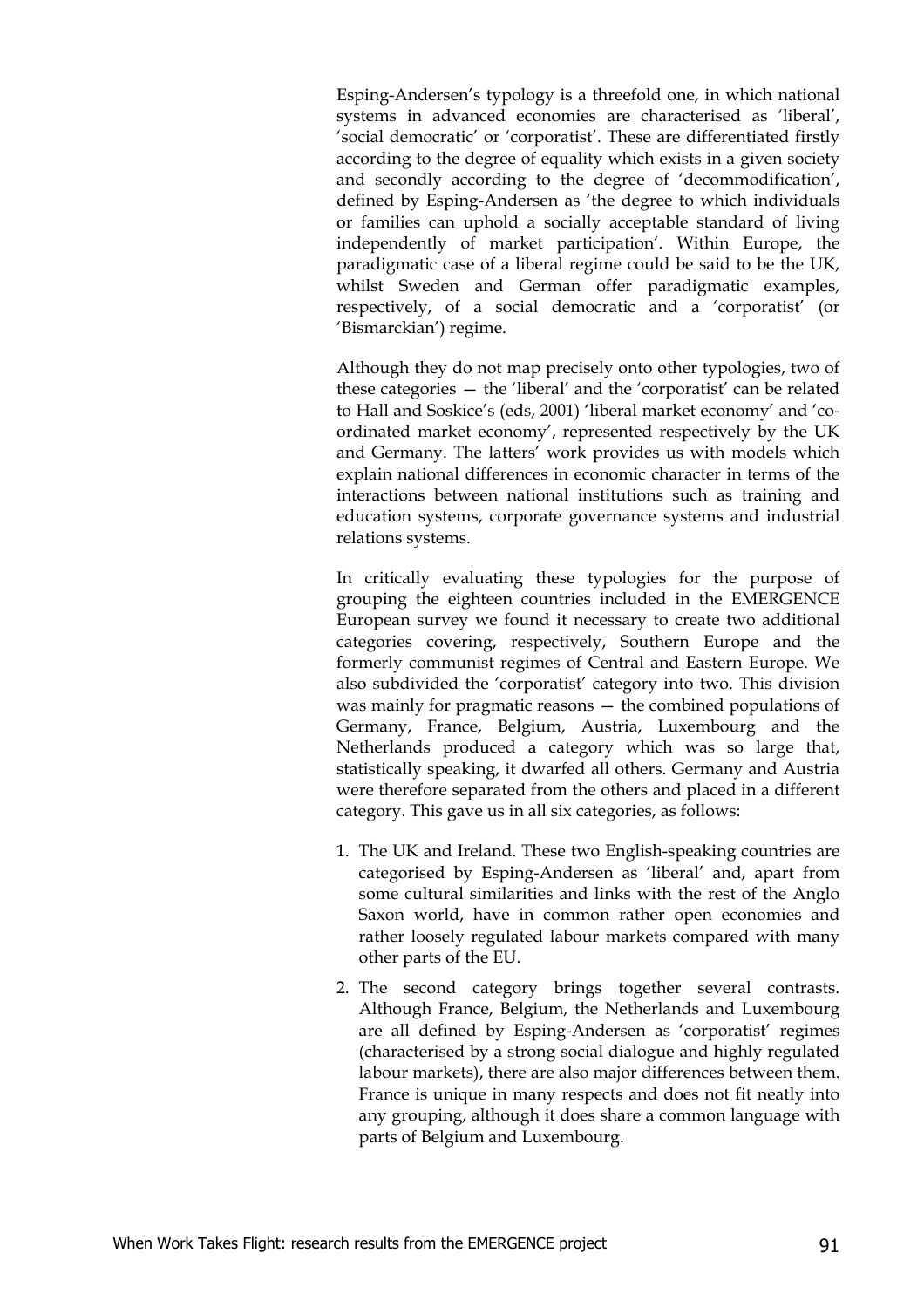- 3. The third 'region' comprises the Nordic countries of Denmark, Sweden and Finland, characterised by Esping-Andersen as 'social democratic' regimes. These are relatively egalitarian, with strong welfare states, a high standard of living, a welleducated workforce and a high level of ICT use.
- 4. Our fourth category comprises Germany and Austria, also characterised as 'corporatist' by Esping-Andersen. Although united by a common language, there are differences between them, with Austria displaying some 'social democratic' features as a result of its political history, as well as having an economy which is more dependent on tourism and agriculture (introducing some resemblances to Southern Europe).
- 5. The fifth category discussed here is made up of four Southern European countries: Italy, Spain, Portugal and Greece. This grouping too includes some anomalies. Northern Italy and some regions of Spain (such as those surrounding Madrid and Barcelona) exhibit many of the characteristics of developed northern European regions in Esping-Andersen's 'corporatist' model. However in general these regions can be characterised as having rather weak welfare states (with a historical tendency to rely on the extended family and religious organisations to relieve poverty), strong informal economies and an aboveaverage proportion of the population working in sectors like agriculture and tourism.
- 6. Our sixth 'region', comprised the Accession States of Hungary, Poland and the Czech Republic. Since 1989, these have been in rapid transition from centrally planned to market economies. These transitions have inevitably been uneven, with different institutions adapting at different speeds and with some sectors surging ahead whilst others have been left behind. This rapid pace of development has also, arguably, made it possible for organisations to escape some of the institutional inertia produced by the legacies of more gradual processes and leapfrog directly into more advanced systems unencumbered by past regulations. Such developments may be double-edged, producing new forms of economic and social polarisation and exclusion.

These groupings were created as an empirical tool to examine the national differences in eWork practices revealed by the EMERGENCE employer survey. In addition to reflecting this typology, it was also felt to be important to aggregate the national data in order to minimise the effects of small sample sizes in smaller countries, and produce a more robust analysis.

In the process, however, it was also possible to test some hypotheses relating to the usefulness of these categories for capturing such differences and beginning to explain them.

Because they are relatively unexplored in the literature, two regions, Southern Europe and Central and Eastern Europe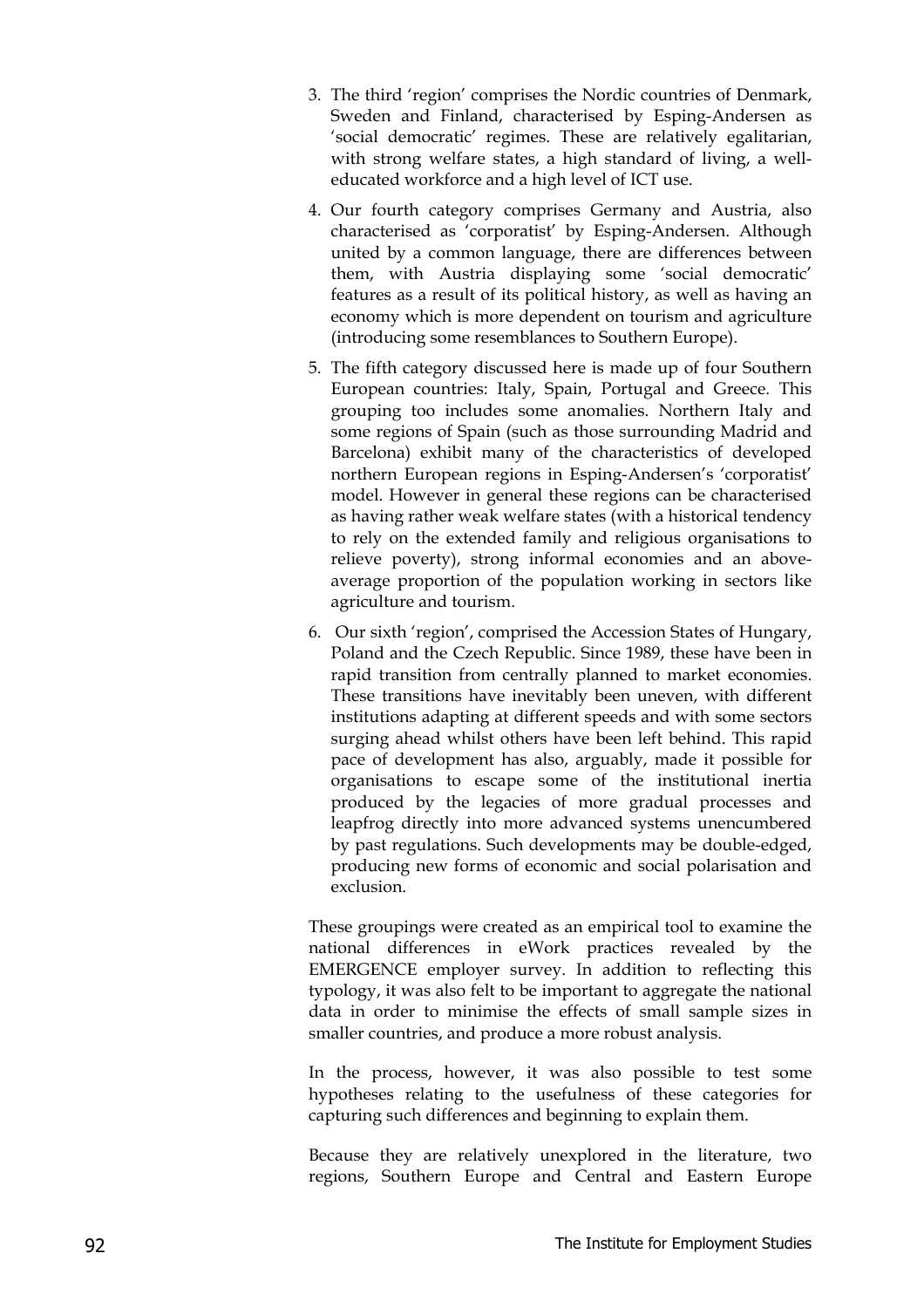(categories 5 and 6 above) were singled out for special analysis, the results of which are presented separately in Chapters 10 and 11 below. In this chapter we look more generally at how the six regions compare in terms of their eWork practices and examine the extent to which this grouping reflects real differences in national practices.

#### **9.1 eEmployment**

We turn first to those forms of eWork involving employees working away from a traditional office setting. This is a form of work which, according to the research evidence, requires a considerable degree of trust (Huws U, 1996). Whilst the selfemployed may be paid only when they have actually delivered the required work, employees are normally paid a regular salary based on agreed hours. Their managers are therefore unlikely to allow them to work away from base unless they regard them as mature and trustworthy enough to be self-managing.

We can hypothesise, therefore, that telehomeworking and multilocational eWork by employees are most likely to take place in national environments where there is a strong workplace culture of trust. We might further hypothesise that their presence will be linked to high penetrations of ICT and of computer literacy in the general population.

Figures 9.1 and 9.2 show respectively the distribution of telehomeworking and multilocational eWork by employees by these regional groupings.

As can be seen from Figure 9.1. telehomeworking is primarily a phenomenon of the more developed northern regions of Europe. It is highest, at over four per cent, in the Nordic countries and lowest in Central and Eastern and Southern Europe.

Within most of the groupings, we can see some minor variations: the UK, for instance, has higher levels than Ireland; Denmark than Sweden and Finland, and Austria than Germany. The most diverse grouping is the subcategory of the 'corporate' cluster which includes France, Belgium, the Netherlands and Luxembourg. Here we find an extreme contrast between the Netherlands which has by far the highest rate of telehomeworking in Europe, at over ten per cent, and Luxembourg, which has almost the lowest (though, admittedly, based on a very small sample size). Belgium scores relatively high, at over four per cent, whilst France, at less than one per cent, is low.

It is clear that, at least on this variable, this grouping exhibits major national deviations.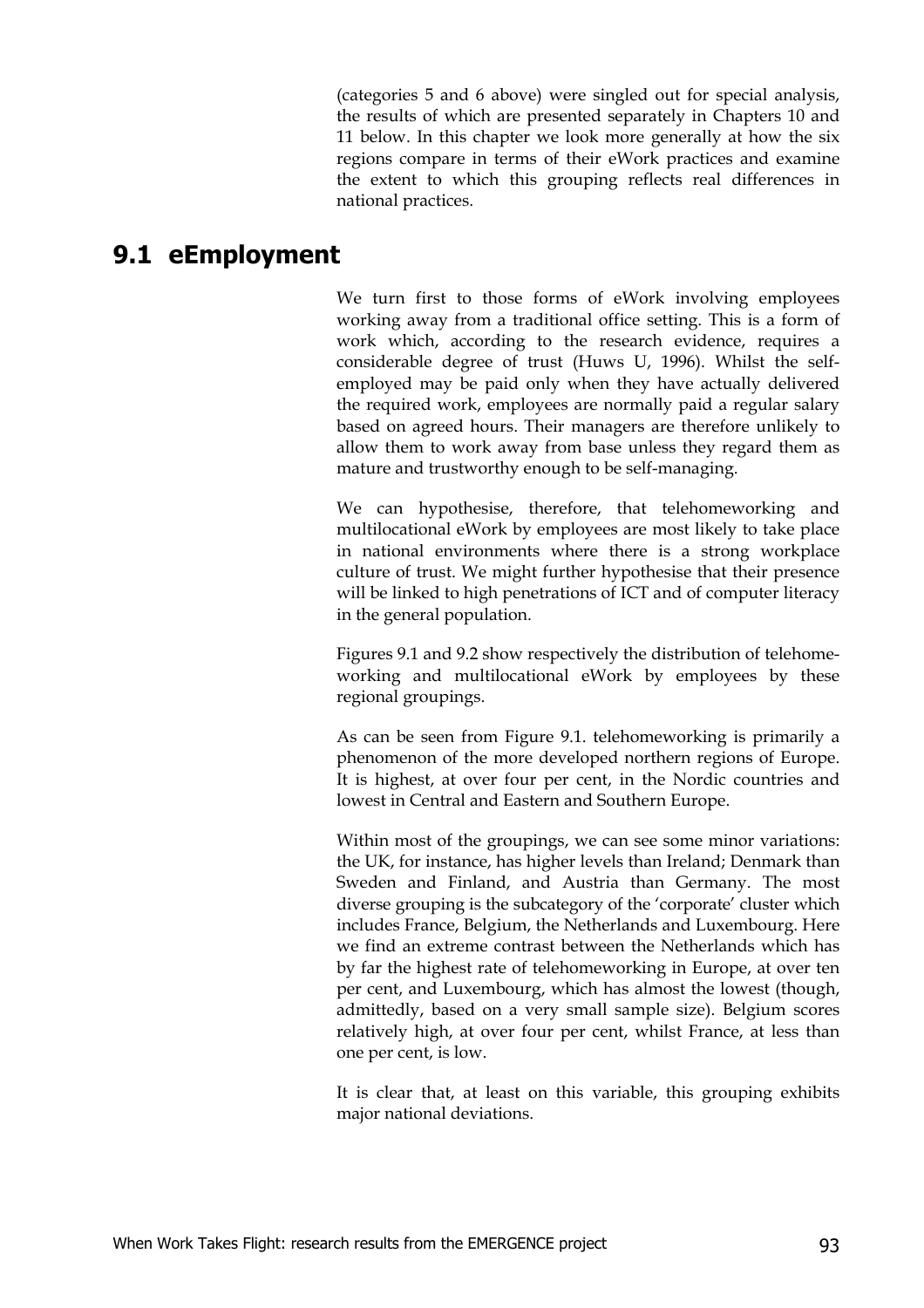#### **Figure 9.1: Telehomeworking in Europe, by region and by country**



*Source: EMERGENCE European Employer Survey, 2000 (IES/NOP) Weighted figures; % of establishments with >50 employees in EU (15) plus Hungary, Poland and Czech Republic. Weighted base: 7,305 cases*

Turning to multilocational eWork, a much more significant type of eWork numerically speaking, we again find the Nordic countries in the lead, with some 18 per cent of establishments employing eWorkers in this way.

However here  $-$  in contrast with telehomeworking  $-$  we also find high levels in Central and Eastern Europe. Whilst we do not have a definitive explanation for this, we can surmise that it may be connected with a large number of nomadic workers, such as telecommunications or software engineers or sales representatives, employed by branches of foreign-owned companies, whose work is connected with the modernisation of these rapidly-changing economies.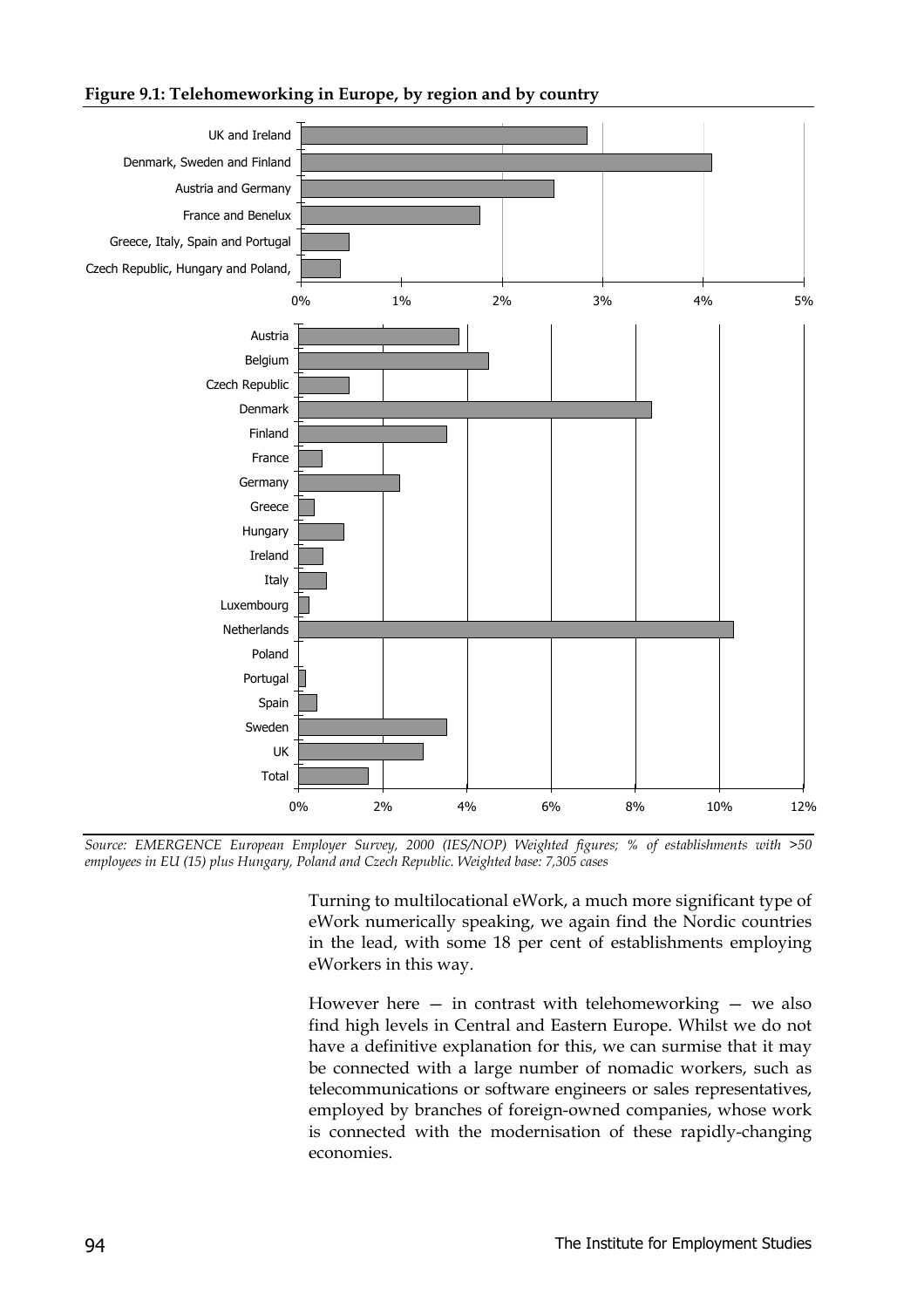#### **Figure 9.2: Multilocational eWorking in Europe by region and country**





As with telehomeworking, we can see that in general the 'liberal' economies of the UK and Ireland are less likely to use this form of eWork than the 'social democratic' Nordic countries, but more likely to do so than the 'corporate' ones. Once again, however, we also find that the 'corporate' category is the most diverse, with the Netherlands and, to a lesser extent, Belgium, sharing more of the characteristics of the Nordic countries with their above-average levels of eWork than of France, Germany or Luxembourg with their relatively low levels.

These results give qualified support to the rationale for our initial groupings. They reinforce our initial assumptions that eWorking by employees away from office premises is most likely to be found in the Nordic countries which have both a wide diffusion of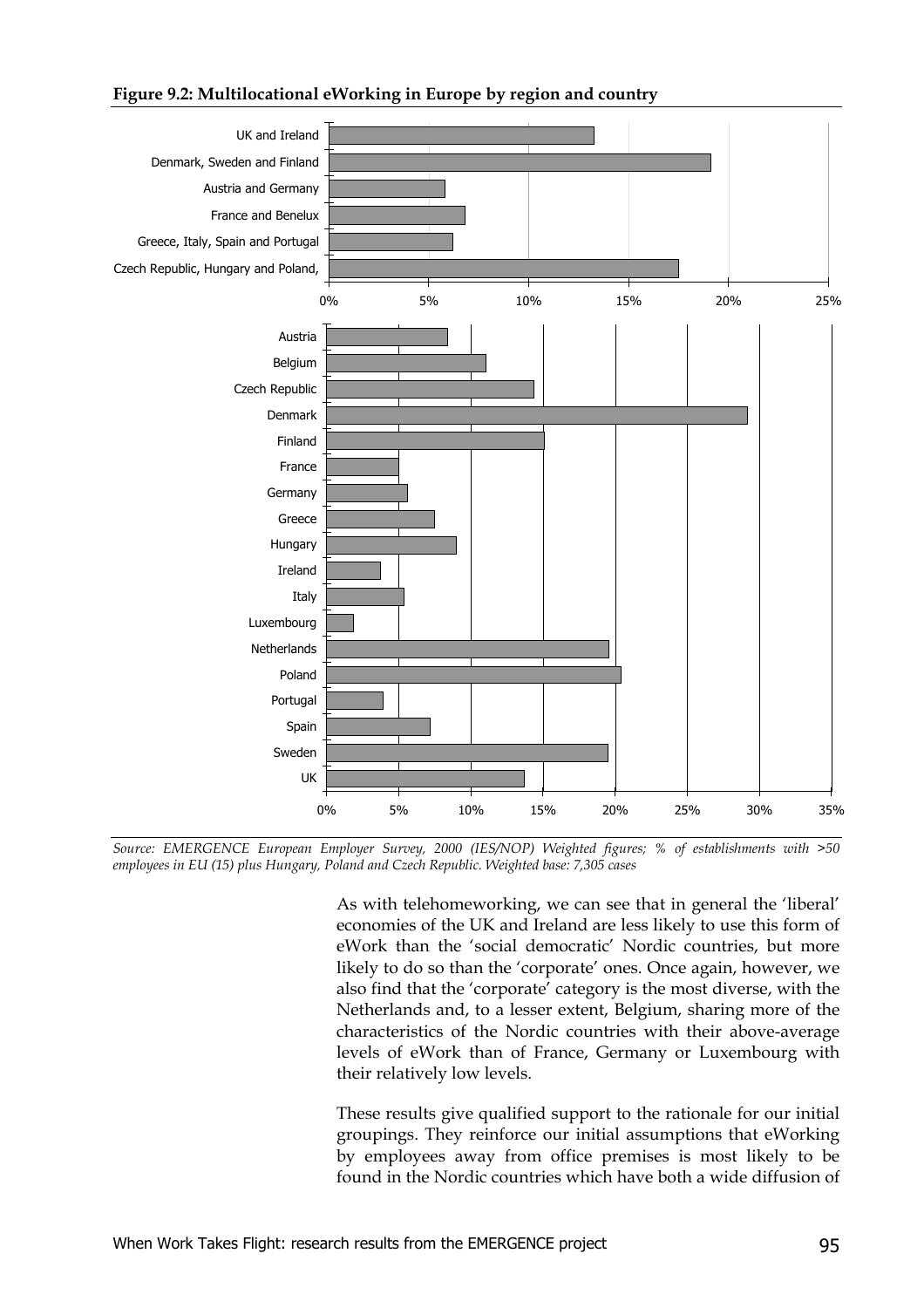ICTs and a relatively strong social protection system which, because it encourages and reinforces a long-term mutual commitment by workers and employers, is likely to be associated with a culture of trust. However they raise some questions about the nature of developments in Central and Eastern Europe and demonstrate that the 'corporate' model is capable of supporting widely differing labour market developments at a national level.

#### **9.2 eOutsourcing**

Turning to home-based or multilocational forms of eWork by the self-employed (eLancing) we find a very different picture, as can be seen from Figure 9.3.

Here it is clear that the 'corporate' regimes are those which are least likely to use eLancers, at an average level of around six per cent (although here too the Netherlands bucks the trend with 18 per cent as, to a lesser extent, does Austria, with 13 per cent). More surprisingly, perhaps, given their reputation as *laissez-faires* economies in which entrepreneurship flourishes, the 'liberal' economies score relatively low here too, at nine per cent.

Levels of eLance use are however high both in Southern Europe, with an average of 15 per cent (concealing a peak of 23 per cent in Italy) and, even more so, in Central and Eastern Europe, at 19 per cent.

It is possible that some of these self-employed people delivering information-based services from their homes or whilst on the move are carrying out equivalent work to that of their employed counterparts in 'corporate' or 'social democratic' Northern European regimes where social protection systems are stronger, and employee status therefore more likely. However this does nor provide a full explanation.

It is not a simple question of the use of self-employment in eWork rising as the use of employees falls. The Nordic countries live up to their reputations as highly networked high-tech economies, adding to their high use of eEmployees by also making a strong use of eLancers with an average level of 18.5 per cent.

The use of eLancers can also be seen as a specific instance of more general patterns of outsourcing.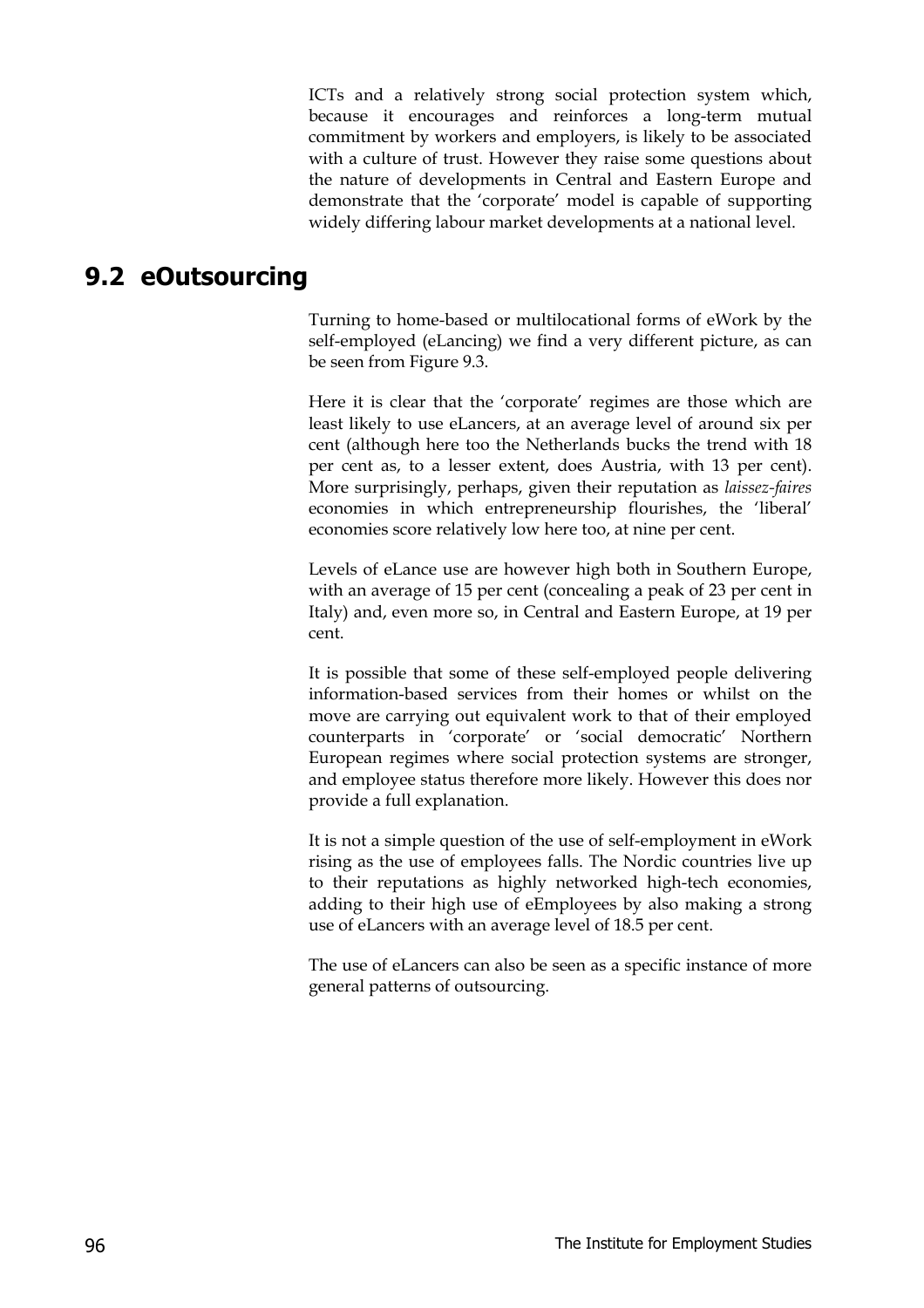#### **Figure 9.3: Outsourcing to eLancers in Europe by region and country**



*Source: EMERGENCE European Employer Survey, 2000 (IES/NOP) Weighted figures; % of establishments with >50 employees in EU (15) plus Hungary, Poland and Czech Republic. Weighted base: 7,305 cases*

> A more general impression of national patterns of outsourcing which can shed some light on these practices, can be gained from Figure 9.4.

> This seems to demonstrate that the use of eLancers is part of a consistent pattern whereby the lowest levels of eOutsourcing are in the 'corporate regimes', followed closely by the 'liberal' ones. High levels of outsourcing are to be found in each of the other three groupings: the 'social democratic' Nordic regimes; Southern Europe; and Central and Eastern Europe.

> It is likely, however, that the explanation for this above-average level of eOutsourcing is quiet different in each case.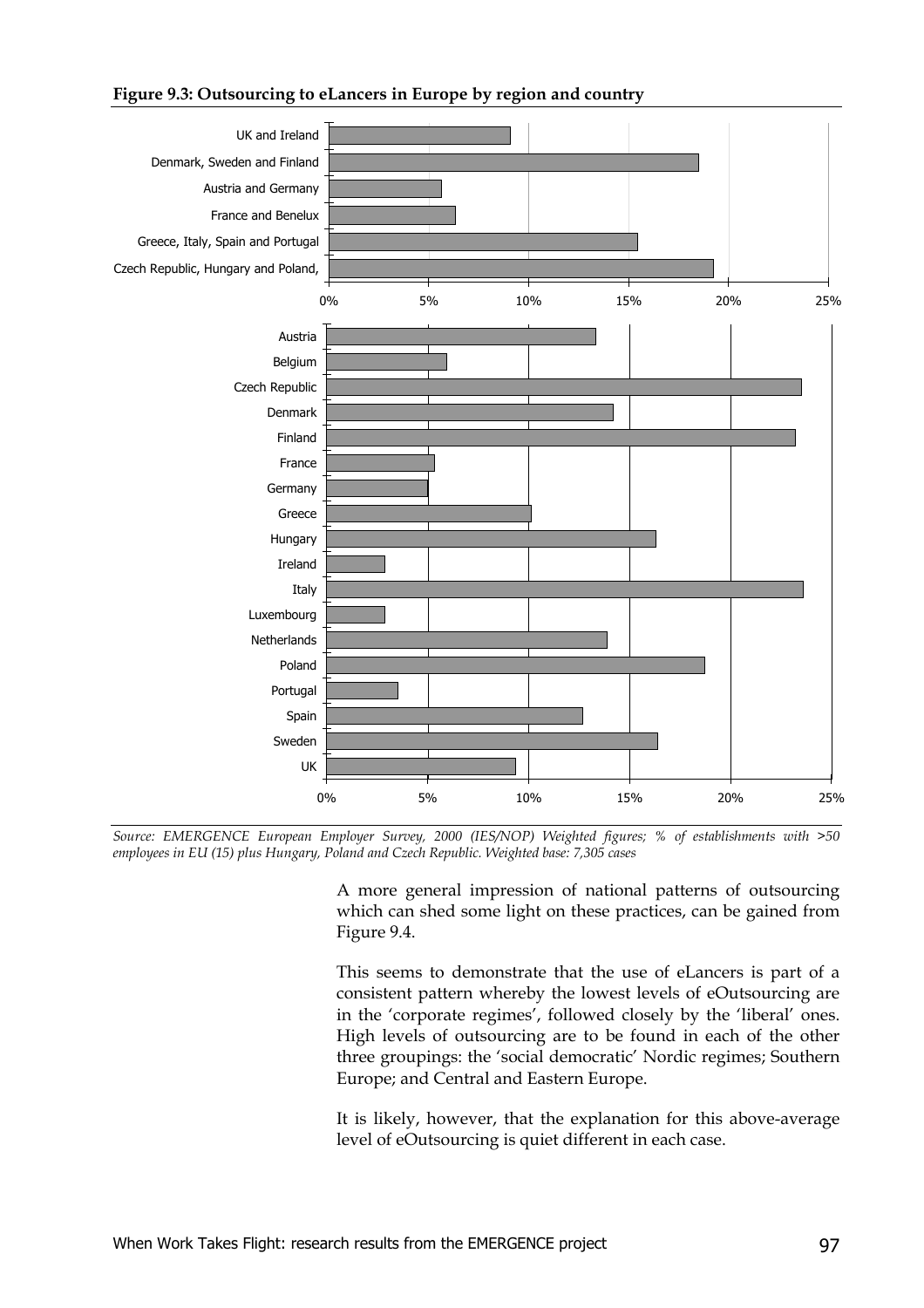#### **Figure 9.4: any eOutsourcing in Europe by region and country**



*Source: EMERGENCE European Employer Survey, 2000 (IES/NOP) Weighted figures; % of establishments with >50 employees in EU (15) plus Hungary, Poland and Czech Republic. Weighted base: 7,305 cases*

Before moving on to consider possible explanations, it is worth pausing to examine the extent to which each of the groupings is internally consistent. In fact, there is less variation within each group on this aggregated variable than when a single form of eWork is looked at in isolation. Nevertheless we still find evidence of a pattern whereby the Netherlands is higher than other 'corporate regimes'. Although lower than Sweden or Finland, levels of eOutsourcing in the Netherlands match those of Denmark. In combination with the very high Dutch score for eEmployment, this suggests that it might be more appropriate to reclassify the Netherlands with the Nordic group, rather than as part of Benelux in the 'corporate' group, where it is more traditionally supposed to belong.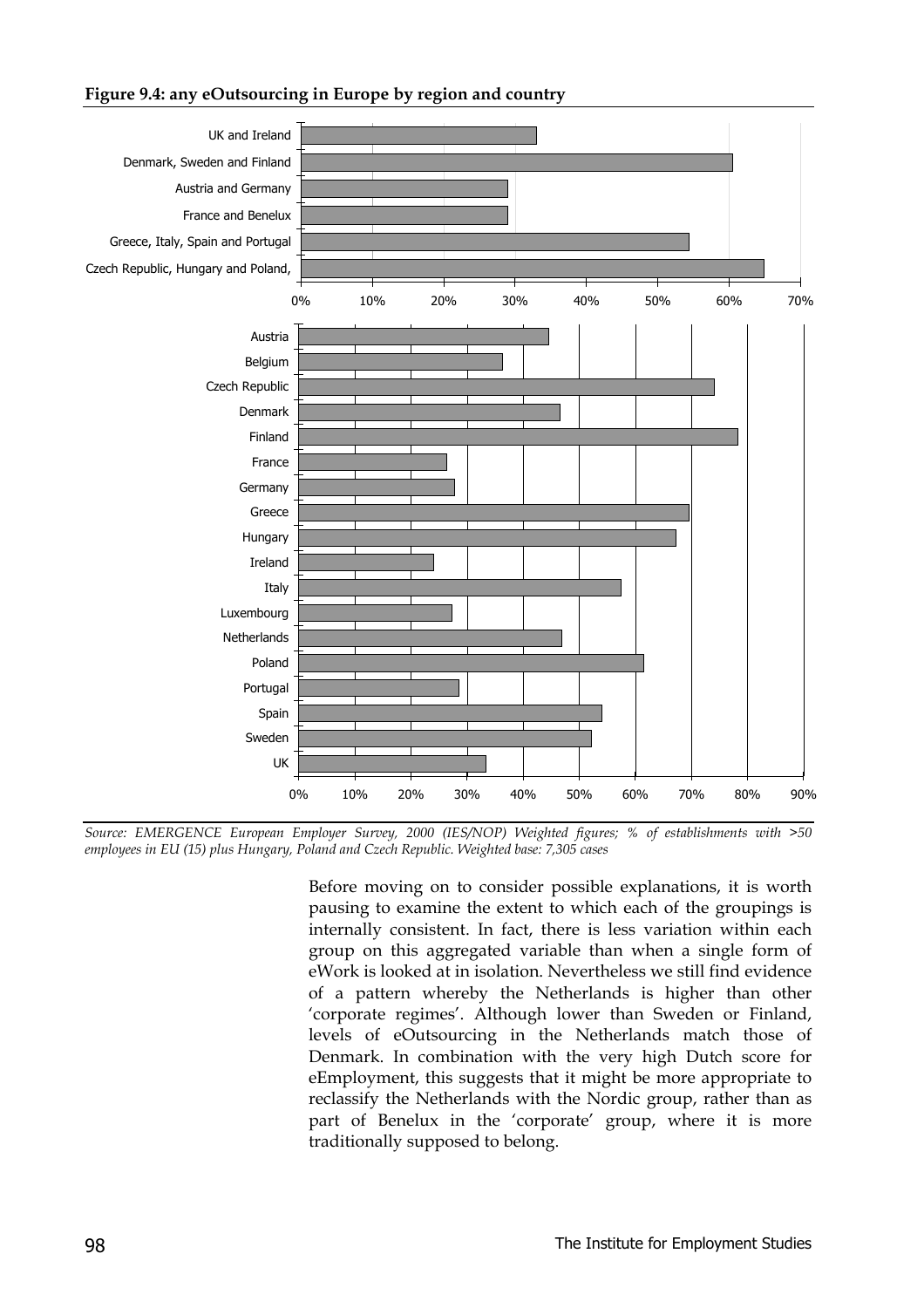Another way of differentiating between the nations classified as 'corporate' by Esping-Andersen might be to see them — at least in terms of their eWork practices — as forming a continuum with the 'social democratic' group, with the Netherlands at the social democratic extreme, followed by Austria and Belgium, with Germany, Luxembourg and France at the opposite extreme. It is plausible to hypothesise that the large corporate economies of France and Germany exhibit some rigidities when compared with other economies which (whilst nevertheless providing more protection for their workers) act as a brake and slow down flexibilisation processes. We must emphasise, however, that the EMERGENCE results do not give us any hard proof that this is in fact the case.

In the Southern European grouping, Portugal is the outlier, with noticeably lower levels of eOutsourcing than in the Mediterranean countries of Spain, Greece and Italy. This grouping is discussed in greater detail in the next chapter, but we would point out here that the very strong informal economy in the Mediterranean countries, with a tradition of networking amongst small firms, enables us to place this pattern in a historical context in which outsourcing has always been favoured. The use of ICTS for this purpose thus represents, not a radical disjuncture with past practices, but a further development of them.

By contrast, the most likely explanation for the high levels of eOutsourcing in the Nordic countries (and possibly also the Netherlands) is somewhat different. It can be related to a hightech economy, in which ICTs are both plentiful and cheap and a highly developed service sector. In other words it is a product of a generally high level of digitisation and use of telecommunications in the economy, compounded, at least in the case of Sweden and Finland, by a relatively scattered population and a reliance on telecommunications to link dispersed regions in poor climactic conditions (comparable in some ways to the situation in Canada). We might compare the two groupings by saying that the Nordic countries are characterised by a strong use of 'e' and the Mediterranean ones by a strong use of 'outsourcing'. In both cases, the result is manifested as a high level of 'eOutsourcing'.

Turning to the Accession States of Central and Eastern Europe, it seems likely that yet another explanation is required. Here, patterns of eWork cannot so easily be seen as the continuing development of an existing tradition, be this a tradition of being an early adopter of new technologies, as in Scandinavia, or a tradition of informal networking, as in Southern Europe. Rather it must be seen as an instrument for assisting a rapid transition from one form of economic organisation to another, whilst nevertheless being shaped by the institutional environment in which it is being adopted. This group too forms the subject of a later chapter of this report.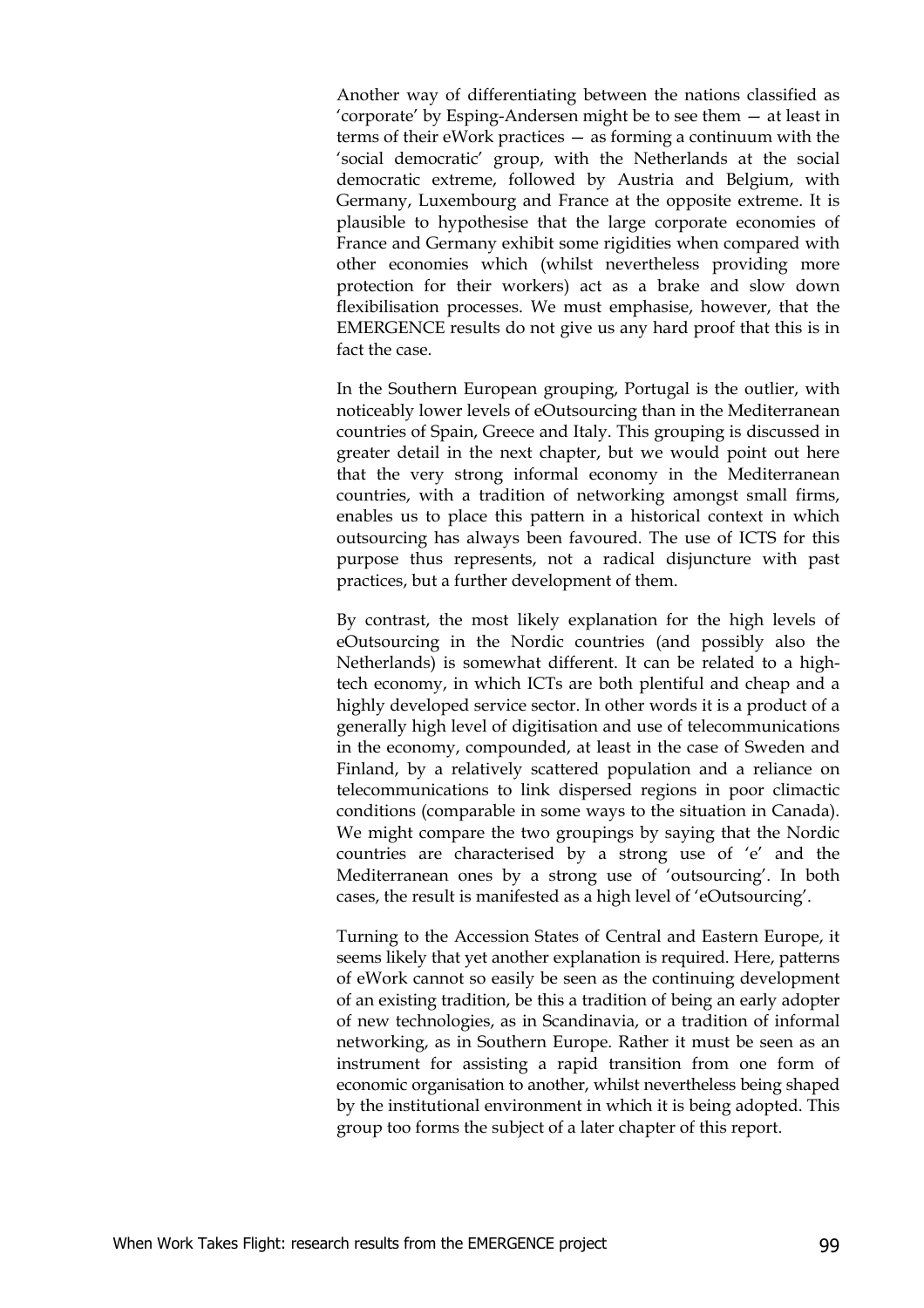#### **Figure 9.5: any eOutsourcing to companies in Europe by region**



*Source: EMERGENCE European Employer Survey, 2000 (IES/NOP) Weighted figures; % of establishments with >50 employees in EU (15) plus Hungary, Poland and Czech Republic. Weighted base: 7,305 cases*

Given that the majority of eOutsourcing is to companies, rather than individuals, it is not surprising that this analysis is reinforced by an examination of regional patterns of eOutsourcing to companies, shown in Figure 9.5.

As can be seen, the main impact of separating this form is to bring the more extreme countries further into line with the average for their group. For instance the levels of eOutsourcing to companies in Italy are lower than those for eOutsourcing in general, because of the very high use of eLancers in the Italian context.

It should be noted in this context that the relationship between the companies on the demand and supply sides of an eOutsourcing relationship is an ambiguous one. In some cases, the bargaining power may be firmly in the hands of the company which is purchasing the eService, for instance when a large company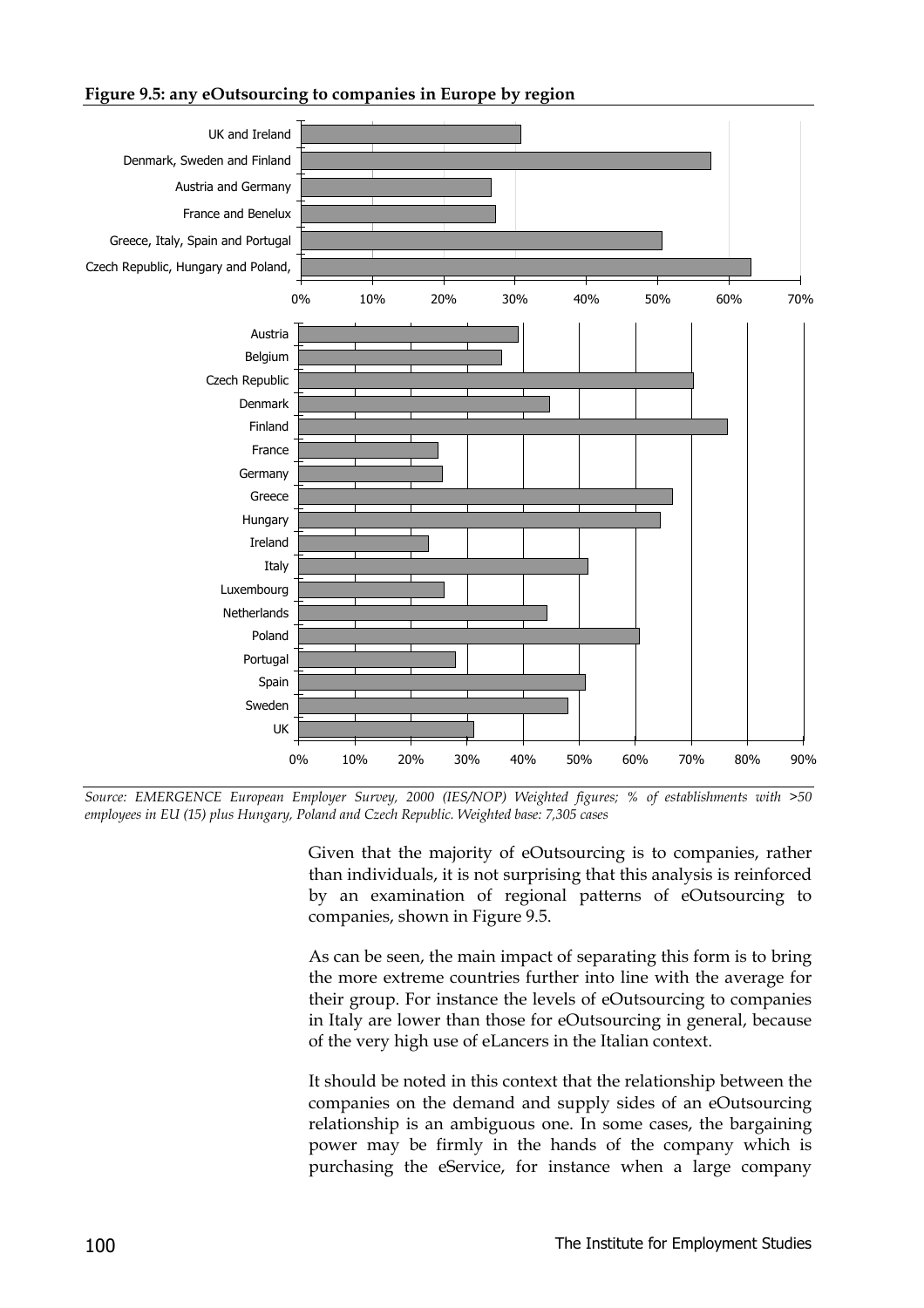invites smaller ones to tender for a contract to supply a given service. In other cases, however, the power relationship may be reversed. This might arise, for instance, when a small company lacks internal expertise and buys in the services from a supplier who may have near-monopoly status in a local market, or be one of a small number of alternatives (for instance a large software supplier or a major market research company). In such cases, the terms of the subcontract may be dictated by the supplier rather than the purchaser, for instance in the form of a standard, take-itor-leave-it maintenance contract or licensing agreement.

Whilst the EMERGENCE survey cannot supply definitive evidence on this, it seems highly likely, from other evidence, including that of the case studies, that a disproportionate number of cases of eOutsourcing in the Accession States may take the latter form. This implies that these results should not be interpreted simplistically to suggest that high levels of eOutsourcing necessarily equate with a highly developed economy or local autonomy. On the contrary, depending on the context, they could equally indicate either a state of dependency or a position of economic power.

## **9.3 The composite picture**

Taken together, these data give us an overall picture of eWork in Europe which is summarised in Figure 9.6 (over). This shows high levels in the Nordic countries, the central and eastern European countries and Southern Europe, moderate levels in the UK and Ireland, and lower levels in the 'corporate' states.

In the light of our earlier discussions, however, it must be emphasised that this is a context in which the 'average' has very little meaning. The high levels of eWork take very different forms in each of these groups and cannot be taken as indicators of 'progress' in any simplistic sense. In some contexts they may represent weaknesses and in others strengths. In each case, it seems that eWork practices represent one among many instances of the way in which economic developments are shaped by the unique environmental and historical context in which they take place. It is clear that the potential of ICTs to delocalise work is being taken up right across Europe by a wide range of different organisations in a variety of different ways. However there is no single model of progress; each country exhibits a different path forward. Whether these paths are converging will only become apparent when further research has been carried out to compare these developments over time.

## **9.4 Conclusions**

Whilst it is clear that the typology of European nations presented at the beginning of this chapter does not provide a perfect fit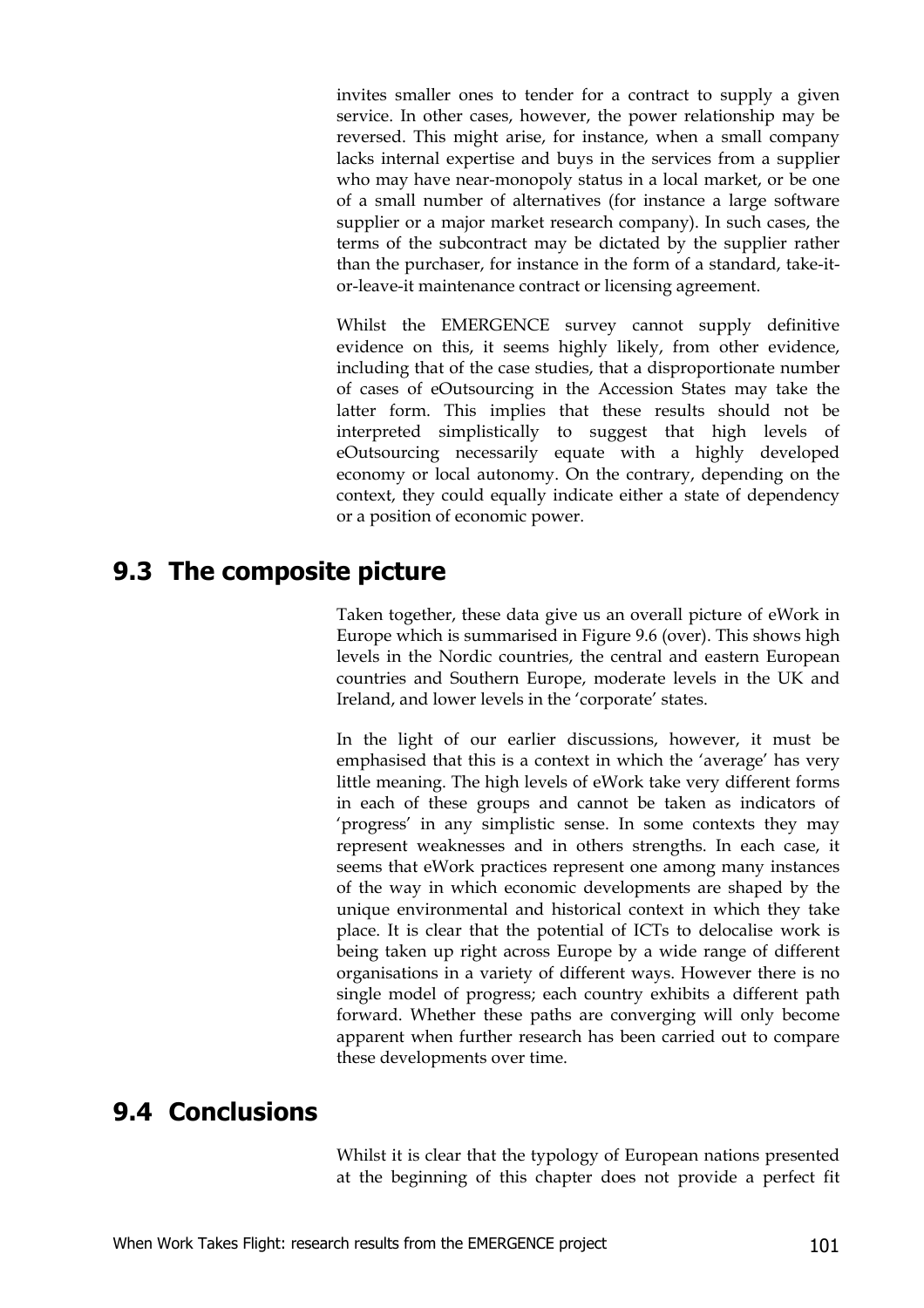#### **Figure 9.6: any eWork in Europe by region and country**



*Source: EMERGENCE European Employer Survey, 2000 (IES/NOP) Weighted figures; % of establishments with >50 employees in EU (15) plus Hungary, Poland and Czech Republic. Weighted base: 7,305 cases*

when mapped onto the differing patterns of eWork practice revealed by the EMERGENCE employer survey, it does appear to correspond to a considerable extent with discernible differences.

In general, the countries which appear to fit least well into the typology are the Netherlands (which shares many features with Sweden, Denmark and Finland) and to a lesser extent Belgium and Austria which diverge from their larger neighbours in Germany and France.

Portugal too is something of an outlier, exhibiting consistently lower levels of most forms of eWork than other Southern European countries.

We can summarise our conclusions as follows.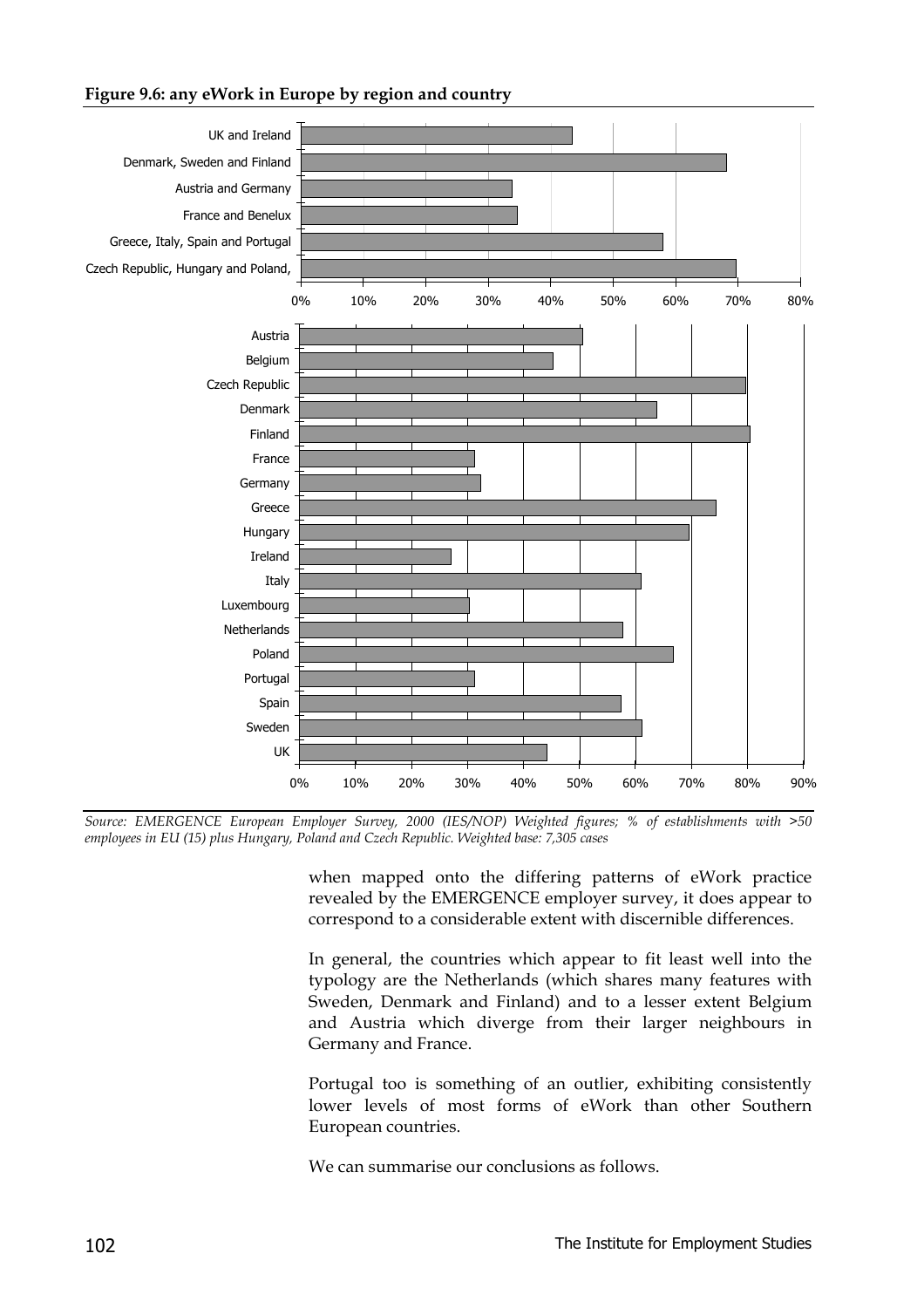The UK and Ireland are grouped together by Esping-Andersen, along with the rest of the Anglo-Saxon world, as neo-liberal systems, characterised by low levels of labour market regulation, rather low employer investment in training and a 'hire and fire' culture in the face of market changes. In such economies, eWork is more likely to be used to encourage external forms of flexibilisation, such as the hiring or temporary or agency staff and the use of freelancers, than for internal restructuring. The trustbased forms of eWork using permanent employees which are found so frequently in the Netherlands and Nordic countries are somewhat rarer in these countries. Perhaps because they are islands and crossing borders is therefore physically more difficult, the levels of eOutsourcing outside national borders are at or slightly below European averages too. Despite the common language, these countries are significantly different both from each other and from Australia, another Anglo Saxon country which was studied by EMERGENCE, where in some ways the pattern of eWork appears closer to that of Scandinavia, with high levels of eEmployment and relatively low levels of eOutsourcing.

In a second group, we can classify some high-tech, highly developed economies, most of which fall within Esping-Andersen's category of 'social democratic' states. These include the Nordic countries of Denmark, Sweden and Finland and also the Netherlands, although this has some distinctive features which are in some ways closer to more traditionally 'corporatist' states. These countries are marked by high levels of individualised eWork by employees, perhaps indicative of strong consensensual patterns of collective bargaining and high levels of mutual trust in the work culture.

A third group constitutes Esping-Andersen's 'corporatist' group, with a strong 'social dialogue' between the employers and the trade unions, but marked by more hierarchical occupation-based welfare systems, with entitlement to services being more closely linked to the terms of centrally negotiated collective agreements and employment status and less likely than in the Scandinavian countries to be offered unconditionally to all citizens. Most of the countries in this group (which includes Germany, Austria, France, Luxembourg and Belgium) are characterised by rather low levels of individual eWork, although Belgium, and to a lesser extent Austria, appears as something of a hybrid (more like the Netherlands) with somewhat higher levels. Italy too, or at least the more industrialised North of Italy where many high-tech industries are based, shares some of the features of this corporatist model. There is a strong emphasis in these states on the development of formal skills and the retention of staff and the use of ICTs in these economies seems primarily adopted to enable organisations to become better adapted to change by encouraging internal forms of flexibility (such as multi-skilling and flexible shiftworking).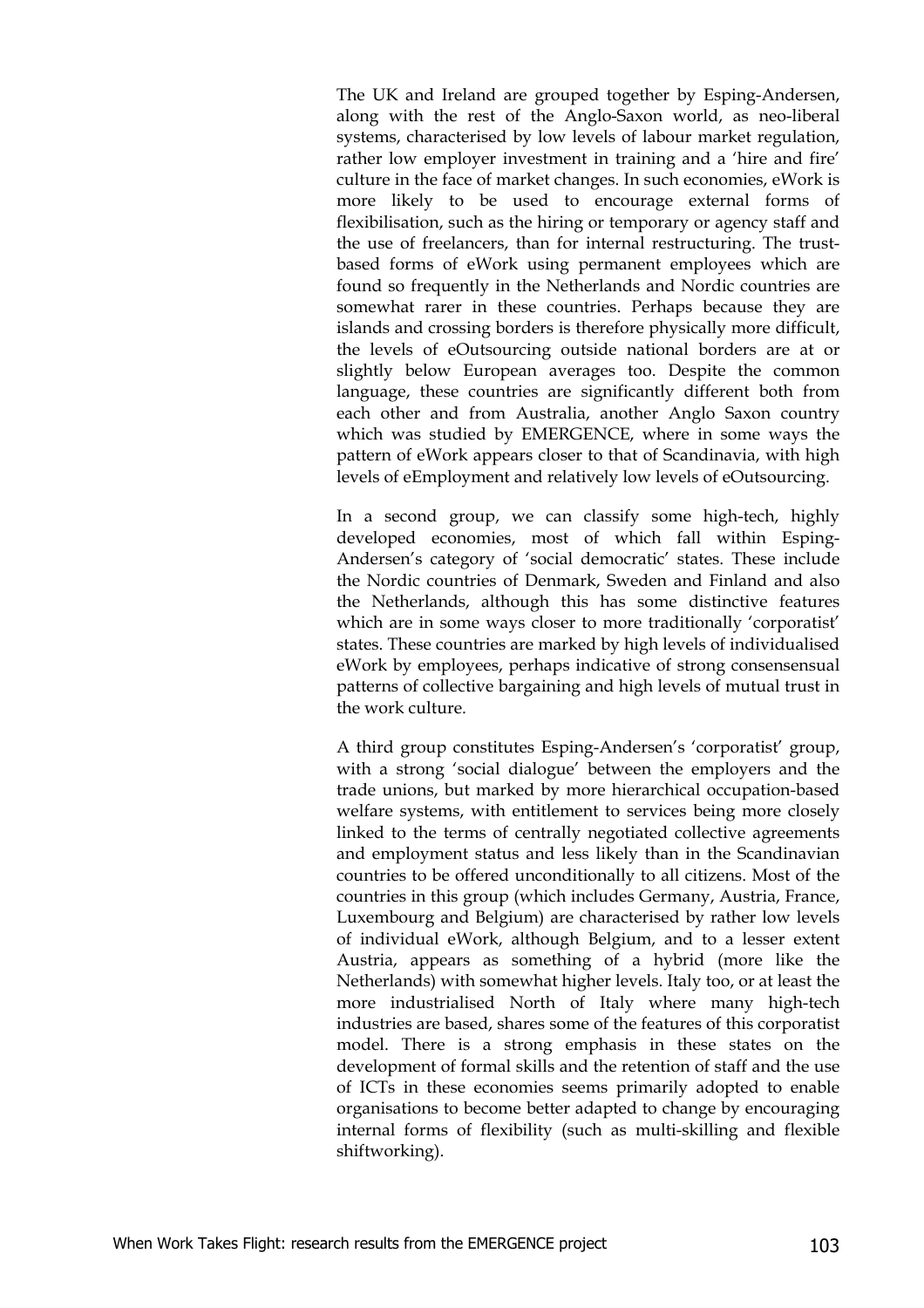Perhaps the most distinctive divergences are to be found in two groups of countries which do not figure in Esping-Andersen's threefold typology. These are the countries which border the Mediterranean Sea in Southern Europe (Spain, Italy and Greece) and the formerly communist Central and Eastern European countries which are now in the process of joining the EU.

Italy, Spain and Greece are very different from each other in many respects, and also from Portugal which shares some of their characteristics. Nevertheless, they can be seen to have several features in common. One of these has been a historically rather slow but now very rapidly-developing use of information and communications technologies which has followed a distinctively different path from Northern Europe. These countries have traditionally been characterised by a large informal economy and strong networks of small firms. They are characterised by an extremely high use of eOutsourcing, both to small firms and to individual 'eLancers', but most of this is within national borders rather than internationally, and it seems likely that eWork is being adopted by firms in these countries to exploit technical specialisation. There is thus a highly developed functional division of labour in eServices which are traded between companies and individuals; however these trading networks are still fairly contained geographically, involving, one might surmise, considerable face-to-face or telephone communication to be fully effective. Being even more speculative, we can hypothesise that the typical transactions are those between firms in an established market where the balance of power between suppliers and purchasers is fairly equal.

The final group of countries (the Czech Republic, Hungary and Poland) also have extremely high levels of eOutsourcing. In this case, however, a very high proportion of this outsourcing is outside national borders. Furthermore, the use of eWork is not distributed evenly throughout the economy but concentrated in certain sectors (especially business and financial services) and size categories (the largest firms, many of which are foreign owned). Here, there appears to be a direct link between high rates of eWork and high rates of Foreign Direct Investment. It seems likely that these high levels of eWork have a very different explanation from those in Southern Europe. On the one hand, it is undoubtedly the case that these states have become attractive sites for relatively low-cost high-skill business services, such as software development and that these Central and Eastern European countries are exporting eServices to the rest of Europe and elsewhere in the world. It is also the case, however, that in the rapidly-changing environment of these transitional economies there are strong historical reasons why specialist skills are lacking in many organisations, particularly organisations which date back to the 1980s or earlier. In such cases it is necessary to import external expertise. There are thus good reasons why these countries score highly on both the supply and demand sides of the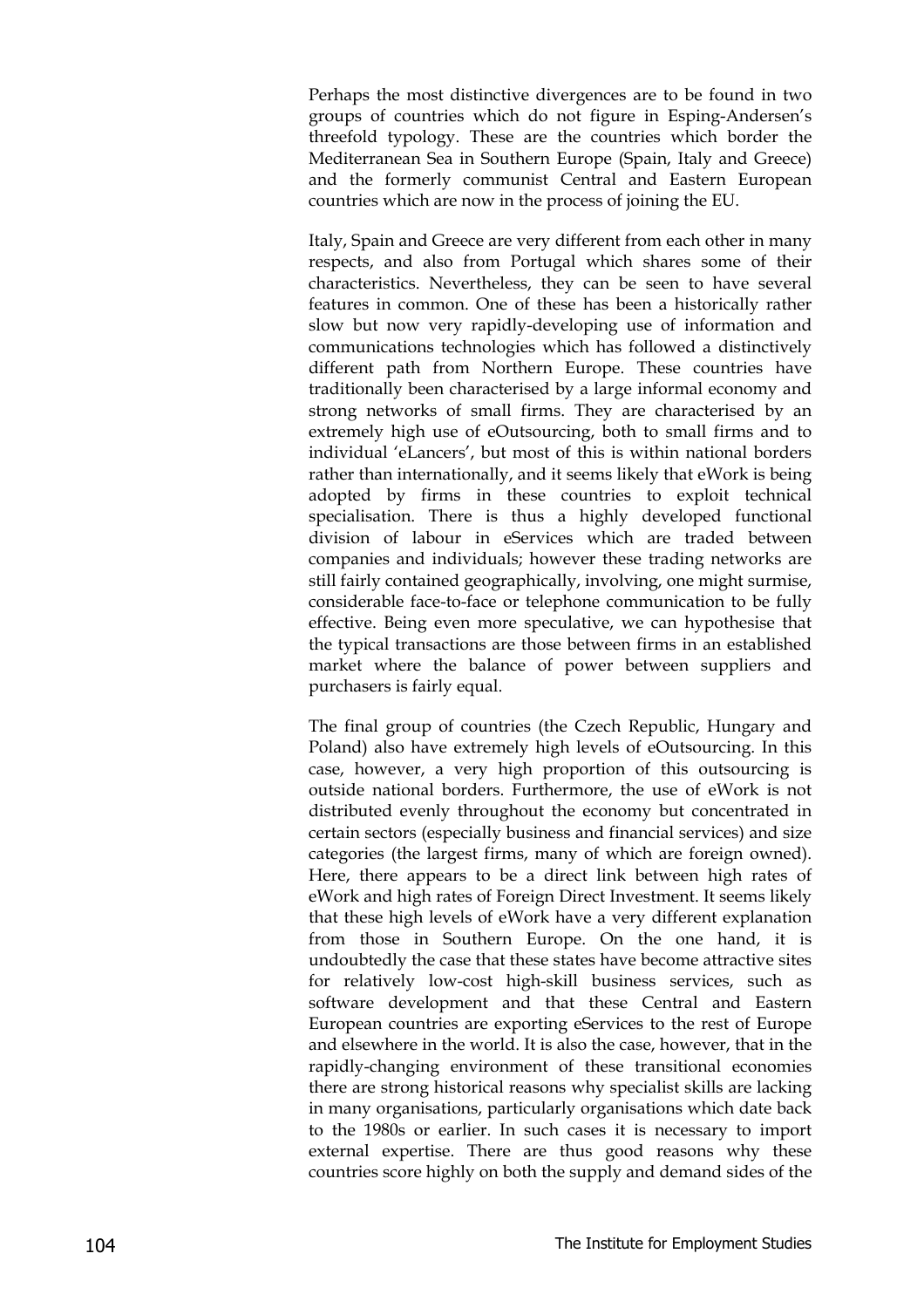market in eServices . However this is not necessarily an indication of market strength. Further investigation will be necessary to determine how favourable the terms of these contracts are and how likely they are to lead to balanced and sustainable economic development in the countries concerned.

If such differences are to be found within one continent, it is clear that those elsewhere must be even greater. Considerably more research will be required before we can gain an understanding of the specific positions of other countries, at different stages of development, in the new global eEconomy.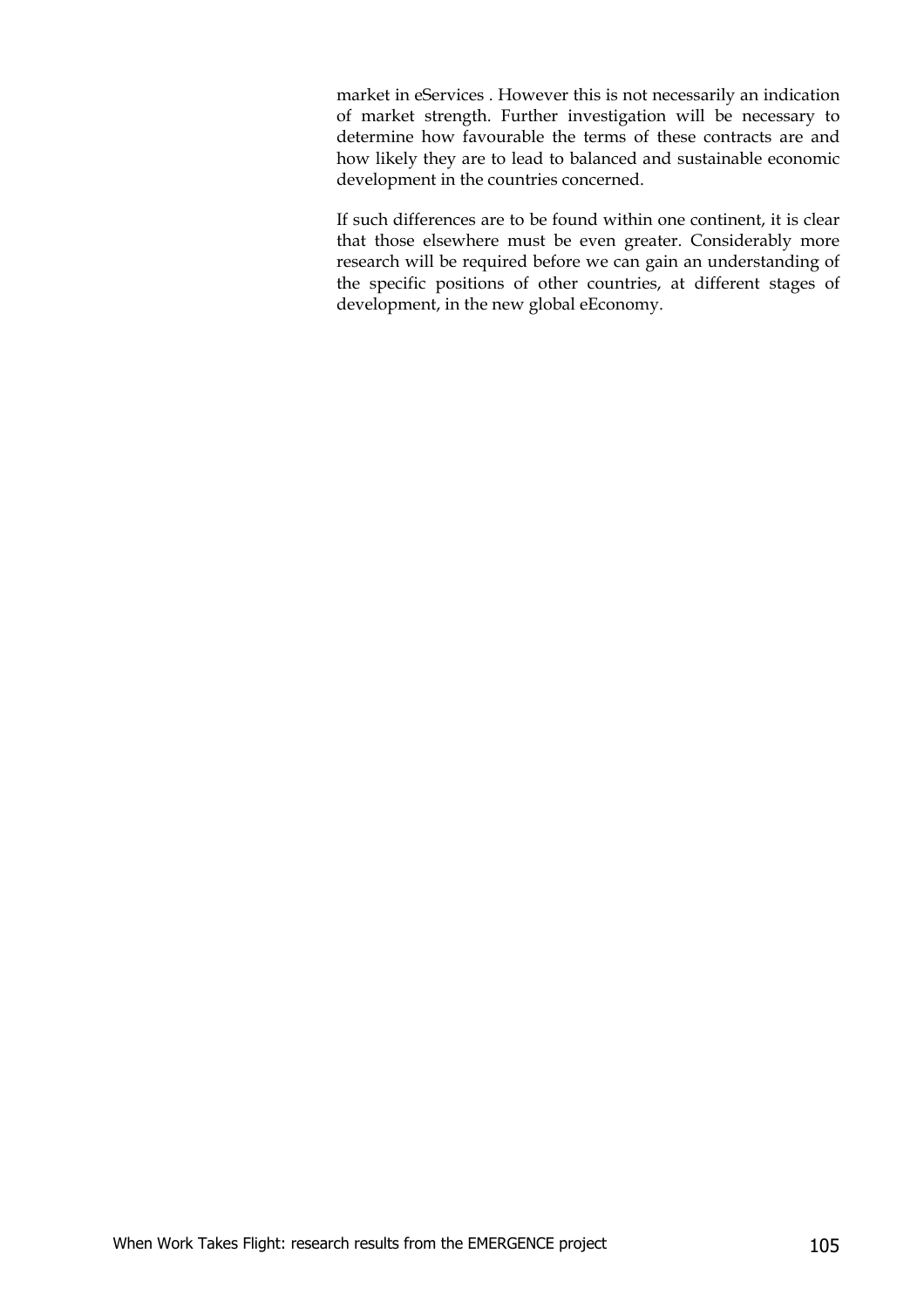## **10. eWork in Southern Europe**

## **10.1 Introduction**

We saw in the last chapter that overall levels of eWork in Greece, Spain and Italy were rather high, but that they were substantially lower in Portugal.

It is clear that a high proportion of organisations in the Mediterranean have seized the opportunity to use eWork for at least one function.

In Figure 10.1, we compare the use of eWork by sector, contrasting the primary, manufacturing and construction sectors (here



**Figure 10.1: Comparative analysis of the presence of eWork in macro sectors1**

*Source: EMERGENCE database*

*note:* some of the figures in this chapter may deviate slightly from those quoted in the previous chapter because they are based on unweighted rather than weighted data. The purpose of weighting is to iron out discrepancies caused by under or over sampling in countries or sectors which would otherwise run the risk of being under (or over) represented. Since the analysis in this chapter is broken down by sector and country such weighting is not necessary.

-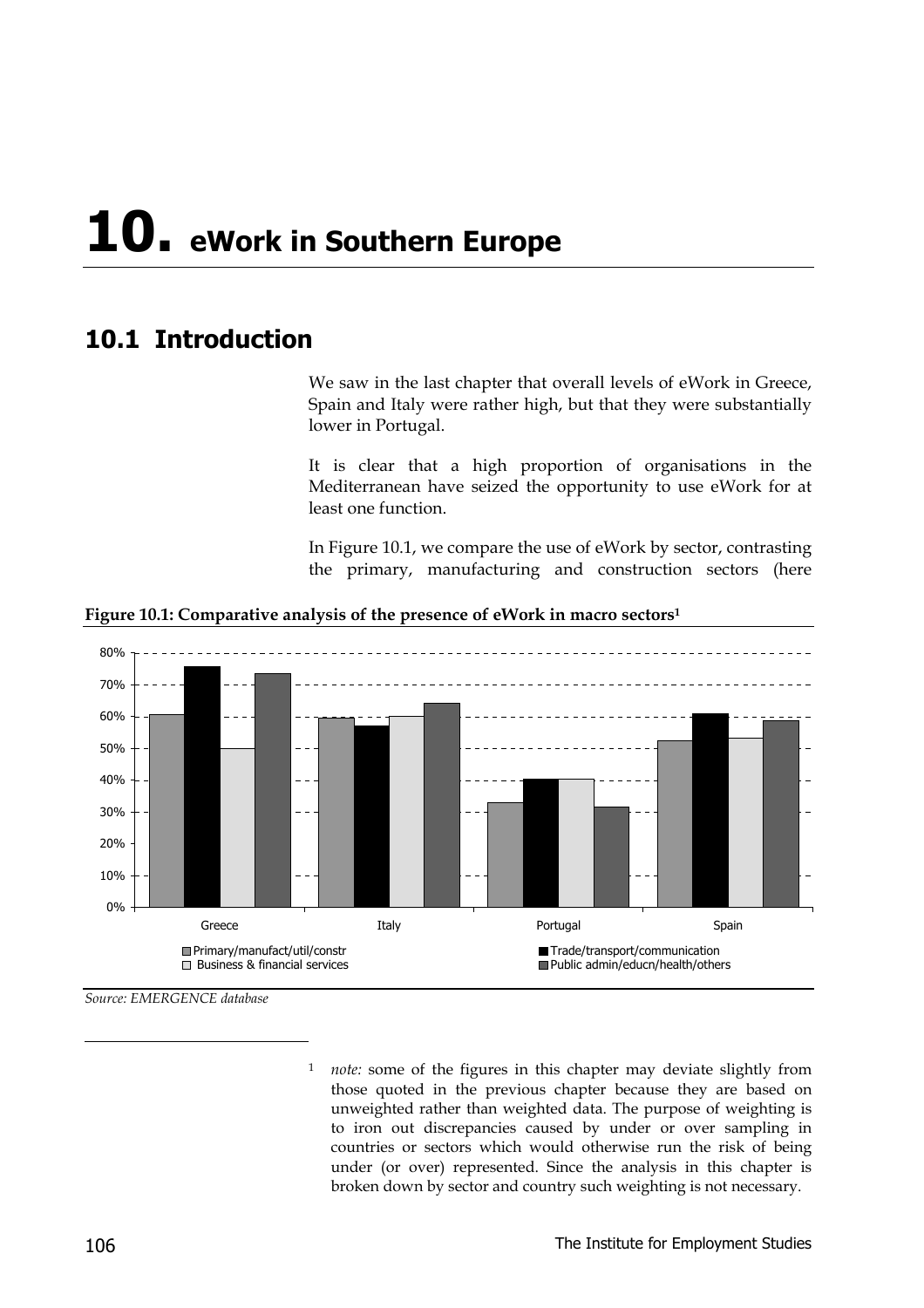

*Source: EMERGENCE database*

described as 'industry') with the service sectors. As can be seen, an analysis of the presence of eWork by sector does not indicate specific behavioural differences between industry and the three macro service divisions. Even though there is a greater diffusion of the tertiary sector in all countries, comparing the average of the three service aggregates with that of industry, it emerges that the differential is substantial only in Greece (61 per cent industry; 72 per cent services). For the other country systems, the gap does not exceed four percentage points.

Figure 10.2 shows a breakdown of eWork prevalence by company size. Here, all four countries show a similar picture with a higher prevalence, albeit slight, in the use of eWork in companies with over 200 employees. The differential is around one per cent for Spanish companies, increasing to between five and seven per cent for the other Southern European countries.

It must be emphasised here, that these results refer only to larger establishments, those with fifty or more employees. This is especially significant in Southern Europe where the vast majority of firms have fewer than 50 employees, with a very heavy concentration in sectors which are unlikely to use eWork (such as agriculture, tourism and small-scale manufacture).

From this evidence, and before carrying out further analysis, we present some interpretation of these results by geographic area and sector.

Firstly, it can be ascertained that technological obstacles to the fruition of this new form of work in these Mediterranean countries do not seem to exist. To be precise, as substantiated by the figures — including the lowest ones in Portugal — there seems to be an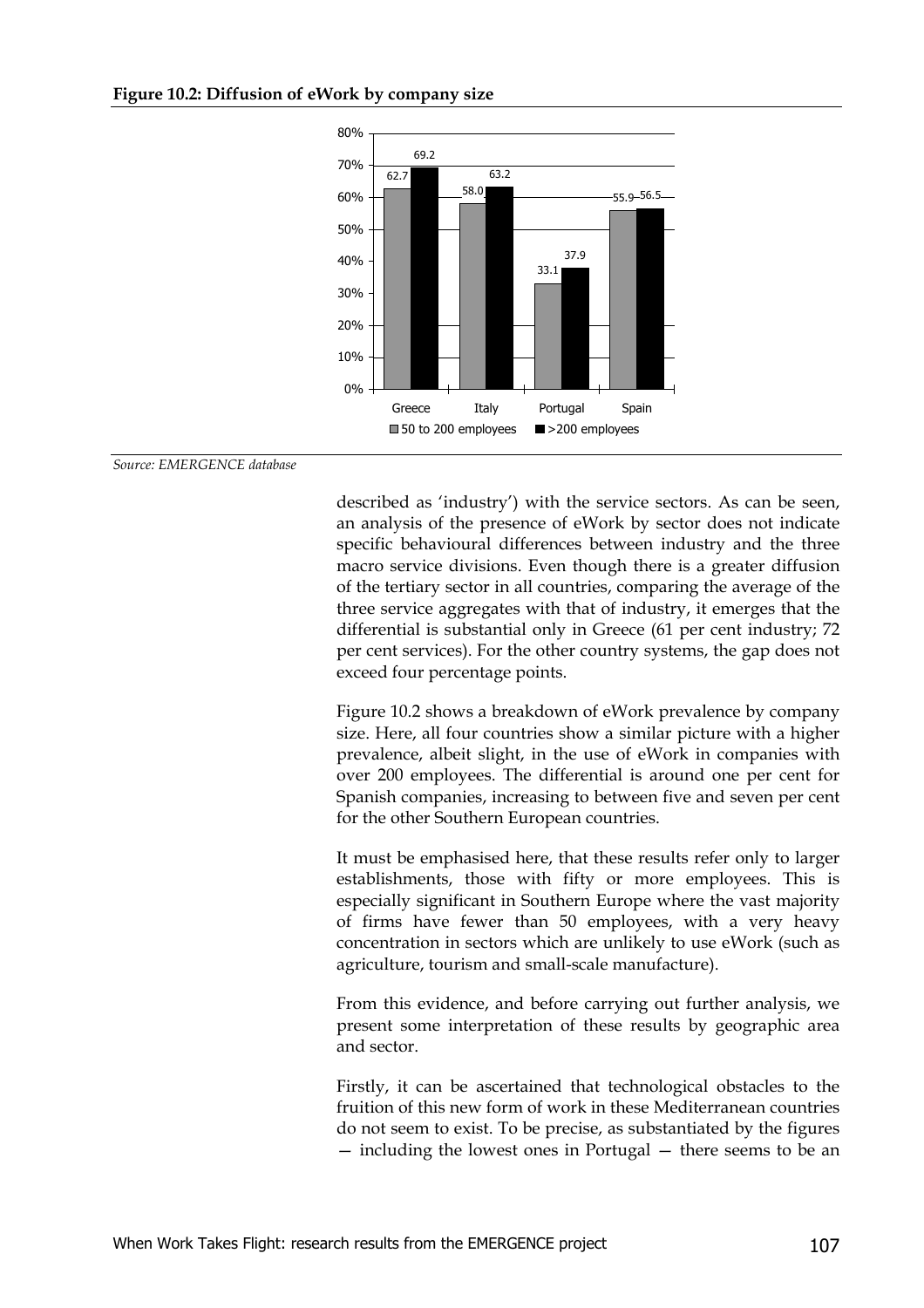ICT standard already in place that guarantees Mediterranean countries accessibility to remote working arrangements.

High diffusion levels may be due to the quest for organisational improvement. In a systematic representation of an economic environment, eWork undoubtedly represents a strategic opportunity for rationalisation, integration and specialisation of networked units. This is especially the case in highly fragmentary economic systems where organisation is predominately based on micro and small operational units. This hypothesis enables us to interpret the widespread presence of eWork in the Mediterranean as evidence of some degree of homogeneity within these economies. More specifically, it can perhaps be attributed to the lack of a mature Fordist economic organisation, albeit with very different internal factorial advantages.

Lastly, another interesting element that emerges from our analysis is the balanced presence of eWork in all sectors, with slight differences in the manufacturing division. A possible interpretation could be that the increasing immaterial component in process and product manufacturing has made this innovation in work organisation, operating through electronic transfer, a particularly interesting opportunity even for industrial companies. Another factor is the increasing importance of strategic business functions (which we describe in more detail below) in which traditional manufacturing companies often lack internal expertise or experience. The need to seek an external source of supply for these functions creates the conditions for a continuing growth in the demand for eWork.

## **10.2 The functions involved in eWork**

The EMERGENCE survey collected information on eWork, classified under seven different generic business service functions (see Chapter 3). Figure 10.3 presents an analysis of the data, broken down by these functions, to allow a comparative interpretation by geographical area and function.

This figure clearly demonstrates a substantial homogeneity between countries in the graduation of functions conducted through eWork. With the exception of some overlap in services where eWork is less widespread, a pattern is repeated that places software and creative services (design, editorial activities, multimedia work and other creative activities) functions at the top, relegating the other five functions to a frequency rate of below ten per cent.

The comparison becomes even more interesting if we examine these functions in relation to the frequency with which they are conducted as eWork.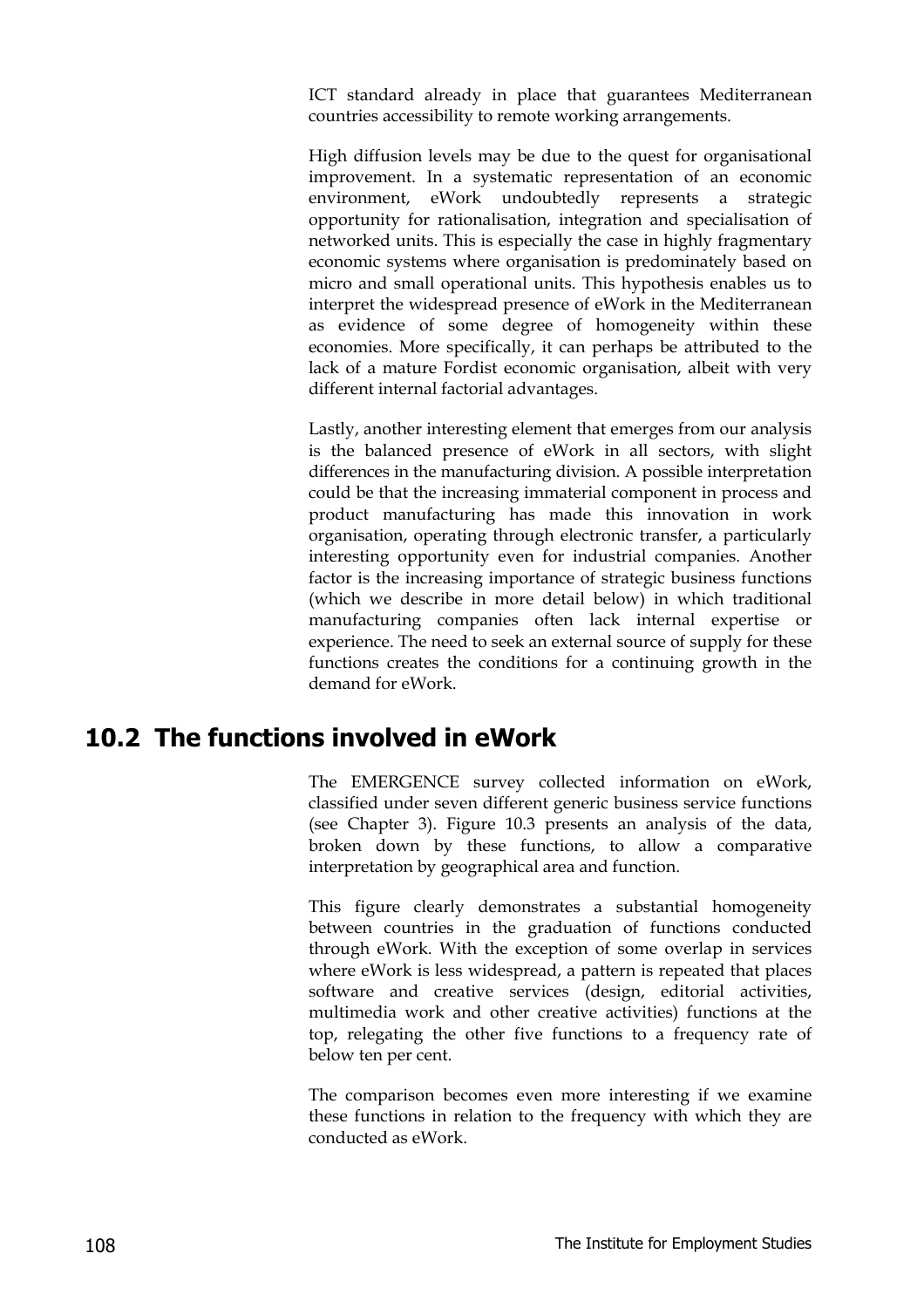

#### **Figure 10.3: E-work use by function (% of function in E-Work out of total company cases where there is the selected function)**

*Source: EMERGENCE database*

Adopting this interpretation key, great similarities between all the countries emerge, especially in the customer services, telesales and accounting functions. More precisely, the marginality of the function of financial and accounting services is clearly demonstrated. In the four areas, the activity of accounting, although present in almost all companies, plays a marginal role in eWork, with the vast majority of establishments preferring to keep the function in-house or outsourced through traditional means. Companies' policies in relation to customer services and telesales are also similar. For all countries, the percentage of establishments reporting that they organise sales and customer assistance functions through a 'remote' modality is just under ten per cent.

Nevertheless, there are some divergences between countries. As Figure 10.3 reveals, these can be noted in relation to data entry and typing, human resource management and training, creative activities and software services.

In programming and IT support, where there are peak rates in eWork for all countries, Portugal demonstrates a frequency of 38 per cent compared with approximately 50 per cent for the other three Mediterranean countries.

Just as important are the differences in 'creative activities'. In this function, which occupies second place in eWork practice, Italy and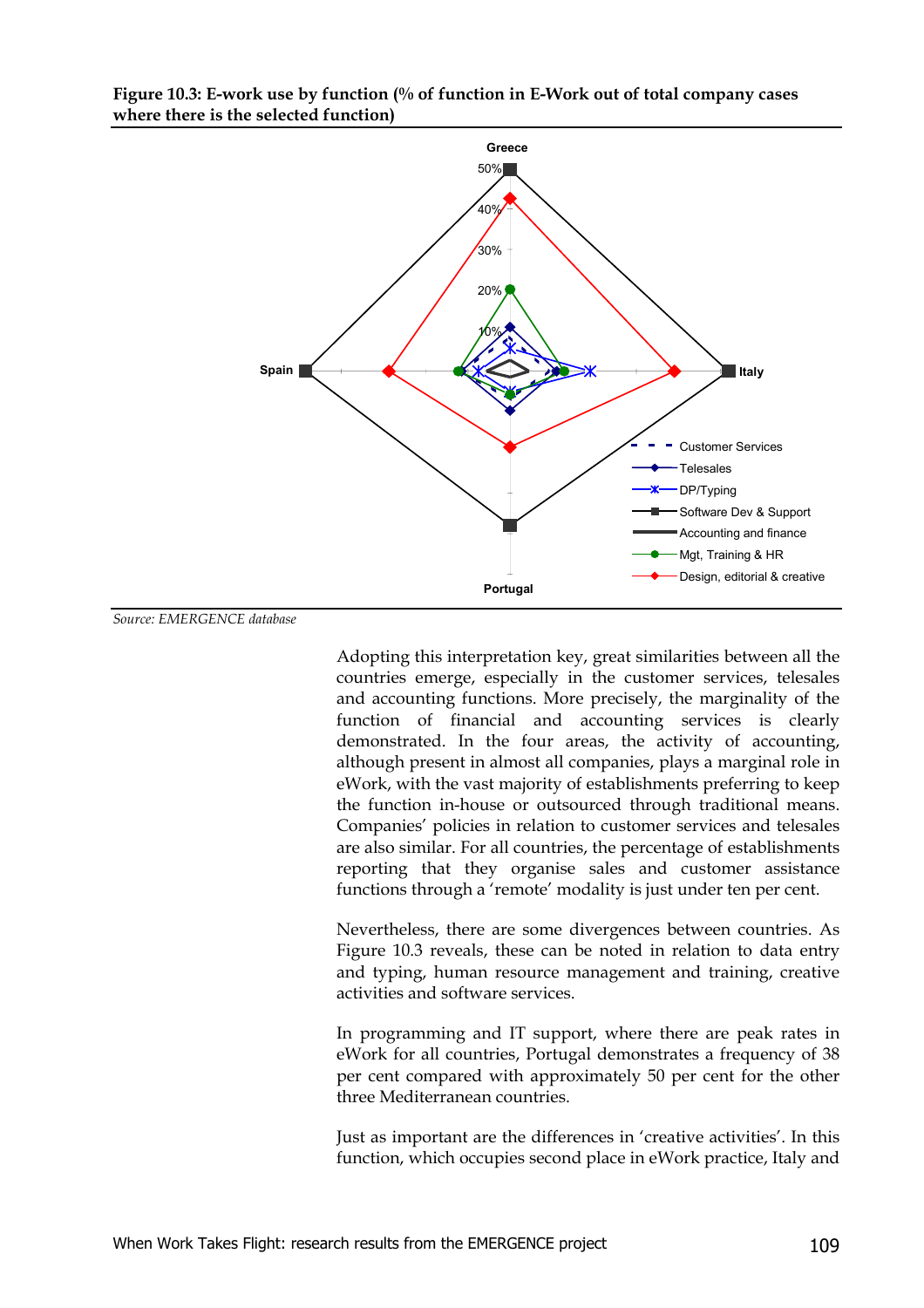Greece display results of 40 per cent, Spain 29 per cent and Portugal 19 per cent.

Other differences include a much higher rate of eWork in Italy for data processing and typing (at 20 per cent, compared with an intensity of approximately six per cent for the other countries) and a relatively high incidence of eWork in HR management and training in Greece (at 20 per cent compared with 13 per cent in Italy and Spain and six per cent in Portugal).

#### **10.3 In-house vs outsourcing solutions in eWork**

As demonstrated in Figure 10.4, in Southern Europe, eWork is almost always used on an outsourced basis. In each of the four southern European countries, more than four-fifths of eWork involves the subcontracting of telemediated business services to external companies.

In the light of this result, it can be easily ascertained that the role played by the telemediated organisation of work in a company's operational infrastructure is as an instrument to assist in the acquisition of factorial advantages supplied by subjects external to the company.

With this role, and in the context of market globalisation and overcoming of Fordist organisation, eWork can act as a strategic lever to improve the competitive position of companies. The need to adapt to complex and changeable market requirements makes flexible production more effective when it is organised in independent business units linked by the use of information technology. It is to be expected that the growth in complexity of the network due to increases in the number of activities involved



**Figure 10.4: Internal and outsourced eWork (100= Total eWork)**

*Source: EMERGENCE database*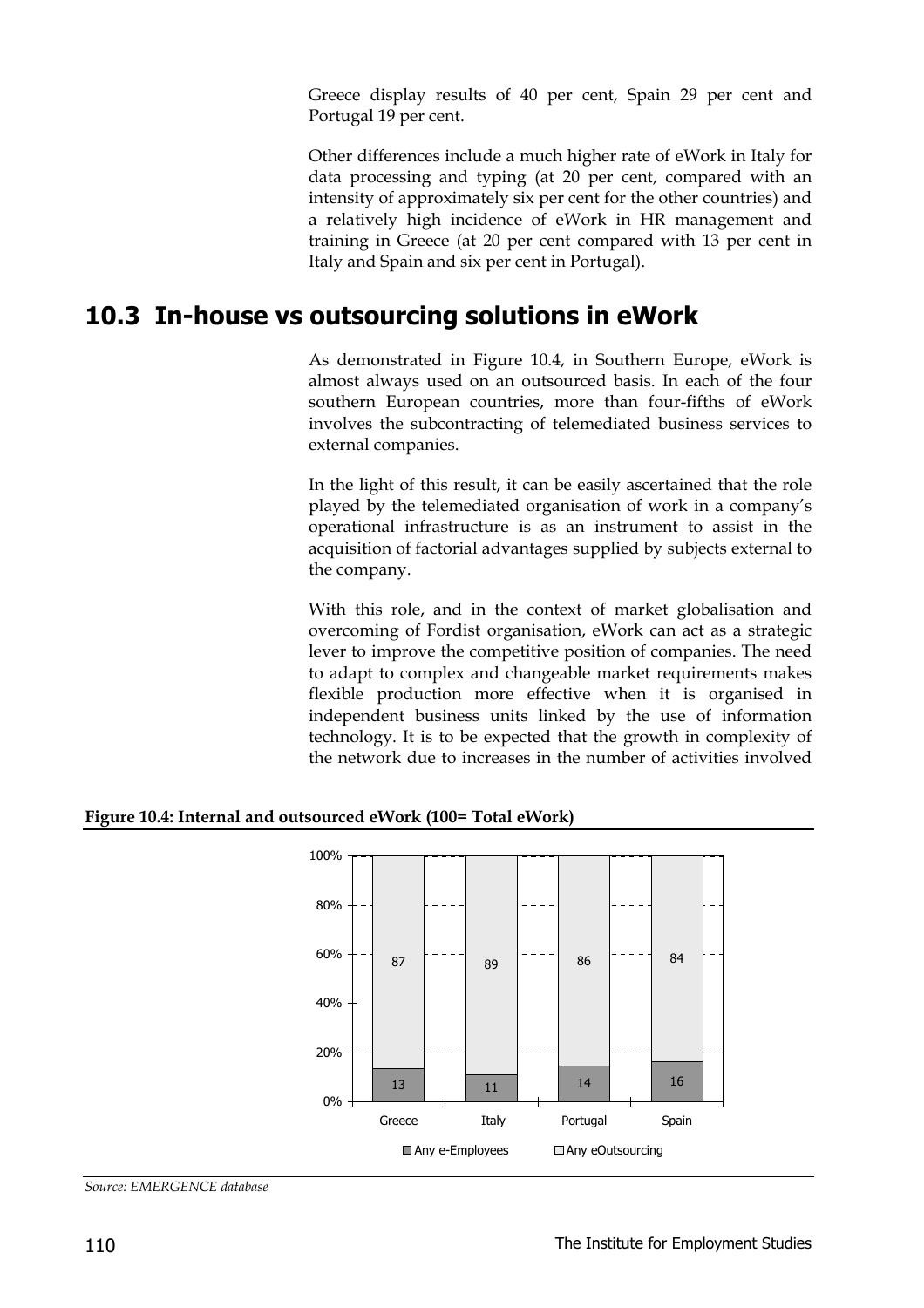in outsourcing and an extension of the geography of supply, should be followed by an intensification of relations through the practice of eWork.

## **10.4 The decision to outsource business services: cost reduction and quality improvement**

If eWork is to be recognised as an operational lever in a general strategy for the outsourcing of some phases of the production process, it is interesting to examine some of the options open to an organisation.

Firstly, as demonstrated in Figure 10.5, most outsourcing is to companies rather than individual freelancers. Outsourcing to individuals varies, from a maximum diffusion of 29 per cent in Italy, to 20 per cent in Spain and Greece, and 13 per cent in Portugal. There is thus a clear preference for companies, especially for call centre based operations. In particular, in Italy and Spain, around half the outsourced business services involve call centres.

Another strong characteristic of eOutsourcing in these countries relates to its relatively narrow geographical scope. Even in a phase of accelerated international relations, only a small number of companies go beyond their national borders for the outsourcing of their services. In all the Mediterranean regions, for over 60 per cent of cases, there are factorial conditions (cost advantages, service quality, organisational opportunities) sufficient to justify eOutsourcing in the same city or region where the contractor company is located; whilst over 90 per cent of eOutsourcing takes place within the same country.

It is evident that operating mostly in an adjacent geographical





*Source: EMERGENCE database*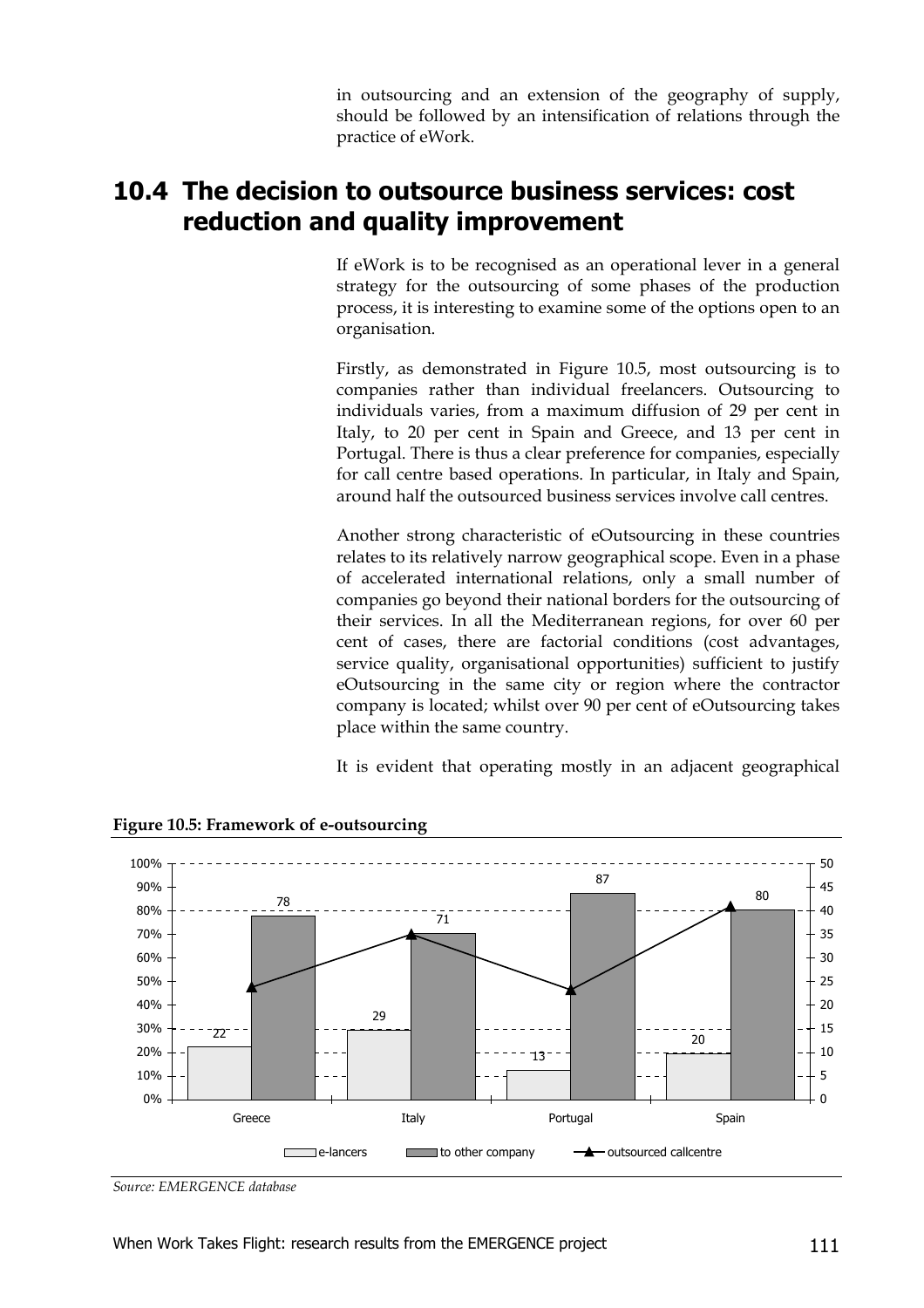#### **Figure 10.6: Territorial framework of e-outsourcing (index base = 100)**



#### *Data source: EMERGENCE database*

area, contractor companies do not resort to eOutsourcing because of the more favourable cost structures to be obtained in other local economies nor to take advantage of logistic opportunities.

As illustrated by Figure 10.6, there are very few cases in which establishments have strayed far from home in their search for a supplier. This type of behaviour is even apparent in Italy and Spain, although with slight differences. This is surprising given that both countries are characterised by regional differences in costs, where the evident cost advantages to be found in the less developed regions would justify alternative choices.

By analysing this behaviour, it is possible to outline an hypothesis of eOutsourcing that can be traced back to an objective of process organisation — the selection of production units whose size and specialisation offers better results for service quality and quick adaptability to markets. The fact that technical and service quality factors are often used to justify eWork confirms this hypothesis.

Again, looking at Figure 10.7 it can be ascertained that technical/ qualitative aspects predominate among the reasons given to justify the choice to eOutsource. Even though there are no national differences that can be interpreted as evidence of dissimilar strategic behaviour, the frequency varies from a minimum of 44 per cent in Portugal, to 50 per cent in Greece and 55 per cent in Italy, reaching a peak of 65 per cent in Spain.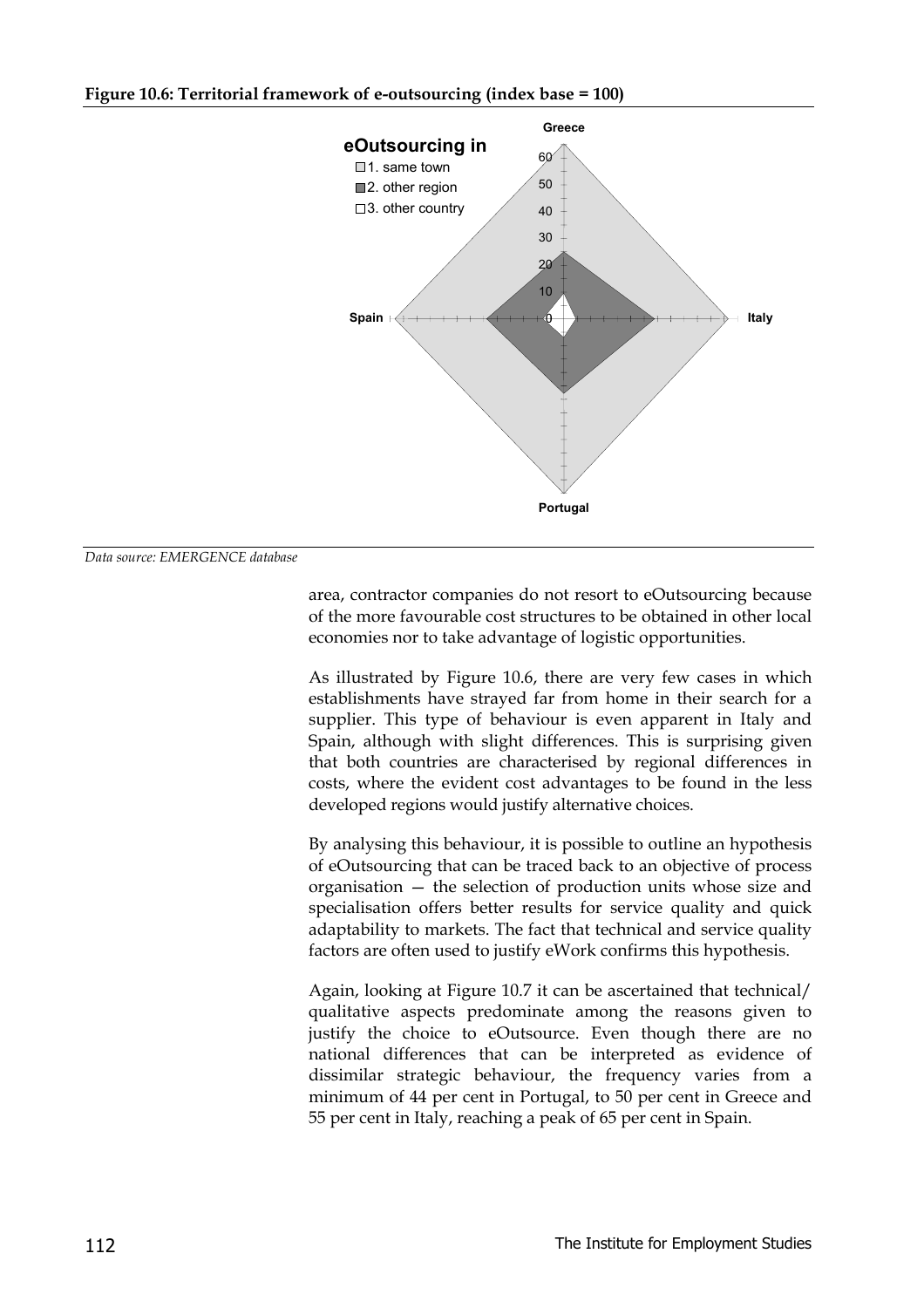

*Data source: EMERGENCE database*

## **10.5 Conclusions**

We can conclude that the patterns of eWork found in Southern Europe provide evidence of a highly distinctive style of economic development and adoption of ICTS which differs significantly from that in other parts of Europe, in some cases exhibiting a leapfrog development enabling small networks of firms to behave in a more agile and adaptive fashion than their counterparts in Northern Europe.

eWork appears to be, above all, used as an instrument of flexible specialisation amongst networked organisations within a relatively autonomous national economy. The absence of micro-businesses in our sample makes it difficult to generalise to the economy as a whole, being based on a sample of larger organisations, skewed to the demand side of the market in business services. Further research will be required to determine whether some of these micro-businesses may be excluded from the development of a digital networked economy.

It will also be necessary to determine by further research whether these — largely national — patterns will remain sustainable in an increasingly globalised economy.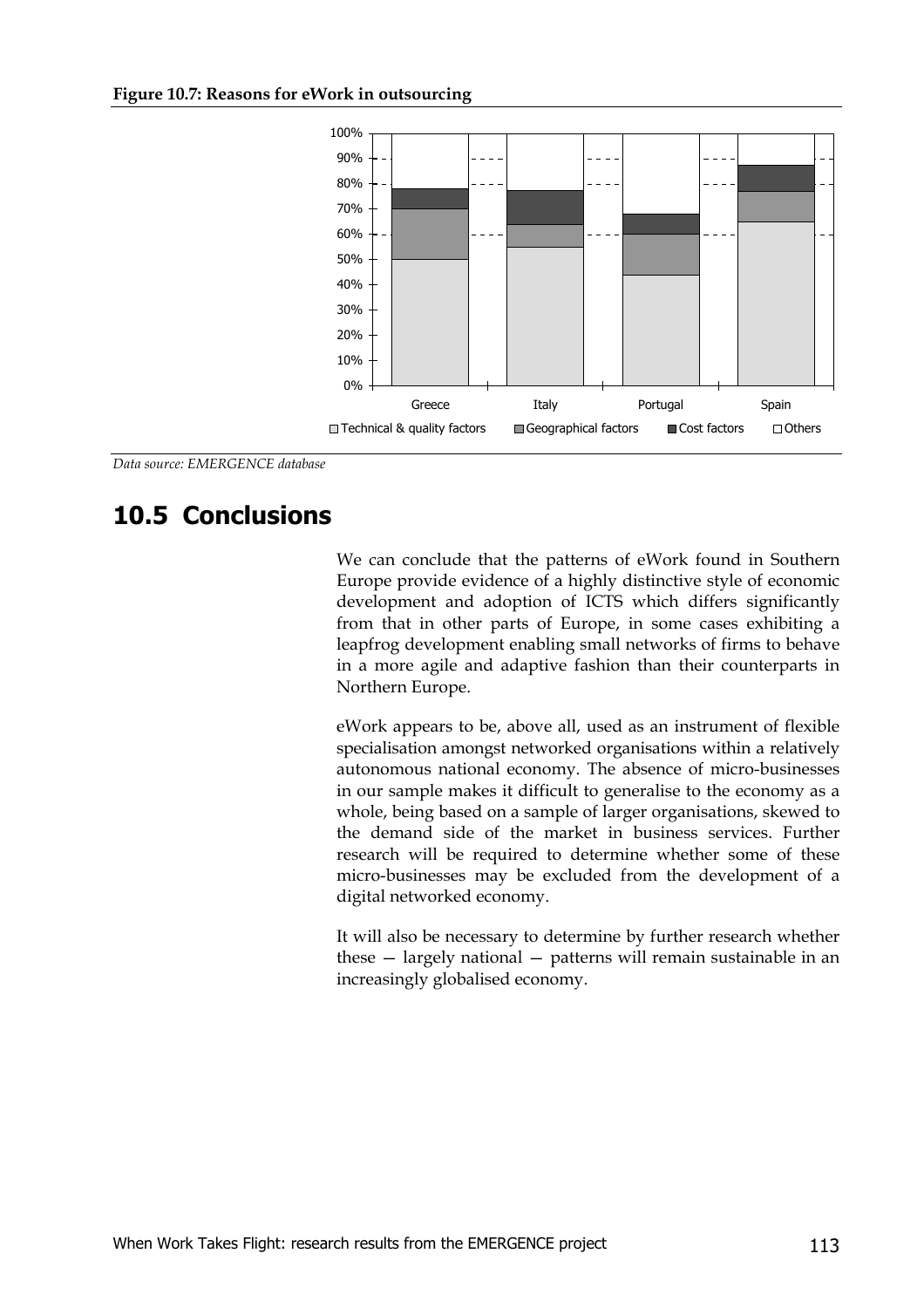# **11. eWork in Central and Eastern Europe**

## **11.1 Introduction**

We noted in Chapter 9 that eWork practices in the Accession States of Hungary, Poland and the Czech Republic appeared, from the results of our European employer survey, to exhibit a characteristic pattern which contrasted in many respects with those in other regions of Europe.

In this chapter we explore these results further, in the context of an extensive review of other existing literature and evidence, in order to discover how eWork practices can be regarded as models of transformation, combining both system-specific and generic changes in the Central and Eastern European context.

The mainstream view among economists and political scientists those observing and advising the transition process from planned to market economy of the formerly state-socialist countries of Central and Eastern Europe — has been to regard the change as from one type of political–economic regime to another, ignoring any institutional continuity.

The 'transition' is interpreted as an once-and-for-all shift from a political–economic regime based on the logic of central planning to another regime based on the logic of the market. This approach is often characterised by the zero sum game model of society, according to which the triumph of one social-economic system implies the complete failure of the other. The societal developments seem to follow the rationality of revolution: without the complete destruction of the old institutions it is almost impossible to create genuinely new institutions of the market economy. This view of transition is related to a variety of other concepts. First, the legacy of the socialist past represents institutional deficiency and limits the speed of diffusion of the market-economy institutions or slows down the transformation process. Secondly, it overestimates the level of institutional coherence or homogeneity of the former socio-economic regimes and neglects the diversity of regulations governing both individual and collective actions (Makó and Simonyi, 1992, pp. 36-41).

Another, more balanced view — but less popular both in the academic community and among the new political and economic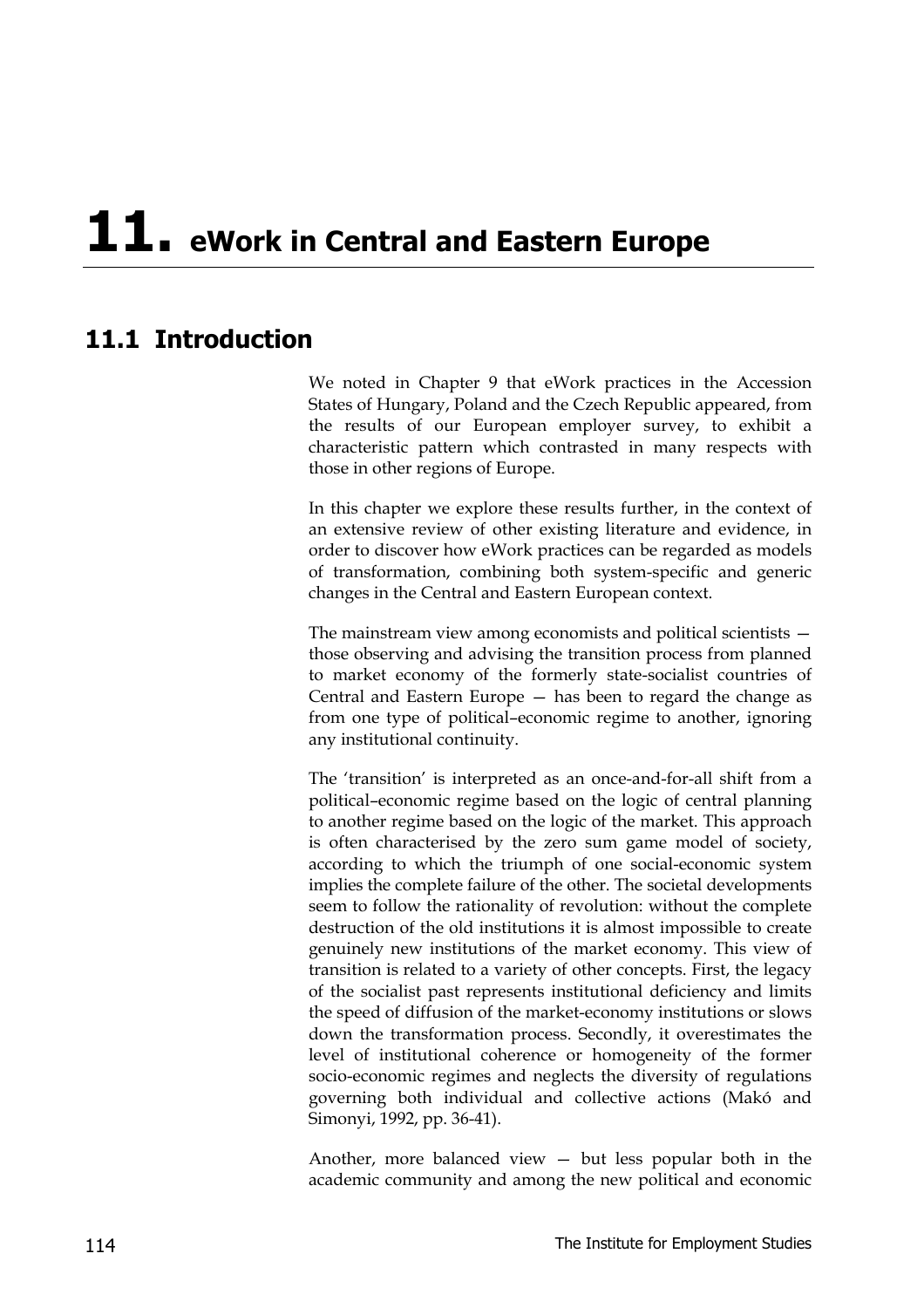actors — refutes the 'institutional vacuum' argument of the transformation.1 This approach recognises the role of pathdependence in the emerging new market institutions (*eg* privatisation, creating autonomous labour relations system, governance structures of the firms, implementing leading-edge management practices, *etc*.), the core importance of which is to better understand the variety of development trajectories in the post-socialist economies in the CEE region. As a representative of evolutionary development noted; 'Path-dependent emergence of a new, post-socialist form of capitalism calls for a complex evolutionary interpretation of this great transformation, as opposed to the 'big bang' view, as the metaphor itself suggests, which forgot something historical was there before' (Chavance, 1995, p 288).

One of the most important lessons learnt from more than a decade of experiences of institutional changes in the post-socialist economies in the CEE region is the necessity to use the evolutionary interpretation of the socio-economic changes as opposed to the 'big-bang' or 'instant capitalism' views. The other lesson is that the development of post-socialist firms and management has been uneven. In this respect we have to note that it is not only privatisation itself that is important, but also the filters through which it is experienced by the social actors (owners, managers, state, workers and their interest representation organisations).

On evaluating the impacts of transferring managerial skills and organisations, it is worth drawing attention to the risk of the mechanical and 'undersocialised' interpretation of the 'transfer'. To understand the learning of new values and new patterns of behaviour of both local and foreign managers and employees, it is necessary to treat organisational learning not only as interactive but also as multi-dimensional. Distinction should be made between 'technical–professional' versus 'social–cultural' and 'formal– explicit' versus 'tacit or hidden' forms.

Finally, the tempo of the transformation process itself is also different in the three Central European countries surveyed. In addition to the undeniable dependence on past experiences ('path dependency') the new model-creator roles of such economic actors as foreign owned firms, especially the norm-setting role of

1

<sup>1</sup> By using the term 'transition' instead of 'transformation', we intend to refute the view of 'turnkey' capitalism in the post-socialist economies in the CEE region, as this view underestimates the importance of *time for the social learning process* in creating market economy institutions in these countries. The ideas of 'turnkey' or 'instant' capitalism view the future of the post-socialist countries as '… shaped by images of Western Europe's and North America's present … and this basically teleological development concept of changes anticipates future society which is not only desirable, but already known' (Grabher, 1995, p. 33).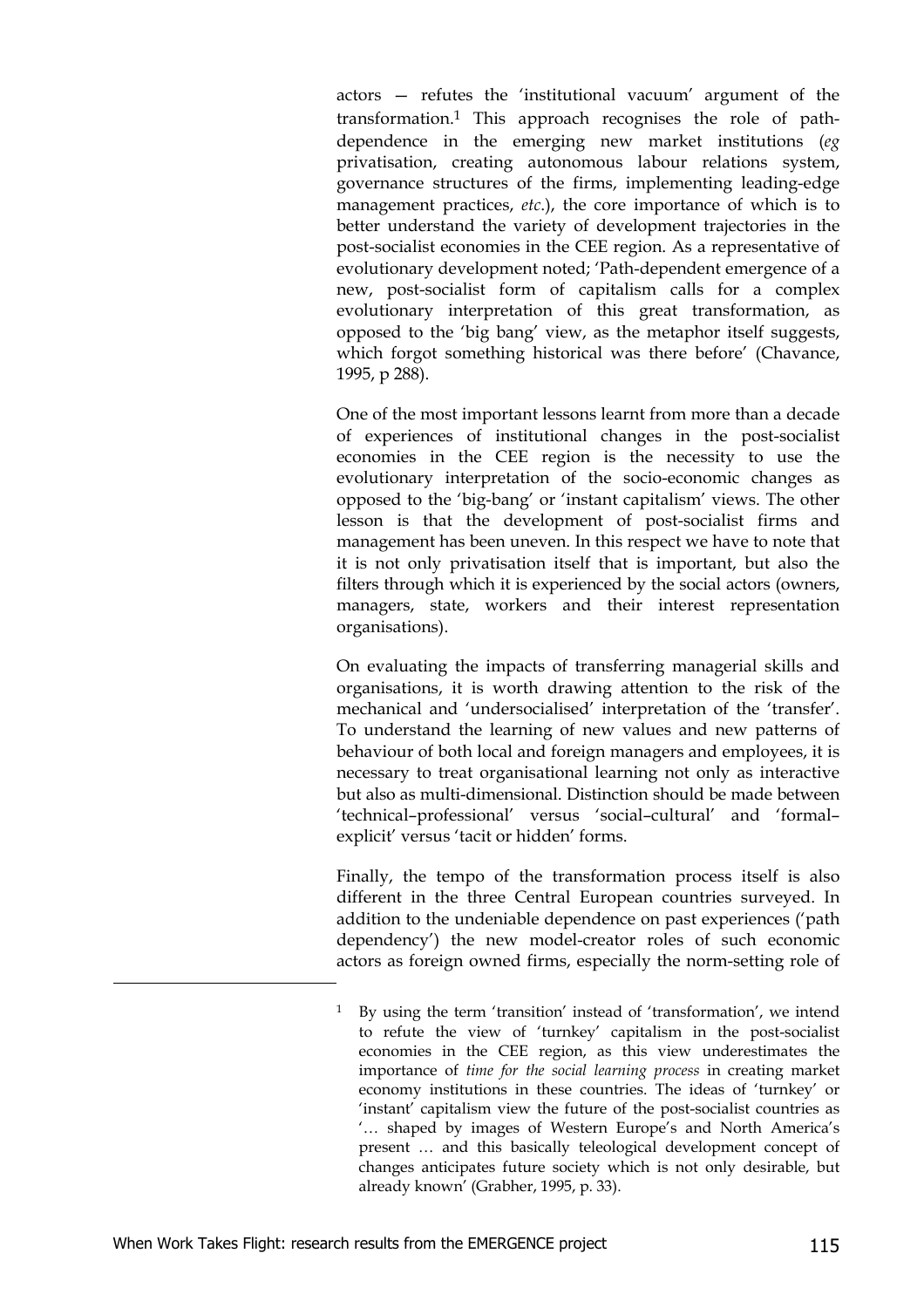green-field investments of multinational corporations (MNCs) should also be mentioned (Makó, 1997, p. 119). According to our experiences, green-field sites function as accelerators of the diffusion of leading-edge concepts and practices. To understand the impact of Foreign Direct Investments (FDI) — a key component of the multidimensional process of globalisation — it is worth noting the heavy presence of foreign affiliates both in manufacturing and in the service sectors.<sup>1</sup>

## **11.2 The roles of institutions in transferring organisational practices in the context of globalisation**

Changes related to the transformation from state-planned to market economy are often called 'system specific' in contrast to the 'generic' changes like globalisation or the development of the e-economy, *etc*. On analysing and assessing the impacts of 'generic' changes, we would like to stress the important filtering role of the 'system specific' changes interpreted in an evolutionary perspective. To make the socialised or embedded'character of the generic business functions better understood, we have to make a distinction between 'macro-' and 'micro-institutional' patterns. The mainstream literature emphasises a strong convergence of the institutional patterns in the process of globalisation, whether they are of business or cultural or cultural–ideological in character (Ritzer, 1993).

There is a new trend in literature carrying various labels, like 'societal approach' or the 'French regulation school', whose representatives differentiate between micro- and macroinstitutional patterns of society (such as *eg* the labour relations systems, education, legal and financial system) which transform or change in the long run or in a historical perspective only. In this

-

<sup>1</sup> According to the 2001 report of the OECD dealing with the knowledge economy, 'The share of turnover under foreign control in the manufacturing sector ranges from about 70 per cent in Hungary and Ireland to under 2 per cent in Japan. The share of foreign affiliates in manufacturing employment ranges from around 50 per cent in Ireland, Luxembourg, and Hungary to 1 per cent in Japan. … The share of turnover under foreign control in the service sector is relatively high, at over 20 per cent, for Hungary, Belgium, Ireland and Italy. In terms of employment, the share of foreign affiliates ranges from 19 per cent in Belgium and around 14 per cent in Hungary and Ireland to less than 1 per cent in Japan … In terms of employment, penetration of foreign affiliates seems evenly distributed between services and manufacturing in Belgium, Finland, Portugal and the Czech Republic. The largest imbalances are in Hungary and Luxembourg.' (OECD (2001), *Science, Technology and Industry Scoreboard: Towards a Knowledge-Based Economy*, Paris: OECD Publications, pp. 102-104).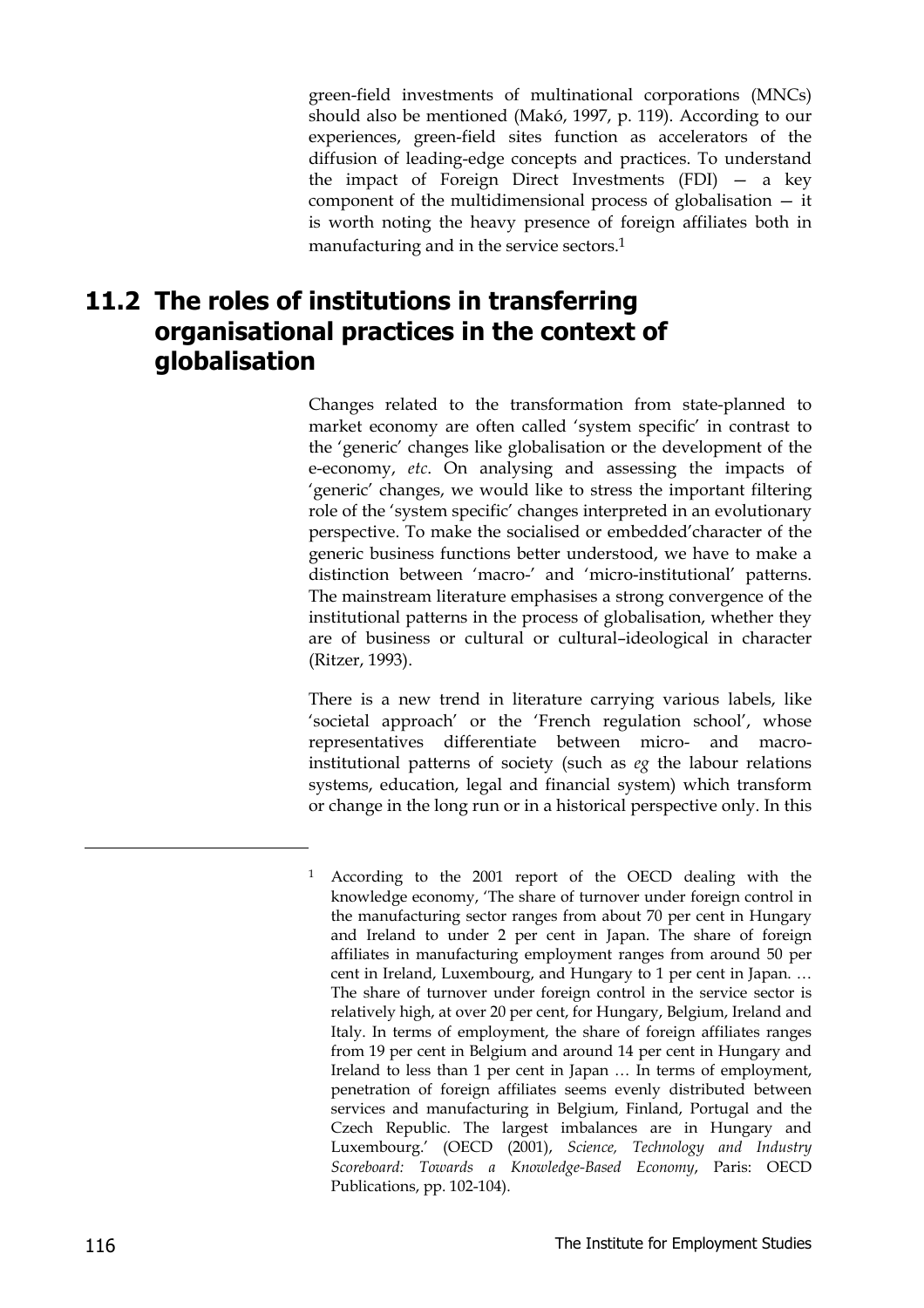context, the 'path-dependent' model of institutional development has strong relevance (Grabher and Stark, 1997; Zysman, 1994). Namely, the forces of globalisation are absorbed or mediated by these macro-patterns of institutions, and the various trajectories or paths of economic development are actually their outcomes. As Hage, one of one followers of the 'societal approach' puts it:

*'What makes these systems macro is that they apply to the entire society and typically have been institutionalised for long time periods. A very common element is that there are multiple organisations involved, in which a variety of complex social roles are enacted. In contrast, simple micro-institutional patterns … represent relatively simple patterns or norms and/or laws, involving few actors with relatively simple and frequently repetitive social roles, and these patterns have been relatively recent … Simple institutional patterns such as … quality work circles may diffuse throughout the advanced industrialised countries but complex patterns will not.'*

(Hage, 2000, p. 213)

Similar conclusions were drawn from an empirical study of the service (hotel) sector on the diffusion and dominance of the 'hardware' (organising principles) and in an indirect way even of the 'software' (HRM) of the American model of internationalisation, which were transferred and maintained relatively easily in hotels belonging to various national owners (Nickson and Warhurst, 2001, p. 225).

Here, we focus on the analysis of outsourcing business services. Business services belong to the category of the micro-institutional patterns of society and economy, playing an important role in transferring knowledge and organisational patterns in the postsocialist CEE countries. According to our hypothesis, homogeneity or heterogeneity in the practices of outsourcing can function as an indicator of the development trajectories of business organisations in these countries.

## **11.3 Lessons from the EMERGENCE project: visible differences in outsourced business functions**

We have already presented, in earlier chapters of this report, several of the distinctive features of the results of the EMERGENCE survey in relation to CEE countries. However it is worth commenting here on a major difference between these Accession States and the rest of the EU in relation to the establishment size dimension.

On comparing the size of the companies surveyed by region, attention must be drawn to the extremely radical changes in organisational morphology in the ex-socialist counties. Until the late 1980s, in sharp contrast to the EU, especially Southern Europe, large organisations were dominant, while in the 1990s already micro and small firms represented the largest share in business organisations in these countries.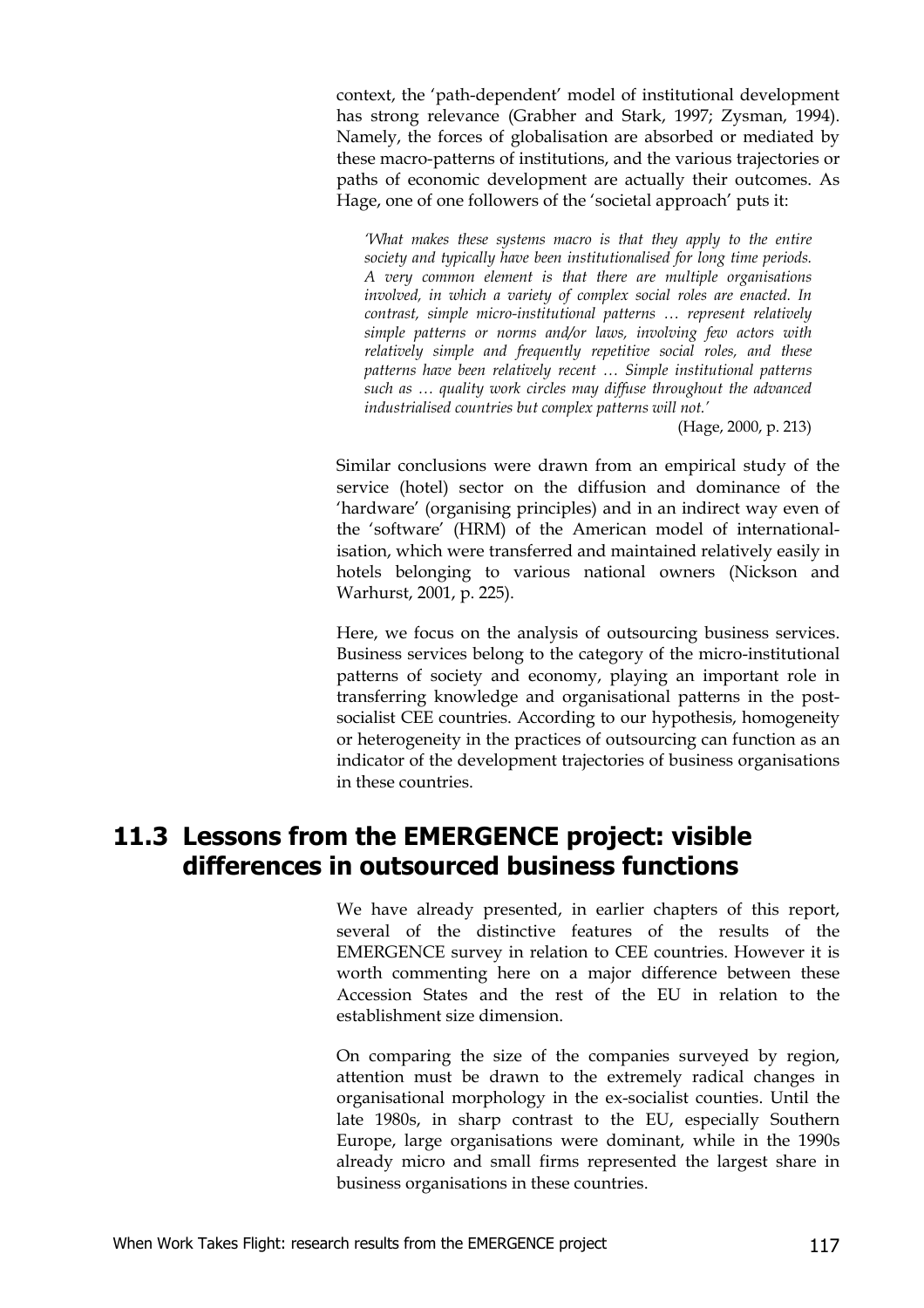There are however significant differences among the three NAS in the size-structure of their establishments. In the case of firms with less than 50 employees, it is important to make a distinction between 'micro' and 'small' firms. In Hungary, for instance, a great majority of business organisations (96.4 per cent) now belong to the category of 'micro' firms, as in Italy or the Czech Republic (83.8 per cent), whereas in Poland their share is only 8 per cent. The combined category of 'micro' and 'small' firms represents the overwhelming majority of the firms in the CEE region: Czech Republic 96.56 per cent, Hungary 99.3 per cent and Poland 71 per cent.

It is unfortunate that, for budgetary reasons, this important segment of business establishments is missing from the EMERGENCE employer survey.

#### **11.3.1 Comparison between CEE and the EU**

Supplementary analysis of data from the EMERGENCE employer survey was carried out in order to address the question: is it possible to identify differences among the EU countries and especially among the CEE countries of the EMERGENCE Project in their regional economic development and their economic competitiveness by means of measuring the practices of the various business functions? In other words, is it possible to make statistically supported conclusions about the relationship between the practice of outsourcing and the indicators of economic development of the regions surveyed?

The questionnaire used in the 18-country employer survey measured both the demand (the establishment practises the function) and the supply (the establishment offers the function) sides of the market in eServices. In this part of our analysis we focus exclusively on the demand side for the following reason: it is obvious that the establishments surveyed may generate demand for business services almost independently of the type of their activity, while on the supply side only the business services limited to the activity of the establishment are present. Also from a methodological point of view it is more challenging to concentrate on the demand side of the business services market or functions, as for example, a software development company may generate a demand for all seven of the generic services we identified, while on the supply side it is only present in the 'software development, maintenance and support' market. The demand side thus throws greater light on the characteristics of regional economic development in Central and Eastern Europe through the relations between 'in house' versus 'outsourced' practices of general business services.

The extent to which establishments practice any of the seven generic business services used as the basis for the survey is shaped by their economic context, or the institutional heritage of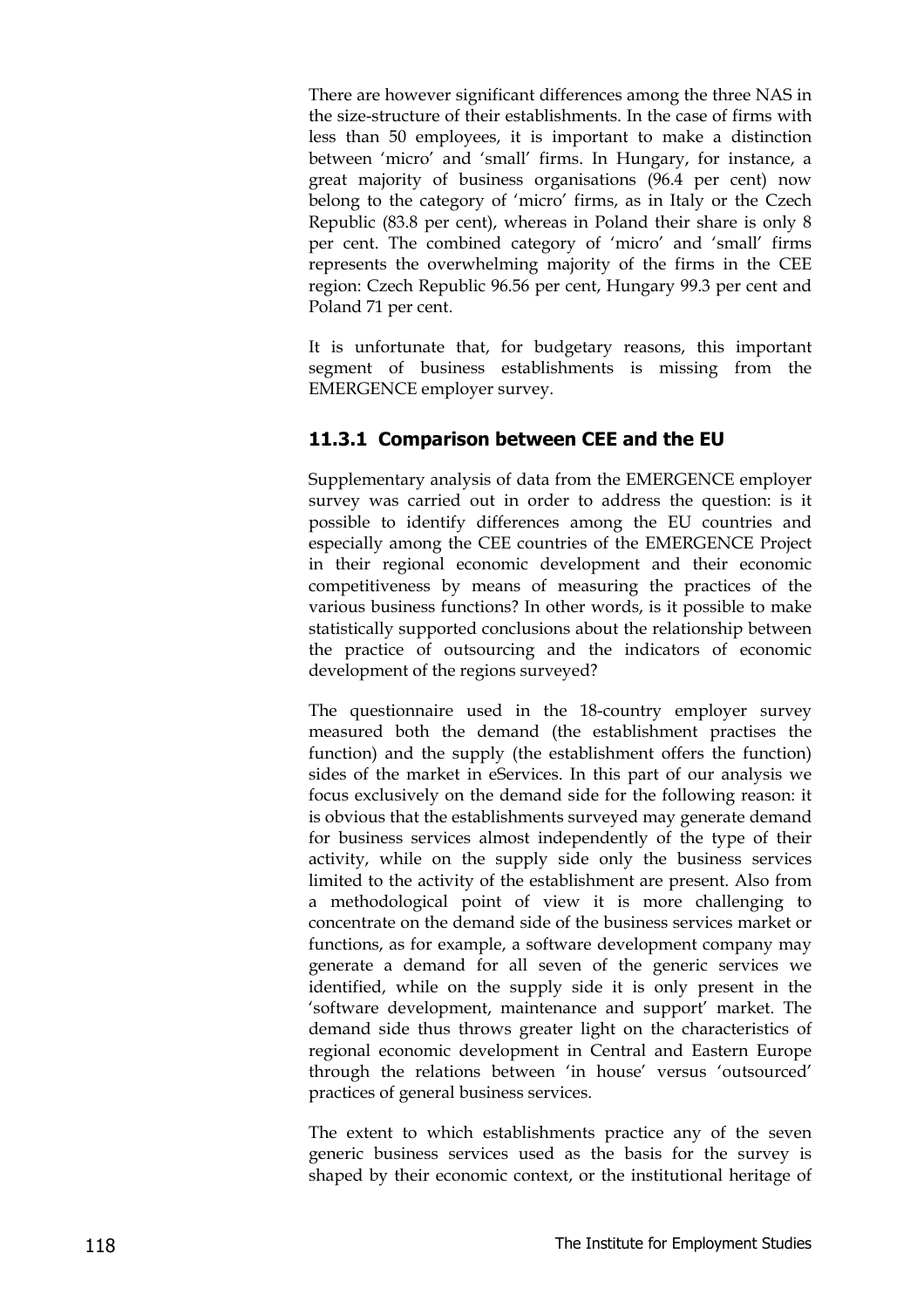the way that economic activities have historically been organised in these states. The organisational morphology of the former statesocialist system was characterised by the dominance of large stateowned firms, which — due to their large size — practised all generic business functions plus social functions internally (Hirschhausen, 1995, p. 54-76). Following the collapse of the statesocialist political and economic system, the former large stateowned firms were transformed — through various schemes of privatisation — into small and medium sized enterprises (SMEs). Interestingly, as a part of the organisational–cultural heritage, the new owners and managers in the SME sector continued to follow the organisational routines they were used to.

If we want to understand the present organisation of general business services in the CEE economies, we have to interpret it in a historical context, as this approach is essential in interpreting the employer survey data. At the same time, the SME sector in the EU (15) countries is functioning in a matured capitalist environment and establishments are practising only such functions or services as are consistent with their size. In other words, SMEs in the EU(15) members states have more developed links (networks) and also exchange resources and information more intensively to develop more appropriate solutions to cope with challenges in the new economy.

These findings support the idea of using the so-called pathdependency argument in interpreting the development of such micro-institutional patterns as generic business services in the NAS (3). Integrating the dimension of time into our analysis, we may suppose that these differences in organising work will gradually disappear and practices in the NAS will approach those in the EU.

A comparison of business functions within the group of NAS (3) shows that the ratio of business services of Hungarian establishments is rather more similar to the EU (15) average than to the other two candidate countries'. Differences in microinstitutional patterns such as generic business services are consistent with the macro-economic indicators in the CEE region.

We now turn to the way of practising these generic business functions. Theoretically, in both private and public organisations, any kind of business services can be practised in three ways:

- 1. in-house
- 2. outsourced
- 3. in a combination of (1) and (2).

In the first case, the business function is carried out within the organisation by persons with an employment contract. In the second case, the establishment is buying services from another person (*eg* a freelancer or e-lancer) or organisation (specialist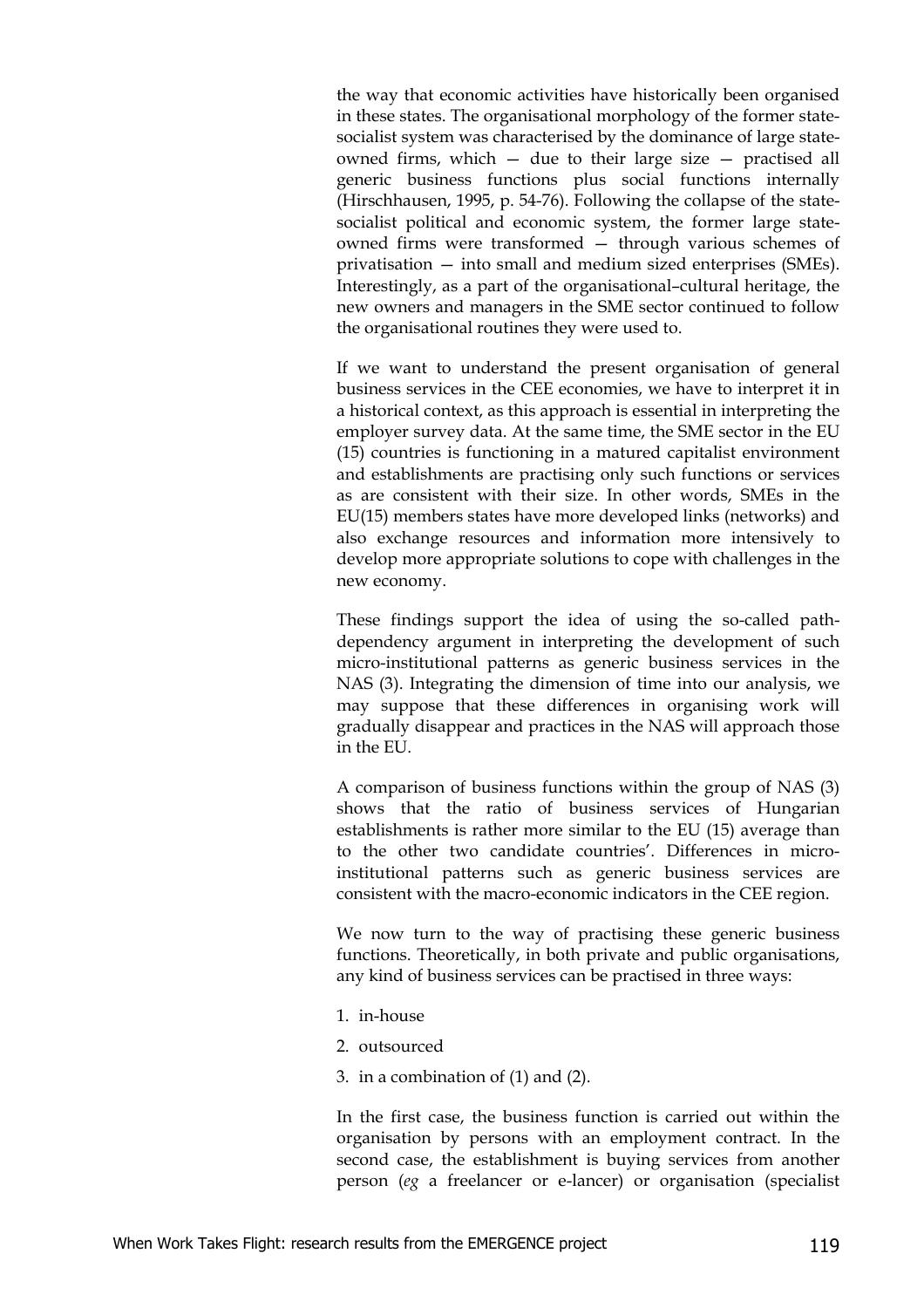business suppliers) (see Figure 3.1). These two cases are rather clear and well known in more than 200 years history of outsourcing.1 The third option of outsourcing covers a multidimensional phenomenon in which some elements of the business function are practised 'in-house', while some others are 'outsourced'. This may involve the use of eLancers who work multilocationally, sometimes on the employer's premises and sometimes elsewhere.

There is considerable casual use of self-employed assistance in most CEE states, sometimes as a device to avoid the legal obligations imposed on employers. The mutually exclusive categories used in the EMERGENCE employer survey (designed, of necessity, to enable quantification and international comparison) offer a rather simplified picture of a complex and dynamic reality. In company practice, the organisation of business service related activities is often fairly complicated. For instance, all accounting tasks may be outsourced and carried out by a financial service supplier, but some tasks are carried out on the customer firm's premises, while others are conducted on the premises of the financial service supplier. Or, in other case, all accounting related tasks are carried out by the customer firm's own employees but in the rented office of a financial supplier firm, using its infrastructure and know-how. The distinction between spatial separation and legal separation designed into the survey is therefore an important one, but not always so easy to disentangle in practice.

We analysed the survey data broken down into these three categories using the same six European regional groupings as in Chapter 10. The results enabled us to identify statistically significant patterns which are summarised in Table 11.1.

The data presented in this table show us how many of the seven generic business functions or services are on average practised 'inhouse', 'outsourced' or 'combined' in the establishments surveyed, according to the four analytical categories. It should be noted that this table covers all cases of outsourcing, not just those which are 'telemediated' or 'e-linked'. This analysis shows visible — significant — differences among the regions surveyed in the study, which result is also supported by the variance analyses of

-

<sup>1</sup> Adam Smith wrote more than 200 years ago: 'the maxim of every prudent master is never to attempt to make at home what it will cost him more than to buy.' In the nineteenth century, before the advent of the big integrated rim, outsourcing was the norm. Firms were small or loosely co-ordinated, labour supply was plentiful, and product markets fragmented and relatively stable: circumstances which allowed outsourcing to flourish.' (Reilly P, Tamkin P (1996), *Outsourcing: a Flexible Option for the Future?,* IES Report 320, p. 1.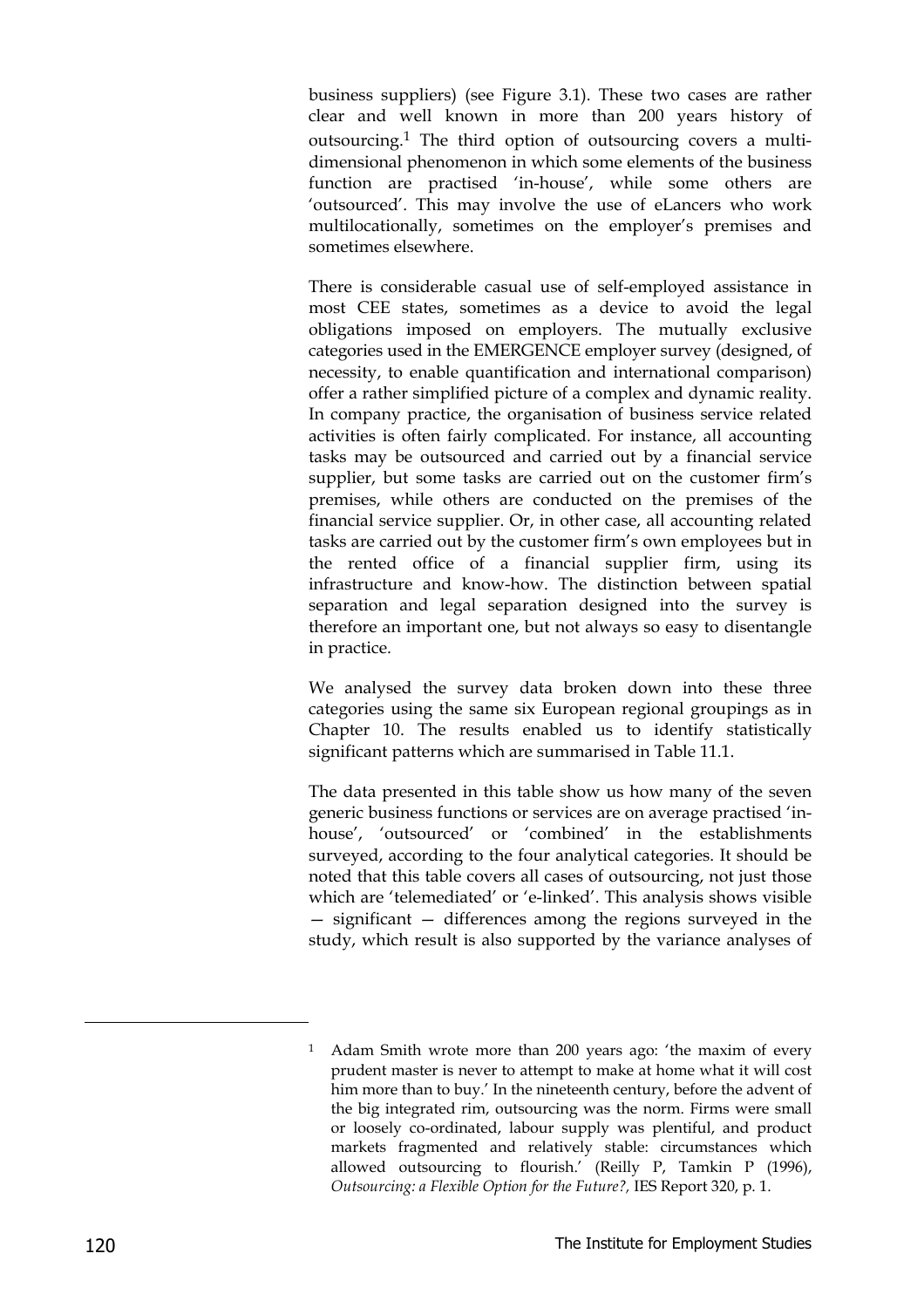| Table 11.1: Average number of business functions by regions |  |  |  |  |
|-------------------------------------------------------------|--|--|--|--|
|                                                             |  |  |  |  |

|                         |                                                                   | <b>Major forms of practising business functions</b> |                     |             |  |  |
|-------------------------|-------------------------------------------------------------------|-----------------------------------------------------|---------------------|-------------|--|--|
|                         | <b>Dimensions</b>                                                 | 'In-house'<br>(a)                                   | 'Outsourced'<br>(b) | $(a) + (b)$ |  |  |
|                         | II. EU regions                                                    |                                                     |                     |             |  |  |
|                         | (A) UK/Ireland                                                    | 4.08                                                | 0.29                | 0.42        |  |  |
|                         | (B) Denmark/Finland/<br>Sweden                                    | 3.58                                                | 0.23                | 1.07        |  |  |
|                         | (C) Austria/Germany                                               | 4.24                                                | 0.21                | 0.35        |  |  |
|                         | (D) Benelux<br>countries/France                                   | 3.43                                                | 0.14                | 0.58        |  |  |
|                         | (E) Greece/Italy/Spain                                            | 3.64                                                | 0.40                | 0.81        |  |  |
|                         | (F) Czech Republic,<br>Hungary, Poland                            | 3.64                                                | 0.60                | 0.84        |  |  |
|                         | III. EU (15) versus NAS (3)                                       |                                                     |                     |             |  |  |
|                         | EU (15) countries                                                 | $3.75***$                                           | 0.26                | 0.65        |  |  |
|                         | NAS (3) countries                                                 | $3.64***$                                           | 0.60                | 0.84        |  |  |
|                         | IV. Differences within NAS (3) in comparison with EU (15) average |                                                     |                     |             |  |  |
|                         | EU (15) average                                                   | 3.75                                                | 0.26                | 0.65        |  |  |
|                         | Czech Republic                                                    | 4.14                                                | 0.64                | 0.96        |  |  |
|                         | Hungary                                                           | 3.19                                                | 0.66                | 0.70        |  |  |
|                         | Poland                                                            | 3.83                                                | 0.49                | 0.94        |  |  |
|                         | Average                                                           | 3.74                                                | 0.30                | 0.67        |  |  |
| sig<0.001 *** sig=0.051 |                                                                   |                                                     |                     |             |  |  |

*Source: EMERGENCE European Employer Survey, 2000 (IES/NOP); percentage of establishments with >50 employees in EU (15) countries plus Czech Republic, Hungary and Poland. Weighted base: 7,305*

> the variables.1 (Based on the results of the dispersion analysis, we have to note that the regional differences are significant.)

> We now look at the differences within the group of NAS (3) countries. On comparison a strong heterogeneity can be identified: Hungarian establishments have the lowest ratio of business services in-house (3.19), the highest ratio of outsourcing (0.66) and the lowest ratio of outsourcing within the organisation (0.70). These data support our hypothesis on the relationship between the manner of outsourcing and the level of economic development. It seems therefore that the Hungarian service provider sector is somewhat stronger and more capable of carrying out functions in-house than its Czech or Polish counterparts. The outsourced business functions kept within the customer premises is thus the lowest in Hungary in the group of NAS (3) countries.

-

<sup>&</sup>lt;sup>1</sup> Annex 1 provides information on the details of the variance analysis.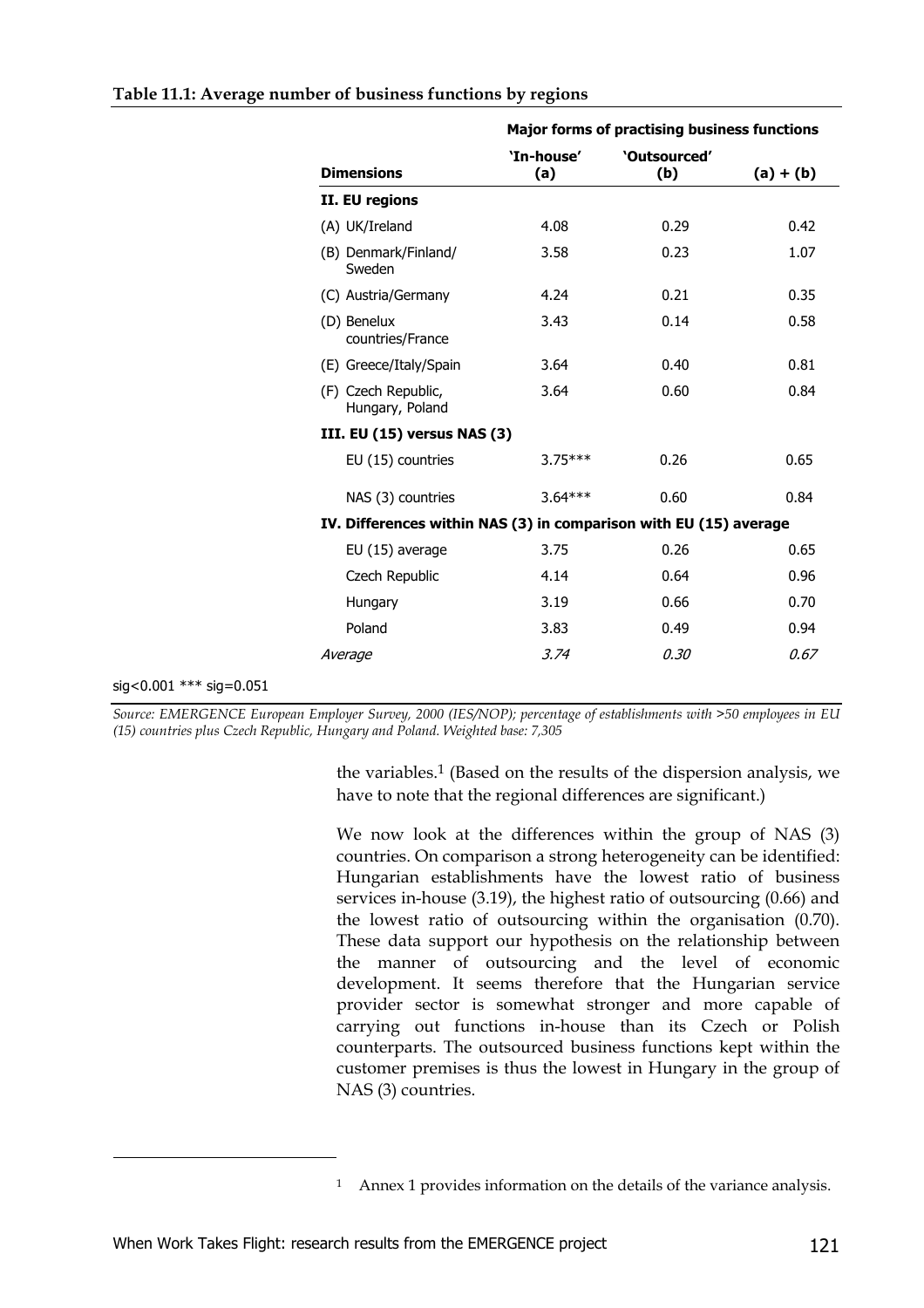If we also include the number of business functions practised into our analysis, further weight is given to this hypothesis: the average number of business functions practised by the EU (15) countries' firms is 4.6, while in the Czech case it is 5.7 in the Polish one 5.2 and in the Hungarian case 4.5, which is closest to the EU (15) country's average.

*E-outsourcing* is different from the traditional form of outsourcing, since in this case the business service supplier's work is enabled by ICT. Establishments may delocalise their activities in a variety of locations where they may organise the business functions in different ways. We regard an establishment as belonging to the category of 'e-outsourcer' if it uses ICT at least one premises, while an employer who does not use any ICT links on its premises is classified as a 'traditional outsourcer'. (In the EMERGENCE employer survey, 'e-outsourcing' covered business services supplied with ICT support.)

Table 11.2 compares eOutsourcing in the three NAS with the EU and exhibits some strong contrasts.

If we take the 'traditional' functions of sales, data entry (or typing) and accountancy, we find little difference between the two regional groupings.

However the functions which could be said to be those most centrally involved in the modernisation process in transitional economies show very dramatic differences.

The first of these is software development, which is, as we have already noted in Chapter 4, the function most likely to be involved in eWork, and especially eOutsourcing. In the EU, nearly a quarter of establishments (24.1 per cent) outsource this function. In the Accession states, however, this proportion leaps to four in ten (42.7 per cent on average).

The second area where modern capitalist practices differ markedly from those traditionally practised in these states is

| <b>EU/NAS</b>    | <b>Customer</b><br><b>Services</b> | <b>Sales</b> | <b>Data</b> | <b>Soft</b> | <b>Account</b> | <b>HRM</b> | <b>Create</b> |
|------------------|------------------------------------|--------------|-------------|-------------|----------------|------------|---------------|
| EU15             | 2.7                                | 1.3          | 3.5         | 24.1        | 2.7            | 5.2        | 14.4          |
| NAS <sub>3</sub> | 9.4                                | 3.4          | 2.6         | 42.7        | 2.2            | 16.4       | 31.2          |
| Czech Republic   | 6.6                                | 3.5          | 2.7         | 43.2        | 5.2            | 19.4       | 49.3          |
| Hungary          | 3.7                                | 2.6          | 3.8         | 47.1        | 5.3            | 17.5       | 33.0          |
| Poland           | 11.6                               | 3.6          | 2.3         | 41.5        | 0.6            | 15.2       | 25.5          |
| Total            | 4.0                                | 1.7          | 3.3         | 27.5        | 2.6            | 7.3        | 17.5          |

#### **Table 11.2: eOutsourcing: EU (15) versus NAS (3) (firms which outsourced at least one business function with the help of ICT) (%)**

*Source*: *EMERGENCE European Employer Survey, 2000 (IES/NOP); percentage of establishments with >50 employees in EU (15) countries plus Czech Republic, Hungary and Poland. Weighted base: 7,305 cases*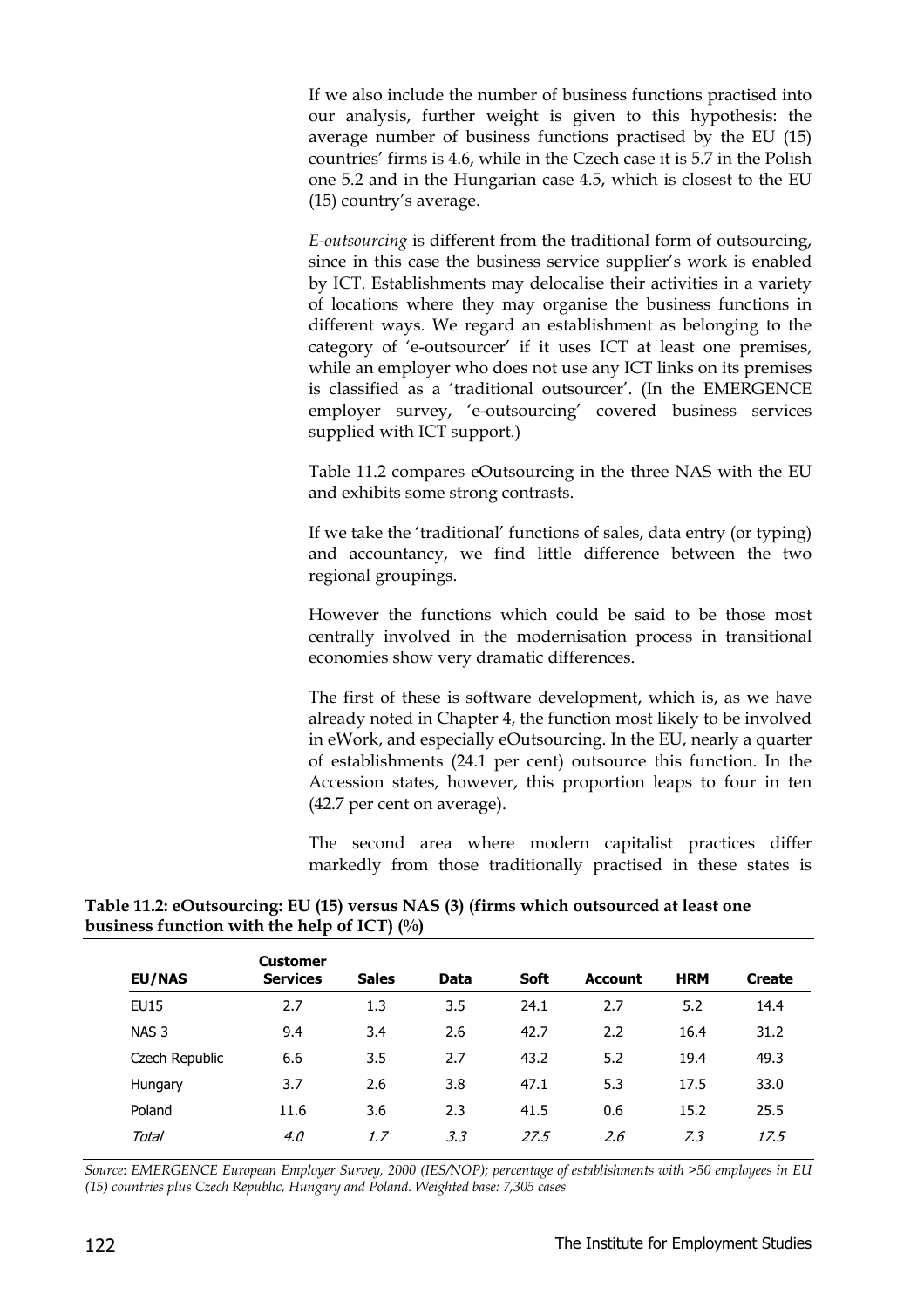Human Resources Management and consultancy. Here too, levels of outsourcing are much higher in the Accession States, at an average of 16.4 per cent, compared with only 5.2 per cent in the EU.

This suggests a considerable need to acquire external expertise in these countries. This high level is also consistent with the aboveaverage levels of foreign ownership in these transitional economies. It is likely that in many cases, external expertise in management and technology comes as part of the FDI package.

A similar pattern can be found with creative functions (where 31.2 per cent of NAS establishments use external suppliers, compared with 14.4 in the EU). Here, whilst there is some outsourcing overseas, the pattern can partially be explained by in-country outsourcing to small firms and eLancers.

We also find that levels of outsourcing of customer services functions are significantly higher in the NAS than the EU, at an average of 9.4 per cent, compared with only 2.7 per cent across the EU. This is mainly caused by exceptionally high levels in Poland (at 11.6 per cent) and is also consistent with an economy dominated — at least amongst larger firms — by branches of foreign firms.

## **11.4 Conclusions**

Based on the empirical data of the EMERGENCE 18-country survey, this chapter has analysed the diffusion of eWork in the Central and Eastern European countries. First, the authors presented some theoretical models (*eg* institutional vacuum, pathdependency) that help in understanding the nature of the political and economic system-specific changes in the emerging market economies. Particular attention was paid to the tools of transferring eWork in the newly associated states (NAS) participating in the project's employer survey. Macro and micro institutional patterns were distinguished and their interaction was also examined.

Following the theoretical and methodological introduction, the paper compared the EU (15) and NAS (3) in relation to their patterns of using business services.

Outsourcing in general is a more popular practice in the NAS (3) than in the EU (15) countries. These differences implicitly indicate an unequal degree of institutional maturity of the SME sector in the CEE region. Outsourcing is at its highest in precisely those functions most closely associated with the modernisation of business practices, both in technological and in management terms, and with the dominance of foreign ownership.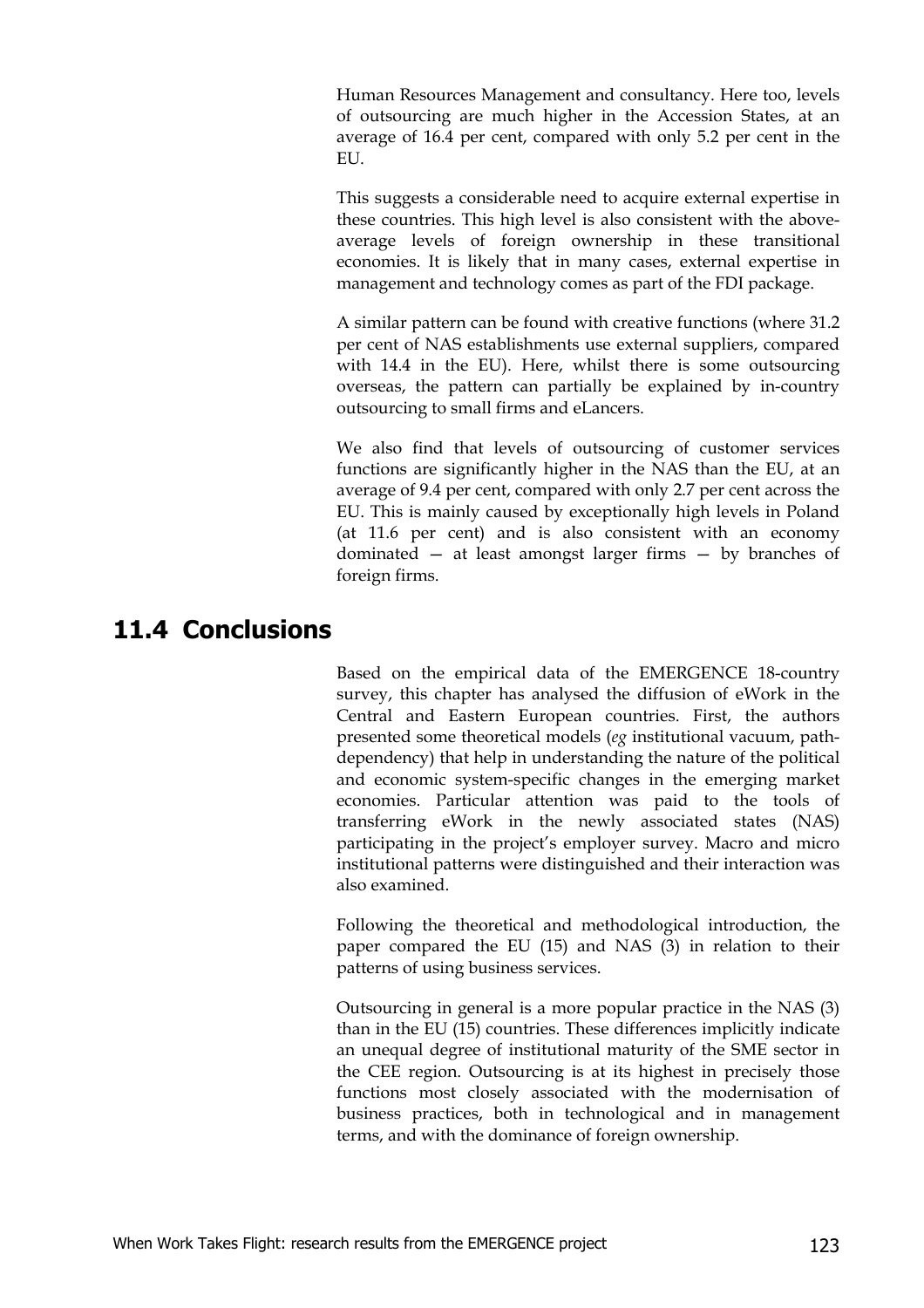We can conclude that the Accession States of Central and Eastern Europe do indeed exhibit patterns of eWork practice which are markedly different from those elsewhere in the EU. Some of these are connected with a relative lack of internal expertise and a need to buy in external services from abroad as part of the effort to 'catch up' with mainstream European practices as organisations shake off the practices of their socialist pattern, lose their organisational autonomy and adapt to new markets. Others may well offer the germs of new organisational forms, as these states manoeuvre for position on the supply side of the new global division of labour in eServices.

It is debatable whether these new phenomena represent weaknesses or strengths in the dynamic economic environment of the early 21st century and the transition to full EU membership.

An undue dependence on externally owned companies both as suppliers and as markets for their products could be construed as a weakness; however a strong embeddedness in global supply chains could equally be regarded as a strength.

Similarly, the lack of in-house experience of commercial business practices could be regarded as a weakness because it forces reliance on external expertise; it could, however also be regarded as offering freedom from the inertia resulting from reliance on outdated legacy systems and bureaucratic practices.

Further research will be required to establish the balance between these factors, and which sectors, regions and groups on the labour market in Central and Eastern Europe will emerge as winners as a result of these processes and which risk being the losers.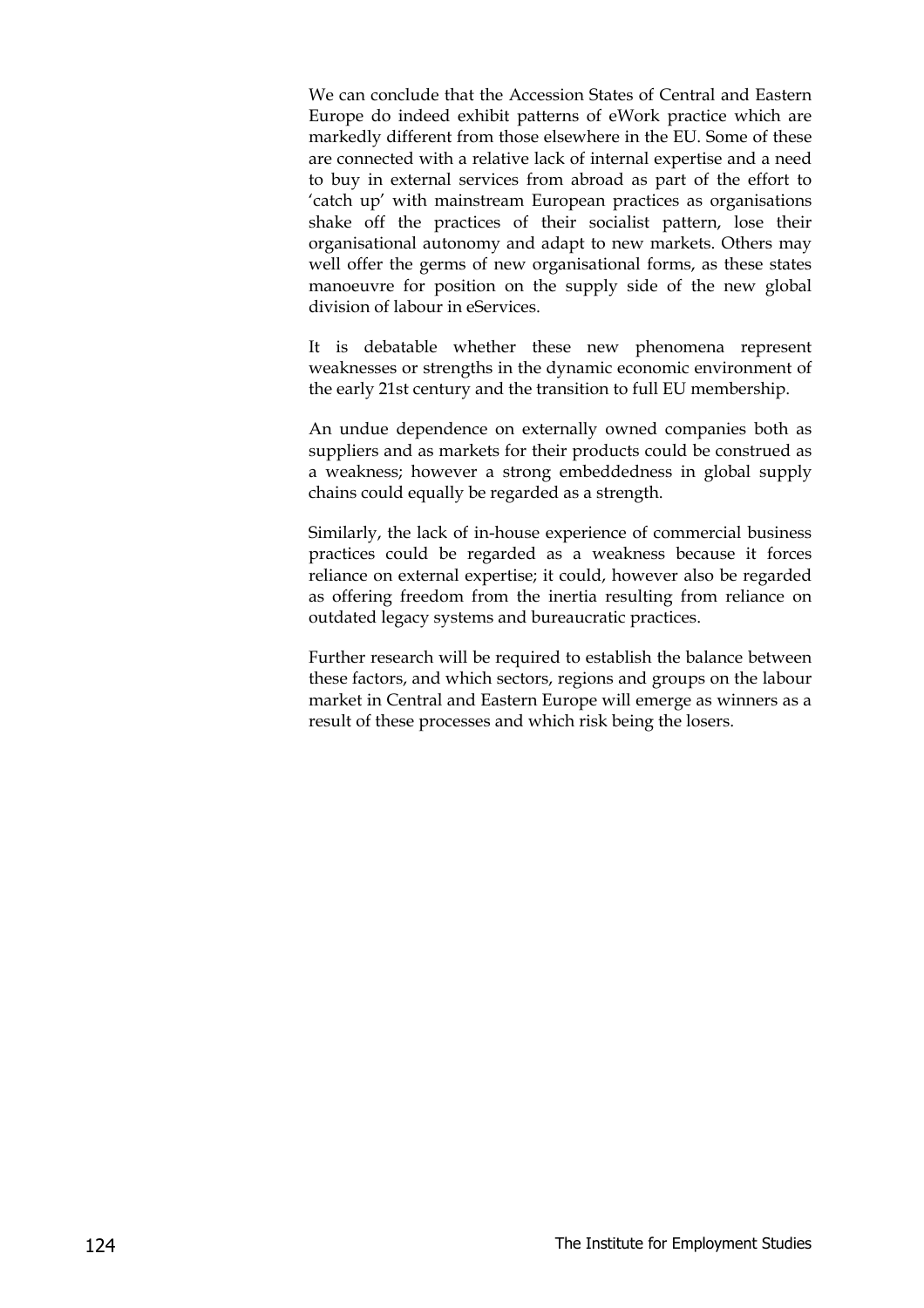# **12. Towards a Future Research Agenda**

The EMERGENCE project has covered a great deal of ground during the three years for which it was initially funded by the European Commission's IST programme.

However in the process of seeking answers to its original research questions concerning the extent and characteristics of eWork it has unearthed many new questions.

In this previously under-investigated area, despite carrying out a solid body of empirical research, it has barely scratched the surface of a range of topics requiring deeper and more serious investigation.

In the process of exploring these it has, however, brought about a number of unanticipated achievements.

The first of these has been to bring together at a global level a large number of experts from disparate disciplinary and institutional backgrounds who have discovered common interests. Indeed they have often turned out to have been approaching the same problems from different perspectives. Some of the shared learning from these encounters can be found in the papers from the various EMERGENCE conferences which can be accessed on the project's website (www.emergence.nu). Active participants in this network include statisticians; regional, national and European government policy-makers; representatives from international organisations such as the ILO and UNDP; industrial and development economists; geographers; social scientists; organisational theorists; planners; political scientists; psychologists; labour lawyers; trade unionists; employers; technology providers; consultants; venture capitalists, journalists, women's organisations; and education and training providers. Many of these experts provided direct input into the project's work by participation in its steering group or providing direct feedback on work in progress.

In addition to the multidisciplinarity of its members and its surrounding network, the project team has also broken new ground in the development of interdisciplinary methodologies and conceptual frameworks. In particular, team members cooperated closely in the development of research instruments for the conduct of the case studies, and brought together team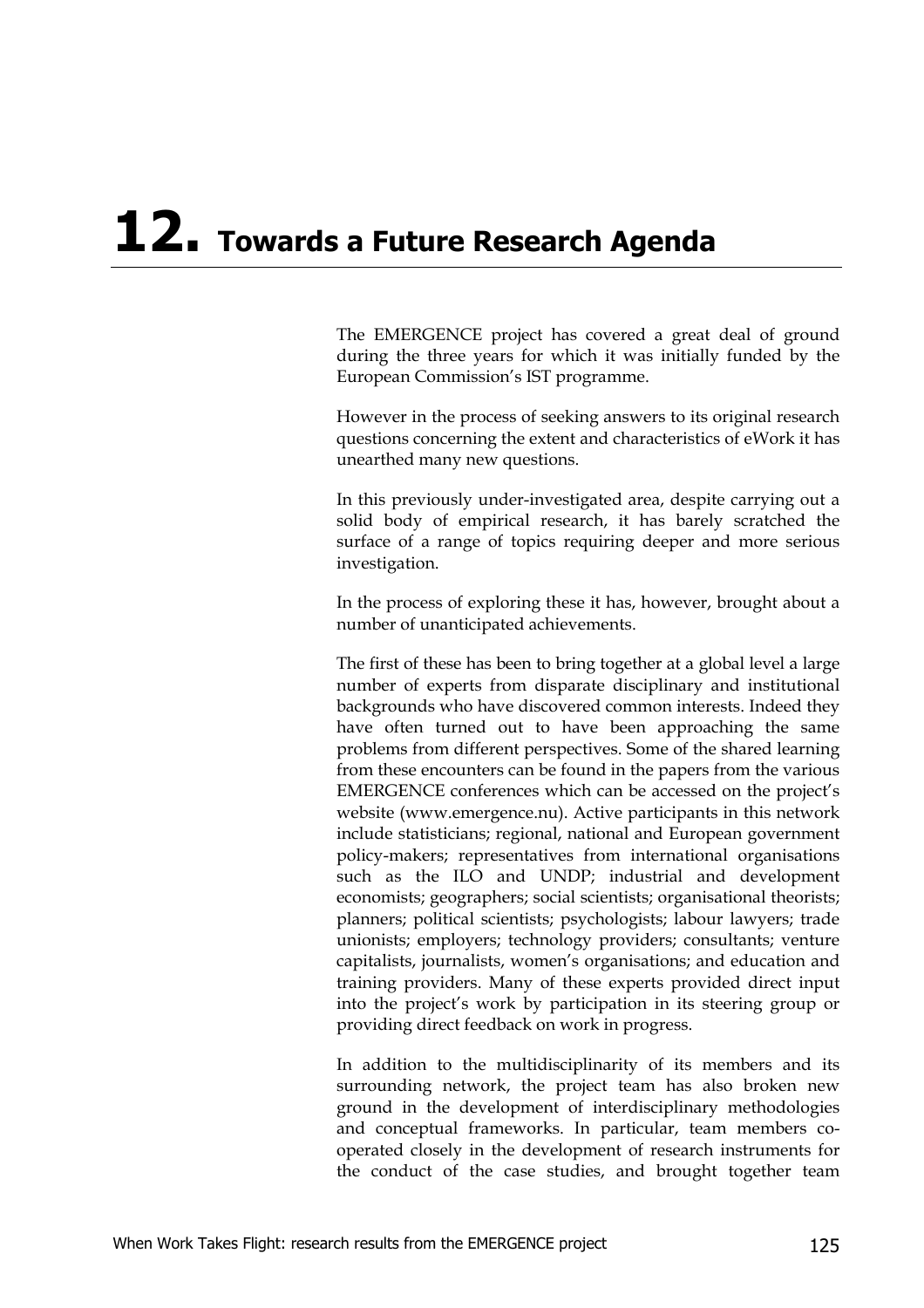members from very different disciplinary backgrounds for an international training workshop in data analysis.

Through its direct work, and through dialogue with members of its extended network, the project has identified a number of research topics with high policy relevance, some of which are already being addressed by EMERGENCE-related projects. These include:

- The identification of new indicators of eWork and the eEconomy. This topic formed the subject both of a report *Modelling eWork in Europe* (Bates P and Huws U, 2002) and of a discussion paper by the project *Statistical Indicators of eWork* (Huws U, 2001). The STILE1 project was set up as a direct result of EMERGENCE, and is working closely with National Statistical Offices across Europe and with Eurostat to address these questions in greater detail.
- Further qualitative investigations of collective forms of eWork relocation beyond current EU borders. An extension of the EMERGENCE project to Asia, with the support of the European Commission's Asia-ITC fund, together with the work of the Australian and Canadian EMERGENCE projects is partially addressing this issue.
- Further investigations into the implications of eWork for SMEs, especially micro-enterprises, both in the EU and in Accession States. Again, this question has been partially addressed by extensions of the EMERGENCE project in Belgium, Denmark and Ireland. It is also being investigated by some other IST-funded projects, such as eGAP.
- Further investigations into the impacts of these developments for regional development, especially in peripheral and rural regions. Of particular interest to policy-makers will be questions relating to the critical success factors involved in attracting eWork to any particular region and means for avoiding the development of a polarising regional digital divide, either in the EU or globally.
- Investigations into the implications of these developments for citizenship, worker organisation and representation and the Social Dialogue at regional, national, European and international levels.
- The development of methodologies for analysing national differences in the development of a global knowledge-based economy.

Perhaps more important than any single research initiative will be the development of a continuing dialogue, at both European and

-

<sup>&</sup>lt;sup>1</sup> STILE stands for Statistical Indicators of Labour markets and the eEconomy. Further information about the project can be found on www.stile.be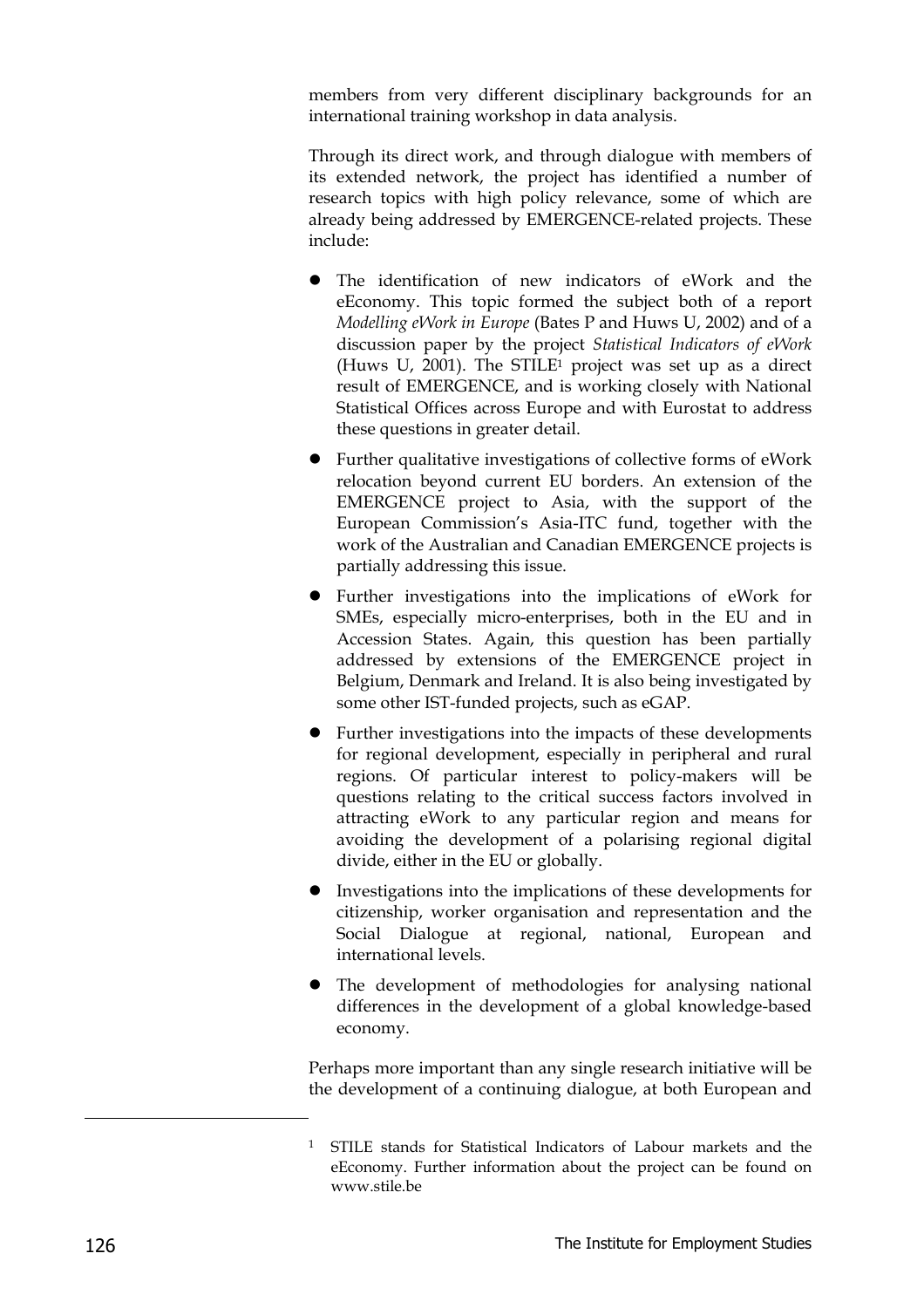global levels, within and between the research community and other stakeholders about the future development of a global knowledge-based economy and its likely impact, both qualitatively and quantitatively, on employment, equity and sustainable economic development.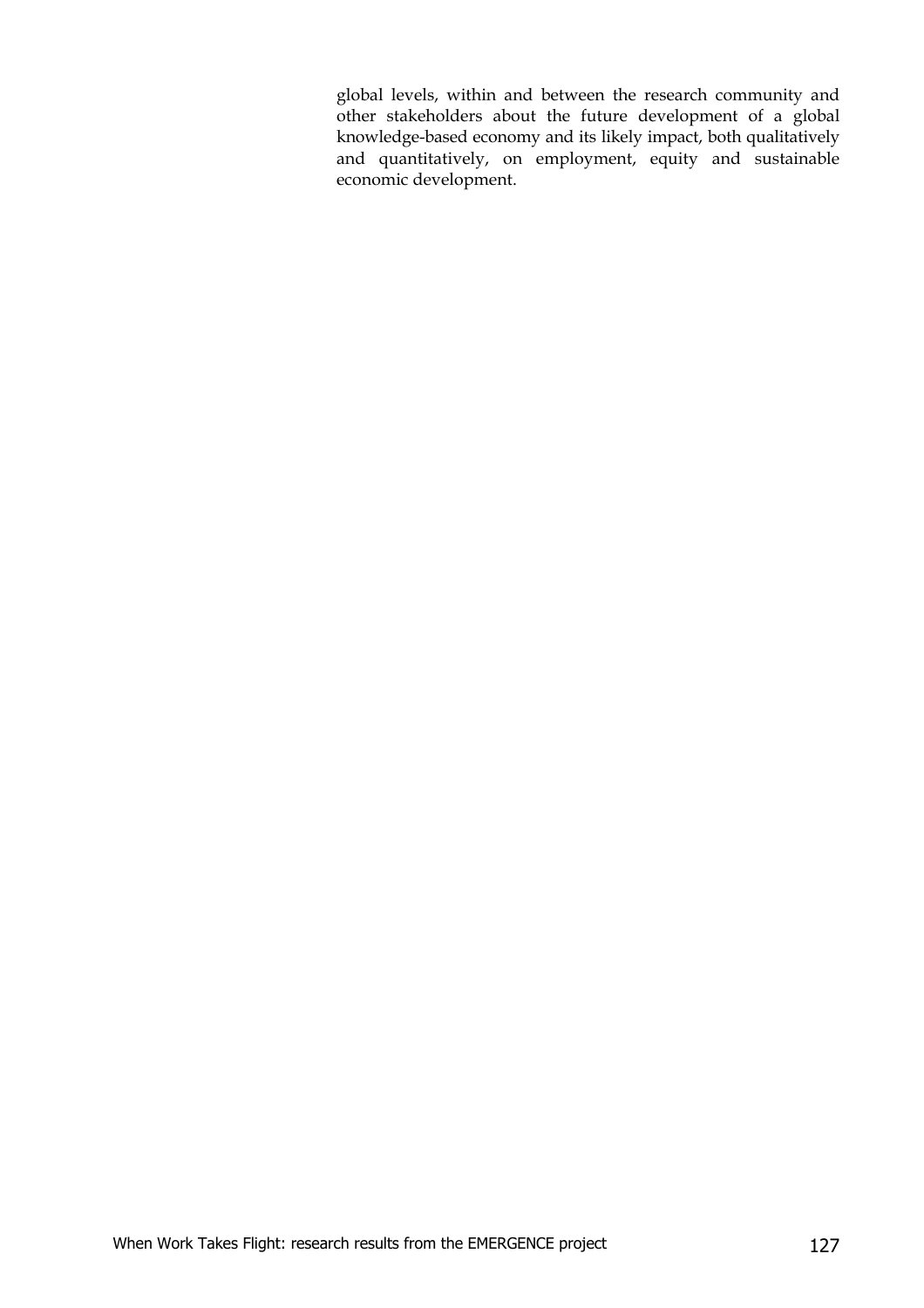## **Appendix 1: Logistic models of (different types of) eWork and eSupply**

This section presents the results of analysis of the determinants of various forms of eWork and eSupply conducted through the use of logistic regression modelling. To use this technique, we define the variable of interest (in the case of Table A1, whether the establishment practices any form of eWork) as being equal to 1 if true and 0 of false. The model then assesses the effects of a change in the so-called explanatory variables on the odds of an establishment practising eWork. The aim is to assess the separate effect of one explanatory variable (*eg* establishment size) on the propensity of an establishment to practice eWork, while controlling for the effects of all the other factors (*eg* country and sector). We have decided to include two sector-related variables in the analysis: the economic sector and the question whether an establishment is belonging to the so-called knowledge sector (as defined in Appendix I) or to other sectors.

All the explanatory variables that have been used in this instance are categorical and in each case one category has to be chosen as a reference category. We have decided to include the following independent variables and respective reference categories in our logistic models:

- establishment size: >200 employees
- country: Austria (as proxy-variable for the European average<sup>1</sup>)
- z economic sector: public administration
- z knowledge sector: establishments is NOT belonging to knowledge sector.

As to the interpretation of the results, the last two columns in the following tables are of particular interest. The last column,  $'Exp(B)'$  refers to the effects that a particular coefficient has, relative to the reference category, on the 'odds-ratio' of a

-

Because the score of Austria on the variables eWork, eSupply, eOutsourcing and eEmployees is approaching the European average most closely of all countries participating in the survey (*cf*. respectively Figure 22, Figure 24, Appendix IV Figure A10 & A11), we have decided to pick Austria as the reference category for the explanatory variable country and to treat is as a kind of proxivariable for the European average.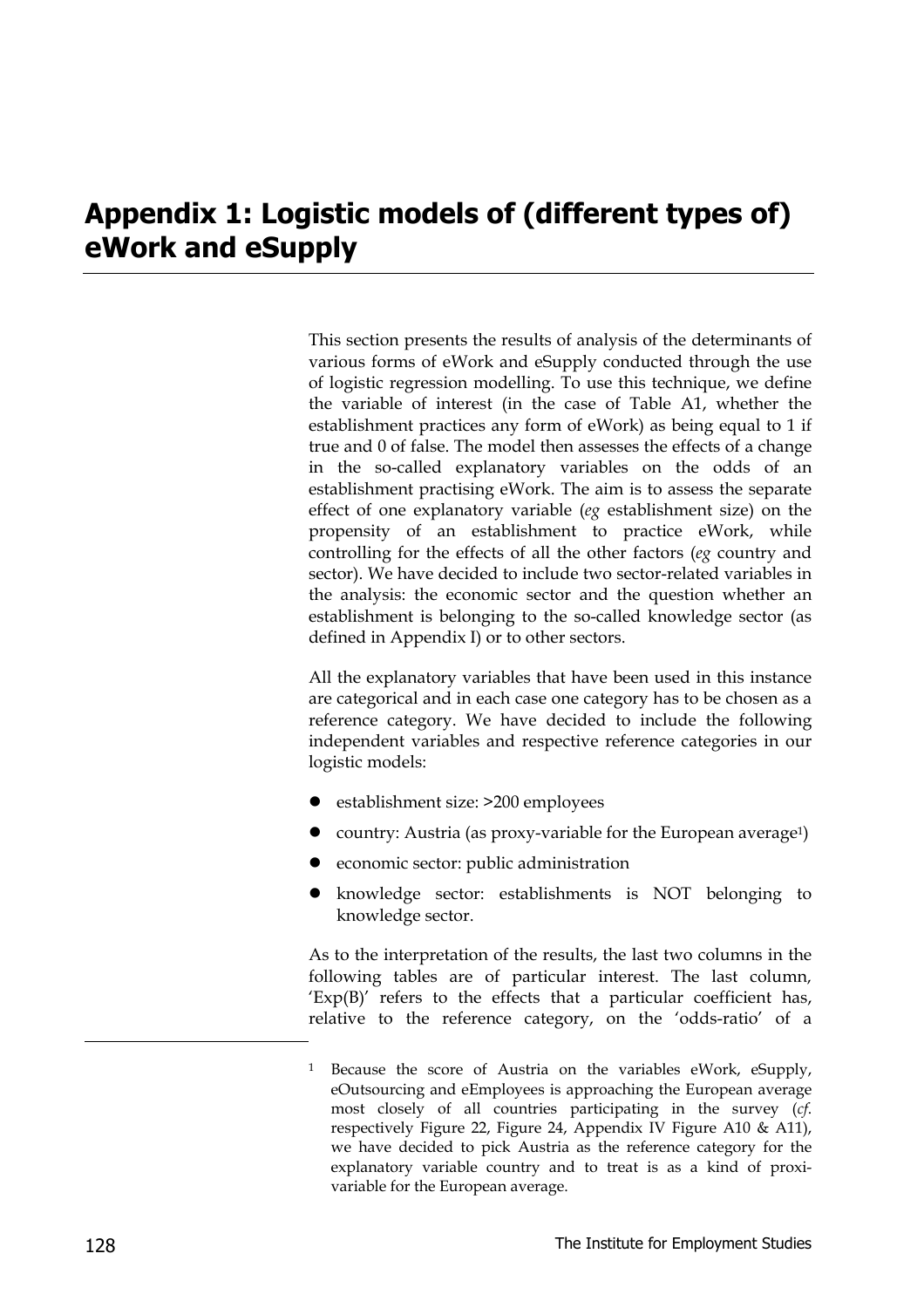particular form of eWorking being employed. A value that is greater than one suggests that the category has a positive effect on the odds ratio, while a value of less than one suggests a negative effect on the odds ratio. The statistical significance of the variable is indicated in the penultimate column 'Sig'. Commonly accepted levels of significance are the five per cent level (0.05) and the one per cent level (0.01), *ie* levels at which there is a one in twenty or one in one hundred chance that any association found was the result of chance.

Besides the effects and significance levels of each individual category relative to its reference category, the output tables also present the significance of the effect of the overall explanatory variables, while controlling for the effects of all the other factors.

So, taking 'any eWork' as an example in Table A1, we firstly see that the variables country, establishment size and economic sector exert a separate, significant effect on the propensity to practice eWork. The dummy variable 'knowledge sector' is not impacting separately on the odds of an establishment practising any eWork (*ie* when controlling for the effect of all other independent variables).

When comparing the categories of our explanatory variables, Table A1 shows that being in the Czech Republic has a positive effect, relative to Austria, on the odds of an establishment practising any form of eWork. This effect is statically significant at the one per cent significance level. This is also the case for being in Finland, Greece, Hungary and Poland. At the same level of significance (0.01), belonging to either France, Germany or Portugal has a negative effect, relative to the proxy-variable for the European average, on the odds of practising eWork. By analogy, establishments with 50–100 employees are less likely to practice eWork than large establishment, whereas establishments belonging to the business and financial services sector practice eWork more often than their counterparts belonging to the public administration.

*Remark*. Logistic regression modelling also allows to estimate the probability of finding eWork (in case of Table A1) for each establishment for which the explanatory variables country, size and sector are known. This can be done on the basis of the following formula:

 $P = \frac{\exp (a + b_1X_1 + b_2X_2 + ...)}{\exp (a + b_1X_1 + b_2X_2 + ...) + 1}$ 1X1 + b2X2  $= \frac{\exp (a + b_1X_1 + b_2X_2 + ...)}{\exp (a + b_1X_1 + b_2X_2 + ...) +}$ 

*in which*

 $P =$  the probability of a specified establishment to conduct eWork

 $b_1, b_2, \ldots$  = the values listed in the first column of the output tables

 $X_1, X_2, ...$  = the associated independent variables

a = the constant factor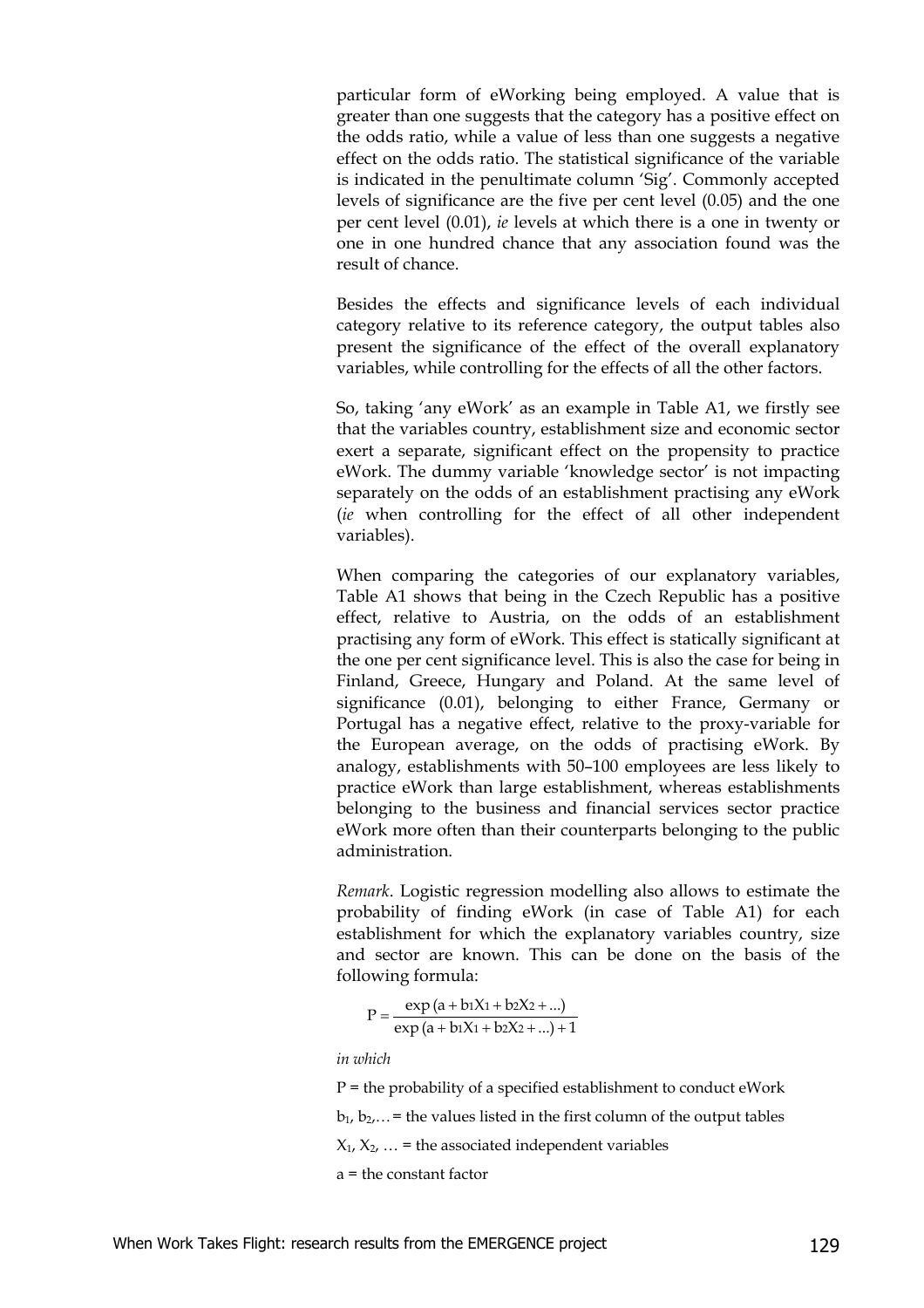To give two examples, the probability of finding eWork in mediumsized Finnish knowledge-establishments offering financial services, amounts up to 85 per cent:

$$
P = \frac{\exp(-0.01 + 1.44 - 0.01 + 0.28 + 0.09)}{\exp(-0.01 + 1.44 - 0.01 + 0.28 + 0.09) + 1} = 0.8455
$$

The likelihood of a large German manufacturing establishment not belonging to the knowledge sector to conduct any eWorking is considerably lower, only 32 per cent:

$$
P = \frac{\exp(-0.01 - 0.73 - 0.02)}{\exp(-0.01 - 0.73 - 0.02) + 1} = 0.3186
$$

#### **Table A1: Propensity to practice any eWork**

|                          | B       | S.E. | Wald   | Sig. | Exp(B) |
|--------------------------|---------|------|--------|------|--------|
| Country                  |         |      | 717.41 | 0.00 |        |
| Belgium                  | 0.17    | 0.23 | 0.54   | 0.46 | 1.18   |
| Czech Republic           | 1.38    | 0.23 | 37.34  | 0.00 | 3.98   |
| <b>Denmark</b>           | 0.58    | 0.41 | 2.06   | 0.15 | 1.79   |
| Finland                  | 1.44    | 0.31 | 21.42  | 0.00 | 4.23   |
| France                   | $-0.80$ | 0.18 | 20.44  | 0.00 | 0.45   |
| Germany                  | $-0.73$ | 0.17 | 18.12  | 0.00 | 0.48   |
| Greece                   | 1.08    | 0.24 | 20.40  | 0.00 | 2.95   |
| Hungary                  | 0.82    | 0.22 | 13.40  | 0.00 | 2.27   |
| Ireland                  | $-0.90$ | 0.41 | 4.78   | 0.03 | 0.41   |
| Italy                    | 0.51    | 0.19 | 7.45   | 0.01 | 1.66   |
| Luxembourg               | $-0.86$ | 0.80 | 1.15   | 0.28 | 0.43   |
| Netherlands              | 0.33    | 0.24 | 1.93   | 0.16 | 1.39   |
| Poland                   | 0.69    | 0.18 | 14.74  | 0.00 | 1.99   |
| Portugal                 | $-0.72$ | 0.24 | 9.16   | 0.00 | 0.49   |
| Spain                    | 0.31    | 0.18 | 2.89   | 0.09 | 1.37   |
| Sweden                   | 0.51    | 0.24 | 4.51   | 0.03 | 1.66   |
| UK                       | $-0.26$ | 0.18 | 2.08   | 0.15 | 0.77   |
| Establishment size       |         |      | 10.74  | 0.00 |        |
| 50-100 employees         | $-0.22$ | 0.07 | 10.10  | 0.00 | 0.81   |
| 100-200 employees        | $-0.10$ | 0.07 | 1.91   | 0.17 | 0.90   |
| Economic sector          |         |      | 17.19  | 0.00 |        |
| Manufacturing            | $-0.02$ | 0.10 | 0.04   | 0.83 | 0.98   |
| Business & fin. services | 0.28    | 0.12 | 5.95   | 0.01 | 1.33   |
| Other services           | 0.01    | 0.11 | 0.01   | 0.90 | 1.01   |
| Knowledge sector         | 0.09    | 0.07 | 1.62   | 0.20 | 1.10   |
| Constant                 | $-0.01$ | 0.19 | 0.00   | 0.96 | 0.99   |
|                          |         |      |        |      |        |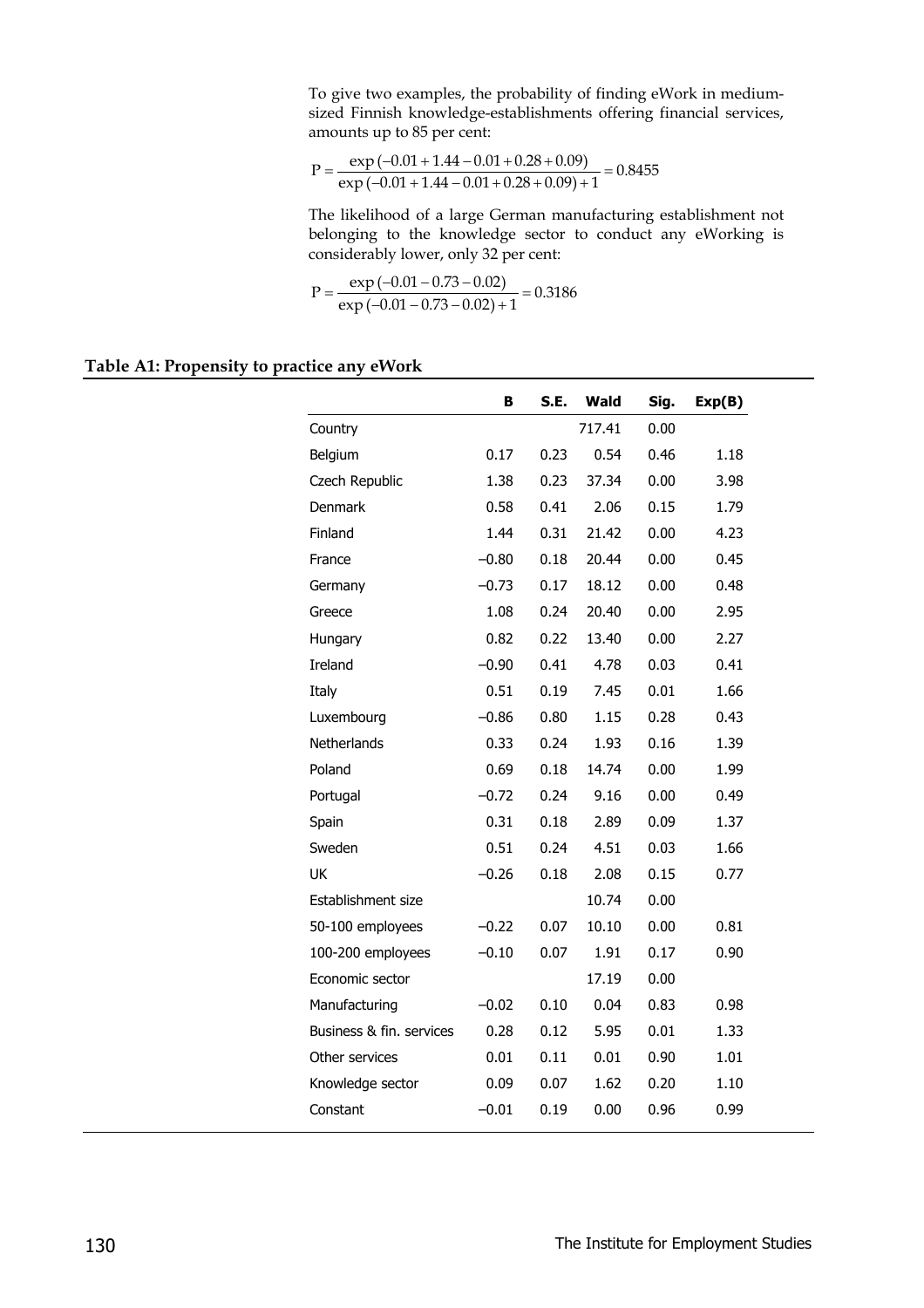|                          | в       | S.E. | Wald  | Sig. | Exp(B) |
|--------------------------|---------|------|-------|------|--------|
| Country                  |         |      | 66.84 | 0.00 |        |
| Belgium                  | 0.08    | 0.58 | 0.02  | 0.88 | 1.09   |
| Czech Republic           | $-1.14$ | 0.71 | 2.54  | 0.11 | 0.32   |
| <b>Denmark</b>           | 0.86    | 0.78 | 1.23  | 0.27 | 2.37   |
| Finland                  | 0.01    | 0.71 | 0.00  | 0.99 | 1.01   |
| France                   | $-1.91$ | 0.59 | 10.38 | 0.00 | 0.15   |
| Germany                  | $-0.42$ | 0.46 | 0.83  | 0.36 | 0.66   |
| Greece                   | $-2.28$ | 1.34 | 2.88  | 0.09 | 0.10   |
| Hungary                  | $-1.22$ | 0.80 | 2.30  | 0.13 | 0.30   |
| Ireland                  | $-1.67$ | 2.25 | 0.55  | 0.46 | 0.19   |
| Italy                    | $-1.59$ | 0.68 | 5.52  | 0.02 | 0.20   |
| Luxembourg               | $-2.74$ | 7.21 | 0.14  | 0.70 | 0.06   |
| Netherlands              | 0.99    | 0.51 | 3.71  | 0.05 | 2.69   |
| Poland                   | $-7.93$ | 9.03 | 0.77  | 0.38 | 0.00   |
| Portugal                 | $-3.00$ | 2.03 | 2.19  | 0.14 | 0.05   |
| Spain                    | $-2.15$ | 0.75 | 8.26  | 0.00 | 0.12   |
| Sweden                   | 0.02    | 0.63 | 0.00  | 0.98 | 1.02   |
| UK                       | $-0.15$ | 0.48 | 0.10  | 0.75 | 0.86   |
| Establishment size       |         |      | 4.46  | 0.11 |        |
| 50-100 employees         | $-0.60$ | 0.31 | 3.86  | 0.05 | 0.55   |
| 100-200 employees        | $-0.31$ | 0.30 | 1.03  | 0.31 | 0.74   |
| Economic sector          |         |      | 10.84 | 0.01 |        |
| Manufacturing            | 0.03    | 0.42 | 0.00  | 0.95 | 1.03   |
| Business & fin. services | 0.37    | 0.45 | 0.68  | 0.41 | 1.45   |
| Other services           | $-0.59$ | 0.46 | 1.67  | 0.20 | 0.55   |
| Knowledge sector         | 0.24    | 0.25 | 0.95  | 0.33 | 1.27   |
| Constant                 | $-3.18$ | 0.59 | 29.17 | 0.00 | 0.04   |
|                          |         |      |       |      |        |

### **Table A2: Propensity to conduct telehomeworking**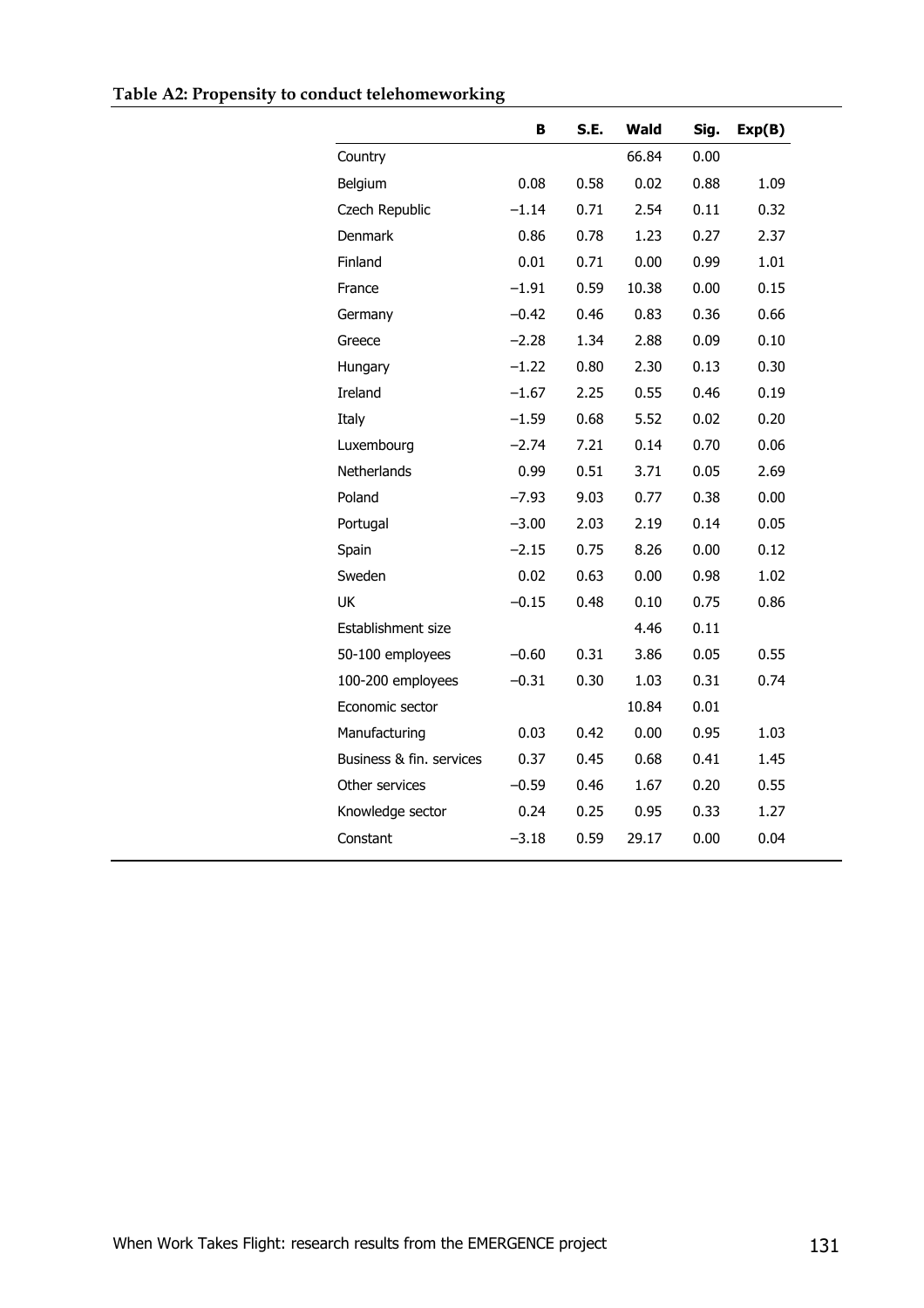|                          | в       | S.E. | Wald   | Sig. | Exp(B) |
|--------------------------|---------|------|--------|------|--------|
| Country                  |         |      | 225.63 | 0.00 |        |
| Belgium                  | 0.77    | 0.37 | 4.41   | 0.04 | 2.16   |
| Czech Republic           | 0.66    | 0.35 | 3.59   | 0.06 | 1.93   |
| <b>Denmark</b>           | 1.50    | 0.50 | 9.09   | 0.00 | 4.48   |
| Finland                  | 0.74    | 0.42 | 3.17   | 0.08 | 2.11   |
| France                   | $-0.52$ | 0.33 | 2.47   | 0.12 | 0.60   |
| Germany                  | $-0.36$ | 0.31 | 1.30   | 0.25 | 0.70   |
| Greece                   | 0.04    | 0.41 | 0.01   | 0.92 | 1.04   |
| Hungary                  | 0.17    | 0.38 | 0.19   | 0.66 | 1.18   |
| <b>Ireland</b>           | $-0.65$ | 0.93 | 0.48   | 0.49 | 0.52   |
| Italy                    | $-0.31$ | 0.35 | 0.79   | 0.37 | 0.73   |
| Luxembourg               | $-1.56$ | 2.65 | 0.35   | 0.55 | 0.21   |
| Netherlands              | 0.94    | 0.37 | 6.64   | 0.01 | 2.57   |
| Poland                   | 1.07    | 0.31 | 11.90  | 0.00 | 2.90   |
| Portugal                 | $-0.67$ | 0.51 | 1.73   | 0.19 | 0.51   |
| Spain                    | $-0.04$ | 0.34 | 0.01   | 0.91 | 0.96   |
| Sweden                   | 1.09    | 0.37 | 8.93   | 0.00 | 2.98   |
| UK                       | 0.58    | 0.32 | 3.36   | 0.07 | 1.78   |
| Establishment size       |         |      | 0.41   | 0.81 |        |
| 50-100 employees         | $-0.03$ | 0.11 | 0.07   | 0.79 | 0.97   |
| 100-200 employees        | $-0.08$ | 0.12 | 0.39   | 0.53 | 0.93   |
| Economic sector          |         |      | 37.79  | 0.00 |        |
| Manufacturing            | 0.84    | 0.25 | 11.64  | 0.00 | 2.31   |
| Business & fin. services | 1.30    | 0.25 | 26.07  | 0.00 | 3.67   |
| Other services           | 0.79    | 0.25 | 10.02  | 0.00 | 2.21   |
| Knowledge sector         | 0.52    | 0.10 | 25.72  | 0.00 | 1.68   |
| Constant                 | -3.43   | 0.38 | 81.12  | 0.00 | 0.03   |
|                          |         |      |        |      |        |

### **Table A3: Propensity to conduct mobile eWorking**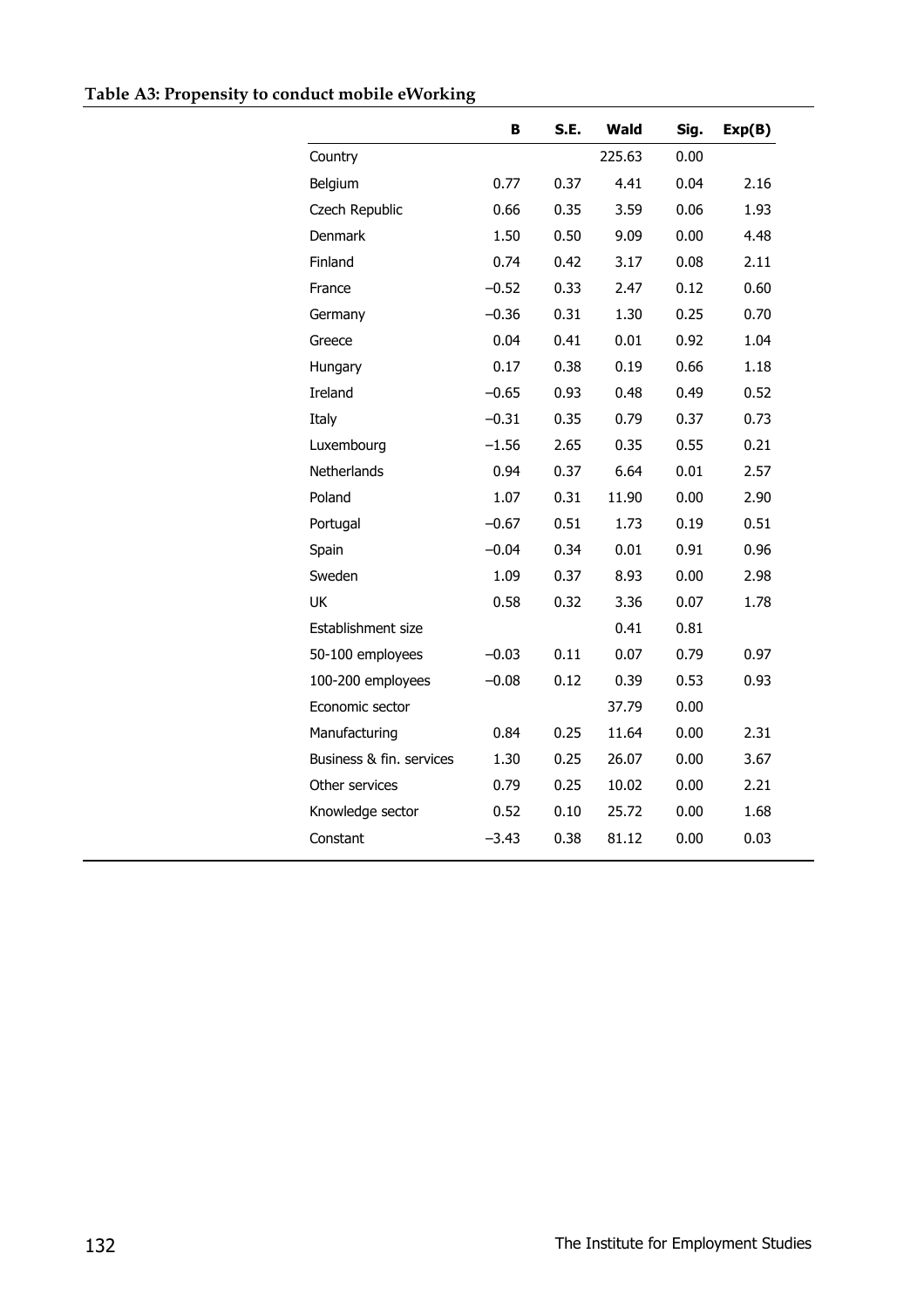|                          | в       | S.E. | Wald   | Sig. | Exp(B) |
|--------------------------|---------|------|--------|------|--------|
| Country                  |         |      | 167.32 | 0.00 |        |
| Belgium                  | 1.46    | 0.53 | 7.56   | 0.01 | 4.32   |
| Czech Republic           | 1.47    | 0.51 | 8.19   | 0.00 | 4.33   |
| <b>Denmark</b>           | 2.03    | 0.66 | 9.41   | 0.00 | 7.63   |
| Finland                  | 1.16    | 0.61 | 3.62   | 0.06 | 3.18   |
| France                   | 0.42    | 0.50 | 0.70   | 0.40 | 1.51   |
| Germany                  | 0.09    | 0.49 | 0.03   | 0.86 | 1.09   |
| Greece                   | 0.86    | 0.57 | 2.30   | 0.13 | 2.37   |
| Hungary                  | $-0.42$ | 0.70 | 0.36   | 0.55 | 0.66   |
| Ireland                  | $-0.03$ | 1.20 | 0.00   | 0.98 | 0.97   |
| Italy                    | 0.37    | 0.53 | 0.51   | 0.48 | 1.45   |
| Luxembourg               | $-0.06$ | 2.15 | 0.00   | 0.98 | 0.94   |
| Netherlands              | 1.63    | 0.53 | 9.29   | 0.00 | 5.10   |
| Poland                   | 1.61    | 0.48 | 11.09  | 0.00 | 5.01   |
| Portugal                 | 0.01    | 0.69 | 0.00   | 0.99 | 1.01   |
| Spain                    | 0.87    | 0.50 | 3.02   | 0.08 | 2.39   |
| Sweden                   | 2.08    | 0.52 | 15.83  | 0.00 | 8.00   |
| UK                       | 1.12    | 0.49 | 5.22   | 0.02 | 3.08   |
| Establishment size       |         |      | 1.01   | 0.60 |        |
| 50-100 employees         | $-0.14$ | 0.14 | 0.95   | 0.33 | 0.87   |
| 100-200 employees        | 0.01    | 0.14 | 0.01   | 0.93 | 1.01   |
| Economic sector          |         |      | 33.41  | 0.00 |        |
| Manufacturing            | 0.19    | 0.23 | 0.67   | 0.41 | 1.21   |
| Business & fin. services | 0.86    | 0.24 | 12.66  | 0.00 | 2.36   |
| Other services           | 0.22    | 0.24 | 0.85   | 0.36 | 1.24   |
| Knowledge sector         | 0.16    | 0.13 | 1.58   | 0.21 | 1.17   |
| Constant                 | $-3.87$ | 0.52 | 55.01  | 0.00 | 0.02   |
|                          |         |      |        |      |        |

### **Table A4: Propensity to have employees in remote back-offices**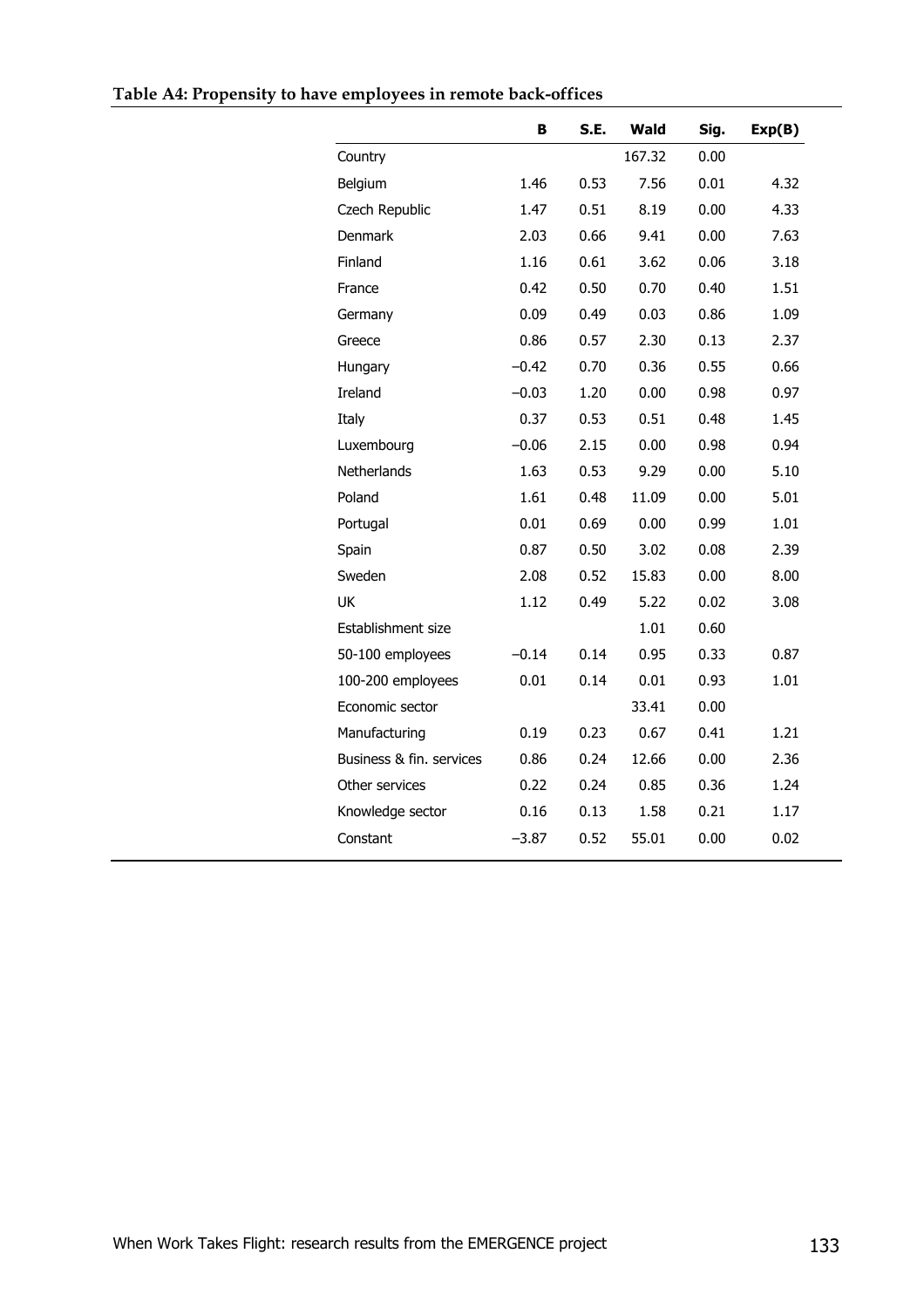|                          | В        | S.E.  | Wald  | Sig. | Exp(B)  |
|--------------------------|----------|-------|-------|------|---------|
| Country                  |          |       | 53.45 | 0.00 |         |
| Belgium                  | 3.64     | 13.07 | 0.08  | 0.78 | 37.97   |
| Czech Republic           | 6.30     | 12.92 | 0.24  | 0.63 | 547.15  |
| Denmark                  | 5.65     | 13.06 | 0.19  | 0.67 | 282.95  |
| Finland                  | 5.80     | 12.96 | 0.20  | 0.65 | 329.40  |
| France                   | 4.78     | 12.92 | 0.14  | 0.71 | 119.56  |
| Germany                  | 4.56     | 12.92 | 0.12  | 0.72 | 95.41   |
| Greece                   | 0.29     | 17.66 | 0.00  | 0.99 | 1.33    |
| Hungary                  | 6.33     | 12.93 | 0.24  | 0.62 | 563.10  |
| Ireland                  | 1.88     | 19.36 | 0.01  | 0.92 | 6.55    |
| Italy                    | 5.64     | 12.93 | 0.19  | 0.66 | 280.34  |
| Luxembourg               | 4.08     | 14.79 | 0.08  | 0.78 | 59.01   |
| Netherlands              | 6.59     | 12.93 | 0.26  | 0.61 | 730.07  |
| Poland                   | 6.93     | 12.92 | 0.29  | 0.59 | 1022.27 |
| Portugal                 | 4.46     | 13.04 | 0.12  | 0.73 | 86.06   |
| Spain                    | 5.85     | 12.92 | 0.21  | 0.65 | 348.16  |
| Sweden                   | 4.90     | 12.99 | 0.14  | 0.71 | 134.12  |
| UK                       | 4.62     | 12.93 | 0.13  | 0.72 | 101.93  |
| Establishment size       |          |       | 0.31  | 0.86 |         |
| 50-100 employees         | $-0.20$  | 0.37  | 0.30  | 0.58 | 0.82    |
| 100-200 employees        | $-0.05$  | 0.36  | 0.02  | 0.89 | 0.95    |
| Economic sector          |          |       | 31.27 | 0.00 |         |
| Manufacturing            | 0.87     | 1.25  | 0.49  | 0.48 | 2.39    |
| Business & fin. services | 2.89     | 1.23  | 5.55  | 0.02 | 17.93   |
| Other services           | 2.28     | 1.22  | 3.47  | 0.06 | 9.78    |
| Knowledge sector         | 0.13     | 0.28  | 0.22  | 0.64 | 1.14    |
| Constant                 | $-12.26$ | 12.97 | 0.89  | 0.34 | 0.00    |

## **Table A5: Propensity to have employees in remote telecottages**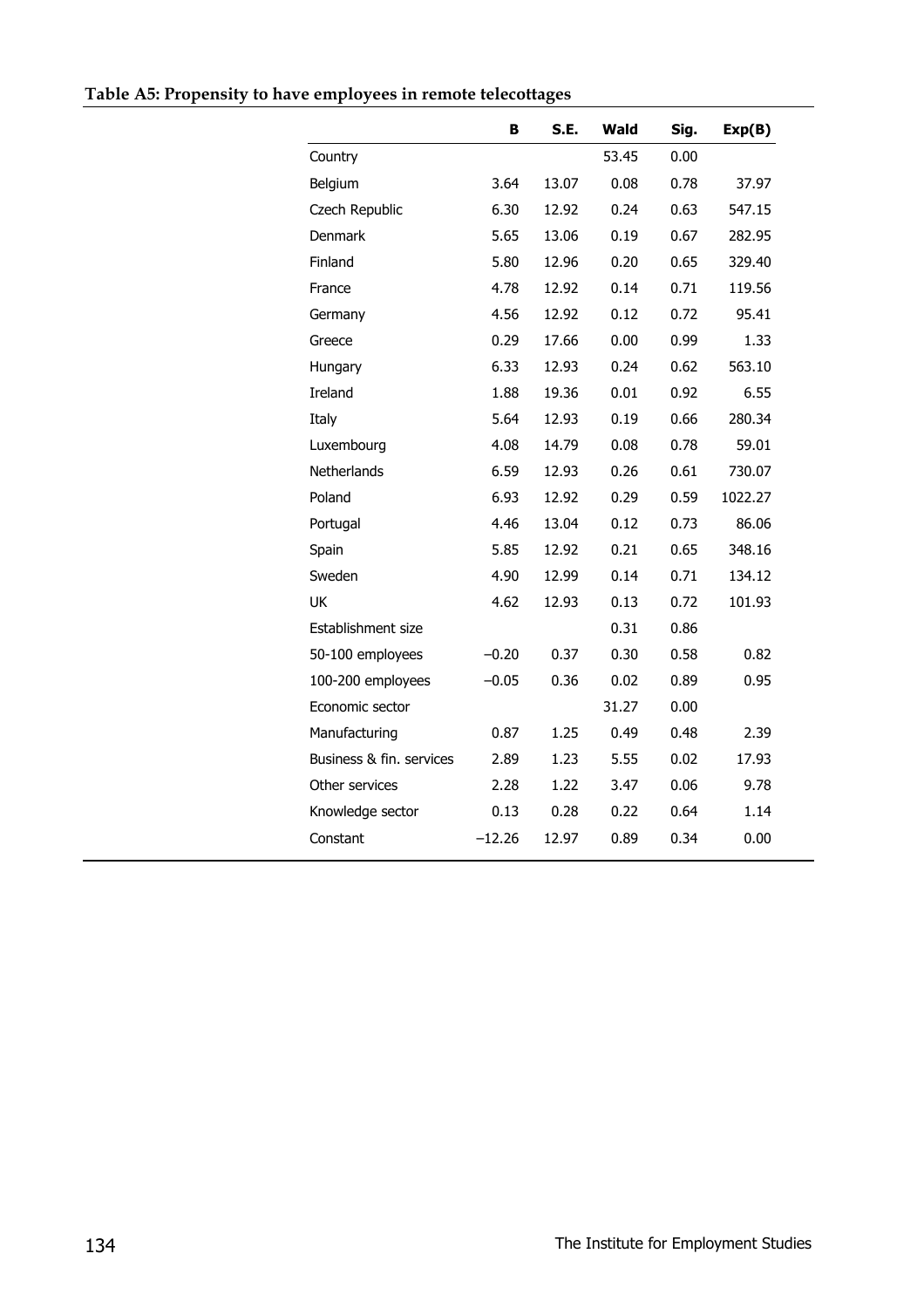|                          | в       | S.E. | Wald   | Sig. | Exp(B) |
|--------------------------|---------|------|--------|------|--------|
| Country                  |         |      | 726.57 | 0.00 |        |
| Belgium                  | 0.25    | 0.23 | 1.17   | 0.28 | 1.28   |
| Czech Republic           | 1.33    | 0.22 | 37.67  | 0.00 | 3.77   |
| <b>Denmark</b>           | 0.29    | 0.40 | 0.52   | 0.47 | 1.33   |
| Finland                  | 1.67    | 0.30 | 31.07  | 0.00 | 5.30   |
| France                   | $-0.66$ | 0.18 | 13.06  | 0.00 | 0.52   |
| Germany                  | $-0.60$ | 0.18 | 11.66  | 0.00 | 0.55   |
| Greece                   | 1.14    | 0.23 | 24.11  | 0.00 | 3.14   |
| Hungary                  | 1.04    | 0.22 | 21.92  | 0.00 | 2.84   |
| Ireland                  | $-0.66$ | 0.43 | 2.36   | 0.12 | 0.52   |
| Italy                    | 0.56    | 0.19 | 8.93   | 0.00 | 1.76   |
| Luxembourg               | $-0.61$ | 0.84 | 0.53   | 0.47 | 0.55   |
| <b>Netherlands</b>       | 0.26    | 0.24 | 1.20   | 0.27 | 1.30   |
| Poland                   | 0.89    | 0.18 | 24.13  | 0.00 | 2.44   |
| Portugal                 | $-0.43$ | 0.25 | 3.05   | 0.08 | 0.65   |
| Spain                    | 0.50    | 0.19 | 7.22   | 0.01 | 1.65   |
| Sweden                   | 0.43    | 0.24 | 3.25   | 0.07 | 1.53   |
| UK                       | $-0.35$ | 0.19 | 3.55   | 0.06 | 0.70   |
| Establishment size       |         |      | 13.76  | 0.00 |        |
| 50-100 employees         | $-0.25$ | 0.07 | 13.05  | 0.00 | 0.78   |
| 100-200 employees        | $-0.11$ | 0.07 | 2.22   | 0.14 | 0.89   |
| Economic sector          |         |      | 10.59  | 0.01 |        |
| Manufacturing            | $-0.13$ | 0.10 | 1.55   | 0.21 | 0.88   |
| Business & fin. services | 0.12    | 0.12 | 0.98   | 0.32 | 1.12   |
| Other services           | $-0.06$ | 0.11 | 0.30   | 0.58 | 0.94   |
| Knowledge sector         | $-0.10$ | 0.08 | 1.68   | 0.20 | 0.91   |
| Constant                 | $-0.33$ | 0.19 | 2.92   | 0.09 | 0.72   |
|                          |         |      |        |      |        |

### **Table A6: Propensity to conduct eOutsourcing to third-party companies**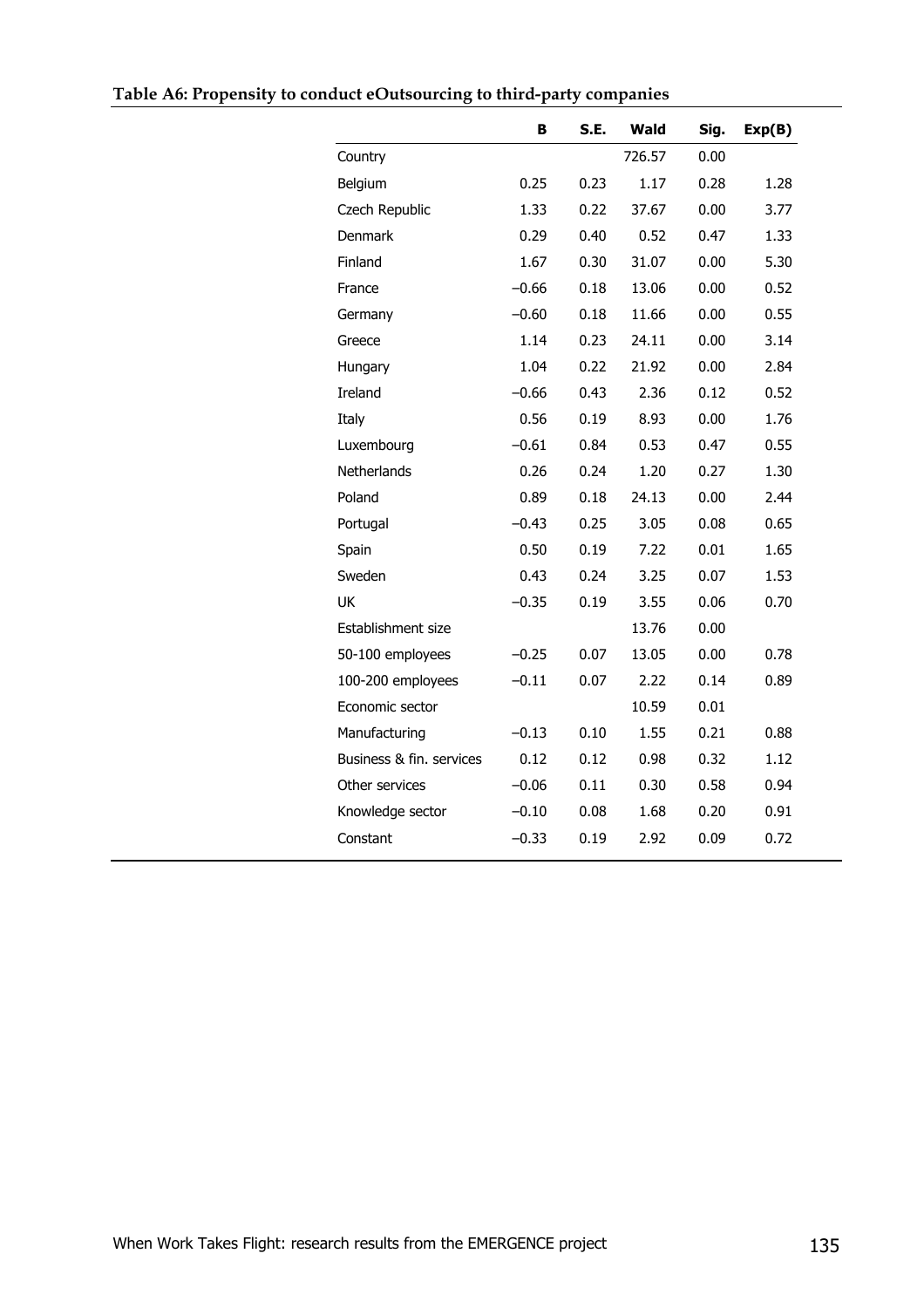|                          | в       | S.E. | Wald   | Sig. | Exp(B) |
|--------------------------|---------|------|--------|------|--------|
| Country                  |         |      | 288.25 | 0.00 |        |
| Belgium                  | $-0.36$ | 0.35 | 1.02   | 0.31 | 0.70   |
| Czech Republic           | 0.70    | 0.28 | 6.19   | 0.01 | 2.02   |
| <b>Denmark</b>           | 0.05    | 0.57 | 0.01   | 0.93 | 1.05   |
| Finland                  | 0.68    | 0.35 | 3.90   | 0.05 | 1.98   |
| France                   | $-1.01$ | 0.28 | 13.32  | 0.00 | 0.36   |
| Germany                  | $-1.06$ | 0.26 | 16.13  | 0.00 | 0.35   |
| Greece                   | $-0.25$ | 0.35 | 0.50   | 0.48 | 0.78   |
| Hungary                  | 0.27    | 0.31 | 0.77   | 0.38 | 1.31   |
| Ireland                  | $-1.56$ | 1.03 | 2.29   | 0.13 | 0.21   |
| Italy                    | 0.75    | 0.26 | 8.26   | 0.00 | 2.12   |
| Luxembourg               | $-1.62$ | 2.16 | 0.56   | 0.45 | 0.20   |
| Netherlands              | 0.05    | 0.34 | 0.02   | 0.89 | 1.05   |
| Poland                   | 0.39    | 0.26 | 2.26   | 0.13 | 1.47   |
| Portugal                 | $-1.38$ | 0.50 | 7.70   | 0.01 | 0.25   |
| Spain                    | $-0.04$ | 0.27 | 0.02   | 0.88 | 0.96   |
| Sweden                   | 0.27    | 0.33 | 0.65   | 0.42 | 1.30   |
| UK                       | $-0.42$ | 0.27 | 2.39   | 0.12 | 0.66   |
| Establishment size       |         |      | 5.35   | 0.07 |        |
| 50-100 employees         | $-0.18$ | 0.11 | 2.94   | 0.09 | 0.83   |
| 100-200 employees        | $-0.21$ | 0.12 | 3.31   | 0.07 | 0.81   |
| Economic sector          |         |      | 4.03   | 0.26 |        |
| Manufacturing            | $-0.01$ | 0.16 | 0.00   | 0.95 | 0.99   |
| Business & fin. services | 0.07    | 0.18 | 0.16   | 0.69 | 1.07   |
| Other services           | $-0.15$ | 0.16 | 0.81   | 0.37 | 0.86   |
| Knowledge sector         | 0.38    | 0.11 | 12.84  | 0.00 | 1.46   |
| Constant                 | $-1.85$ | 0.28 | 42.86  | 0.00 | 0.16   |
|                          |         |      |        |      |        |

**Table A7: Propensity to conduct eOutsourcing to freelancers (= eLancing)**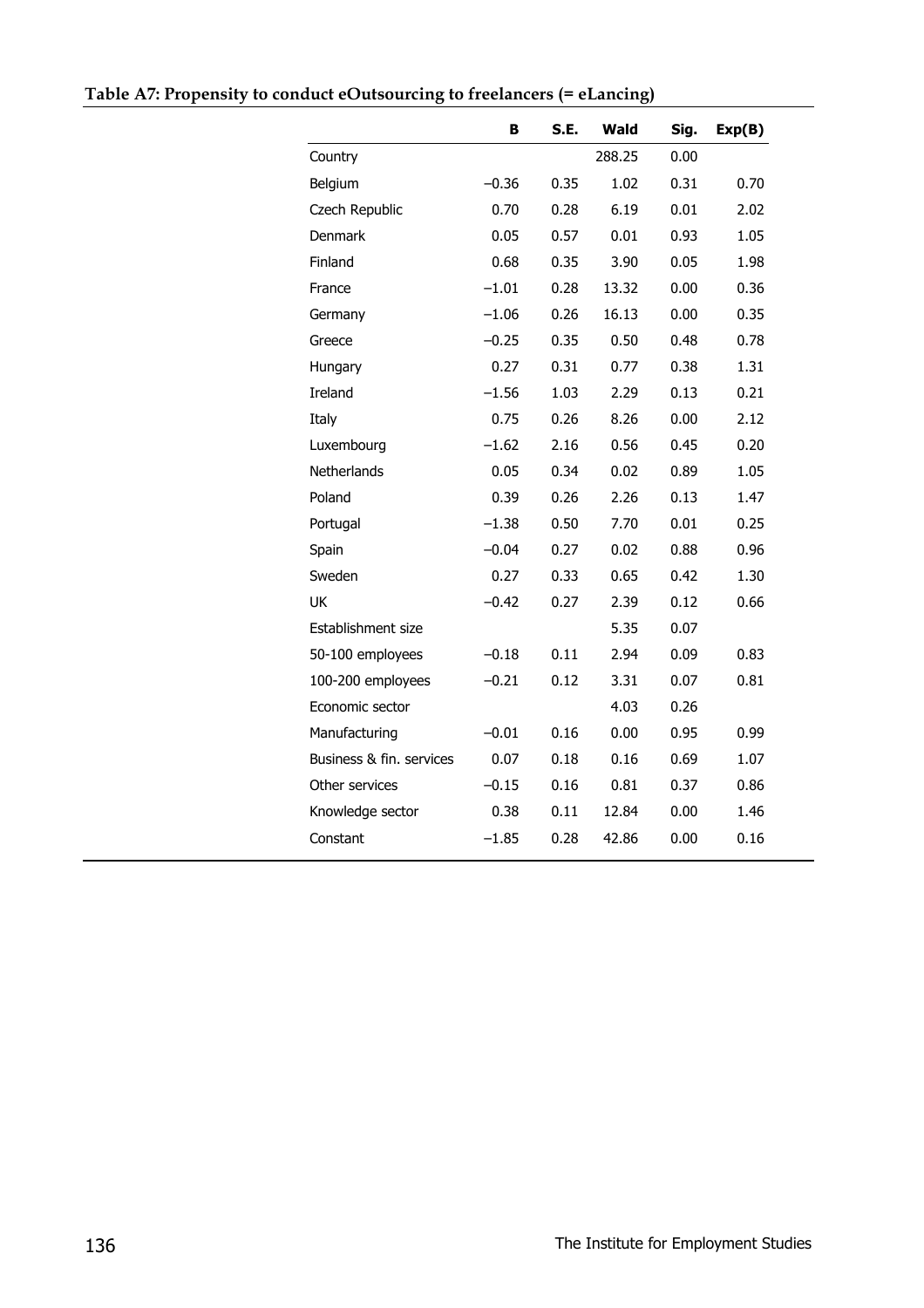|                          | в       | S.E. | Wald   | Sig. | Exp(B) |
|--------------------------|---------|------|--------|------|--------|
| Country                  |         |      | 749.55 | 0.00 |        |
| Belgium                  | $-0.12$ | 0.30 | 0.17   | 0.68 | 0.88   |
| Czech Republic           | 0.24    | 0.26 | 0.85   | 0.36 | 1.27   |
| Denmark                  | 0.14    | 0.49 | 0.08   | 0.78 | 1.15   |
| Finland                  | 0.53    | 0.32 | 2.71   | 0.10 | 1.70   |
| France                   | $-0.82$ | 0.24 | 11.77  | 0.00 | 0.44   |
| Germany                  | $-0.16$ | 0.22 | 0.51   | 0.47 | 0.85   |
| Greece                   | $-1.03$ | 0.37 | 7.57   | 0.01 | 0.36   |
| Hungary                  | 0.66    | 0.27 | 6.19   | 0.01 | 1.94   |
| Ireland                  | $-0.37$ | 0.56 | 0.44   | 0.51 | 0.69   |
| Italy                    | $-0.62$ | 0.26 | 5.73   | 0.02 | 0.54   |
| Luxembourg               | $-0.32$ | 1.07 | 0.09   | 0.77 | 0.73   |
| Netherlands              | 0.40    | 0.29 | 1.92   | 0.17 | 1.49   |
| Poland                   | 1.82    | 0.23 | 65.52  | 0.00 | 6.18   |
| Portugal                 | $-0.52$ | 0.33 | 2.37   | 0.12 | 0.60   |
| Spain                    | $-0.08$ | 0.24 | 0.11   | 0.74 | 0.92   |
| Sweden                   | $-0.17$ | 0.32 | 0.30   | 0.58 | 0.84   |
| UK                       | $-0.22$ | 0.24 | 0.86   | 0.35 | 0.80   |
| Establishment size       |         |      | 0.88   | 0.64 |        |
| 50-100 employees         | 0.05    | 0.09 | 0.33   | 0.56 | 1.05   |
| 100-200 employees        | $-0.06$ | 0.09 | 0.39   | 0.53 | 0.94   |
| Economic sector          |         |      | 23.68  | 0.00 |        |
| Manufacturing            | 0.41    | 0.15 | 7.20   | 0.01 | 1.51   |
| Business & fin. services | 0.73    | 0.16 | 19.80  | 0.00 | 2.07   |
| Other services           | 0.53    | 0.16 | 11.47  | 0.00 | 1.70   |
| Knowledge sector         | 1.02    | 0.08 | 150.96 | 0.00 | 2.76   |
| Constant                 | –2.18   | 0.26 | 70.67  | 0.00 | 0.11   |
|                          |         |      |        |      |        |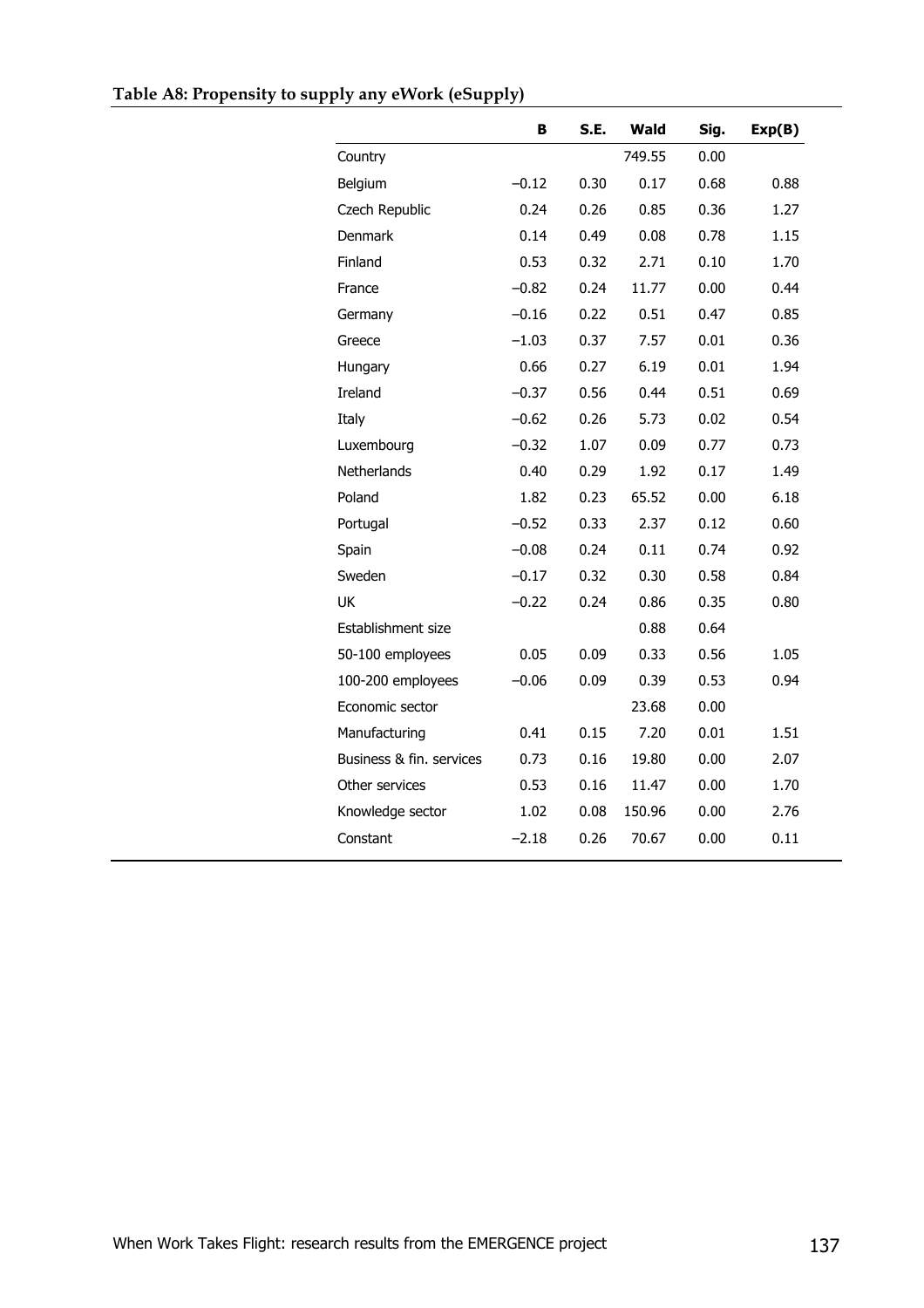# **Bibliography**

- Acs Z, Audretsch D (1996), 'Technology, productivity and innovation', paper distributed at *The Washington Workshop*, *SMEs: employment, innovation and growth,* OECD Publications Service, Paris
- Analysys Consulting (2000), *The Network Revolution and the Developing World*, A Final Report for World Bank and infoDev, Analysys Report No. 00-216, Washington
- Anon (1998), 'How Many Call Centres in Europe?', *Inbound Outbound,* December/January
- Aronowitz S, DiFazio W (1994), *The Jobless Future*, University of Minnesota Press, Minneapolis and London
- Bates P, Bertin I, Huws U (2002), *E-work in Ireland*, DETE Ireland, Cork
- Bates P, Huws U (2002), *Modelling eWork in Europe: Estimates, models and forecasts from the EMERGENCE project,* IES Report 388
- Bell D (1973), *The Coming of Post-Industrial Society*, Basic Books
- Boisot M (1995), *Information Space: a Framework for Learning in Organizations, Institutions and Cultures,* Routledge, London and New York
- Braga C (1995), *The Impact of Internationalization of Services on Developing Countries*, Washington, http://www.worldbank.org/fandd/english/0396/march96.htm
- Brynjofsson E, Malone T, Gurbaxani V, Kambil A (1993), *An empirical analysis of the relationship between information technology and firm size*, Center for Coordination Science, Working papers, http://ccs.mit.edu/papers/CCSWP123/CCSWP123.html
- Cairncross F (1997), *The Death of Distance: How the Communications Revolution will Change our Lives*, Harvard Business School Press, Boston
- Castells M (1996), *The Information Age: Economy, Society and Culture, Volume I: The Rise of the Network society,* Blackwell, Oxford and Malden, Massachusetts
- Castells M (1997), *The Information Age: Economy, Society and Culture, Volume II: The Power of Identity*, Blackwell, Oxford and Malden, Massachusetts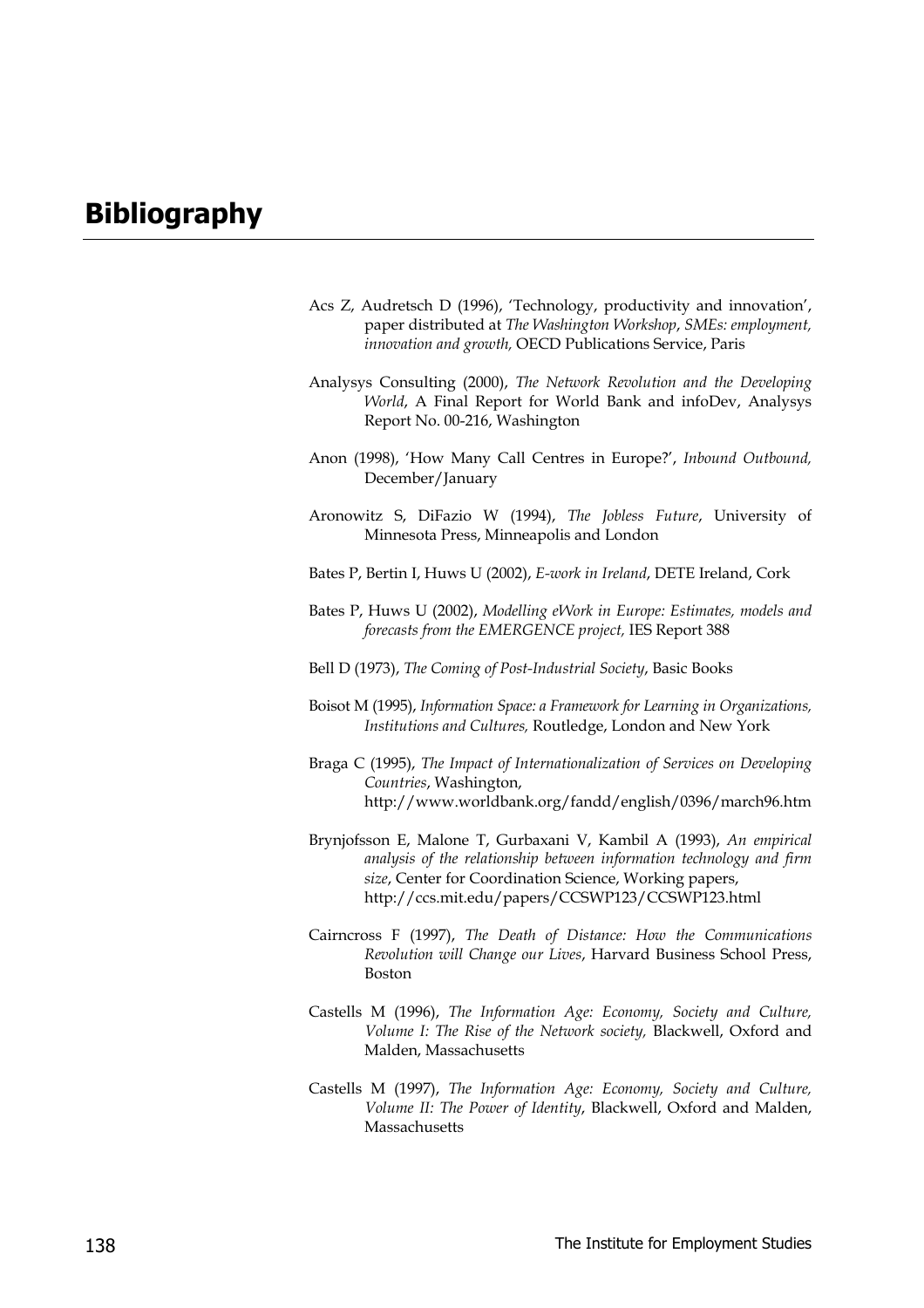- Castells M (1998), *The Information Age: Economy, Society and Culture, Volume III End of Millenium,* Blackwell, Oxford and Malden, Massachusetts
- Chavance B (1995), 'Hierarchical Forms and Co-ordination Problems in Socialist Systems', *Institutional and Corporate Change,* Vol. 4, No. 1
- Cooper CL, Rousseau DM (1999), *The Virtual Organisation,* Wiley & Sons, Chichester
- Coulson-Thomas C (1994), *Business Process Re-engineering: Myth and Reality,* Kogan Page, London
- Cowling M, Storey D (1998), *Job Quality in SMEs,* SME Centre, University of Warwick, Warwick
- Coyle D (1997), *Weightless World: Strategies for Managing the Digital Economy,* Capstone Publishing, Oxford
- Davis B, Austerberry T (1999), 'Think small, win big', *The McKinsey Quarterly*, No. 1, p. 29-37
- Dejonckheere J, Ramioul M, Van Hootegem G (2002), *Is small finally becoming beautiful? Small and medium-sized enterprises in the new economy.* IES Report 391
- Dejonckheere J, Van Hootegem G (2001a), *Information society, work and the generation of new forms of social exclusion (SOWING) — Final report Flanders (Belgium)*, HIVA, Leuven
- Dejonckheere J, Van Hootegem G (2001b), Globalisation, division of labour and training needs from a company view, in Descy, Tessaring (eds), *Training in Europe, Second report on vocational training research in Europe 2000: background report,* CEDEFOP, Luxembourg: EUR-OP, Vol. 2, p. 7-43
- Delmotte J, Lamberts M, Sels L, Van Hootegem G (2002), *Personeelsbeleid in KMO's: een onderzoek naar de kenmerken van een effectief KMOpersoneelsbeleid*, HIVA, Leuven
- Denbigh A, Huws U (1999), *Virtually There: the Evolution of Call Centres,* Mitel, Swindon
- Dicken P (1992), *Global Shift. The Internationalisation of Economic Activity*, Paul Chapman, London
- Doig J, Ritter R, Speckhals K, Woolson D (2001), 'Has outsourcing gone too far?', *The McKinsey Quarterly*, No. 4
- Dunning JH (1993), *The Globalization of Business. The Challenge of the 1990s*, Routledge, London/New York
- EC (2000), *ENSR Enterprise Survey of 1999*
- EC (2000), *The European Observatory for SMEs 2000 Sixth Report*, ENSR-EIM, Zoetermeer
- ECATT Project (2000), *Telework Data Report*, Bonn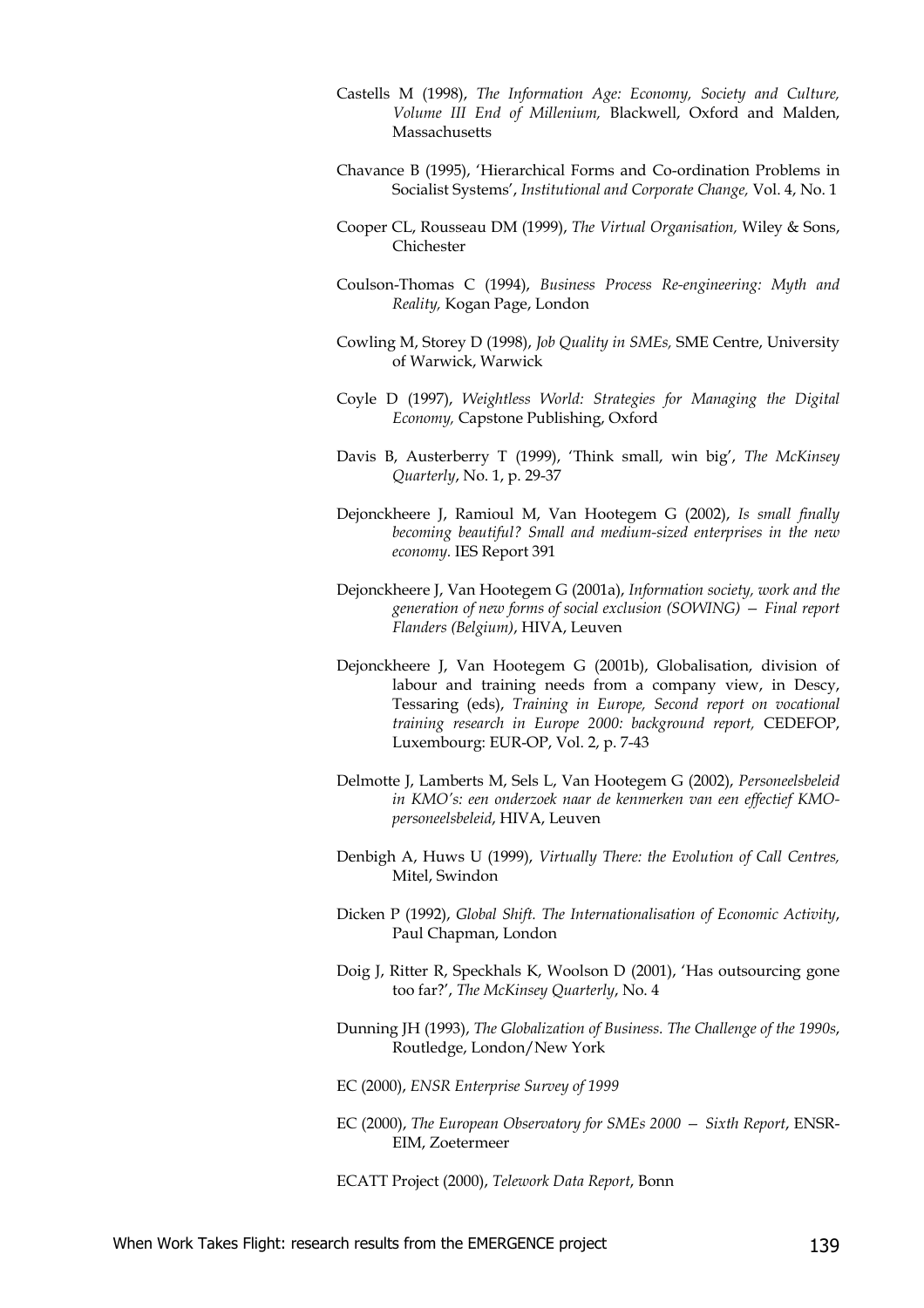- EITO (2001), European Information Technology Observatory 2001, European Economic Interest Group, Frankfurt am Main
- Esping-Andersen G (1990), *The Three Worlds of Welfare Capitalism*, Polity Press
- Ettighoffer D (1993), *L'Entreprise Virtuelle ou les Nouveaux Modes de Travail*, Paris
- Fernie S (1998), *Call centres the workplace of the future or the sweatshops of the past in a new disguise?*, Centrepiece, Centre for Economic Performance, London School of Economics
- Flecker J, Krenn M, Riesenecker-Caba T, Stary C (2000), *Knowledge workers in cyberspace? Technological, organisational and spatial aspects of ICT-based work*, FORBA, Wien
- Frankel JA (2000), *Globalization of the Economy*, NBER Working Paper 7858
- Gates B (1996), *The Road Ahead*, Penguin Books, London and New York, revised edition
- Gereffi G, Korzeniewicz M (1994) *Commodity Chains and Global Capitalism*, Westport, London, Greenwood
- Giddens A (2000), *Runaway World: How Globalization is Shaping our Lives*, Routledge, New York
- Gillespie A (1993), 'Telematics and its Implications for Industrial and Spatial Organization', in *Regional Development Dialogue,* Vol. 14, No. 2, Summer, pp 138-150
- Gillespie AE, Hepworth ME (1986), *Telecommunications and Regional Development in the Information Society, Working Paper No. 1*, Newcastle Studies of the Information Economy, University of Newcastle upon Tyne Centre for Urban and Regional Development Studies, October
- Grabher G (1995), 'The Elegance of Incoherence: Economic Transformation in East-Germany and Hungary', in Dittrich E, Schmidt G, Whitley R (eds), *Industrial Transformation in Europe, (Process and Contexts)*, Sage, pp. 33–53
- Grabher G, Stark D (1997), 'Organising Diversity: Evolutionary Theory, Network Analysis, and Post-socialism', in Grabher G, Stark D (eds), *Restructuring Networks in Post-Socialism, (Legacies, Linkages, and Localities),* Oxford University Press, pp. 1–32
- Gray J (1999), *False Dawn: The Delusions of Global Capitalism,* the New Press, New York
- Grieder W (1997), *One World, Ready or Not: The Manic Logic of Global Capitalism*, Simon & Schuster, New York
- Hage J (2000), 'Path dependencies of education systems and the division of labour within organisations', in Maurice M, Sorge A (eds), *Embedded Organizations, (Societal Analysis of Actors, Organizations*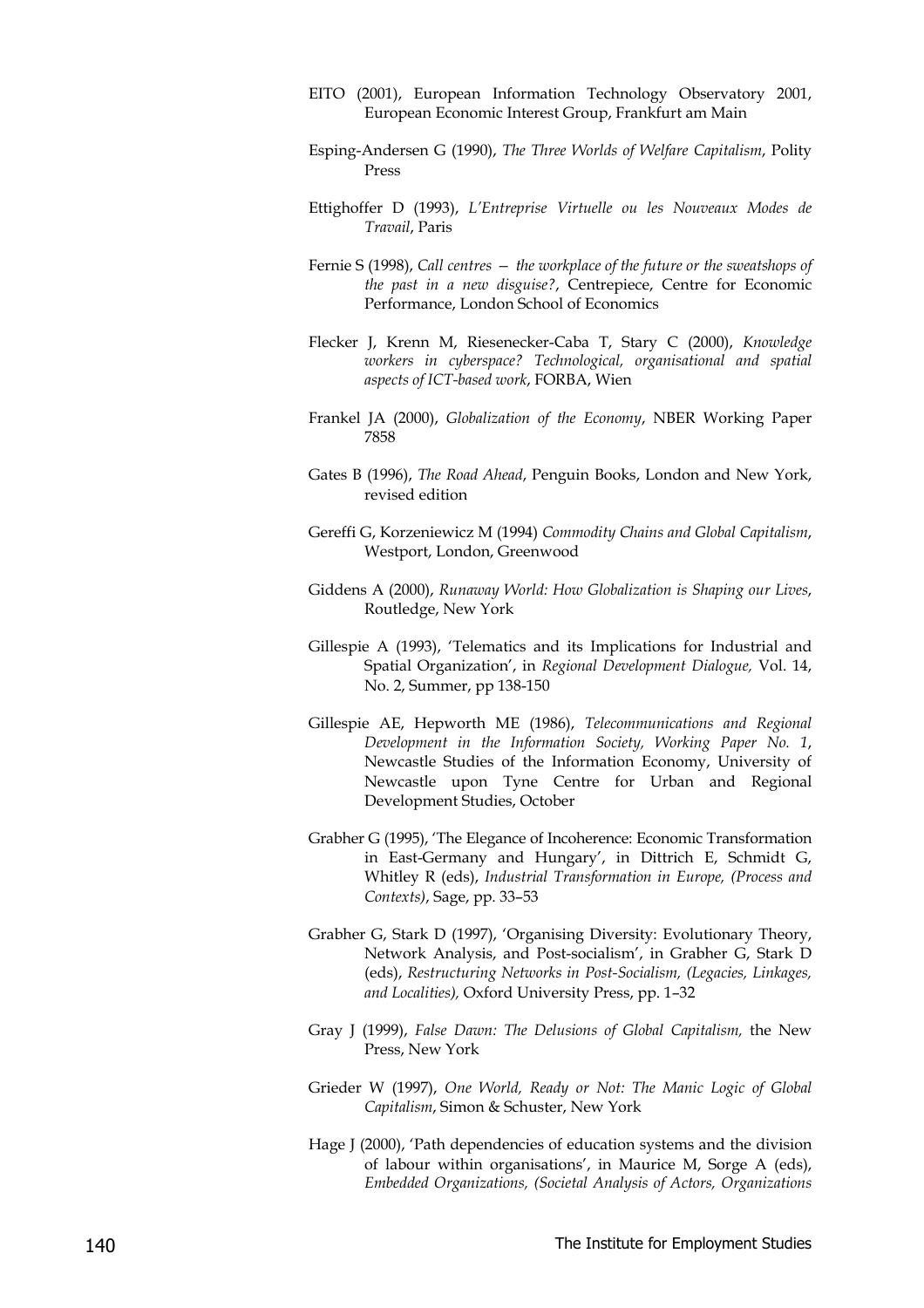*and Socio-Economic Context),* Amsterdam and Philadelphia: John Benjamins Publishing Company, pp. 311–324

- Hagel J, Singer M (2000), 'Unbundling the corporation', *The McKinsey Quarterly*, No. 3, Strategy, pp. 147–156
- Hall PA, Soskice D (eds) (2001), *Varieties of Capitalism: The Institutional Foundations of Comparative Advantage*, Oxford University Press, Oxford and New York
- Hammer M (1996), *Beyond Reengineering: How the Process-Centered Organisation is Changing our Work and Our Lives,* HarperBusiness
- Hammer M, Champy J (1994), *Reengineering the Corporation: A Manifesto for Business Revolution*, Harper Business, London
- Hart M, Negri M (2000), *Empire*, Harvard University Press, Boston and London
- Harvey D (1989), *The Condition of Postmodernity,* Basil Blackwell, Oxford
- Harvey D (1990), 'Between space and time: reflections on the geographical imagination', *Annals of the Association of American Geographers,* Vol. 80, No. 3, pp. 418-434
- Hirschhausen C (1995), 'From Privatization to Capitalization: Industrial Restructuring in Post-socialist Central and Eastern Europe', in Dittrich EJ, Schmidt G, Whitley R (eds), *Industrial Transformation in Europe, (Process and Contexts).* London: SAGE Publications, pp. 54–78
- Hirst P, Thompson G (1996), *Globalization in Question*, Polity Press, Oxford, p. 27
- Howitt P (ed.) (1998) , *The Implications of Knowledge-Based Growth for Micro-Economic Policies,* Industry Canada, and University of Calgary Press, Calgary
- Hutton W, Giddens A (eds) (2000), *Global Capitalism,* the New Press, New York
- Huws U (1990), 'Pinning down the mobile worker' in *Practical Computing,* March
- Huws U (1996), *Teleworking: an Overview of the Research*, Department of Trade and Industry, London
- Huws U (1999), 'Material World: The Myth of the "Weightless Economy"'; *The Socialist Register* , Merlin Press, Woodbridge, pp. 29–55
- Huws U (2001), *Statistical Indicators of eWork,* IES Report 385
- Huws U, Denbigh A (1999), *Virtually There: the Evolution of Call Centres*, Mitel, Swindon
- Huws U, Jagger N, O'Regan S (1999), *Teleworking and Globalisation*, IES Report 358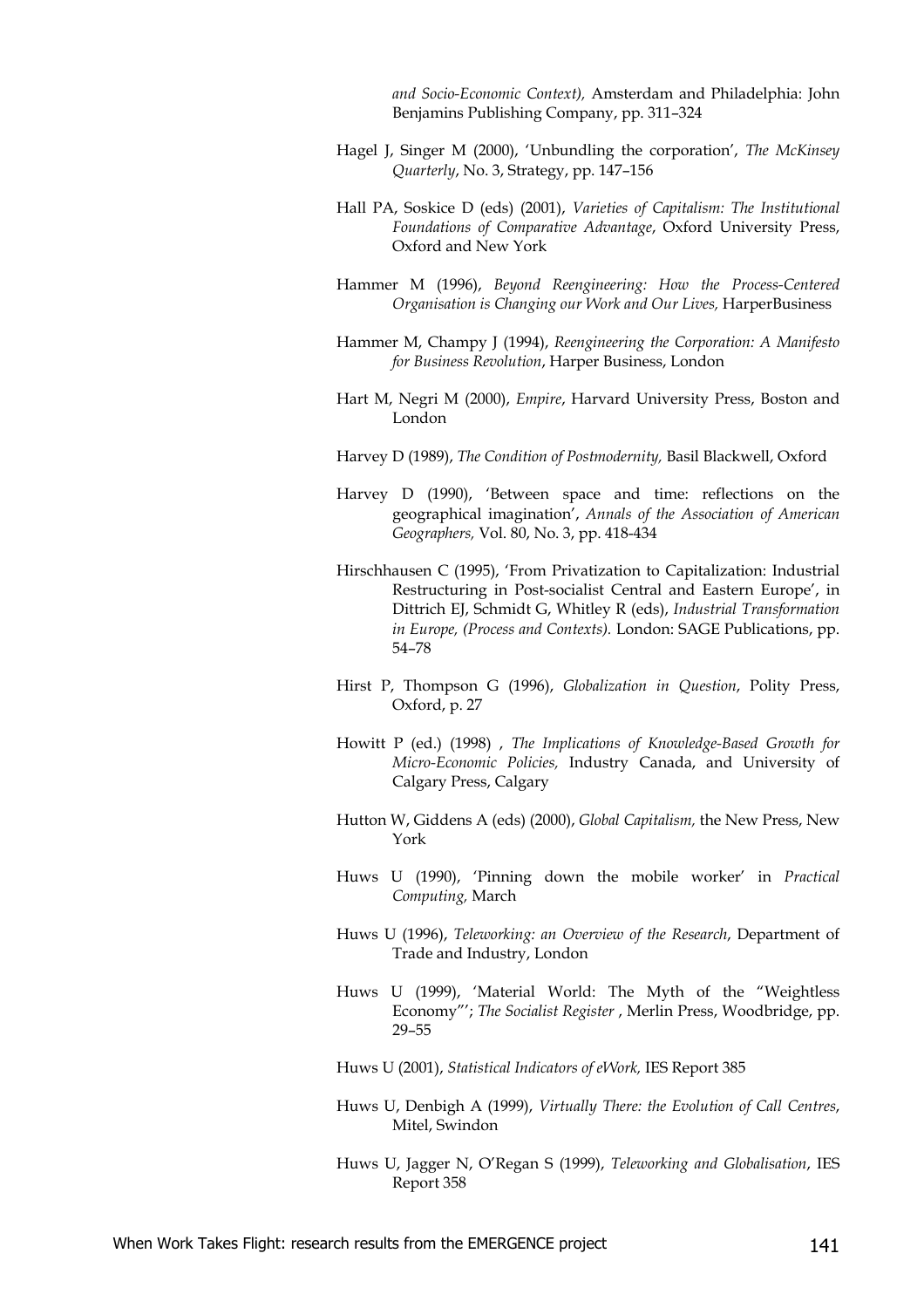- Huws U, O'Regan S (2001), *eWork in Europe: Results from the EMERGENCE 18-country Survey*, IES Report 380
- Kogut B (1985), 'Designing Global Strategies: Profiting from Operational Flexibility', *Sloan Management Review*, Vol. 27 (1), pp. 27–38
- Krugman P (1999), *The Accidental Theorist and Other Dispatches from the Dismal Science,* Norton
- Lambsdorff JG (1999), *The Transparency International Corruption Perceptions Index,* — Framework Document, www.transparency.de
- Leadbeater C (2000), *Living on Thin Air*, Penguin, Harmondsworth
- Letouche J (1995), 'Diensten aan ondernemingen: het belang van externe ondersteuning voor de groei en innovatie van KMO's', in Van Der Hallen P (ed.), *de arbeidsmarktonderzoekersdag 1995 verslagboek*, WAV Dossier no. 12, pp. 119–124
- Magnelli RL, Klein MM (1996), *The Reengineering Handbook: A Step-by-Step Guide to Business Transformation,* American Management Association
- Makimoto T, Manners D (1997), *Digital Nomad*, Wiley, Chichester
- Makó C (1997), *Transferring Managerial Competence and Organization from Western to Eastern Europe*, (Study supported by Research Fellowship grant of the European Commission — Phara ACE Program — Proposal No. P95-2625-F), Glasgow: University of Glasgow Business School, Department of Management Studies, p. 125
- Makó C, Simonyi Á (1992), 'Social Spaces and Acting Society', in György Széll (ed.), *Labour Relations in Transition in Eastern Europe,* Berlin and New York: Walter de Gruyter, pp. 29–84
- Massey D (1984), *Spatial Divisions of Labour*, Macmillan, London
- McConnell International (2000) *Risk E-Business: Seizing the Opportunity of Global E-Readiness* http://www.mcconnellinternational.com/ereadiness/Readiness Report.htm
- Mittelman JH (2000), *The Globalization Syndrome: Transformation and Resistance*, Princeton University Press, Princeton
- Moss M (1987a) 'Telecommunications, World Cities and Urban Policy', *Urban Studies*, Vol 24, pp. 534-546
- Moss M (1987b), 'Telecommunications and International Financial Centres' in Brotchie *et al.* (eds), *The Spatial Impact of Technological Change*, Croom Helm, London
- Moss M, Duncan A (1986), 'Offices, Informational Technology and Locational Trends', in Black K *et al.* (eds), *The Changing Office Workplace*, pp. 171-182, Urban Land Institute, Washington DC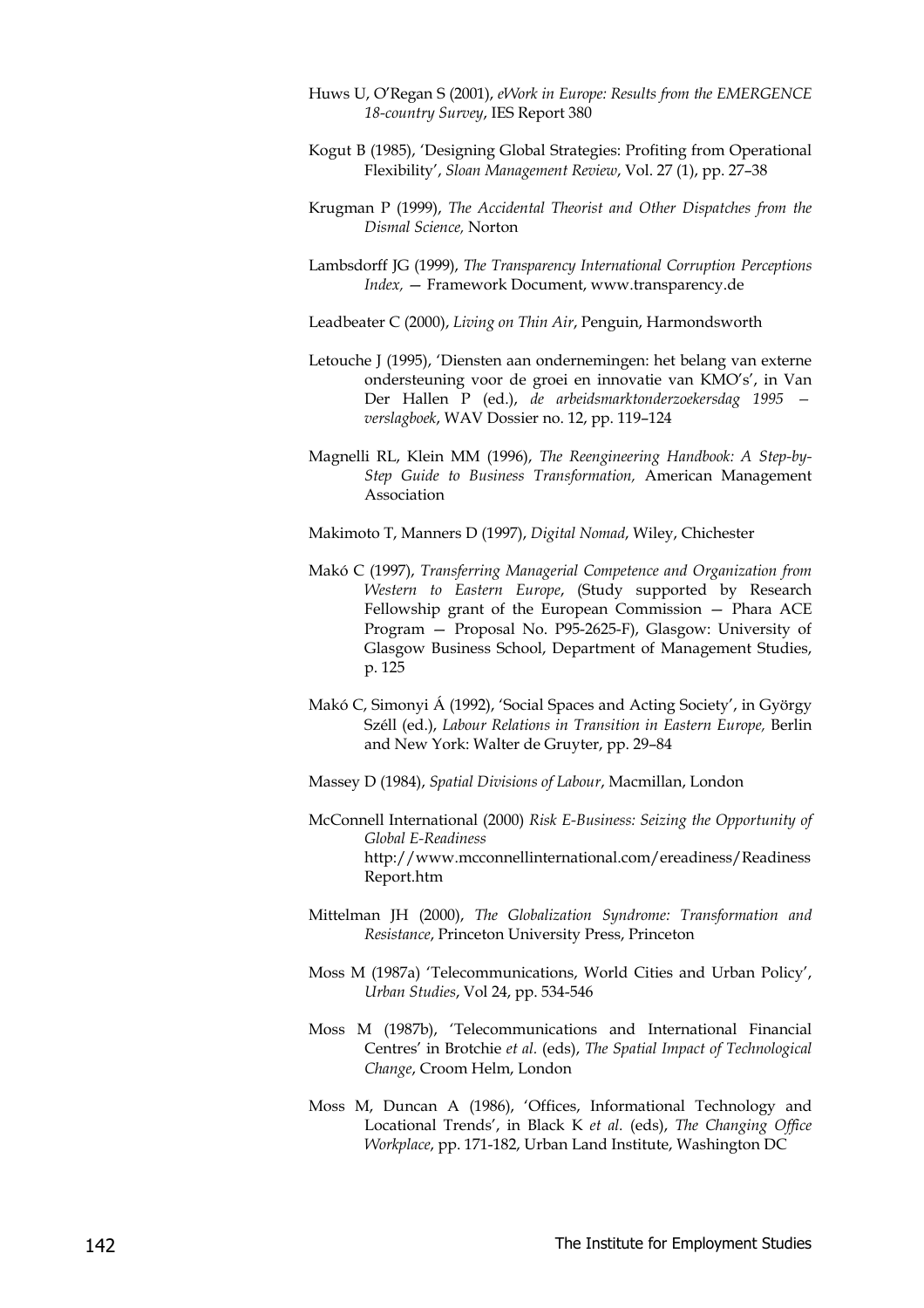- Motwani J, Dandridge T, Jiang J, Soderquist K (1999), 'Managing Innovation in French Small and Medium-Sized Enterprises', *Journal of Small Business Management,* Vol. 37, Issue 2, pp. 106–116
- MZA (1999), ACD volume of *European Telecommunications Market Report*, MZA, August
- Neef D (ed.) (1998), *The Economic Impact of Knowledge (Resources for the Knowledge-based Economy)*, Butterworth-Heinemann
- Nickson D, Warhurst C (2001), 'From Globalisation to Internationalisation to Americanisation: the Example of 'Little Americas' in the Hotel Sector', in Taggart J, Berry M, McDermott M (eds), *Multinationals in a New Era: International Strategy of Management,* London, Palgrave
- Nielsen B (2001), *Statistics on new enterprises, the entrepreneurs and the survival of the start-ups,* Statistics Denmark, Workshop on firmlevel statistics, 26-27 November
- Norton B, Smith C (1998), *Understanding the Virtual Organization,* Barrons Educational
- Noteboom B, Klos T (1998), *Maatschappij en electronische snelweg: programmerings-studie bedrijvigheid*, Faculteit Bedrijfskunde, Rijksuniversiteit Groningen
- Nylander S, Ylöstalo L (1998), *Sustainable workflow improvements of SMEs — Conceptual Clarifications and Transitional Scenarios for Sustainable Lifestyles,* ACTS Guideline GAD-A4, Research project SMART, Finland
- O'Brien R (1992), *Global Financial Integration: The End of Geography*, *(Chatham House Papers)*, Council on Foreign Relations Press
- Oates D (1998), *Outsourcing and the Virtual Organization: the Incredible Shrinking Company,* Century
- OECD (1999), OECD Workshops on the Economics of the Information Society: a Synthesis of Policy Implications, OECD Publications Service, Paris
- OECD (2000a), *The OECD Small and Medium Enterprise Outlook 2000 Edition*, OECD Publications Service, Paris
- OECD (2000b), *Small and Medium-sized Enterprises: Local Strength, Global Reach*, OECD Policy Brief June, OECD Publications Service, Paris
- OECD (2000c), *Enhancing the competitiveness of SMEs in the global economy: strategies and policies —* Workshop 1: 'Enhancing the competitiveness of SMEs through innovation', Conference Bologna, 14–15 June
- OECD (2000d), *Enhancing the competitiveness of SMEs in the global economy: strategies and policies —* Workshop 2: 'Local partnership, Clusters and SME globalisation', Conference Bologna, 14–15 June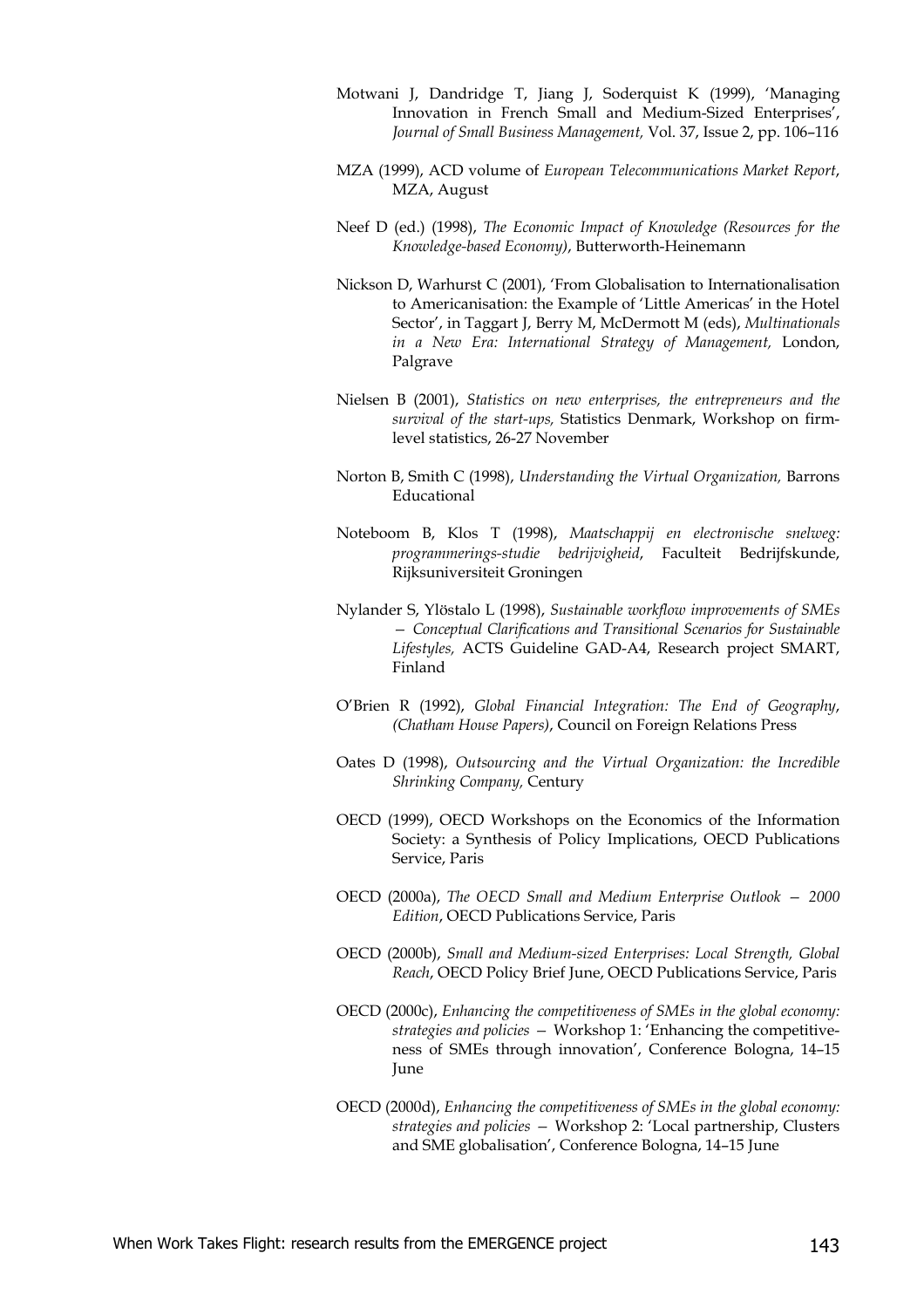- OECD (2001), *OECD Science, Technology and Industry Scoreboard: Towards a Knowledge-Based Economy, 2001 Edition*, OECD Publications, Paris
- OECD Services (2000), *Statistics on Value Added and Employment*, OECD, Paris
- ONS (1997-2000), *Labour Force Survey,* Spring Quarter, Office of National Statistics, Analysis by IES
- Quah DT (1997), 'Increasingly Weightless Economies' in *Bank of England Quarterly Bulletin,* February, p. 49
- Quah DT (1998), 'Policies for the Weightless Economy', Lecture to the Social Market Foundation, London, April 21
- Reichwald R, Hermann M (2000), 'Die Auflösung von Unternehmensstrukturen angesichts von Informatisierung', in Hubig C (ed.), *Unterwegs zur Wissensgesellschaft*, Edition Sigma, Berlin
- Reilly P (2000), *HR Shared Services and the Re-alignment of HR*, IES Report 368
- Reilly P, Tamkin P (1996), *Outsourcing: a Flexible Option for the Future?,* IES Report 320
- Rifkin J (1995), *The End of Work*, Putnam Books, New York
- Ritzer G (1993), *The McDonaldisation of Society*, Thousand Oaks, CA: Pine Forge Press
- Robins K, Gillespie A (1988), 'Beyond Fordism? Place, Space and Hyperspace', unpublished paper presented to the International Conference, *Information, Technology and the New Meaning of Space*, Frankfurt, May 15-19
- Robins K, Hepworth M (1988), 'Electronic spaces: New technologies and the future of cities' in *Futures,* April , No. 2, pp. 155-176
- Roncoroni S (1998), 'Call Centres a new way of working', presentation and verbal communication at Institute of Personnel Directors Annual Conference, October, Harrogate
- Sassen S (1991), *The Global City: New York, London, Tokyo,* Princeton University Press, Princeton
- Schienstock G, Bechmann G, Flecker J, Huws U, Huys R, Mirabele M, Moniz A, O'Siochru S (1999b), *Information Society, Work and the Generation of New Forms of Social Exclusion (SOWING), First Interim Report: Literature Review*, University of Tampere, Work Research Centre, Tampere
- Schienstock G, Bechmann G, Flecker J, Huws U, Van Hootegem G, Mirabele M, Moniz A, O'Siochru S (1999a), *Information Society, Work and the Generation of New Forms of Social Exclusion (SOWING), Statistical Analysis of the Firm Survey*, University of Tampere, Work Research Centre, Tampere